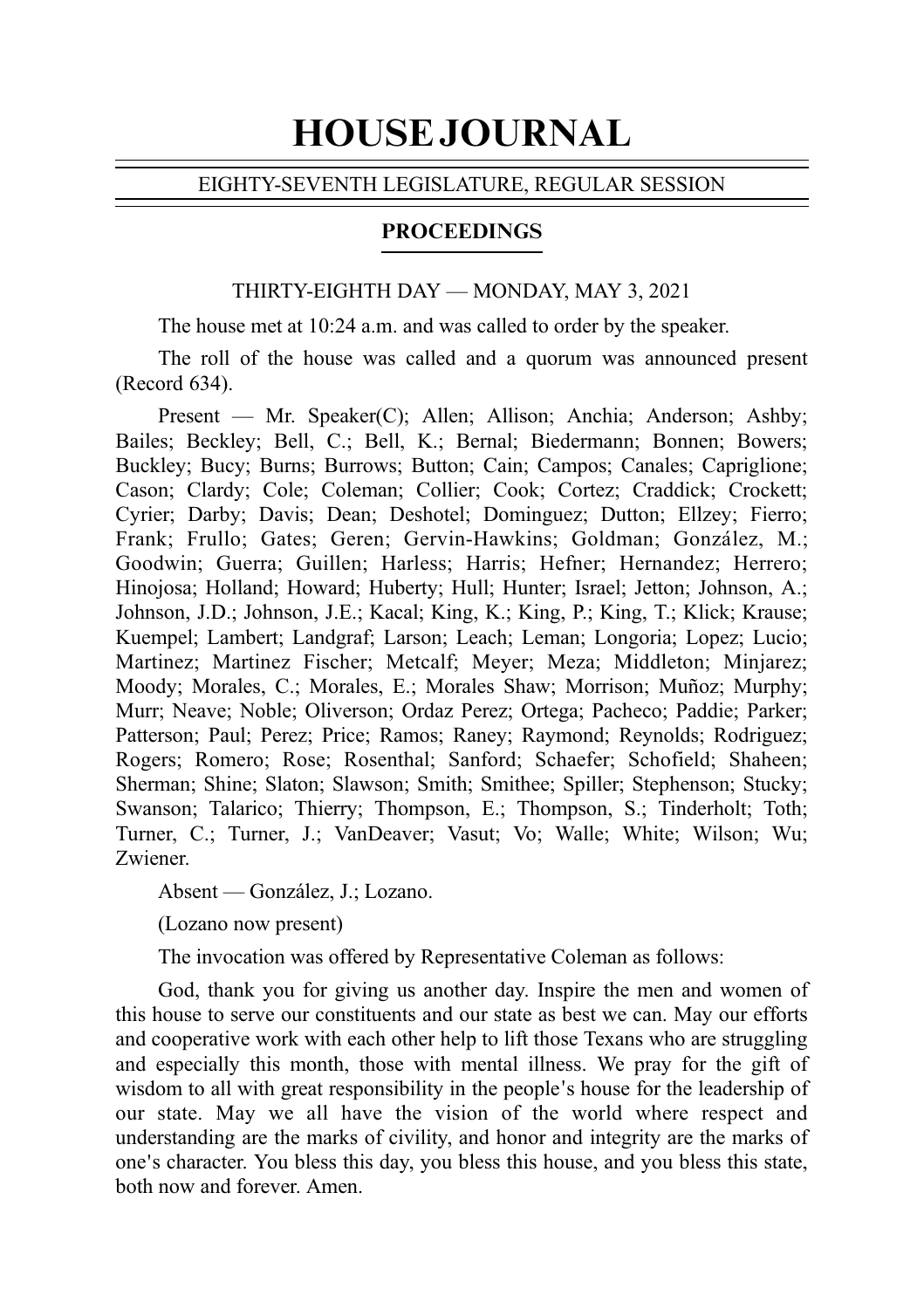The chair recognized Representative Ashby who led the house in the pledges of allegiance to the United States and Texas flags.

## **BILLS AND RESOLUTIONS SIGNED BY THE SPEAKER**

Notice was given at this time that the speaker had signed bills and resolutions in the presence of the house (see the addendum to the daily journal, Signed by the Speaker, House List No. 14).

# **ADDRESS BY REPRESENTATIVE HUBERTY ON A MATTER OF PERSONAL PRIVILEGE**

The chair recognized Representative Huberty who addressed the house on a matter of personal privilege, speaking as follows:

My name is Dan, and I'm an alcoholic. My father taught me to be honest and take responsibility for my actions, so I stand here before you today to begin this process. On April 23, I was involved in a motor vehicle accident while driving under the influence. Thankfully, no one was hurt. I want to first apologize to the occupants in the vehicle. I want to next apologize to my wife, Janet, my children, my friends, my company, and my Capitol staff for the embarrassment I have caused them. I want to apologize to my constituents as they entrusted me to represent them here in the Texas House. Finally, I want to apologize to each and every one of you, the institution of the Texas House, the senate, the lieutenant governor, the speaker, and the governor for my actions.

I have had a problem with alcohol for my entire adult life. While I've been sober for 23 out of the last 30 years, it became clear to me in the last several months that I desperately needed help. I was embarrassed to ask and candidly did not know how to get the help that I needed. After the incident, I was blessed to have some dear friends who were able to immediately get me into an inpatient treatment program to begin my road to recovery. I would like to thank all the staff there for looking out for me and setting me up with an exciting and invigorating road map for my sobriety with AA meetings, a sponsor, a sober coach, and my inpatient/outpatient program. I would also like to thank the officers who responded to the incident, who acted with complete professionalism.

Alcoholism is a serious disease, one that is becoming a pandemic in and of itself. However, I have decided to live my life one day at a time, to work my program and the 12 steps of AA, and to begin a new path to sobriety and honest living. I would like to share the first three steps that I have already completed. Number one, I've admitted that I am powerless over alcohol and my life has become unmanageable. I believe a power greater than me will restore my sanity. And I've made a decision to turn my will and life over to God and to Jesus Christ. I will leave you with two things, and these are very important. The sins of a husband and father should never ever, ever, ever be imparted on his family, his children, his wife, or anybody related to them. A dear friend of mine, Congressman Jack Fields, a long time ago pointed out when I was down that I should read Psalms 69:3-6. I will not repeat it; you can look it up. There's a lot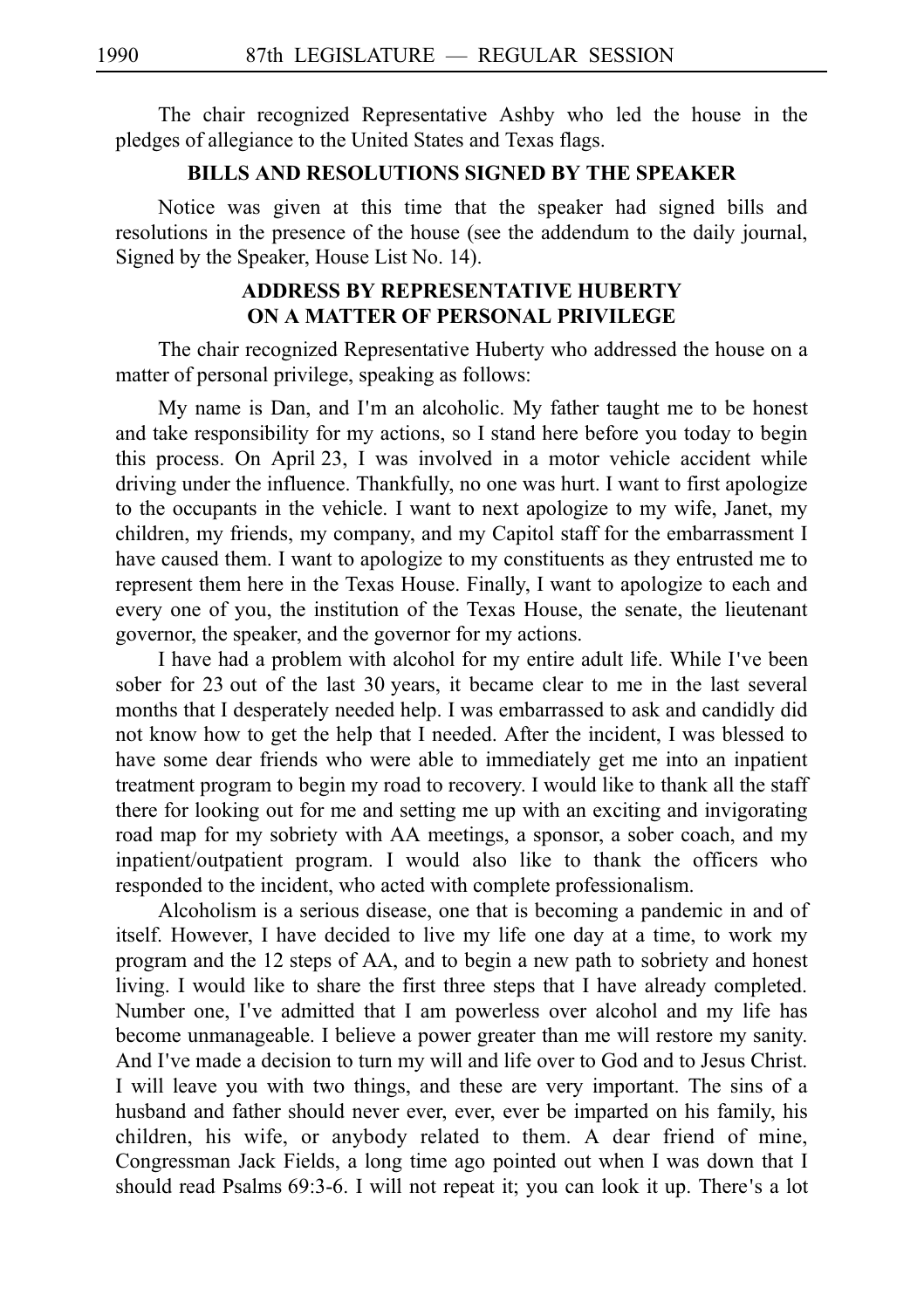more work to do and God willing, I hope to help others, once I get my sobriety, to get their life back once I am ready. Thank you for the opportunity to address you today. God bless. Let's get to work.

#### **ADDRESS BY REPRESENTATIVE S. THOMPSON**

The chair recognized Representative S. Thompson who addressed the house, speaking as follows:

Last Friday, April 30, this body adopted HR 748, recognizing May 2021 as Mental Health Awareness Month. I'd like to thank the speaker and Mrs. Kim Phelan for recognizing how important it is to prioritize and designate mental health. I got to this point because of the insight of Mrs. Phelan, who helped me last session with the brain institute bill that we will pass this session as well. She has a deep insight of knowing that it's important for people to be able to get treatment for mental health. And it's important for us to do something to reduce the stigma of persons that may prevent them from seeking the help that they need. It shows you what pillow talk can do. I am so grateful that the pillow talk worked. But more importantly, I'm grateful because she happens to be a woman who is not only insightful but if you recognize or any of you read the Book of Proverbs from time to time, it always talks about seeking wisdom. She is more valuable than silver. She is more valuable than precious jewels. She is more valuable than gold. And you see what she has done? She has brought us to an opportunity here this day where this body can use insight and wisdom to institute May as the mental health month.

We know what research has already shown us, because it's suggested that mental illness is associated with multiple causes, including genetics, environmental factors, exposure to traumatic events, and biochemical processes. We already know that 1 in 5 adults experiences mental health problems in any given year and  $1$  in  $17$  adults lives with mental illness. In 2019, a staggering 50 million American adults experienced mental illness, and the pandemic has had a devastating impact on brain health. A study published by The Lancet Psychiatry journal found that 34 percent of COVID-19 survivors had been diagnosed with neurological or psychological illness within the last six months. Mental health problems can lead to more serious long-term conditions. Members, Mental Health Awareness Month is a time to learn to recognize early symptoms of mental illness. The "Okay to Say" mental health awareness campaign is based on one simple message: It's okay to talk openly about mental health. Like cancer or diabetes, mental health conditions are easier to treat when they are identified earlier. If you, your loved ones, or constituents need help, here's some resources you can direct them to: 211 or 211texas.org, National Suicide Prevention Lifeline and Veterans Crisis Lifeline—there's an 800 number, 1-800-273-8255—the National Alliance on Mental Illness local chapters, Texas Health and Human Services Commission, and local mental health authorities in your area. And remember, when you go home, there may be a little pillow talk for you.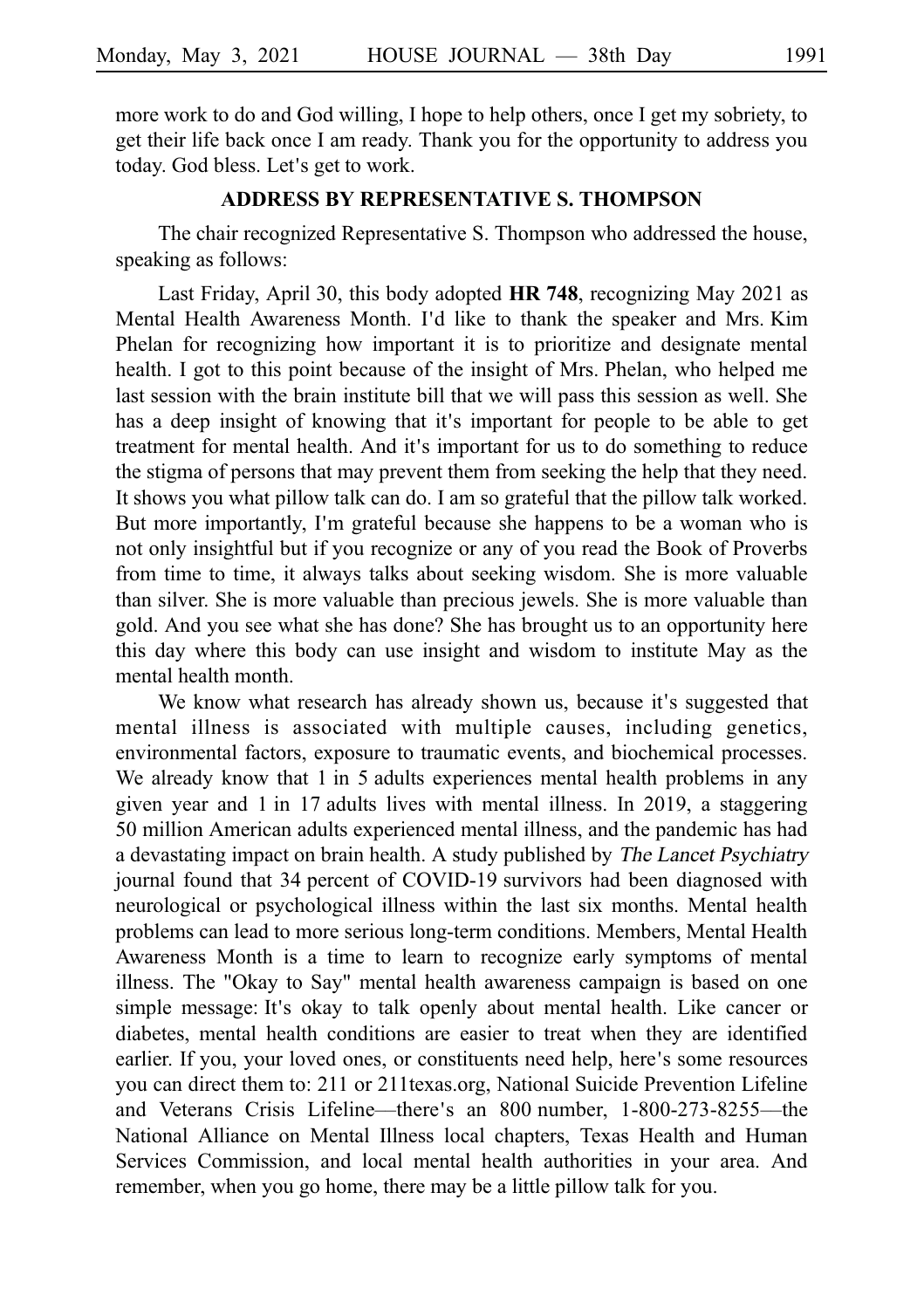## **REMARKS ORDERED PRINTED**

Representative Rosenthal moved to print remarks by Representative Huberty.

The motion prevailed.

Representative Raymond moved to print remarks by Representative S. Thompson.

The motion prevailed.

# **LEAVE OF ABSENCE GRANTED**

The following member was granted leave of absence for the remainder of today and tomorrow because of important business in the district:

Anchia on motion of Bernal.

# **BILLS AND JOINT RESOLUTIONS ON FIRST READING AND REFERRAL TO COMMITTEES RESOLUTIONS REFERRED TO COMMITTEES**

Bills and joint resolutions were at this time laid before the house, read first time, and referred to committees. Resolutions were at this time laid before the house and referred to committees. (See the addendum to the daily journal, Referred to Committees, List No. 1.)

# **PROVIDING FOR A LOCAL, CONSENT, AND RESOLUTIONS CALENDAR**

Representative Geren moved to set a local, consent, and resolutions calendar for 9 a.m. Saturday, May 8.

The motion prevailed.

# **PROVIDING FOR A CONGRATULATORY AND MEMORIAL CALENDAR**

Representative Geren moved to set a congratulatory and memorial calendar for 9 a.m. Saturday, May 8.

The motion prevailed.

# **FIVE-DAY POSTING RULE SUSPENDED**

Representative Cain moved to suspend the five-day posting rule to allow the Committee on Elections to consider **HB 1463** at 8 a.m. tomorrow in E2.028.

The motion prevailed.

Representative T. King moved to suspend the five-day posting rule to allow the Committee on Natural Resources to consider **SBi1117**iand **HBi4663**iat 8 a.m. tomorrow in JHR 120.

The motion prevailed.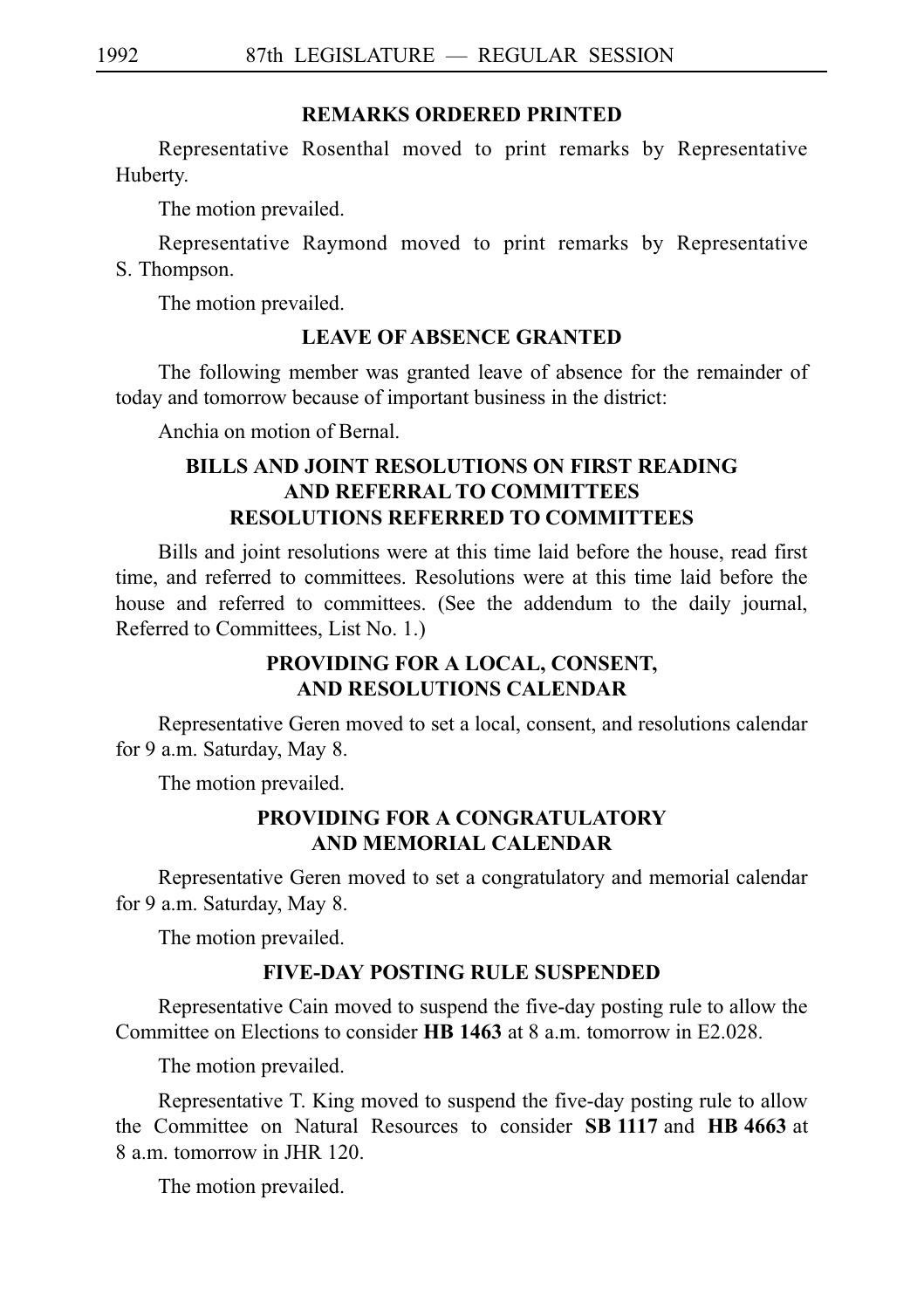#### **HB 3979 - RECOMMITTED**

Representative Dutton moved to recommit **HBi3979** to the Committee on Public Education.

The motion prevailed.

#### **HB 652 - VOTE RECONSIDERED**

Representative Buckley moved to reconsider the vote by which **HB** 652 failed to pass by Record No. 615 on April 30.

The motion to reconsider prevailed.

## **HB 652 ON THIRD READING (by Paul and Price)**

The chair laid before the house, on its third reading and final passage,

**HB 652**, A bill to be entitled An Act relating to notice of an animal's exposure or possible exposure in an animal shelter to certain infectious diseases.

**HB** 652 was read third time on April 30 and failed to pass by Record No. 615.

#### **Amendment No. 1**

Representative Buckley offered the following amendment to **HB** 652:

Amend **HB 652** on third reading by striking added Section 823.004, Health and Safety Code (page 1, lines 7 through 19), and substituting the following:

Sec. 823.004. NOTICE OF CERTAIN COMMUNICABLE OR INFECTIOUS DISEASES. (a) The department, in consultation with the State Board of Veterinary Medical Examiners, shall develop and the department and board shall each post on the agency's Internet website a model electronic or written notice regarding an animal's possible exposure to a communicable or infectious disease while the animal is in an animal shelter. At a minimum the notice must:

 $\overline{(1)}$  warn a person who adopts an animal from a shelter about the animal's possible exposure to common communicable or infectious diseases, the incubation period for those diseases, and the need to monitor the animal for two weeks; and

 $\overline{2}$ ) encourage the person to have a veterinarian examine the adopted animal after adoption.

(b) An animal shelter may provide the notice developed under Subsection (a) to a person at the time the person adopts an animal from the shelter.

Amendment No. 1 was adopted.

**HB 652**, as amended, was passed by (Record 635): 123 Yeas, 20 Nays, 1 Present, not voting.

Yeas — Allen; Allison; Anderson; Ashby; Bailes; Beckley; Bell, C.; Bell, K.; Bernal; Biedermann; Bonnen; Bowers; Buckley; Bucy; Burns; Burrows; Cain; Campos; Capriglione; Cason; Clardy; Cole; Cortez; Craddick; Darby; Davis; Dean; Dominguez; Dutton; Ellzey; Fierro; Frank; Frullo; Gates; Geren;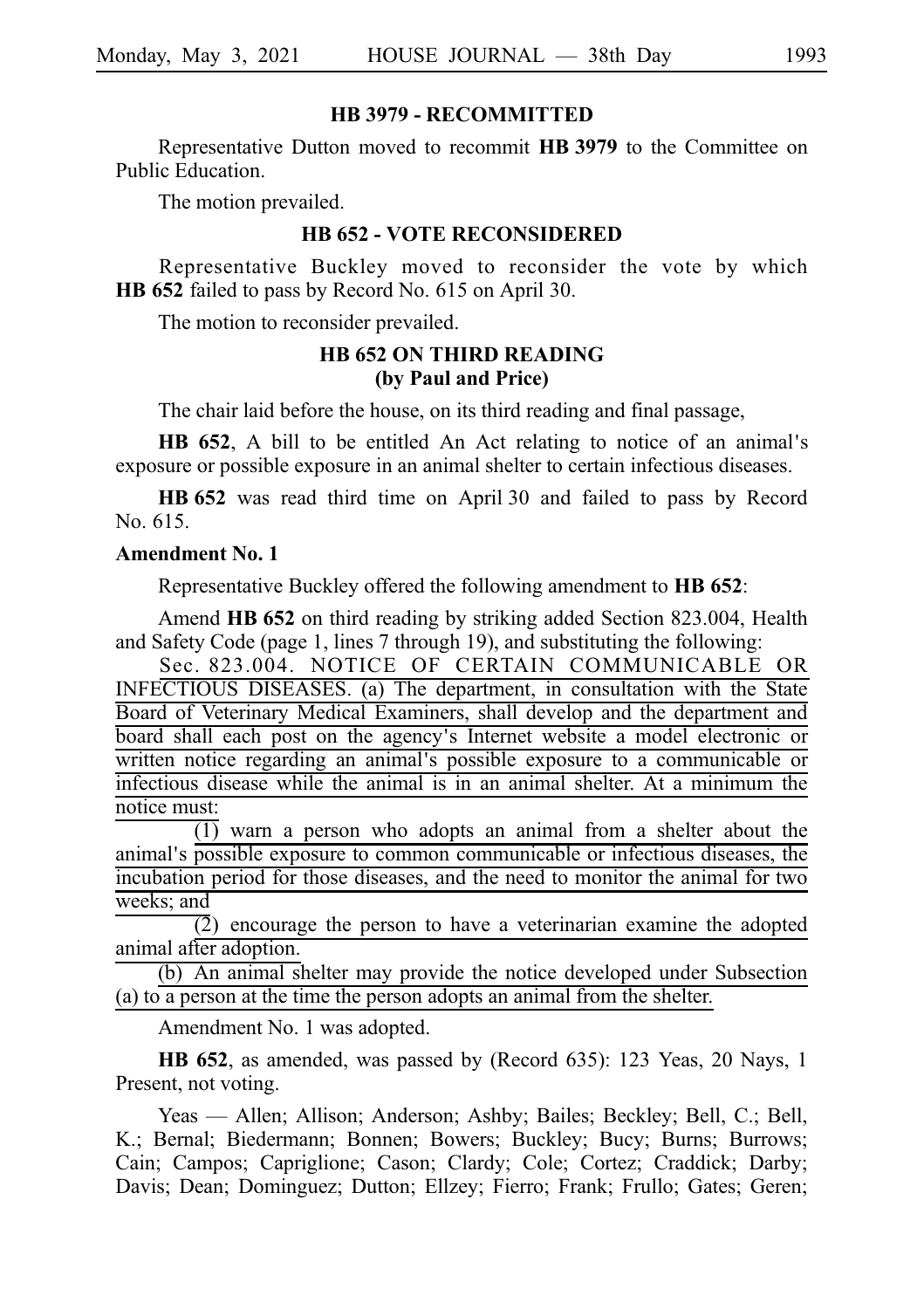Gervin-Hawkins; Goldman; González, M.; Goodwin; Guerra; Guillen; Harless; Harris; Hernandez; Hinojosa; Howard; Huberty; Hull; Israel; Jetton; Johnson, A.; Johnson, J.D.; Johnson, J.E.; Kacal; King, K.; King, P.; King, T.; Klick; Lambert; Landgraf; Larson; Leach; Leman; Longoria; Lopez; Lozano; Lucio; Martinez; Martinez Fischer; Metcalf; Meyer; Meza; Minjarez; Moody; Morales, C.; Morales, E.; Morrison; Muñoz; Murphy; Murr; Neave; Oliverson; Ordaz Perez; Ortega; Pacheco; Paddie; Parker; Paul; Perez; Price; Ramos; Raney; Raymond; Rodriguez; Rogers; Romero; Rose; Rosenthal; Sanford; Schofield; Shine; Slaton; Smith; Smithee; Spiller; Stephenson; Stucky; Swanson; Talarico; Thierry; Thompson, E.; Thompson, S.; Toth; Turner, C.; Turner, J.; VanDeaver; Vasut; Vo; Walle; White; Wilson; Wu; Zwiener.

Nays — Canales; Collier; Cook; Crockett; Cyrier; Hefner; Herrero; Holland; Hunter; Krause; Kuempel; Middleton; Noble; Patterson; Reynolds; Schaefer; Shaheen; Sherman; Slawson; Tinderholt.

Present, not voting — Mr. Speaker(C).

Absent, Excused — Anchia.

Absent — Button; Coleman; Deshotel; González, J.; Morales Shaw.

#### **STATEMENTS OF VOTE**

When Record No. 635 was taken, my vote failed to register. I would have voted yes.

Button

When Record No. 635 was taken, I was in the house but away from my desk. I would have voted yes.

Deshotel

When Record No. 635 was taken, I was temporarily out of the house chamber. I would have voted no.

J. Gonza´lez

When Record No. 635 was taken, I was in the house but away from my desk. I would have voted no.

Morales Shaw

## **GENERAL STATE CALENDAR HOUSE BILLS THIRD READING**

The following bills were laid before the house and read third time:

## **HB 1433 ON THIRD READING (by Capriglione and Oliverson)**

**HB 1433**, A bill to be entitled An Act relating to the payment of insurance deductibles for property insurance claims.

**HBi1433** was passed by (Record 636): 76 Yeas, 67 Nays, 1 Present, not voting.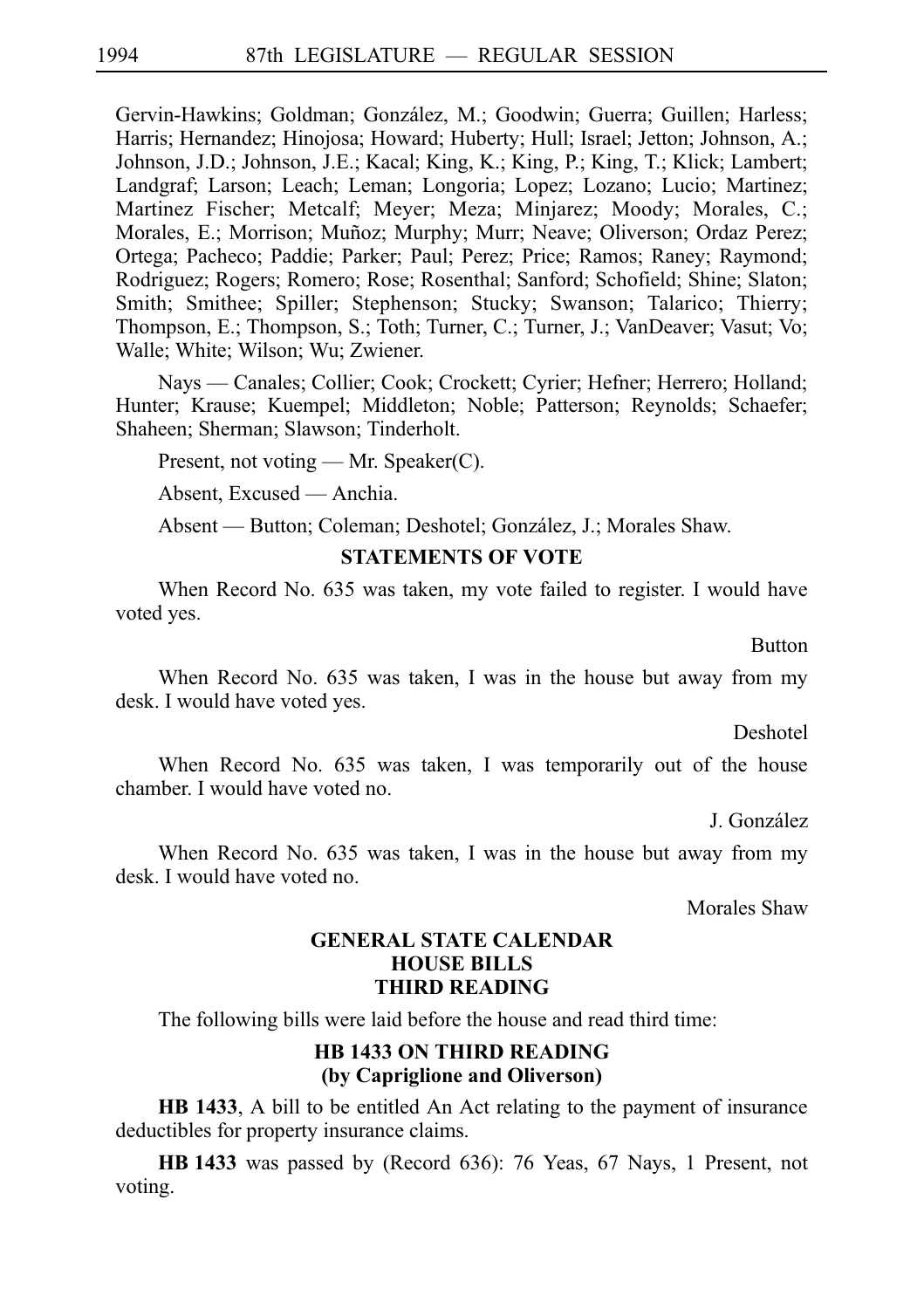Yeas — Allison; Anderson; Ashby; Bell, C.; Bell, K.; Biedermann; Bonnen; Bowers; Buckley; Button; Cain; Capriglione; Cason; Clardy; Cole; Cook; Craddick; Cyrier; Darby; Dean; Deshotel; Ellzey; Fierro; Frank; Gates; Geren; Goldman; Harless; Harris; Hefner; Holland; Huberty; Hull; Hunter; Jetton; King, P.; Klick; Krause; Lambert; Landgraf; Leach; Leman; Longoria; Lozano; Meyer; Meza; Morrison; Murphy; Murr; Noble; Oliverson; Paddie; Parker; Patterson; Paul; Price; Raney; Rogers; Sanford; Shine; Slaton; Slawson; Smith; Smithee; Spiller; Stephenson; Stucky; Swanson; Thompson, E.; Tinderholt; Toth; VanDeaver; Vasut; Wilson; Wu; Zwiener.

Nays — Allen; Bailes; Beckley; Bernal; Bucy; Burns; Burrows; Campos; Canales; Collier; Crockett; Davis; Dutton; Frullo; Gervin-Hawkins; González, M.; Guerra; Guillen; Hernandez; Herrero; Hinojosa; Howard; Israel; Johnson, A.; Johnson, J.D.; Johnson, J.E.; Kacal; King, K.; King, T.; Kuempel; Larson; Lopez; Lucio; Martinez; Martinez Fischer; Metcalf; Middleton; Minjarez; Moody; Morales, C.; Morales, E.; Morales Shaw; Muñoz; Neave; Ordaz Perez; Ortega; Pacheco; Perez; Ramos; Raymond; Reynolds; Rodriguez; Romero; Rose; Rosenthal; Schaefer; Schofield; Shaheen; Sherman; Talarico; Thierry; Thompson, S.; Turner, C.; Turner, J.; Vo; Walle; White.

Present, not voting — Mr. Speaker(C).

Absent, Excused — Anchia.

Absent — Coleman; Cortez; Dominguez; González, J.; Goodwin.

# **STATEMENTS OF VOTE**

When Record No. 636 was taken, I was shown voting yes. I intended to vote no.

Biedermann

When Record No. 636 was taken, I was temporarily out of the house chamber. I would have voted no.

J. González

#### **LEAVE OF ABSENCE GRANTED**

Pursuant to a previous motion, the following member was granted leave of absence temporarily for today to attend a meeting of the Conference Committee on **SBi1**:

Capriglione on motion of Goldman.

(J. González now present)

#### **POSTPONED BUSINESS**

The following bills were laid before the house as postponed business:

#### **SB 13 ON SECOND READING**

#### **(P. King, Craddick, Price, K. King, and C. Bell - House Sponsors)**

**SB 13**, A bill to be entitled An Act relating to state contracts with and investments in certain companies that boycott energy companies.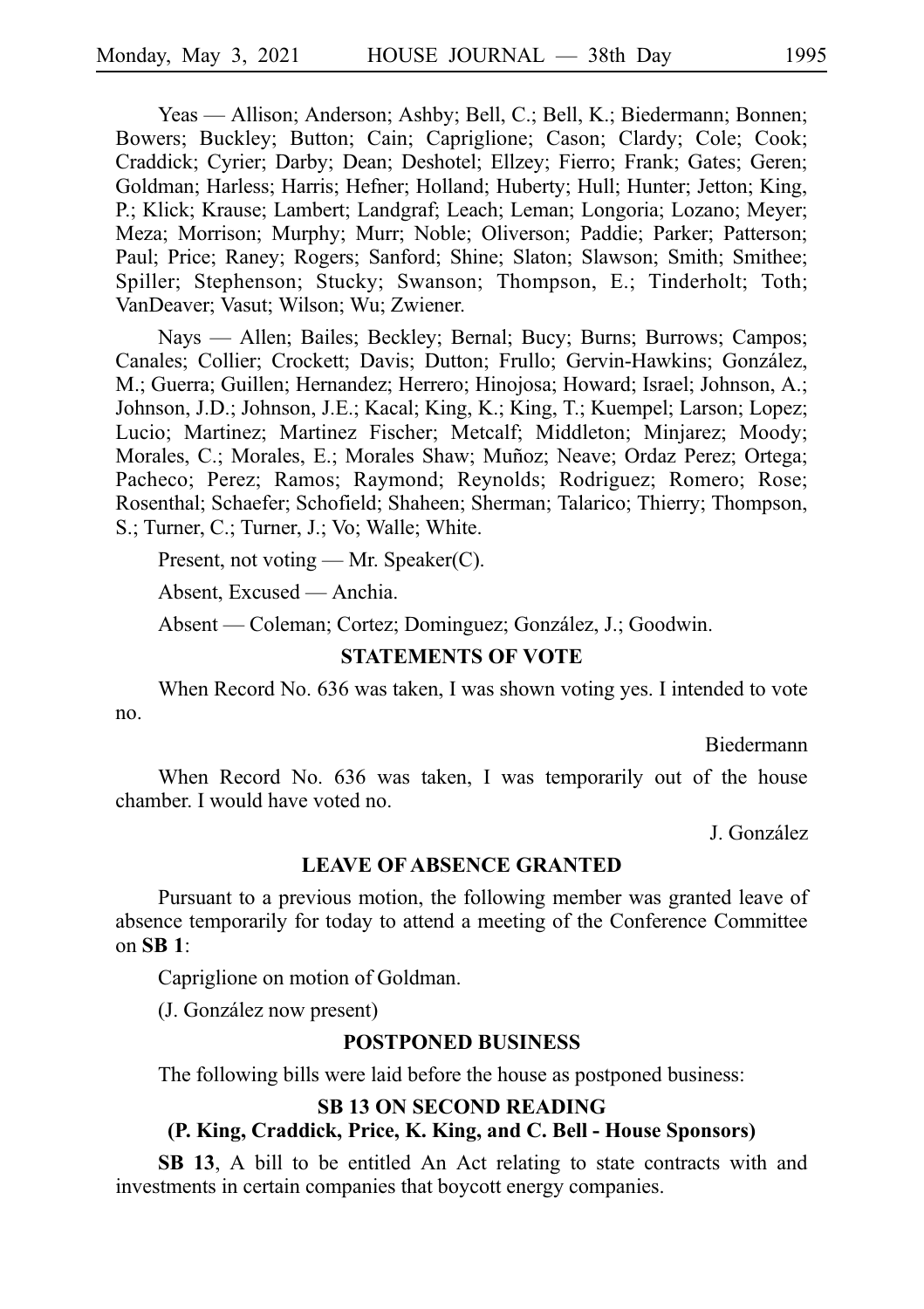**SB 13** was considered in lieu of **CSHB 2189**.

**SBi13** was read second time.

#### **Amendment No. 1**

Representative P. King offered the following amendment to **SBi13**:

Amend **SB 13** (house committee printing) as follows:

(1) On page 1, line 11, between "means" and "refusing", insert ", without an ordinary business purpose,".

(2) On page 1, line 13, strike ", solely or primarily,".

(3) On page 11, line 25, strike "Section  $2274.003$ " and substitute "Subsection (c)".

 $(4)$  On page 12, strike lines 5-24 and substitute the following:

(c) Subsection (b) does not apply to:

 $(1)$  a governmental entity that determines the requirements of Subsection  $(b)$  are inconsistent with the governmental entity's constitutional, statutory, or fiduciary duties related to the issuance, incurrence, or management of debt obligations or the deposit, custody, management, borrowing, or investment of funds; or

 $(2)$  a contract for which a governmental entity determines the requirements of Subsection (b) would effectively prevent the governmental entity from accessing the services provided under the contract.

Amendment No. 1 was adopted.

A record vote was requested by Representative Slaton.

**SB 13**, as amended, was passed to third reading by (Record 637): 92 Yeas, 51 Nays, 1 Present, not voting.

Yeas — Allison; Anderson; Ashby; Bailes; Bell, C.; Bell, K.; Biedermann; Bonnen; Buckley; Burns; Burrows; Button; Cain; Canales; Cason; Clardy; Cook; Craddick; Cyrier; Darby; Dean; Deshotel; Ellzey; Frank; Frullo; Gates; Geren; Goldman; Guerra; Guillen; Harless; Harris; Hefner; Herrero; Holland; Huberty; Hull; Hunter; Jetton; Kacal; King, K.; King, P.; King, T.; Klick; Krause; Kuempel; Lambert; Landgraf; Larson; Leach; Leman; Lozano; Metcalf; Meyer; Middleton; Morales, E.; Morrison; Murphy; Murr; Neave; Noble; Oliverson; Paddie; Parker; Patterson; Paul; Perez; Price; Raney; Raymond; Rogers; Romero; Sanford; Schaefer; Schofield; Shaheen; Shine; Slaton; Slawson; Smith; Smithee; Spiller; Stephenson; Stucky; Swanson; Thompson, E.; Tinderholt; Toth; VanDeaver; Vasut; White; Wilson.

Nays — Allen; Beckley; Bernal; Bowers; Bucy; Campos; Cole; Collier; Crockett; Davis; Fierro; Gervin-Hawkins; González, J.; González, M.; Goodwin; Hernandez; Hinojosa; Howard; Israel; Johnson, A.; Johnson, J.D.; Johnson, J.E.; Longoria; Lopez; Lucio; Martinez; Martinez Fischer; Meza; Minjarez; Moody; Morales, C.; Morales Shaw; Muñoz; Ordaz Perez; Ortega; Pacheco; Ramos; Reynolds; Rodriguez; Rose; Rosenthal; Sherman; Talarico; Thierry; Thompson, S.; Turner, C.; Turner, J.; Vo; Walle; Wu; Zwiener.

Present, not voting — Mr. Speaker(C).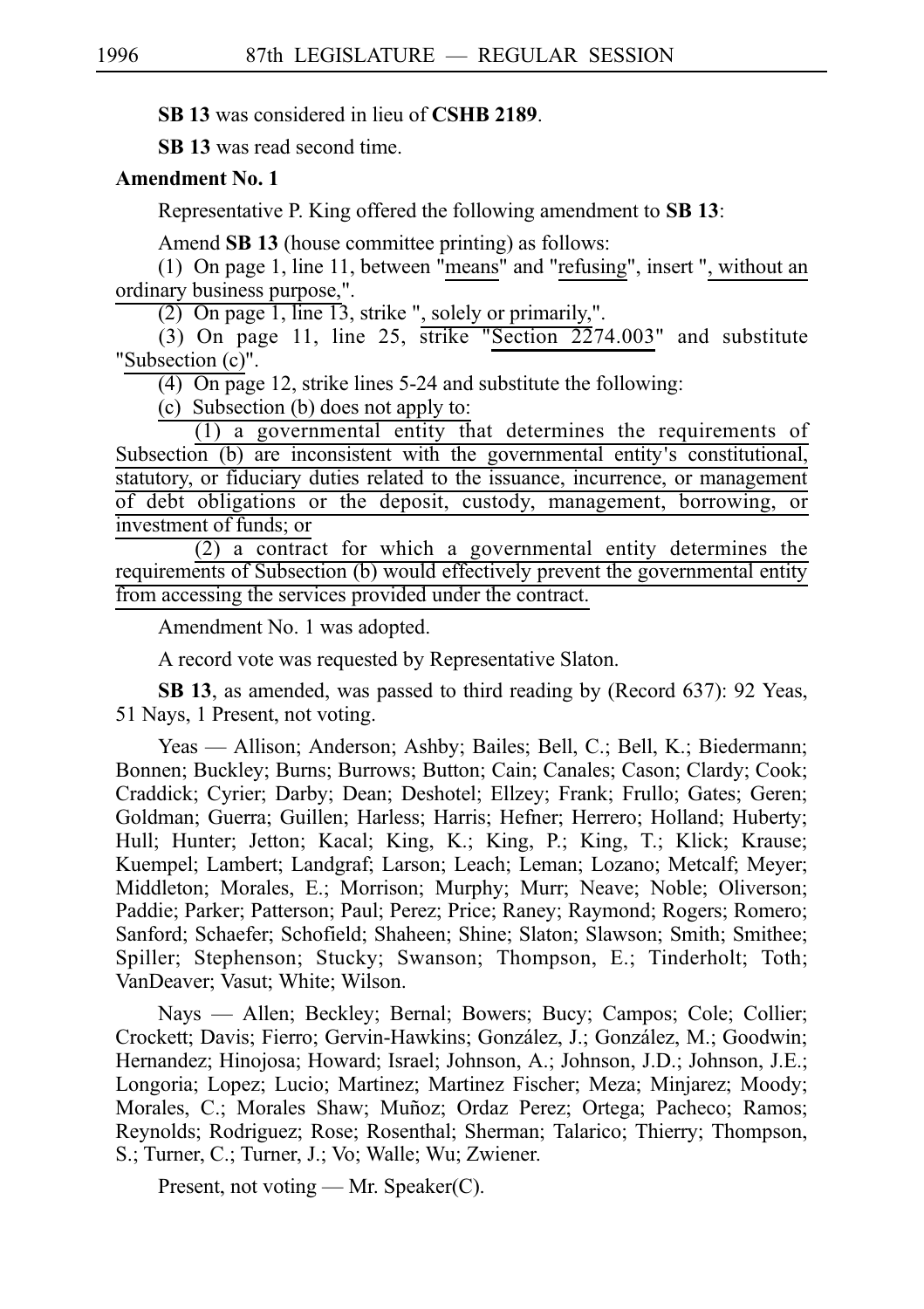Absent, Excused — Anchia.

Absent, Excused, Committee Meeting — Capriglione.

Absent — Coleman; Cortez; Dominguez; Dutton.

#### **STATEMENT OF VOTE**

When Record No. 637 was taken, I was shown voting no. I intended to vote yes.

Muñoz

# **HB 4422 ON SECOND READING (by T. King)**

**HB 4422**, A bill to be entitled An Act relating to the authority to request attorney general advice on questions relating to actions in which the state is interested.

**HB 4422** was read second time on April 26 and was postponed until 10 a.m. today.

Representative T. King moved to postpone consideration of **HBi4422**iuntil 10 a.m. Friday, May 7.

The motion prevailed.

#### **CSHB 2189 - LAID ON THE TABLE SUBJECT TO CALL**

Representative P. King moved to lay **CSHBi2189** on the table subject to call.

The motion prevailed.

(Goldman in the chair)

### **CSHB 20 ON SECOND READING (by Murr, et al.)**

**CSHB 20**, A bill to be entitled An Act relating to the release of defendants on bail.

**CSHB 20** was read second time on April 27 and was postponed until 10 a.m. today.

#### **CSHB 20 - REMARKS**

REPRESENTATIVE MURR: **CSHBi20** is the result of hundreds of hours of work by many different stakeholders, staff, and members. It is the cumulation of a reform effort that many of us have worked on for half a decade. These reforms come to us as recommendations from the Texas Judicial Council and Governor Abbott has declared this issue to be an emergency item of great importance to his office. I have served as a judge and I have magistrated many people during my years of service. As an attorney, I also handle criminal court-appointed cases. So I have firsthand experience from both sides of the table on this topic.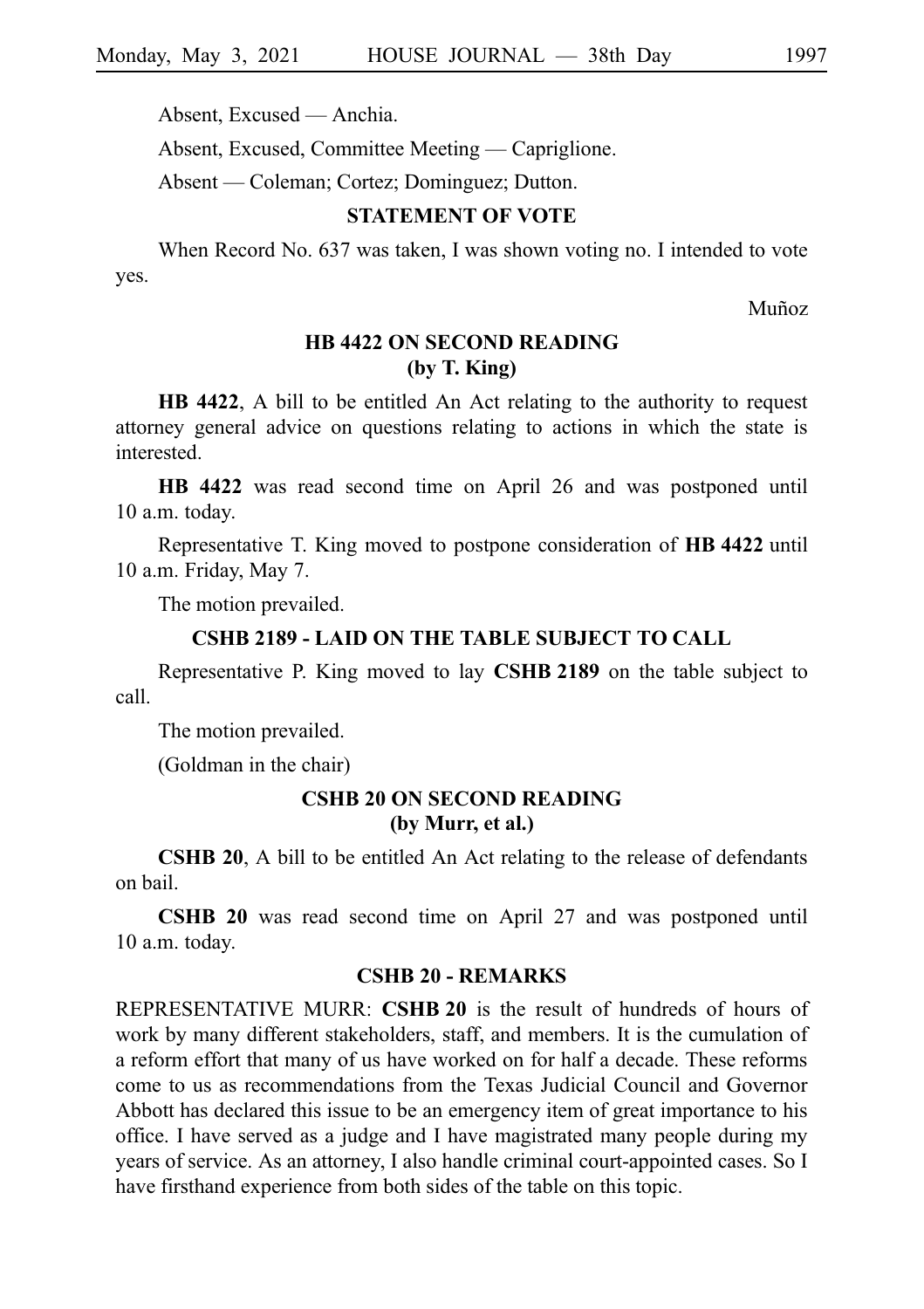Specifically, this legislation before you charts a path forward that will better protect victims, the public, and law enforcement; reduce the enormous financial burden to counties who house, feed, and support low-risk pretrial defendants who are presently unable to make bond; and minimize the adverse impacts of an extended pretrial detention for low-risk arrestees. I have always endeavored to be thoughtful, to hear and include all perspectives, and develop policy that is both smart and impactful. At every opportunity, I have met with advocacy groups, interested parties, and elected officials on this topic. What you have before us is a collaborative effort that I cannot take credit for. I can't proceed forward without acknowledging the hard work and commitment to legislative success of my friend and colleague Representative Kyle Kacal. This bill is called the Damon Allen Act because his constituent, DPS Trooper Damon Allen, was shot and killed during a traffic stop on Thanksgiving Day in 2017. The man that killed Trooper Allen had recently been arrested, satisfied his bond, and was out of jail. That man had a record of serious criminal offenses, including a prior assault on a peace officer. The magistrate that set bond did not know of this criminal history and would not have set a low bond had he been better informed. We believe that the murder of Trooper Allen would not have occurred if his killer had received a higher bond. Thank you, Representative Kacal, for caring so deeply about your constituents and their families. We both hope that we can make a difference in the future to help keep the public safe and best protect those who put their lives in harm's way for us every day.

Members, this bill accomplishes several important goals. It provides more information to magistrates so they can make better-informed decisions when setting bail. It preserves the magistrate ' s discretion to determine bail. It establishes limitations on personal bonds for specific violent offenses. It provides reforms and transparency measures in the bail setting process, including the requirement to use the least-restricted means in making a bail decision. And it expressly recognizes that factors that disproportionately affect persons who are members of racial and ethnic minority groups or who are socioeconomically disadvantaged may not be used. At the end of the day, our policy goal can be distilled down to a basic premise, that it is important to better assess defendants to ensure that those arrested for violent crimes and having violent criminal backgrounds don't easily make bond and end up right back in our communities while, on the other hand, low-risk and first-time defenders receive the least restrictive means of a bond that can get them back to their jobs, their families, and thereby reduce the financial burdens on our counties. Members, I have a few perfecting amendments, and I'm happy to answer any questions.

REPRESENTATIVE COLLIER: Chair Murr, I want to thank you so much for taking the time to work with me and meet with me about this bill and address some of the concerns that I had. You just mentioned one of them about the risk assessment tool and making sure that it's revalidated every so often so that way it doesn't have a disproportionate impact on people of color and ethnic groups. So thank you so much. I do appreciate that. I just want to make sure, does your bill have a presumption of detention?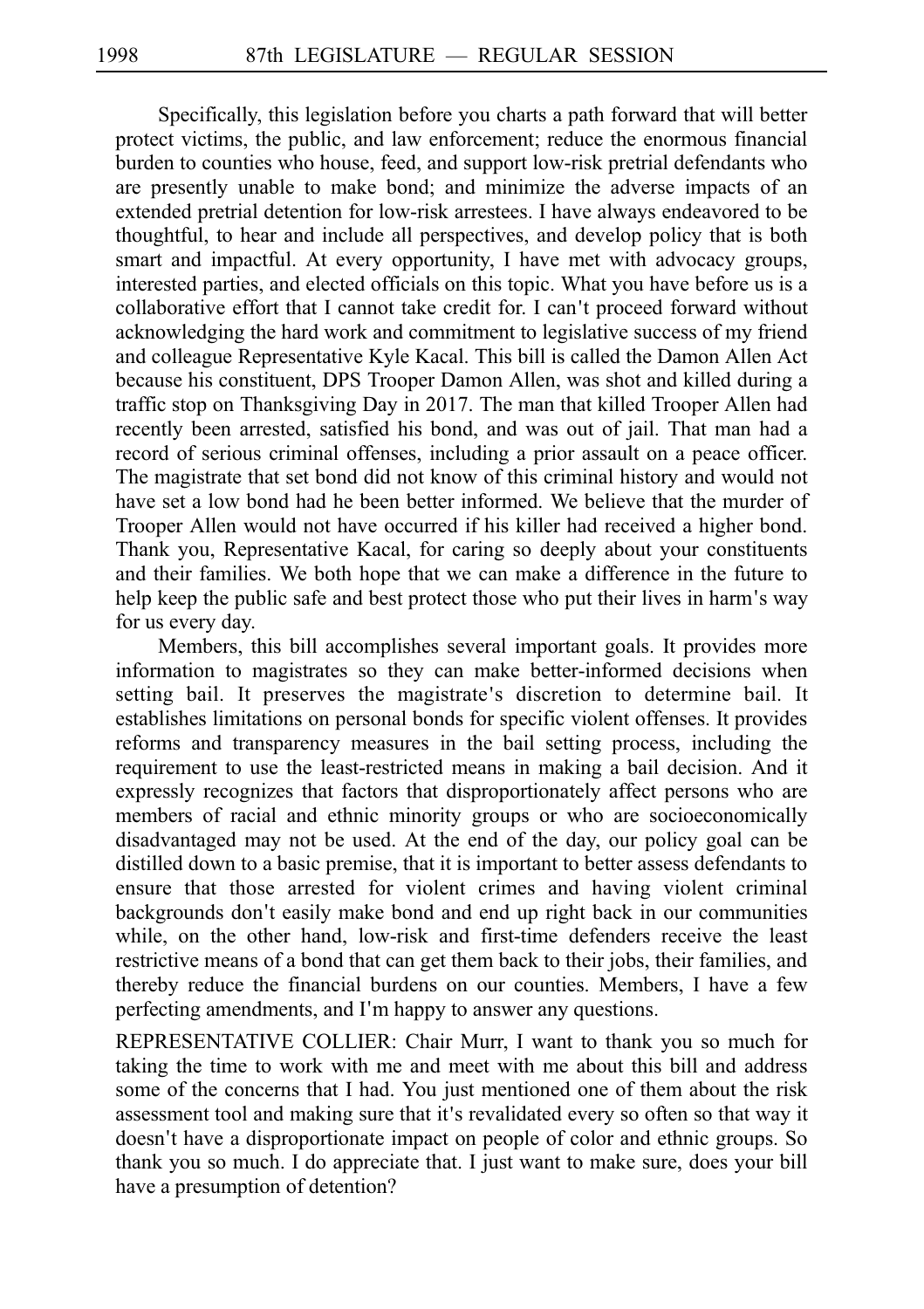MURR: First, I appreciate the fact that––and for this body, Chair Collier and I sat down and literally went line by line through the filed version to address concerns of all stakeholders. We have stakeholders from the left and the right that all want to have an opportunity to weigh in on that, so we did that. Before I get to your question there, we did make sure that when we talked about any mechanism for providing additional information to our magistrates, specifically written in the bill, it states it "does not consider factors that disproportionately affect persons who are members of racial or ethnic minority groups" and—you had emphasized this and so it's very important to the body—that "has been demonstrated to produce results that are unbiased with respect to the race or ethnicity of defendants and does not produce a disproportionate outcome." And I know that was very significant in our discussions, and that it's significant to you. So I appreciate the fact that you have put a lot of effort into bringing forth legislation for the body to consider.

COLLIER: Thank you. So does your bill have a presumption of detention?

MURR: It does not overtly have a presumption of detention. That is not the intent. And so I'll go back to the basic premise here. When we have folks in jail, they ve been arrested. So we have some that you can identify as high-risk with a ' violent offense. And then you have others who they may be a first-time offender with no criminal history and it's a nonviolent offense. And in those scenarios, if we base it solely on a cash bail system, then it has to do with who can get out of jail and who can't afford not to. So we tend to punish those who can't pay versus what we think might be a better alternative, which is this legislation.

COLLIER: Okay, so when you say "overtly," meaning that's not the intent of the bill?

MURR: That is not the intent. No, ma'am.

COLLIER: So if there was a provision here that did have a presumption of detention?

MURR: No, ma'am. We used the term "least restrictive" means necessary. Remember, and to remind the body, the purpose of bail is to accomplish a couple of tasks, primarily to make sure that someone shows up for court when they receive notice in the future of a court date. So the first thing is to make sure they show up for court. Then the second, and it's also very important, is to protect the community, any victims, and law enforcement. And so the purpose of bail, whether it's personal bail or monetary bail, is to ensure those two things. So we want and encourage and the language expressly states we use the "least restrictive" means. And in my book, that could very easily be a personal bond or what we commonly call a PR bond.

COLLIER: Perfect, thank you so much. Now, will all counties be required to use the pretrial risk assessment tool? But I think you're going to change the name of it to the public safety reporting system.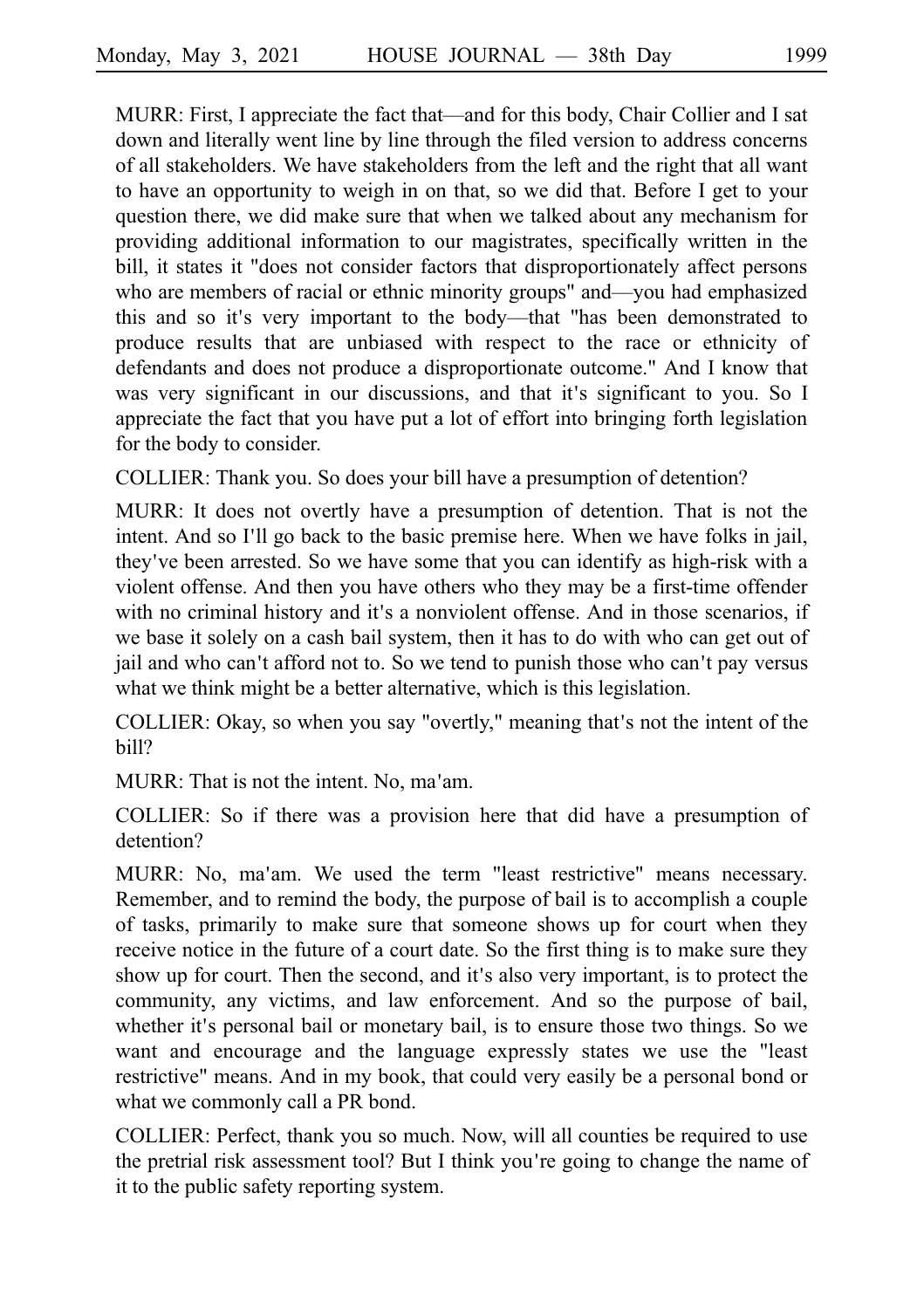MURR: Yes, I have an amendment to discuss that topic. Yes, the intention here is that all magistrates will be trained and they will have additional information in the form of this assessment tool before them. Now, discretion remains with the magistrate. They will have this information in front of them. If they choose to disregard it or deviate, that's fine. At the end of the day, they're sitting there in a chair making decisions, and we're not trying to do those decisions for them. But no, all counties would be required to participate.

COLLIER: So one of the reasons for that is to provide uniformity.

 $MIRR \cdot That$  is correct.

COLLIER: So that way if I'm an attorney practicing criminal defense law, whether I'm in Tarrant County or Harris County or Travis County, I know what the tool is for the State of Texas.

MURR: Correct. Uniformity helps serve all of us.

COLLIER: And who creates this pretrial risk assessment tool that you re going to ' call the public safety report? Who's going to create it?

MURR: Correct, so we have placed that responsibility on the Office of Court Administration to develop that and make it available at no charge to all jurisdictions in the state. In essence, it would be an online portal that would be accessible.

COLLIER: Now, will everyone be able to see this pretrial risk assessment tool or what you're going to call the public safety report system? Will it be available to the public to view?

MURR: Yes, there's actually a requirement here that OCA will make it transparent so that all persons, including attorneys, can understand what is being analyzed. That is correct. And they'll have it available on their website.

# **Amendment No. 1**

Representative Murr offered the following amendment to **CSHB 20**:

Amend **CSHB 20** (house committee report) as follows:

(1) On page 1, line 7, strike " $(a)$ ".

(2) On page 1, lines 9-11, strike "the person is accused of committing a  $[**f** +**g**$ " capital offense for which [offenses when] the proof is evident" and substitute "denial of bail is expressly permitted by the Texas Constitution [for eapital offenses when the proof is evident]".

(3) Strike page 1, line 14, through page 2, line 20.

(4) On page 2, line 24, strike "PRETRIAL PUBLIC SAFETY ASSESSMENT" and substitute "PUBLIC SAFETY REPORT SYSTEM".

 $(5)$  On page 2, line 26, strike "pretrial public safety assessment" and substitute "public safety report system".

(6) On page 3, line 4, strike "risk".

(7) On page 3, line 6, strike " $\overline{\text{risk}}$ " and substitute "likelihood".

(8) On page 3, lines 17 and  $\overline{18}$ , strike "to whom the assessment is applied" and substitute "with respect to whom a public safety report is prepared".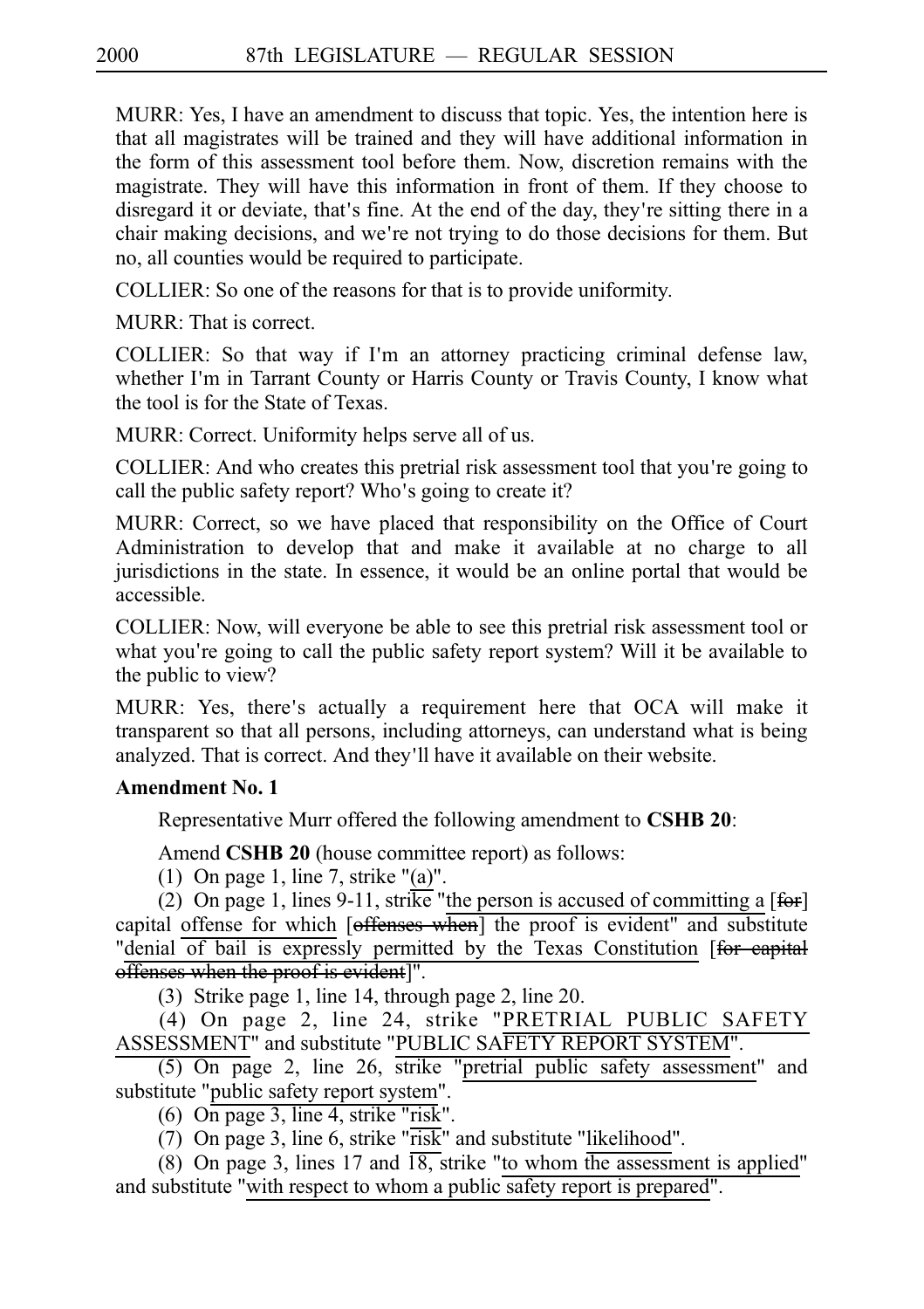(9) On page 3, lines 19 and 20, strike "pretrial public safety assessment" and substitute "public safety report system".

(10) On page 3, lines  $23$  and  $24$ , strike "pretrial public safety assessment" and substitute "public safety report system".

(11) On page 3, line  $26$ , strike "pretrial public safety assessment" and substitute "public safety report system".

(12)  $\overline{\text{On page 4, lines 2 and 3, strike}}$  "pretrial public safety assessment" and substitute "public safety report system".

(13)  $\overline{\text{On page 4}}$ , line 6, strike "pretrial public safety assessment" and substitute "public safety report system".

(14)  $\overline{\text{On page 4}}$ , line 13, strike "pretrial public safety assessment" and substitute "public safety report system".

(15)  $\overline{On}$  page 4, line 14, strike "relied on by the assessment" and substitute "used for preparing a public safety report".

 $(16)$  On page 4, line 15, strike "PRETRIAL PUBLIC SAFETY ASSESSMENT" and substitute "PUBLIC SAFETY REPORT".

 $(17)$  On page 4, lines 21-23, strike "pretrial public safety assessment developed under Article 17.021 to conduct a pretrial public safety assessment" and substitute "public safety report system developed under Article 17.021 to prepare a public safety report".

 $(18)$  On page 4, line 25, strike "results of the assessment conducted" and substitute "public safety report prepared".

(19)  $\overline{On}$  page 5, line 3, strike "conduct a pretrial public safety assessment" and substitute "prepare a public safety report".

(20) On page 5, lines 5 and 6, strike "conduct a pretrial public safety assessment using the validated pretrial public safety assessment" and substitute "prepare a public safety report using the validated public safety report system".

 $(21)$  On page 5, lines 8 and 9, strike "results of the pretrial public safety assessment" and substitute "public safety report".

 $\overline{(22)}$  On page 8, line 2, strike "results of the pretrial public safety assessment conducted" and substitute "public safety report prepared".

 $(23)$  On page 8, line 27, through page 9, line 1, strike "results of the defendant's pretrial public safety assessment" and substitute "defendant's public safety report".

 $(24)$  On page 9, lines 4 and 5, strike "pretrial public safety assessment has been conducted" and substitute "public safety report has been prepared".

 $(25)$  On page 12, lines 3-5, strike "The results of any pretrial public safety assessment conducted using the validated pretrial public safety assessment" and substitute "Any public safety report prepared using the validated public safety report system".

 $(26)$  On page 13, lines 26 and 27, strike "pretrial public safety assessment" and substitute "public safety report system".

 $(27)$  Strike page 14, line 18, through page 15, line 5, and substitute the following appropriately numbered SECTION:

SECTION (a) Except as provided by Subsection (b) of this section, this Act takes effect December 1, 2021.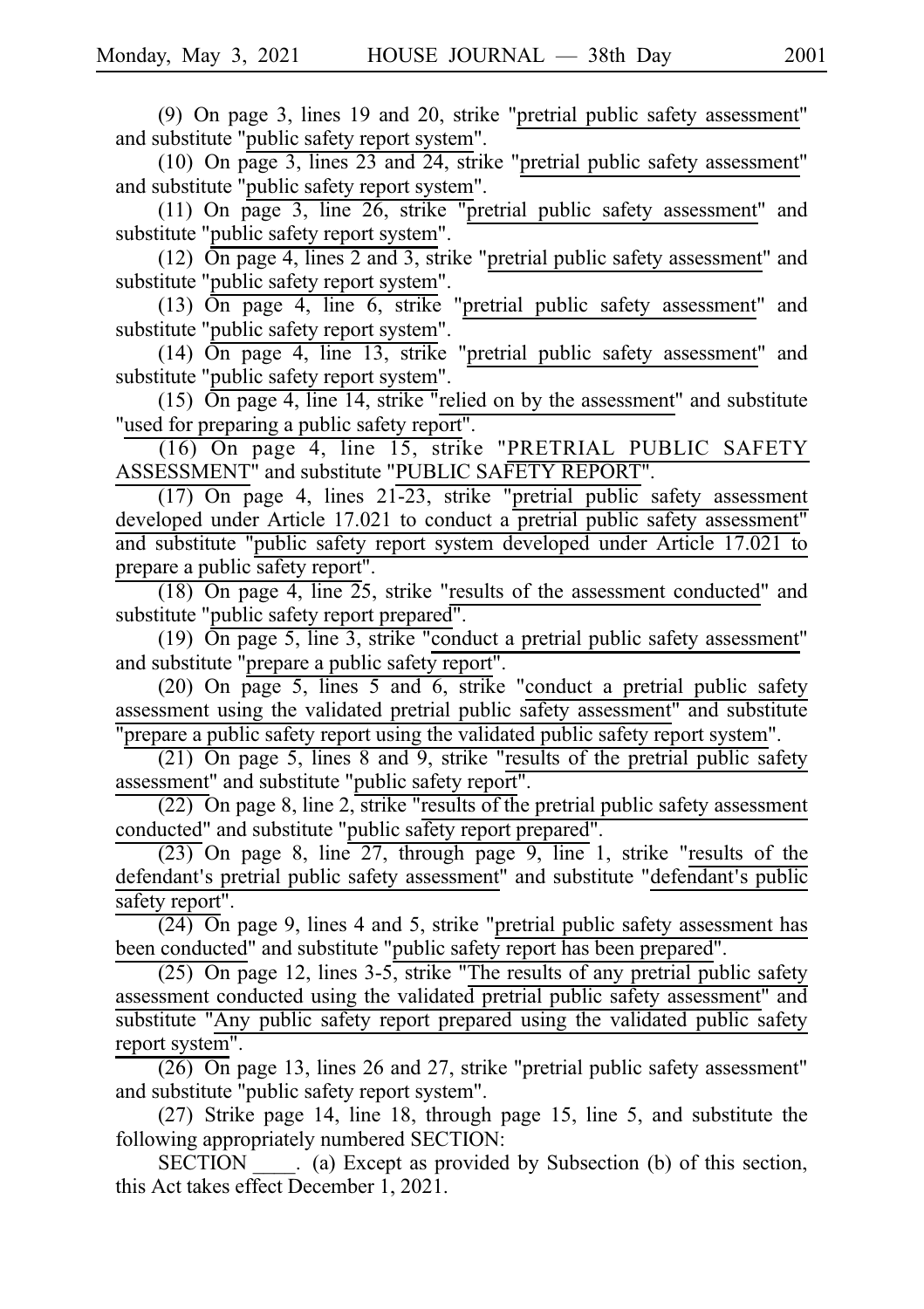(b) Articles  $17.021$  and  $17.024$ , Code of Criminal Procedure, as added by this Act, and Sections 7 and 8 of this Act take effect September 1, 2021.

MURR: Members, this amendment conforms the bill to remove any references to any legislation that amends the Texas Constitution to deny bail. And I will note that currently, in Section  $11(a)$  of Article I of the Texas Constitution, there is a denial of bail that does exist. It also changes references of a pretrial public safety assessment throughout the bill to a public safety report system. And it changes the reference of "risk" on page 3 to the term "likelihood."

COLLIER: I just want to clarify some things. You struck on page 2, lines 17-20 of your bill, which dealt with a "judge or magistrate who denies bail under Subsection (c) or (d)" because you got rid of that "must prepare a written order." Would you take an amendment that says––or does your bill change the requirement to have some type of appeal hearing or motion to consider hearing on the denial of bail?

MURR: The purpose in changing pages 1 and 2 to omit any discussions of denial of bail––I guess the section in lines 17-20 is what you refer. I think you view that as a progression in state law, but the current terminology here was if there is an HJR companion, we're not tethering the bill in any way, shape, or form to the passage of that companion. The other idea that you have there is currently, the Texas Constitution provides a very narrow window for either a violent offense, which is defined by the Constitution, or a sexual offense, which is also expressly defined by the Constitution, for denial of bail. We find, if you talk to most courts, that those are rarely used. And in fact, most magistrates just go ahead and they ll' set a very high monetary bail instead of going that route because there's a timeline involved for having a series of hearings under that Article I, Section 11(a), of the Constitution. I know that you are interested in making sure that if there was any expansion in the denial of bail under state law, you wanted to see a written order of findings of fact and conclusions of law, and I understand that. But in removing that reference there, then that would make that kind of an odd man out, of sorts, because nowhere else do we refer to a denial of bail.

COLLIER: Does the law currently provide an opportunity for a hearing if you have a denial of bail?

MURR: Yes, it is set forth in Article I, Section  $11(a)$ , of the Constitution, and there is a timeline that has to be employed for that hearing. And I do believe that, often, prosecutors scramble in order to satisfy that timeline so that both counsel for the state and the defendant are ready. So it's one reason why it's probably very uncommon to see.

COLLIER: So your bill does not change the timeline?

MURR: It does not in any way. No, ma'am.

COLLIER: And it does not remove the opportunity to have a hearing for the denial of bail?

MURR: That is correct.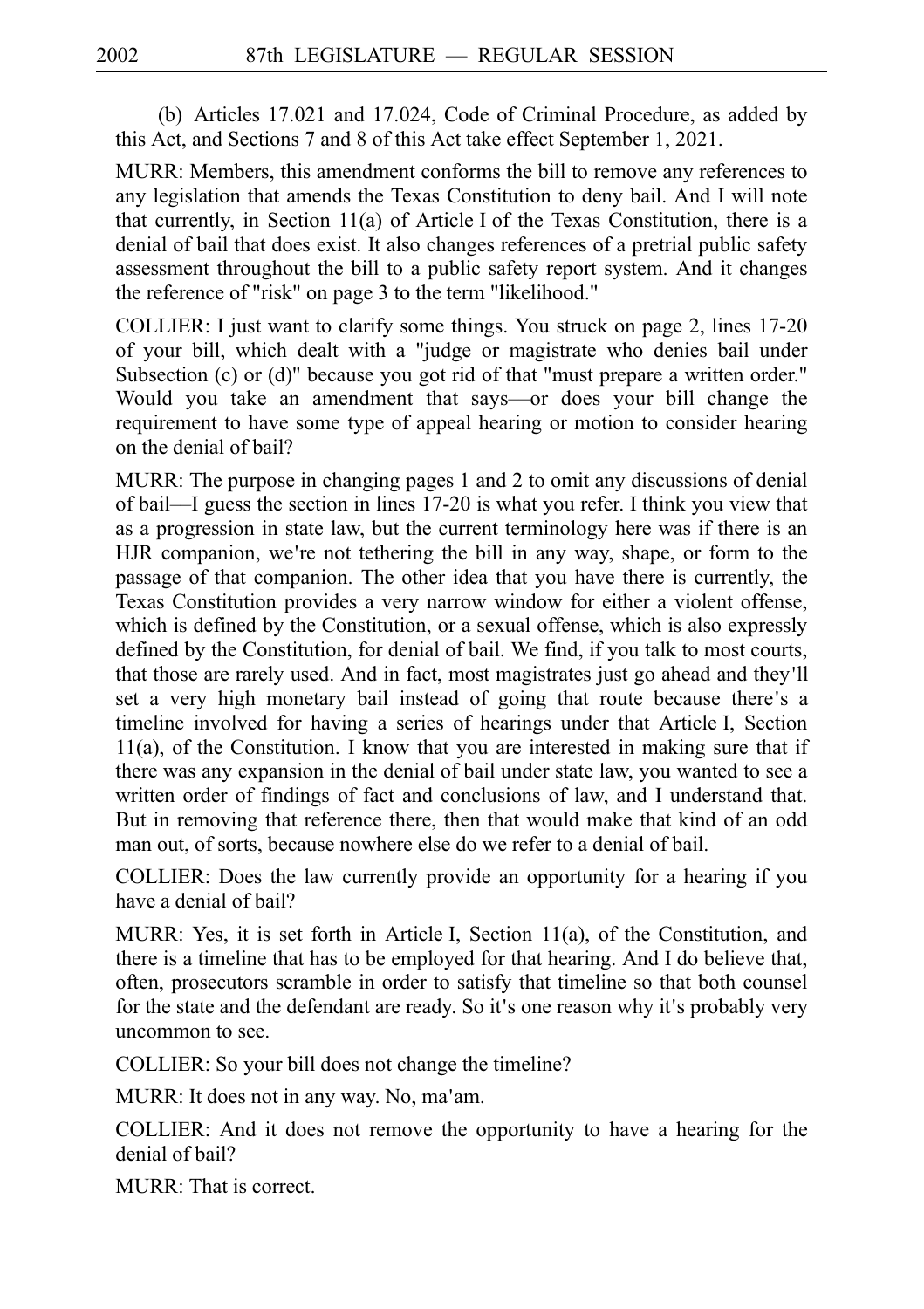COLLIER: Okay, so then there's no need for us to keep that language on page 2, lines  $17-20$ .

MURR: I would reach the same conclusion. Yes, ma'am.

## **REMARKS ORDERED PRINTED**

Representative Collier moved to print all remarks on **CSHB 20**.

The motion prevailed.

## **Amendment No. 2**

Representative Moody offered the following amendment to Amendment No. 1:

Amend the Murr Amendment to **CSHB 20** as follows:

(1) On page 2, line 11, between "report" and the quotation mark, insert ", or another public safety report approved by the Office of Court Administration of the Texas Judicial System,".

(2) On page 2, line  $\overline{18}$ , between "report" and "using", insert "before or while making a bail decision".

REPRESENTATIVE MOODY: These components were originally part of a different amendment, but Mr. Murr outsmarted me and so I had to actually append them onto his amendment. Number (1) here allows a jurisdiction, if they already have a public safety report that they're utilizing currently and that report is approved by OCA, then it can be lifted into the future system under the same guidelines that are in the bill. So nothing changes in terms of what the public safety report has to have in it, but it allows those jurisdictions to put those forward to be approved. The other one is just making sure that it's clear that a magistrate can do the public safety report while they're making the bail decision.

COLLIER: Speaker Pro Tempore Moody, thank you so much for this amendment. I just want to see on page 2, line 18, between "report" and "using," does that—I'm not sure if I see that, page 2, line 18, between "report" and "using." Are you talking about when the bill moves up after he removed––because he removed lines 17-20?

MOODY: Yes, this amendment is geared off of his amendment.

COLLIER: Oh, off of his amendment.

MOODY: Yes, so you have to read them as they're together.

COLLIER: Okay, so then you're just saying "before or while making a bail decision"?

MOODY: Correct, because it was unclear that they could do it simultaneously. And under the original bill––well, this could have been done a different way, but when his amendment came forward, it needed to be essentially moved to amend his amendment to make it flow with the original language of the bill.

Amendment No. 2 was adopted.

Amendment No. 1, as amended, was adopted.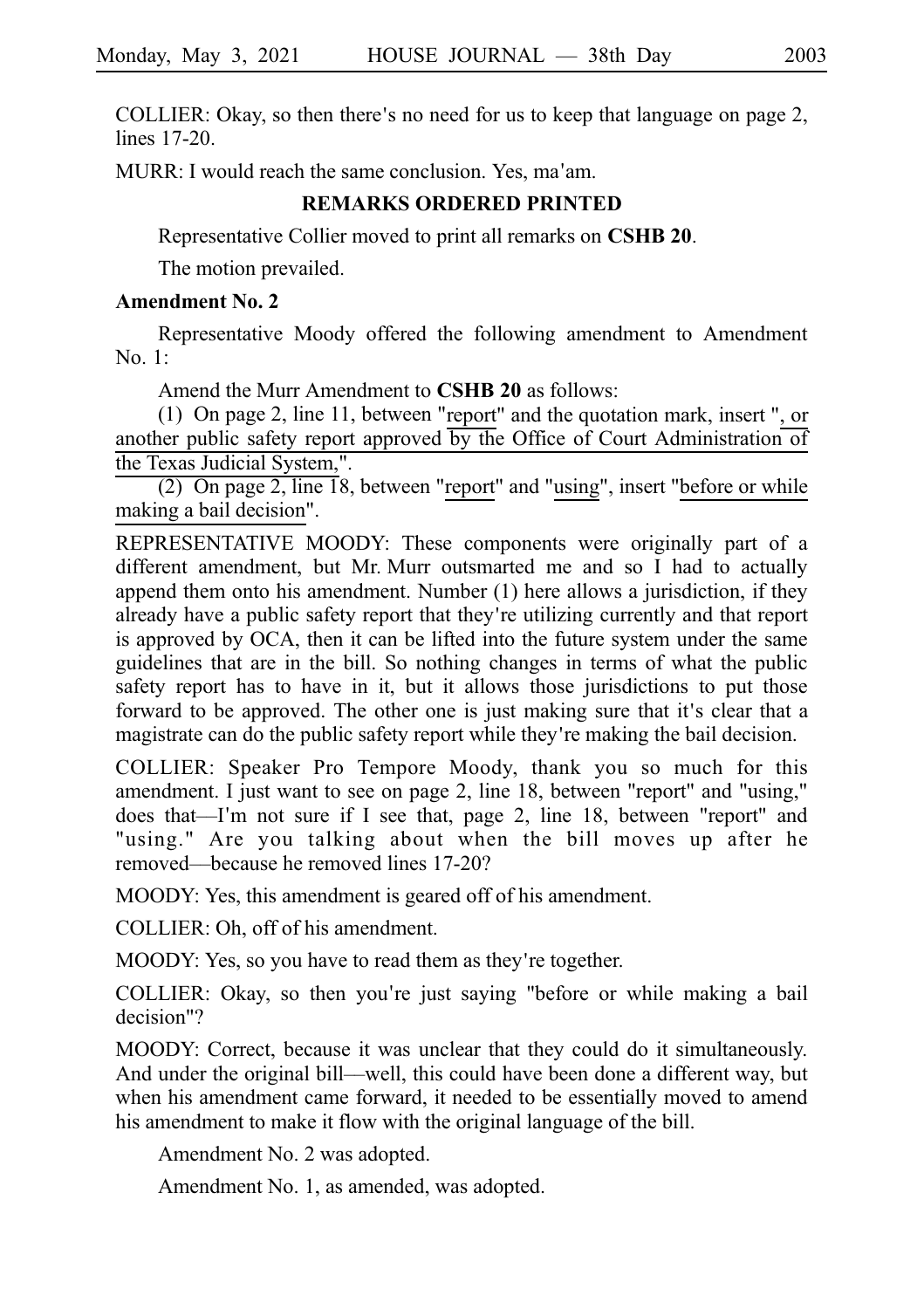# **Amendment No. 3**

Representative Murr offered the following amendment to **CSHB 20**:

Amend **CSHB 20** (house committee printing) as follows:

- (1) On page 6, line 7, after "duties", insert ", including duties".
- (2) Strike page 6, lines  $10-15$ , and substitute the following:  $(1)$  a 16-hour initial training course; and  $(2)$  a four-hour continuing education course.
- (3)  $\overline{On}$  page 6, strike lines 22-23.
- (4) On page 6, line 24, strike " $(A)$ " and substitute " $(1)$ ".
- (5) On page 6, line 27, strike " $\overline{(\text{B})}$ " and substitute " $\overline{(2)}$  the magistrate".
- (6) On page 7, line 1, strike " $(a)(3)$ " and substitute " $(a)(2)$ ".
- (7) On page 7, line 3, strike " $\overline{(C)}$ " and substitute "(3) the magistrate".
- (8) On page 7, line 4, strike " $; \overline{or}$ " and substitute " $\overline{...}$ .
- (9) Strike page 7, lines  $5-14$ .

(10) On page 7, line 17, strike " $(c)(1)(A)$  or  $(c)(2)(A)$ " and substitute " $(c)(1)$ ".

 $(11)$  On page 7, line 18, strike "applicable".

MURR: Members, this amendment speaks to our magistrate training. Justices of the peace perform a majority of all magistration for the State of Texas, and they ve actually urged that all JPs, regardless of their background, receive the ' same amount of training. So therefore, this amendment removes the bifurcation of training levels that we had between attorneys and non-attorneys, providing that all magistrates receive an initial 16 hours of training and a four-hour continuing education course.

COLLIER: So all magistrates, regardless of whether they re licensed attorneys or ' not, will be required to have this training. When do they get the continuing education, the four hours? I appreciate that because if they're going to have to validate the public safety report system, you want them to have additional training. So do they do continuing education every year or is it every other year?

MURR: It would be every other year. So it would be on a two-year cycle for the four-hour training. And just to point out, all of our magistrates across the state, whether they are justices of the peace, constitutional county judges, county court at law judges, or district judges, they all receive continuing education. So more likely than not, the way the bill is designed, this would be incorporated into the training that they currently receive.

COLLIER: And it makes a lot of sense because if you re going to revalidate the ' public safety report system, this would be in line with that validation.

MURR: That is correct because without keeping them trained, then our process and our policy goals here, which are to have informed magistrates that fully understand the law and its implementation, we could fail. And we don't want that to happen. So I think that this is a very practical result. We have dialogued with all different magistrates that come from every person's district in this room. They support this.

Amendment No. 3 was adopted.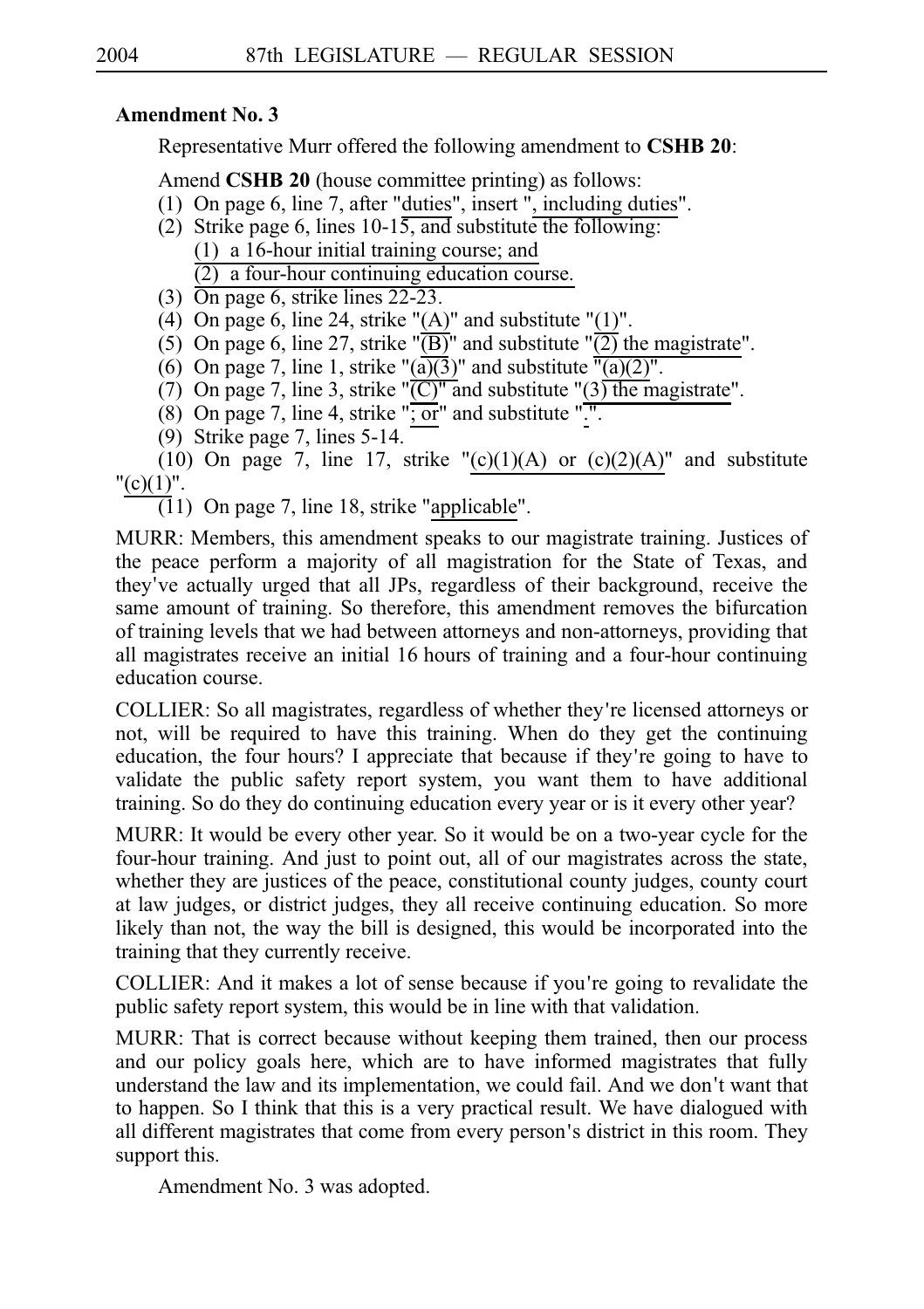## **Amendment No. 4**

Representative Murr offered the following amendment to **CSHB 20**:

Amend **CSHB 20** (house committee printing) as follows:

(1) On page 6, line 6, after "shall", insert ", in consultation with the court of criminal appeals,".

 $(2)$  On page 14, line 8, strike "required under" and substitute "as described by".

MURR: This amendment simply requires the Office of Court Administration to consult with the court of criminal appeals in developing and approving magistrate training courses. It's acceptable to the author.

Amendment No. 4 was adopted.

## **Amendment No. 5**

Representative Murr offered the following amendment to **CSHB 20**:

Amend **CSHB 20** (house committee report) as follows:

(1) On page 7, line 26, strike "the".

(2) Strike page 7, line 27, through page 8, line 7, and substitute the following:

a magistrate shall order, after individualized consideration of all circumstances and of the factors required by Article 17.15, that the defendant be:

 $(1)$  granted personal bond with or without conditions;

 $(2)$  granted monetary bond with or without conditions; or

(3)  $\overline{On}$  page 8, line 21, between "purposes of" and "rebutting", insert "setting bail or".

(4) Strike page 8, line 27, and page 9, line 1, and substitute the following: for a defendant without considering the factors in Article 17.15.

MURR: Members, this amendment makes changes to pages 7 and 8 of **CSHB 20** to clarify that bail decisions occur within the existing statutory time period by considering the individualized consideration of factors required by Article 17.15 and changes reference of "released" on bail to "granted" bail. It further clarifies that a court is not required to hold an evidentiary hearing for either the setting of bail or rebutting the presumption that bail is sufficient. It is acceptable to the author.

COLLIER: Okay, so we talked about not requiring an evidentiary hearing before. You and I have talked about that, but this does not usurp any type of right a defendant may have to appeal or ask for a reduction in bail?

MURR: That is correct. All the current mechanisms that are in place for someone to contest the right of bail, whether it be a writ of habeas corpus or a motion for bond reduction, that continues in current law. The only thing we didn't want is to create an unintended consequence here where a new evidentiary hearing––so that's a full-blown hearing--is created. We already know that our courts are backlogged and that we are anywhere from three to five years behind in both criminal and civil cases around the state. And so it is not the intent to create full-blown evidentiary hearings for tens of thousands of bail decisions. However,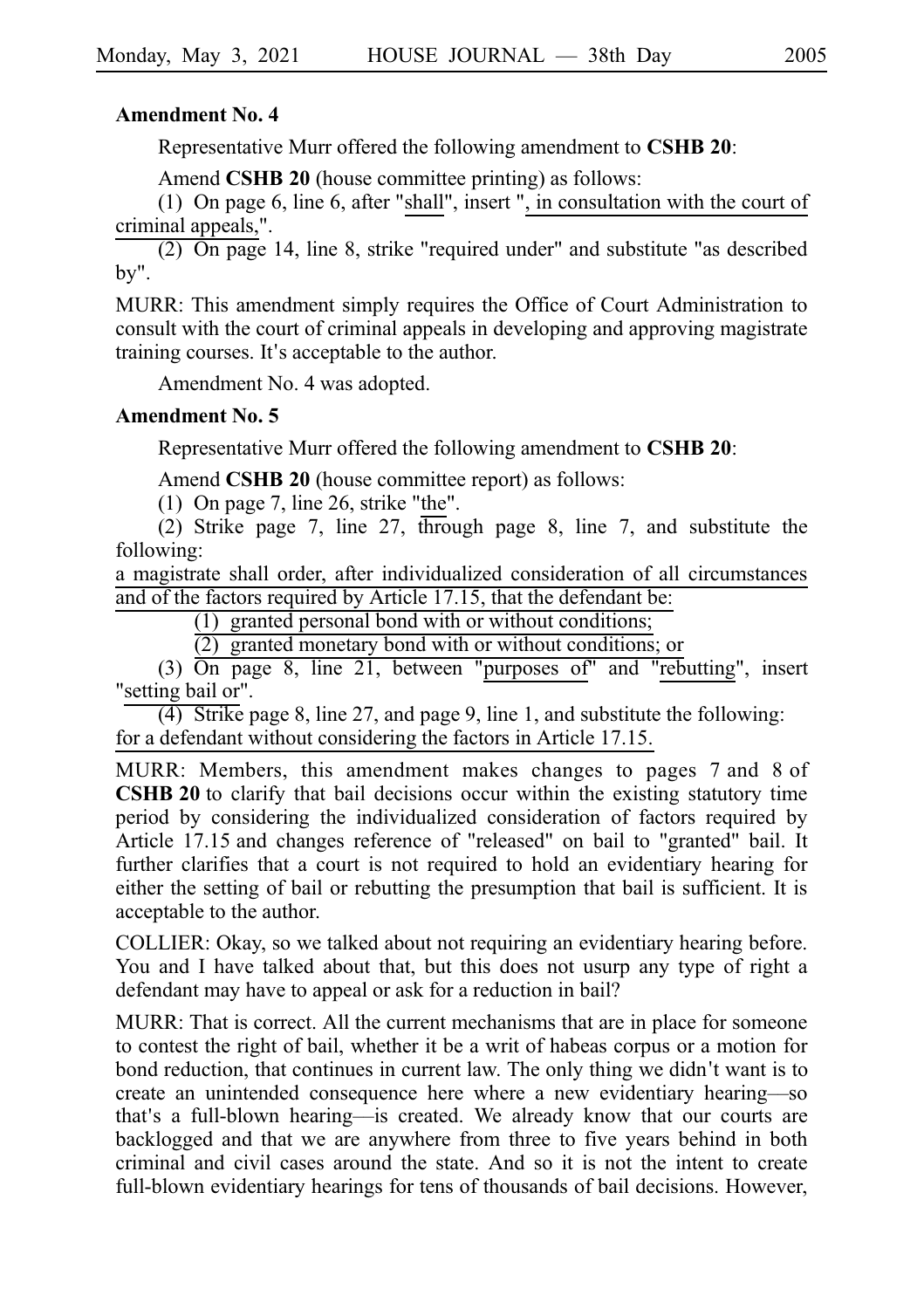we do want an opportunity for someone who believes that their bail is not correct and they want to challenge the determination of bail. That mechanism still exists in the bill as well as in current law.

COLLIER: Is the decision from the magistrate in writing? Is it required to be in writing under current statute?

MURR: I'd have to go back and look at Article 17. I don't know that there is an express requirement that it be in writing, but I do believe that we commonly find it is in writing because that's the only way for it to be communicated amongst different offices. So I have never experienced any scenario where it's not already in writing in some form.

COLLIER: Okay, because I just want to make sure that if they are going to appeal the denial or the amount, that they have a findings of fact and conclusions of law to appeal from. I believe that needs to be in writing. You're saying that the existing statute pretty much covers that.

MURR: I don't believe that it fully covers what you're talking about expressly stated. But what I'm saying is in practical input, whether someone is at the jail or the magistrate's office, whether it be the clerk's office or the JP's office, you're going to find a documentation in writing because it's usually done in conjunction with the magistrate form that is done. Whether that is by video conference or that's done in person, which I would say a majority of our counties all do it in person, there's a form. There's checkboxes and they go through the nine to 10 and then actually ask the defendant to sign there. And on that form, which was created by TIDC, our indigent defense commission, as a sample form, at the top, it actually has a box for you to determine if it's a personal bond, a surety bond, and then what amount would the surety be.

COLLIER: So when you are talking about the public safety report system, how much weight is the judge or the magistrate to give to that report system?

MURR: That is to be considered as part of the elements in Article 17.15, but remember, we preserve the magistrate's discretion. So at the end of the day, they can put as much or as little weight as they choose.

COLLIER: That's why I was getting to the point about the findings of fact and conclusions of law for this, because if they rely heavily on this public safety report—or I guess you're going to have a form that OCA is going to create that will specify whether they relied on the public safety report system?

MURR: That's not the amendment that we have before us.

COLLIER: Okay, wait a minute. This amendment says about a bail decision, right?

MURR: Yes, ma'am, but the intent for this is just to document that we are not creating a full-blown evidentiary hearing. That's the goal.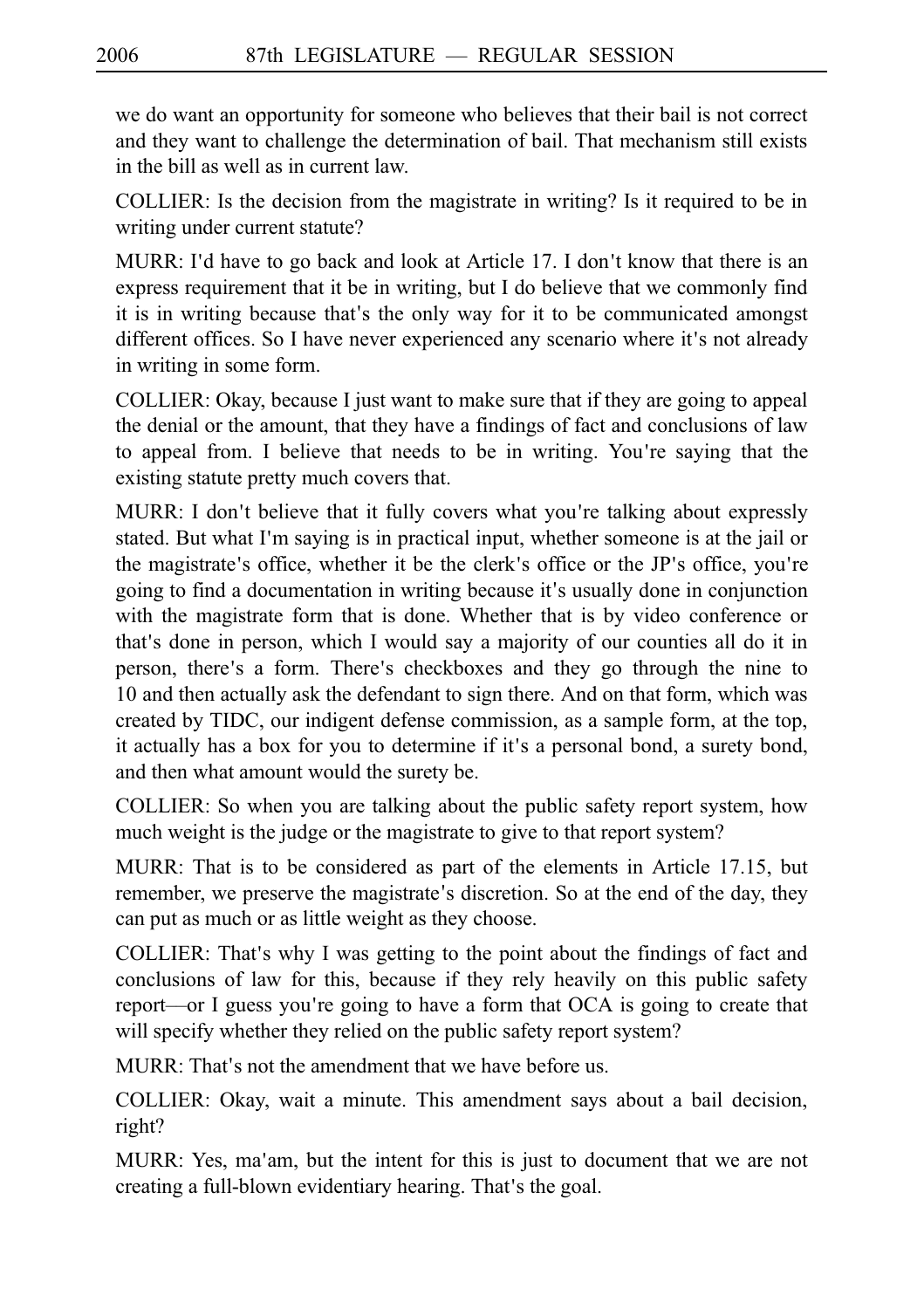COLLIER: But the question gets to that part about the hearing. You're saying that you don't want a full-blown evidentiary hearing, but if they deny bail, based on your bill and this amendment, will there be anything in writing that states what the decision was based on?

MURR: Well, now, if you're talking about denial of bail, we've eliminated all portions of the bill that reference a denial of bail. So the only denial of bail that would currently exist would be Section  $11(a)$  of Article I of the State Constitution.

COLLIER: Well, I was trying to talk about page 7, line 25? Where you just made some changes to it?

MURR: Page 7, line 27, is where we make our changes.

COLLIER: Yes, so it's dealing with a bail decision. So I just wanted to know if you were going to have anything in writing, but earlier you said there is already mechanism in place under Section 11 that deals with the denial of bail. But what about those who get a personal bond, with or without conditions, or a monetary bond, with or without conditions? Is there a mechanism in place that already provides for a hearing for those?

MURR: Yes, they could either do it through a writ of habeas corpus if there's not a filed case, and if there is a filed case, they can file a motion for bond reduction. In either matter, they can request a hearing.

COLLIER: And so your amendment says that they can use the public safety report to help come to that decision of what the magistrate does.

MURR: That information would always be in front of the judge, yes. Both sides, both the defense and the state, can use the results of that report in the discussion of whether or not the amount of bail, if it's a cash bail or a surety bail, is too high or too low.

COLLIER: But that report is also used for what your amendment does about granting personal bond, with or without conditions, or granted monetary bond. So that public safety report system is also used in helping with that?

MURR: That is correct, yes. And one thing we overlook here is the fact that the report itself, when it comes back with information that's easily and concisely put together so that the magistrate can review it quickly, it's going to give us a determination. I like to distill it down to a red, green, or yellow, and if it comes back green, that is a presumption that this person is low-risk and is not going to cause any problems, and so perhaps a personal bond, with or without conditions, is appropriate. And so in those scenarios I don't think you're ever going to see a defendant contest that.

COLLIER: Well, we don't have the public safety report system just yet, so what I'm getting at is do we need to add a provision that says the judge must or the magistrate must include findings of fact that incorporate the public safety report system?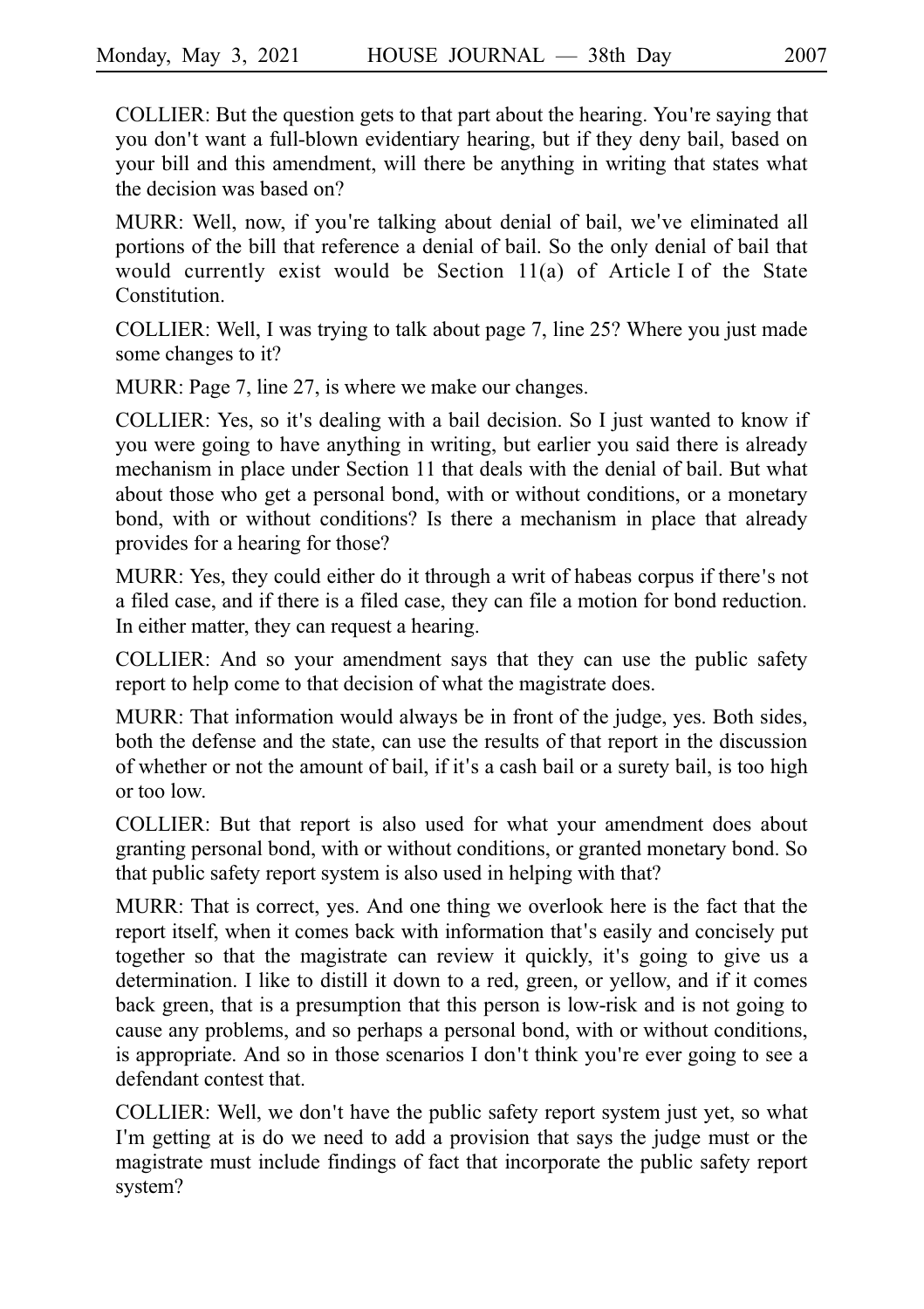MURR: So I guess what you're asking me is in every single circumstance in which a bail decision is made, so every arrest in the State of Texas, would it entertain a ruling of findings of fact and conclusions of law? Is that what you're contemplating?

COLLIER: You said right now that's not in the statute.

MURR: That's not expressly in the statute, no.

COLLIER: But it's a common practice?

MURR: What we have in front of us here is if the magistrate chooses to deviate from any recommendations or information that is provided by the report and use their discretion to go a different direction, we have asked them to document that deviation.

COLLIER: Okay, that's what I wanted to know. Okay, thank you.

REPRESENTATIVE DOMINGUEZ: Representative Murr, I just really want some clarification. On page 2, you have a provision that when a magistrate denies bail, they will prepare a written order that includes the findings of fact and statements by the court. Now, typically, a magistrate or a justice of court is not a court of record. Does your bill currently still allow for the creation of this order or has that completely been taken out?

MURR: The amendment that we're speaking about only amends pages 7 and 8 at this time.

DOMINGUEZ: Okay, I'll tell you what, I'll come back as soon as we get back to your bill.

MURR: Perhaps that's a question for closing.

DOMINGUEZ: Will do, thank you.

Amendment No. 5 was adopted.

# **Amendment No. 6**

Representative Murr offered the following amendment to **CSHB 20**:

Amend **CSHB 20** (house committee report) as follows:

(1) On page 13, between lines 14 and 15, insert the following:

 $(g)$  The Office of Court Administration of the Texas Judicial System shall promulgate a form for use by a magistrate in providing notice to the defendant under Subsection (e). The form must include the relevant statutory language from the provisions of this chapter under which a condition of release on bond may be imposed on a defendant.

(2) On page 14, line 5, between "8." and "As", insert "(a)".

(3) On page 14, line 7, between "shall" and "develop", insert the following:

(1) promulgate the form required by Article 17.50(g), Code of Criminal Procedure, as added by this Act; and

(2)

(4) On page 14, lines 9 and 10, strike "If those items" and substitute the following: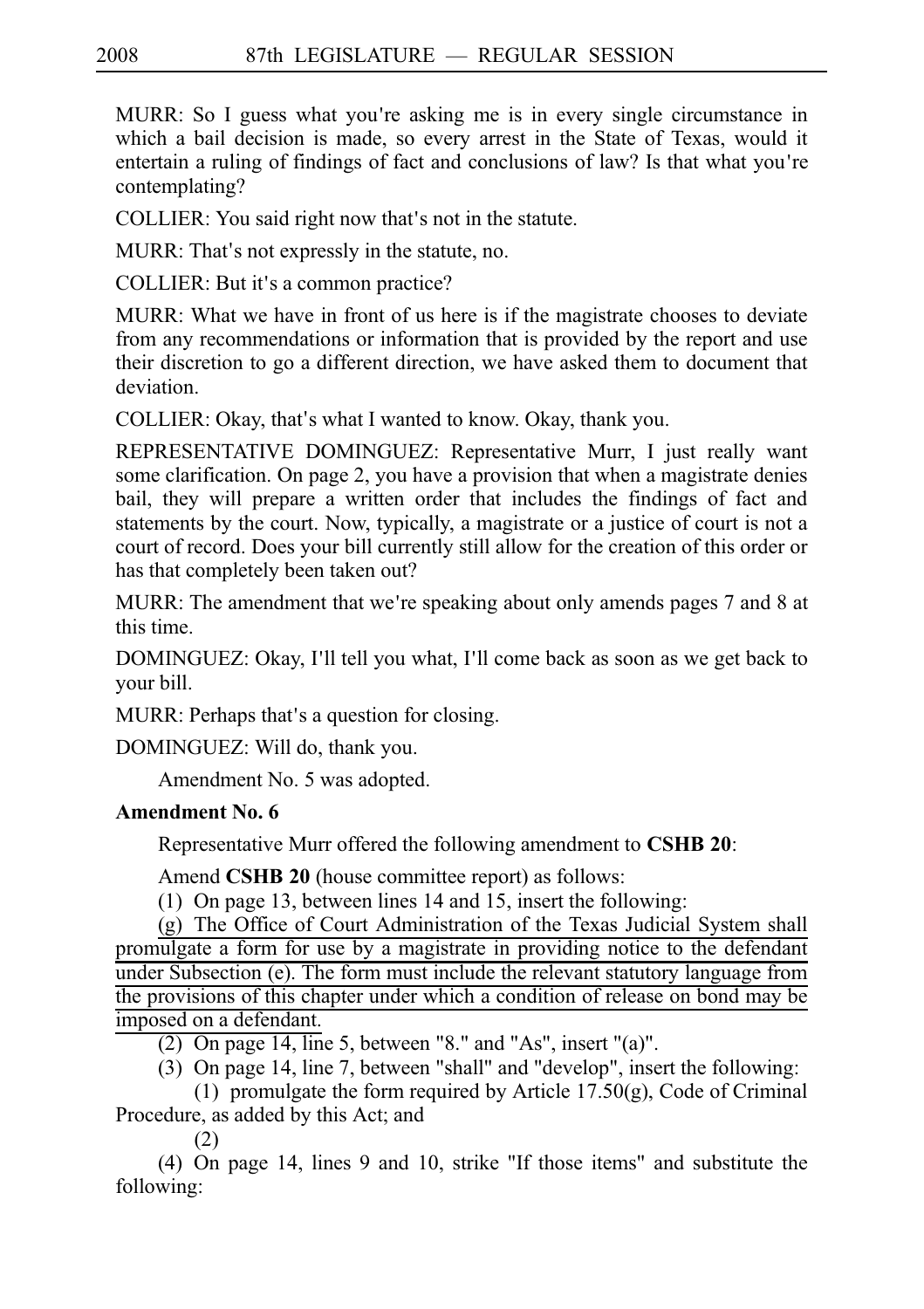(b) If the items described by Subsection (a) of this section

MURR: Members, this amendment provides that the Office of Court Administration will promulgate a sample form that contains all the statutory bond conditions for possible use by magistrates. It is the intention here––if you review Article 17 of the Texas Code of Criminal Procedure, you'll see that over time this body has put in place some bond conditions depending on the offense involved, and I believe that this might assist our magistrates in being expeditious when they have conditions. I find it acceptable to the author.

Amendment No. 6 was adopted.

#### **Amendment No. 7**

Representative Moody offered the following amendment to **CSHB 20**:

Amend **CSHB 20** (house committee printing) as follows:

(1) On page 4, line 26, strike "within 48 hours of" and substitute "as soon as practicable but not later than 48 hours after".

(2) On page 8, line 12, strike "and minimum amount of bail" and substitute ", if any, and minimum amount of bail, if any".

(3) On page 9, between lines 7 and 8, insert the following:

 $(f)$  In making a bail decision under this article, a magistrate may direct either of the following to monitor the defendant's compliance with a condition of bond set by the magistrate:

 $(1)$  the personal bond office established under Article 17.42 for the county in which the defendant is being detained; or

 $(2)$  the community supervision and corrections department established under Section 76.002, Government Code, for the county in which the defendant is being detained.

(4) Strike page 11, lines 6 through 13, and substitute the following:

Art. 17.15. RULES FOR SETTING [FIXING] AMOUNT OF BAIL. (a) The amount of bail and the associated conditions of bail to be required in any case are [is] to be regulated by the court, judge, magistrate, or officer taking the bail in accordance with Articles 17.20, 17.21, and 17.22 and  $[$ ; they] are  $[$  to be] governed  $\overline{\mathbf{a}}$  in the exercise of this discretion by the Constitution and  $\overline{\mathbf{b}}$  the following rules:

(1)  $[1]$ . The amount of bail, if any, and associated conditions of bail, if any, shall be sufficient [sufficiently high] to give reasonable assurance that the undertaking will be complied with.

MOODY: I apologize for the strikethroughs on this. Mr. Murr has outsmarted me again and put most of this in his own amendments. A few of the provisions survive. New  $(1)$  is making sure that it's clear that you don't have to wait for 48 hours. We want this to happen "as soon as practicable but not later than 48 hours." This is clarifying language. That's  $(1)$ . Number  $(2)$  is to actually read (2) and (4) together, making sure––the language in the bill now could be interpreted to read that you have to give conditions or money bail. And so the way this reads now is to clarify that either one of those in the way that they're brought into the matter can satisfy the conditions. So that's  $(2)$  and  $(4)$ . And  $(3)$  is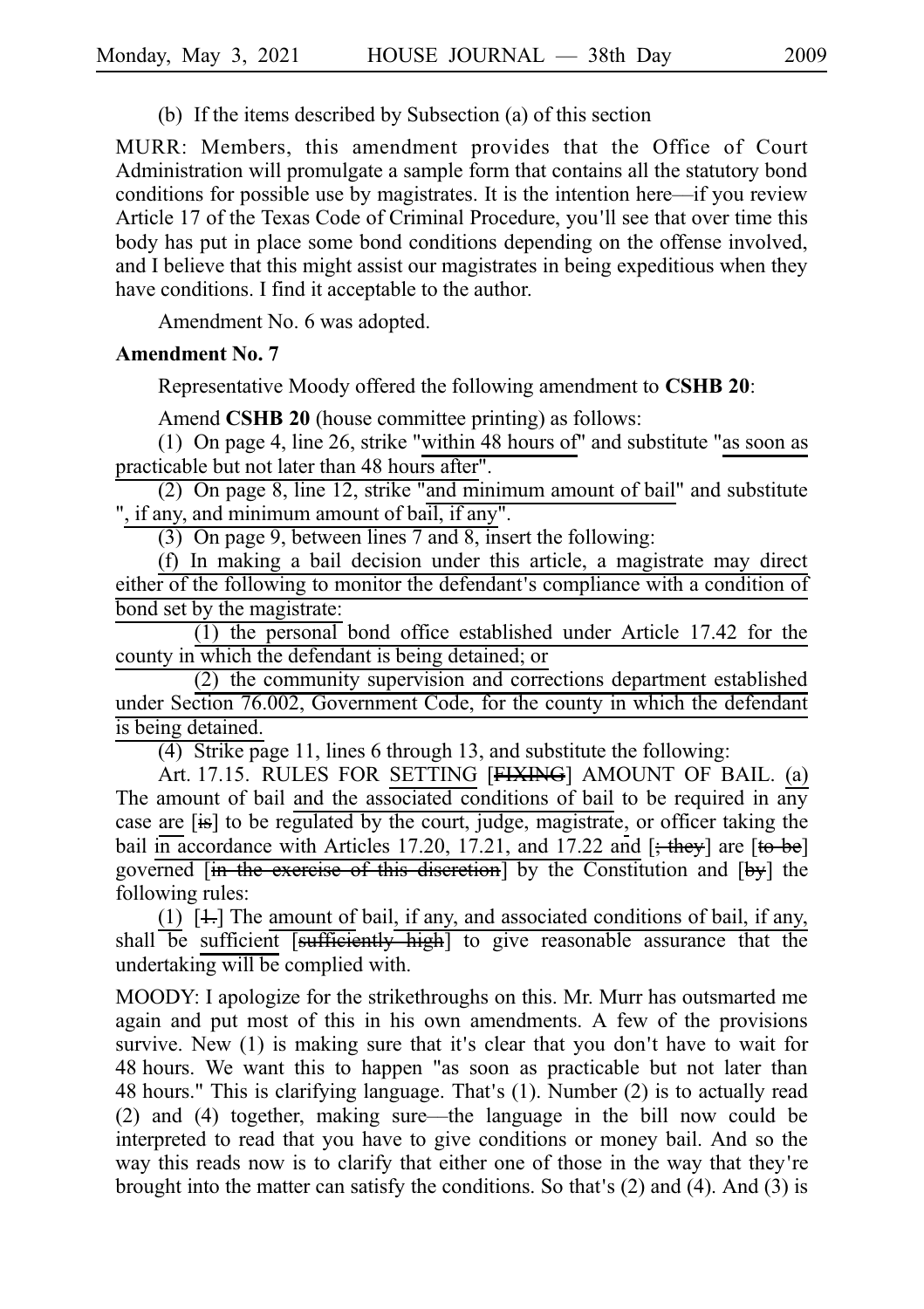making clear that your pretrial services, your probation department, can handle conditions––if you get conditions on cash bail, that those entities can handle the monitoring of those conditions, because some counties aren't set up to do it the other way. So let's make sure that they'll be able to absorb this system going forward. And this is acceptable to the author.

MURR: Speaker Moody, just real quick, you educated me on the concept of a personal bond office and how they play an integral role in some counties that have them. All counties are allowed to have them but a lot of counties do and some don't.

MOODY: True.

MURR: But whenever they're monitoring the conditions of someone on bail, we all need to make sure that our policy is such that they have permission to play that role. And that's the goal of your amendment today.

MOODY: Yes, as it's struck through, that's  $(3)$ . That's what  $(3)$  accomplishes.

MURR: And so that would continue to allow, for an example, El Paso County to play an important role in monitoring those bond conditions for folks that have bonded out of jail.

MOODY: Yes. Specifically, I would say this certainly addresses the issue out in El Paso but I know our county wouldn't be the only one that would need this language.

MURR: Thank you for this language.

Amendment No. 7 was adopted.

## **Amendment No. 8**

Representative Canales offered the following amendment to **CSHB 20**:

Amend **CSHB 20** (house committee printing) on page 9, between lines 1 and 2, by inserting the following appropriately lettered subsections and renumbering subsequent subsections and updating cross-references accordingly:

 $($ ) A defendant who is denied bail or who is unable to give bail in the amount required by any bail schedule or standing order related to bail shall be provided with the warnings described by Article 15.17.

(a) A defendant who is unable to give bail in an amount required by any bail schedule or standing order related to bail may file with the applicable magistrate a sworn affidavit declaring the maximum amount that the defendant would be able to pay or provide as security within 24 hours of arrest for purposes of obtaining a bail bond. The affidavit must set out sufficient facts to clearly establish that amount, given the totality of the defendant's circumstances.

) A defendant who files an affidavit under Subsection  $($  ) is entitled to a hearing before the magistrate on the bail amount. At the hearing or a review, the magistrate shall consider the facts stated in the affidavit and the rules established by Article 17.15 and set the defendant's bail. The magistrate may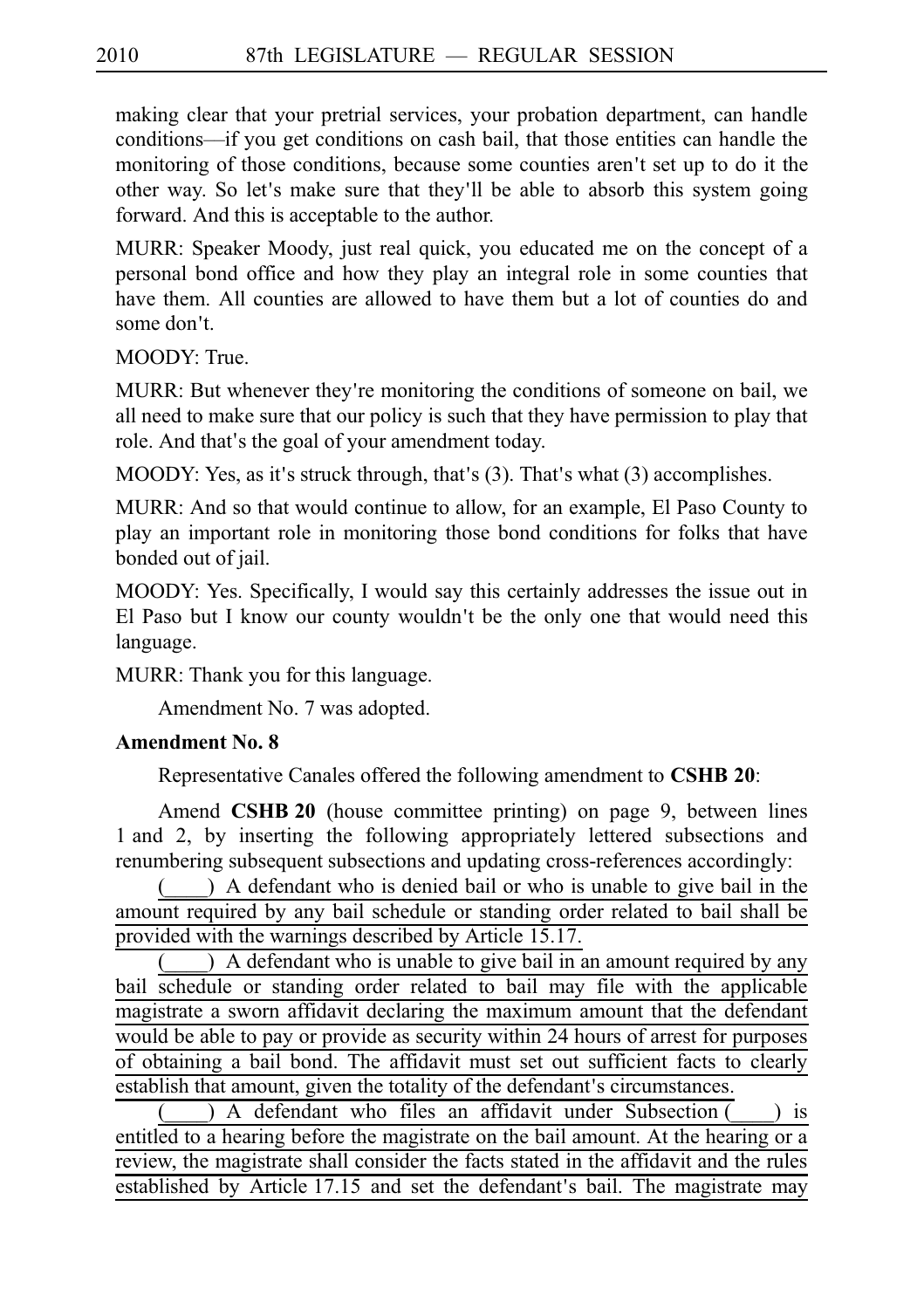deviate from any bail schedule or standing order related to bail in setting a defendant's bail under this subsection. The magistrate shall issue oral or written findings of fact supporting the decision.

REPRESENTATIVE CANALES: Members, this just helps protect indigent people. It's acceptable to the author.

Amendment No. 8 was adopted.

#### **Amendment No. 9**

Representative A. Johnson offered the following amendment to **CSHBi20**:

Amend **CSHB 20** (house committee printing) by striking page 11, line 1, and substituting the following:

Prostitution), if the defendant is not alleged to have engaged in conduct constituting an offense under Section 43.02(a);

REPRESENTATIVE A. JOHNSON: This is a clarifying amendment that the author is finding acceptable. Section 43.04, Aggravated Promotion of Prostitution, can be filed against both the exploited and the exploiter. This amendment just clarifies that the victim exploited is being removed from the restriction.

Amendment No. 9 was adopted.

#### **Amendment No. 10**

Representative Wu offered the following amendment to **CSHB 20**:

Amend **CSHB 20** (house committee printing) as follows:

(1) Add the following appropriately numbered SECTION to the bill and renumber subsequent SECTIONS of the bill accordingly:

SECTION (a) Article 17.02, Code of Criminal Procedure, is amended to read as follows:

Art. 17.02. DEFINITION OF "BAIL BOND". A "bail bond" is a written undertaking entered into by the defendant and the defendant's sureties for the appearance of the principal therein before a court or magistrate to answer a criminal accusation; provided, however, that the defendant on execution of the bail bond may deposit with the custodian of funds of the court in which the prosecution is pending current money of the United States in the amount of the bond in lieu of having sureties signing the same. Any cash funds deposited under this article shall be receipted for by the officer receiving the funds and, on order of the court, be refunded in the amount shown on the face of the receipt less the administrative fee authorized by Section 117.055, Local Government Code, if applicable, after the defendant complies with the conditions of the defendant's bond, to:

 $(1)$  any person in the name of whom a receipt was issued, including the defendant if a receipt was issued to the defendant; or

 $(2)$  the defendant, if no other person is able to produce a receipt for the funds.

(b) Section 117.055, Local Government Code, is amended by amending Subsection (a) and adding Subsections (a-1) and (a-2) to read as follows: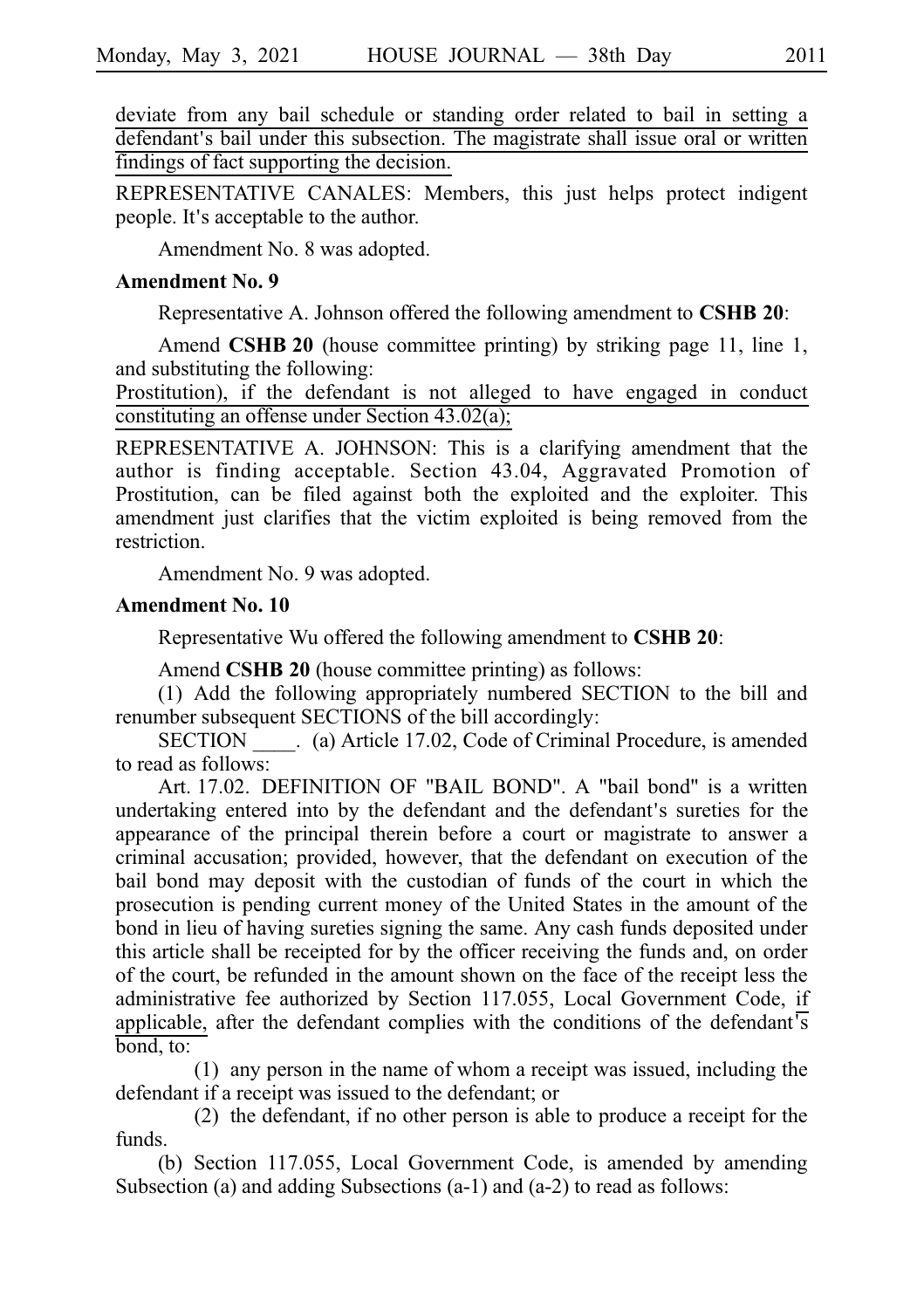(a) Except as provided by Subsection (a-1), to  $[\overline{Te}]$  compensate the county for the accounting and administrative expenses incurred in handling the registry funds that have not earned interest, including funds in a special or separate account, the clerk shall, at the time of withdrawal, deduct from the amount of the withdrawal a fee in an amount equal to five percent of the withdrawal but that may not exceed \$50. Withdrawal of funds generated from a case arising under the Family Code is exempt from the fee deduction provided by this section.

 $(a-1)$  A clerk may not deduct a fee under Subsection (a) from a withdrawal of funds generated by the collection of a cash bond or cash bail bond if in the case for which the bond was taken:

 $(1)$  the defendant was found not guilty after a trial or appeal; or

 $\overline{2}$ ) the complaint, information, or indictment was dismissed without a plea of guilty or nolo contendere being entered.

 $(a-2)$  On the request of a person to whom withdrawn funds generated by the collection of a cash bond or cash bail bond were disbursed, the clerk shall refund to the person the amount of the fee deducted under Subsection (a) if:

 $(1)$  subsequent to the deduction, a court makes or enters an order or ruling in the case for which the bond was taken; and

 $(2)$  had the court made or entered the order or ruling before the withdrawal of funds occurred, the deduction under Subsection (a) would have been prohibited under Subsection (a-1).

 $(c)$  Section 117.055, Local Government Code, as amended by this section, applies only to a withdrawal of funds from a court registry under Section 117.055, Local Government Code, made on or after September 1, 2021. A withdrawal of funds from a court registry made before September 1, 2021, is governed by the law in effect on the date the withdrawal was made, and the former law is continued in effect for that purpose.

(d) This section takes effect September 1, 2021.

(2) On page 12, line 11, strike "and  $17.51$ " and substitute ",  $17.51$ , and 17.52".

(3) On page 13, between lines 22 and 23, insert the following:

Art. 17.52. PROCEDURES AND FORMS FOR RELATED TO CASH BAIL BOND. The Office of Court Administration of the Texas Judicial System shall develop statewide procedures and prescribe forms to be used by a court to facilitate:

 $(1)$  the refund of a cash bail bond, with an emphasis on refunding the bail bond to the person in whose name the receipt described by Article 17.02 was issued; and

 $(2)$  the application of a cash bail bond paid by a person other than a defendant to the defendant's outstanding court costs and fees.

(4) On page 14, line 9, after the period, insert "and develop the procedures and prescribe the forms required by Article 17.52, Code of Criminal Procedure, as added by this Act".

REPRESENTATIVE WU: Members, this is a very simple amendment. When you put in a cash bond, even if you're found not guilty or your case is outright dismissed, the clerks still take a chunk of your cash bond for fees. This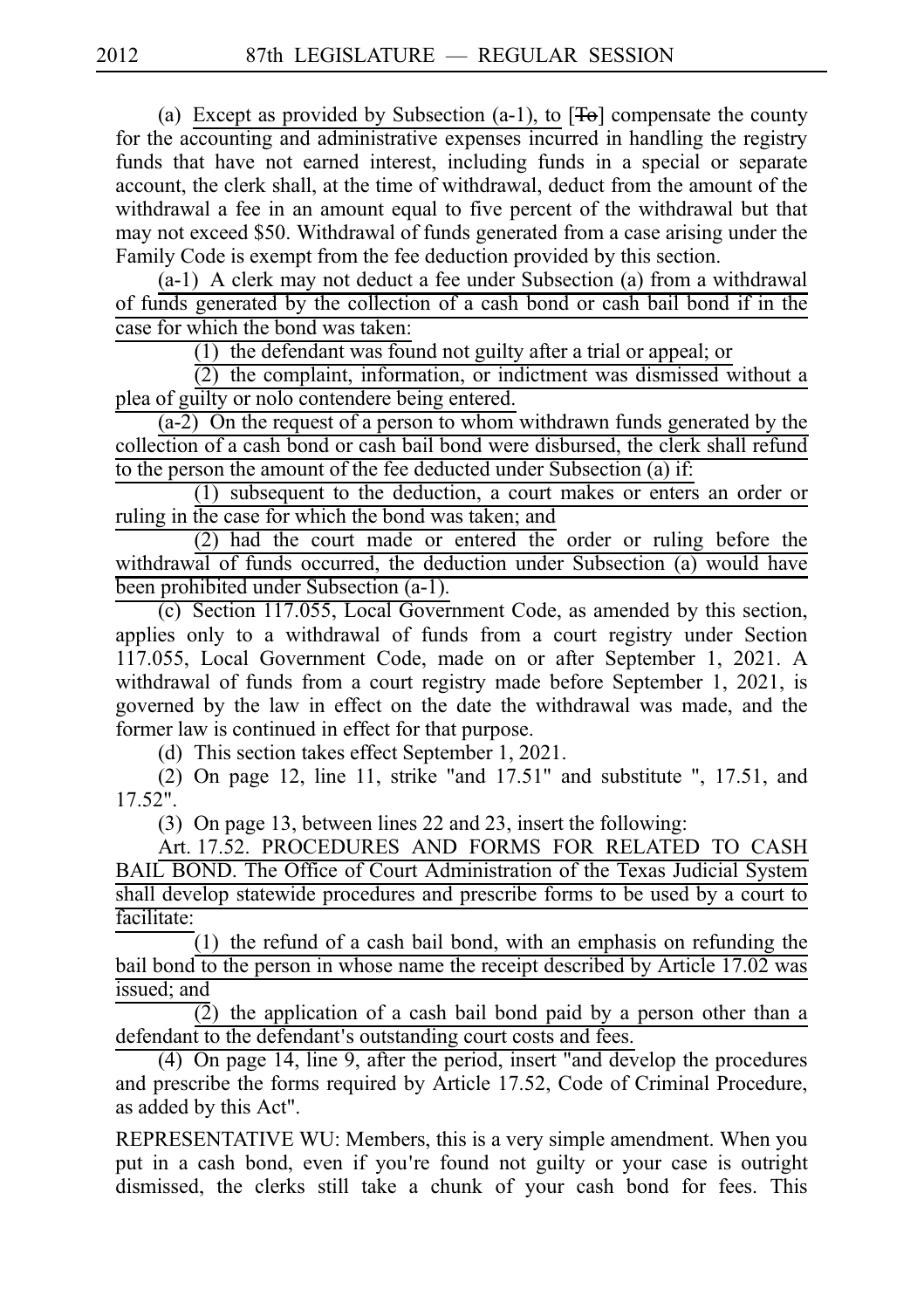amendment would basically just say, hey, if you're found not guilty or if your case is outright dismissed, you get the entirety of your money back without the clerks taking a chunk of it. It only seems right that you're not punished for being not guilty. And also, it creates a little provision for the OCA to allow people to get their bonds returned faster and then also be able to apply it to their court costs and fees. It is acceptable to the author.

Amendment No. 10 was adopted.

MURR: I appreciate your time this afternoon in talking about some substantive policy for the State of Texas. At the end of the day, our goal is to strike a balance in which we recognize that 83 percent of the people that are in county jail right now are there for pretrial. Before their court date, before their trial date, they re' stuck in our county jails. Eighty-three percent of everybody in your county jails across the State of Texas are waiting to go to trial. The reason why they're in there is they can't make bond. In 1994, that number was 34 percent, which means in 1994, most of the people that were in county jail were there because that was part of their sentence after trial, not for their sentence before trial. The goal today is to strike a balance in which we provide credible information to our trained magistrates so that they can determine that those that are low-risk have a chance to get out, whereas those that are of a high-risk, with a violent offense or a violent criminal history, they don't easily pay and immediately walk on the street the next day and do something else that harms us.

COLLIER: Now that we're back on the full bill, I just forgot to ask you these questions about the amendments that you had that now are part of the bill. On page 3, line 6, you changed "the risk of a defendant" to "the likelihood of a defendant," and I just want to get some clarification. Is that a higher burden or is that a lesser burden that the magistrate has to show?

MURR: That is not intended to change any burden. So there, the word "risk" sometimes carries a negative connotation, and I think the intended goal here is to make sure that there is no stigma associated with the word. And so "likelihood" is just a probability that's even one way or the other. It's not intended to besmirch the person that is going through the report's assessment. So I think, at the end of the day, to answer your question, no, there is not intended to be any change.

COLLIER: And then throughout the bill when you did your amendments about the public safety report system, you removed the words "results of." Can you explain why the results of the public safety reporting system—

MURR: I think that's simply an art of terminology. It's going to say "prepared" instead of "results of," and that would be a recommendation of the drafters.

COLLIER: But are they still to consider the results of the public safety report?

MURR: They are intended to consider the results of the public safety report, yes.

COLLIER: So even though you removed the words "results of," it's still the intent of this bill that the public safety report be considered as part of the individualized consideration on bail?

MURR: That is correct on an individualized consideration.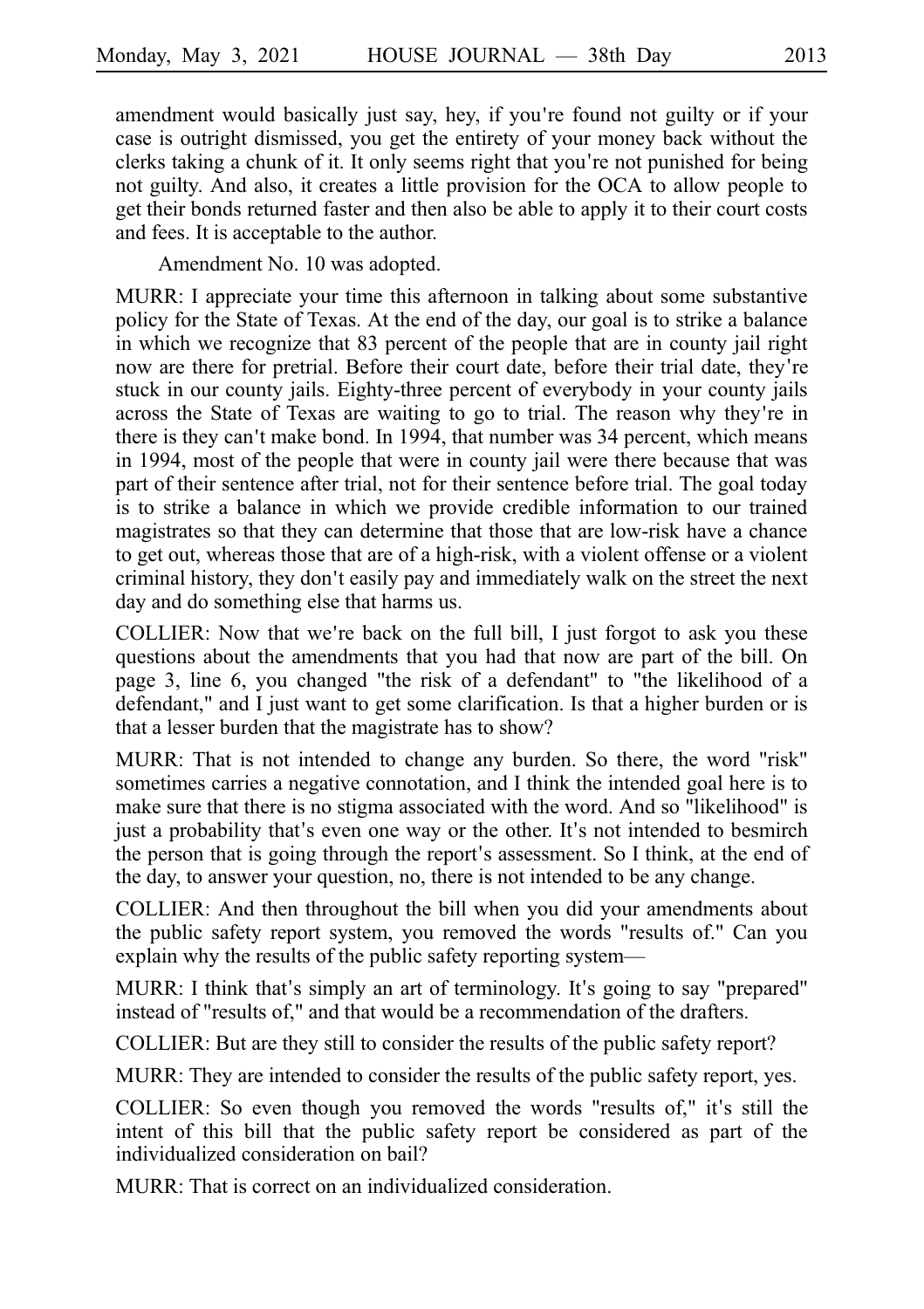REPRESENTATIVE CROCKETT: Chairman Murr, I really don't know what this bill looks like after these amendments, so please clarify for me if I misstate something. What I'm curious about is you and I both know and agree that the State of Texas has failed to codify speedy trial. Is that correct?

MURR: I wouldn't disagree, but the right of a speedy trial does exist at the federal level and is often used to reflect that those rights exist for state court defendants as well.

CROCKETT: Currently, as the law stands and under this particular bill, someone could potentially be detained and there is no specific safety valve that would allow for them to say, "Hey, I need to get out of jail," say, if the state is not ready for trial. I believe that our current safety valve is 90 days on a felony. Is that correct?

MURR: That sounds correct. Yes, under Article 17 of the Texas Code of Criminal Procedure.

CROCKETT: So essentially, someone could sit in jail for three months, be denied bail, and the state still not be ready for trial, and there's no other way for them to get out. Is that correct?

MURR: If I'm not mistaken, the specific provision that you speak of in Article 17 also provides a mechanism in which the individual can petition the court for a reduction of bond or a change of monetary bond to personal bond.

CROCKETT: Let me ask you about that as well. In this particular bill, it's my understanding that PR bonds would not be allowed for certain offenses. Is that correct?

MURR: Well, currently under Texas law, we don't recognize PR bonds. So we all call that by—that's our street lingo of PR bond, which is personal recognizance bond. However, the law speaks to a personal bond, which typically is going to be a monetary amount that is pledged on paper but does not require the person to actually pay any money over, and it's rather a pledge to show up for court.

CROCKETT: I just want to clarify. In this particular bill, one of the provisions that's been added is that certain offenses will not actually be allowed to bond out under a personal bond. Is that correct? That was how I read the initial bill.

MURR: Yes, ma'am, that is correct. And if I may speak to that to answer your question fully, when we talk about the right of a personal bond, which is "I get to sign a piece of paper"— So in our discussions, both during committee and now on the floor, there are certain criminal offenses which we would all agree are very serious in which the person that is arrested for that offense is not entitled to a personal bond. And that just means a PR bond, as we call it. But they sign a piece of paper pledging an amount and they say, "Hey, sure, I'll show up in court when you tell me to." Instead, for these serious criminal offenses, we're asking them to go one step further and say you're not entitled to just sign a piece of paper for this offense. You re going to have to satisfy a cash or a surety bond with or without '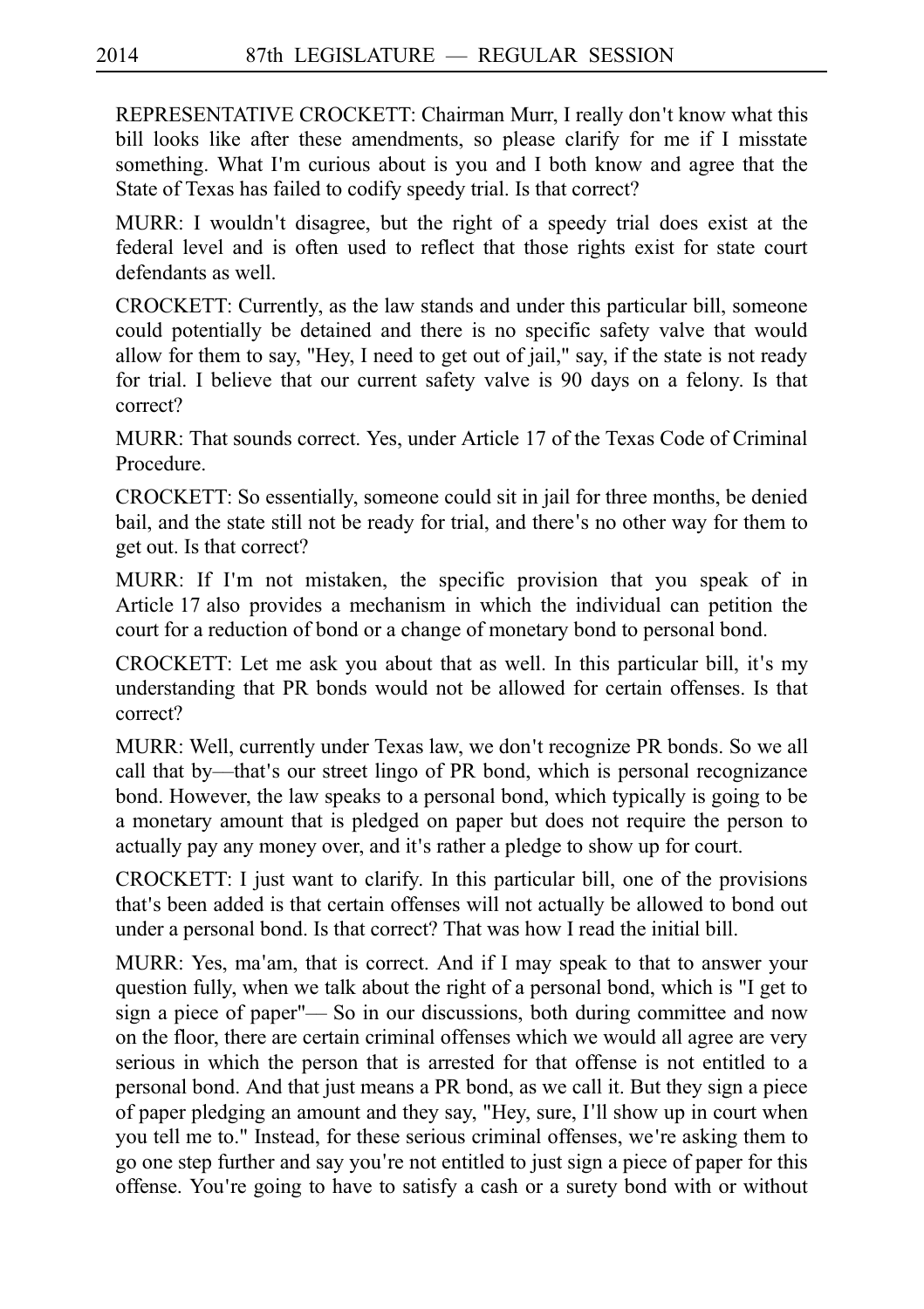conditions. And to answer your question, yes. But if you look at the list that we're talking about, it is very specific and in tune with what we might all agree to be serious criminal offenses.

CROCKETT: And I agree with you about the seriousness of the offenses that have been laid out. What concerns me about this bill and what has been a large argument is that we somehow lose sight of the Constitution. If a person is presumed innocent until proven guilty and then we say if you go into custody––and you ' re going into custody, say, on a murder charge, for instance—you won't necessarily qualify for a personal recognizance bond even if there is a magistrate who has reviewed everything and has made a determination that that is what makes best sense. We're taking their discretion away. But if someone is a millionaire and they can afford to pay cash or a surety to get out, they can get out, once again disproportionately affecting those that have continued to be victims of the criminal justice system, which are those that are poor. And sadly enough, a lot of times, black and brown people tend to be the victims of a flawed criminal justice system. And I don't see how taking that discretion away from judges is going to somehow fix this. Because no matter what you're accused of, so long as you have a lot of money, you'll be able to bail out. Is that correct?

MURR: So to answer your question, there is not a PR bond in the State of Texas. It's called a personal bond. Second, I don't think that you or I could ever find a magistrate in the State of Texas that will grant a personal bond for capital murder, for aggravated sexual assault, deadly assault on law enforcement or corrections officer, continuous sexual abuse of a child, or continuous trafficking of persons. I just don't think that that practically makes sense. And I don't think if we go back to our jurisdictions that you will find a magistrate right now setting a personal bond for any of those offenses.

CROCKETT: So if we don't believe that that is something that a magistrate would do, why would we even take that discretion away? The only reason I ask you this is because I've had a client let out on a PR bond, or personal bond, for murder. Just in Dallas, we had an officer that was accused of capital murder and he got released on a personal bond. There are circumstances, and I'm going to tell you that they are the exception and not the rule. I will agree with you. I just don t' like the fact that we're taking discretion away, especially when we know that there are going to be people that will always have money, always be able to bail out. But if you're poor, that won't be an option even if a trained magistrate says, "Hey, under these circumstances, under what's going on, it makes best sense."

MURR: And I believe at the end of the day this is a policy discussion for this body to have as to whether a magistrate should have the discretion to simply allow someone charged with a capital murder or some of the other charges that I have listed to you to be able to sign a piece of paper and walk out of the jailhouse door the next day or if they're required to do something a little bit more to ensure that they show up for court whenever they receive notice and to protect the community, a victim, and law enforcement. So that's a public safety element. So I believe that that is what our body is here to do today.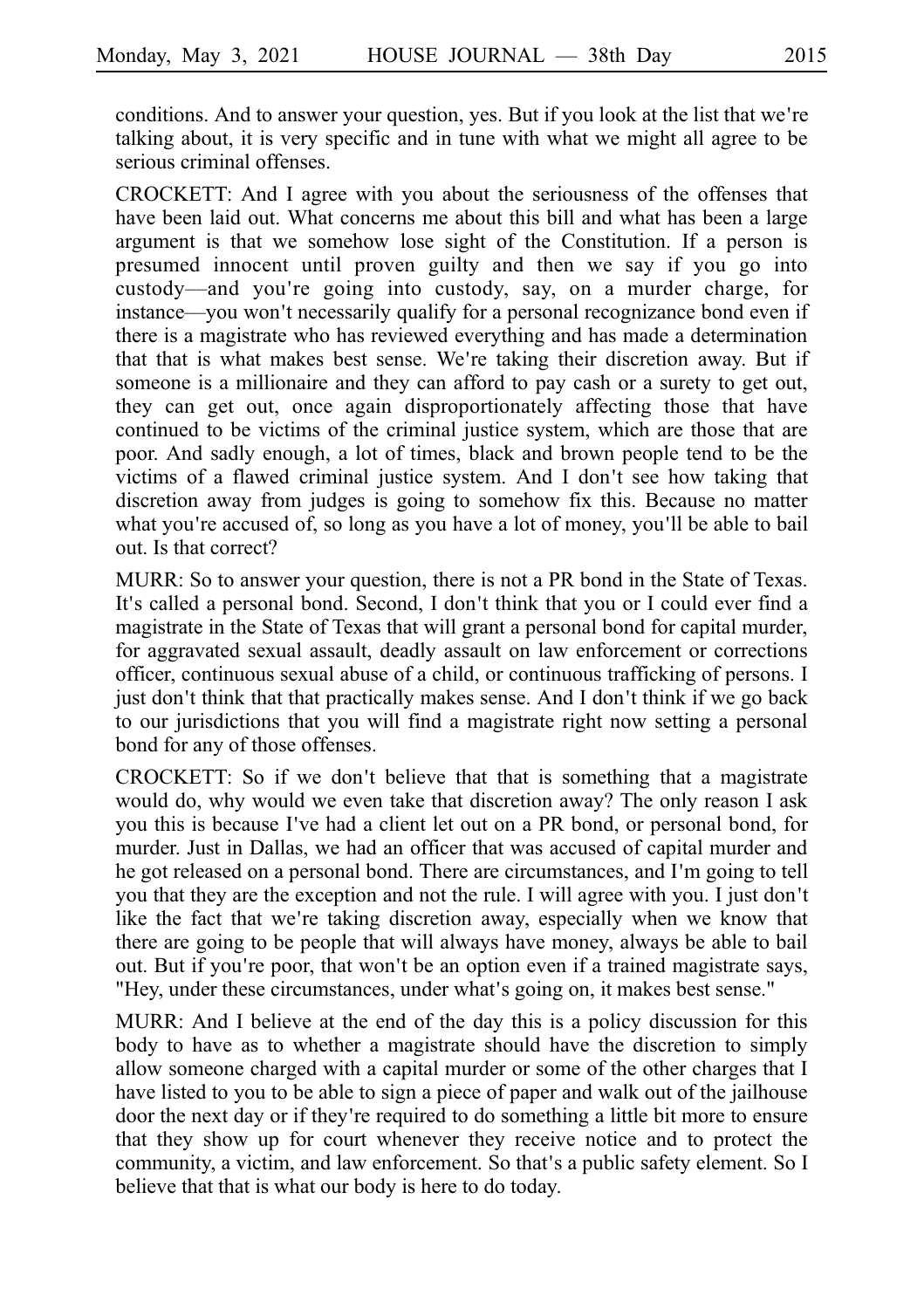CROCKETT: The other portion that I wanted to ask you about has to do with the assessment tool. It's my understanding—and once again, correct me if I'm wrong, because it seems like there were multiple amendments on the assessment tool—but part of the assessment tool is looking at a person's prior criminal convictions. Is that right?

MURR: That is correct.

CROCKETT: You'd agree with me, because it's my understanding that you have done indigent defense work, that sometimes people take pleas just to get out of custody, correct?

MURR: Unfortunately, that does occur.

CROCKETT: Is there anything that is built into this assessment tool that would help us to differentiate? Because sadly enough, once again, because people have not been able to afford bail, so many of them take hits on their records because that's the difference between losing their kids or losing their job. They will do anything to get out, including taking a plea on an offense that they didn't actually commit.

MURR: And so your question is, does the tool have something else in its place? I mean––I guess, please clarify.

CROCKETT: The issue that I have is that we're taking a tool and we are basing our future decisions on a system that we all agree has been flawed in the past. And I don't know if there is a way to fix that if we have this tool in place. So is there anything extra that would help so that those persons, say, you know––especially when I get a homeless client, they usually have long records where they've been convicted over and over and over and over and over with offenses because they get picked up routinely, and a lot of the times they end up entering pleas of guilty. Is there any type of safety valve?

MURR: So first, let's be real clear. The report that we have—so right now, a magistrate doesn't have to know anything more than the offense with which someone is charged. There's not a requirement that they have any background information at all. And in some jurisdictions, they re making a decision based ' solely on the person sitting in front of them and the charge––the documentation that's in front of them for that charge. That's it. So when we talk about accumulating this evidence and making it very promptly available to them, we're talking about the defendant's age, the current offense—which we understand is what they're making a consideration on now—is that current offense violent, are there other pending charges, and the criminal history to the extent the bill allows it. And working with Chair Collier, we've put some parameters on that so the lookback period is not substantial for all charges. That's it. And then we come back with an easy-to-read report in which the discretion of the magistrate is preserved. So they can choose to ignore it all they want.

CROCKETT: So I'm not familiar with the changes that you made, but you and I have both practiced in federal court and we know that they have a point system. And we know that there are certain offenses that they won't even look at, and the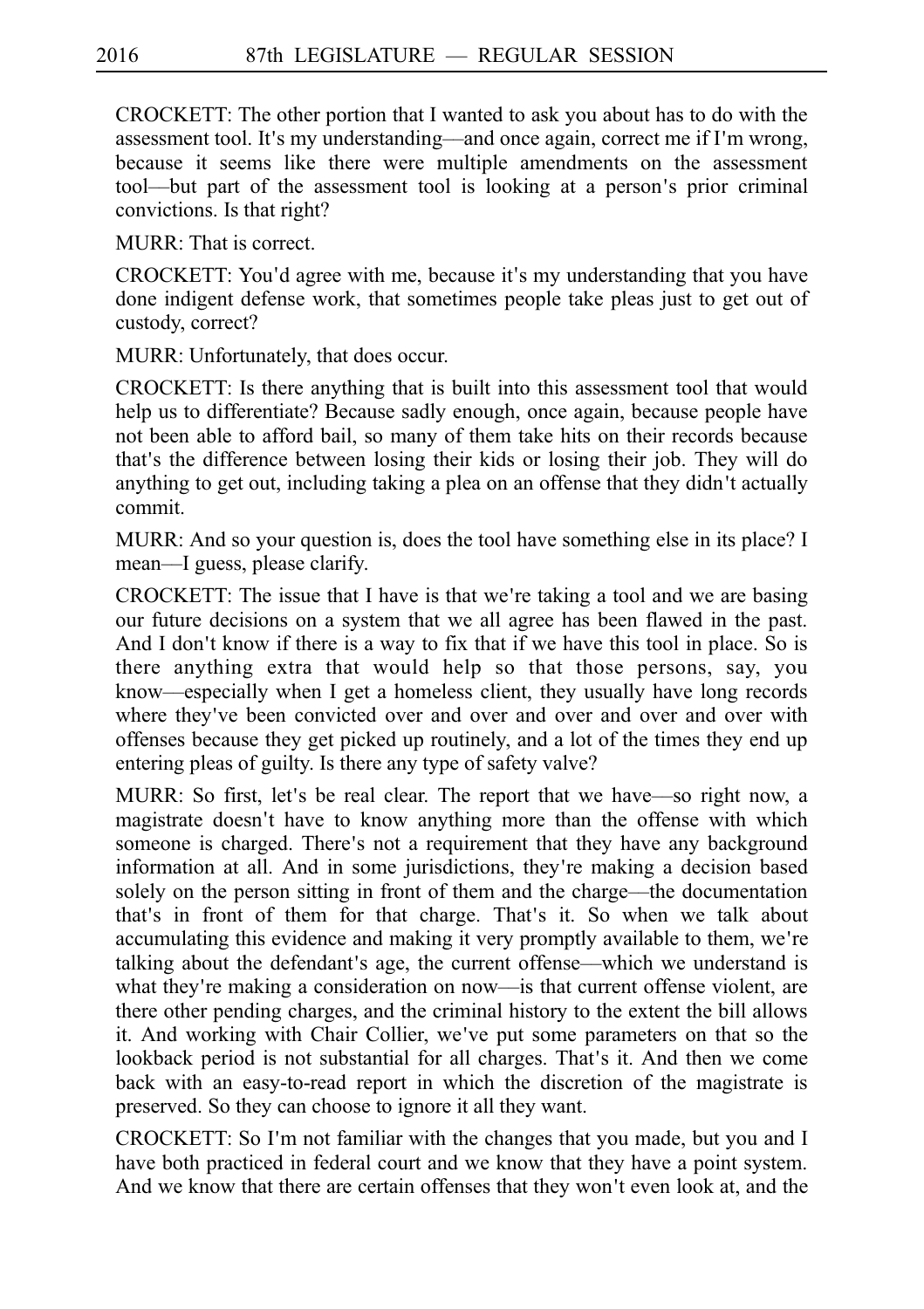majority of the time, they're misdemeanors. Unless they are a misdemeanor of a violent nature, they won't take those into consideration at all. Is that similar or akin to what you are talking about you worked with Chairwoman Collier on?

MURR: No, and I don't practice in federal court. I'm sorry if you thought that. It's too far away from where I live. But no, we are not looking at a point system as addressed in the federal courts. Instead, this would simply be when we look at a person's criminal history, it would only be for a 10-year lookback period for misdemeanors unless that involved a violent offense of some kind.

**CSHB 20**, as amended, was passed to engrossment.

# **HB 1653 ON SECOND READING (by Craddick)**

**HB 1653**, A bill to be entitled An Act relating to disannexation of certain areas that do not receive full municipal services.

**HB 1653** was read second time on April 27 and was postponed until 10 a.m. today.

Representative Craddick moved to postpone consideration of HB 1653 until 10 a.m. Wednesday, May 5.

The motion prevailed.

# **CSHB 1418 ON SECOND READING (by Leach, Gervin-Hawkins, et al.)**

**CSHB 1418**, A bill to be entitled An Act relating to civil liability and responsibility for the consequences of defects in the plans, specifications, or related documents for the construction or repair of an improvement to real property.

**CSHB 1418** was read second time on April 27 and was postponed until 10 a.m. today.

Representative Leach moved to postpone consideration of **CSHB 1418** until 10 a.m. Monday, May 10.

The motion prevailed.

## **SB 1260 ON SECOND READING (Leman - House Sponsor)**

**SB 1260**, A bill to be entitled An Act relating to the authority of the Railroad Commission of Texas to contract for the treatment of and sell drill cuttings.

**SB 1260** was considered in lieu of **HB 3381**.

**SB 1260** was read second time and was passed to third reading.

#### **HB 3381 - LAID ON THE TABLE SUBJECT TO CALL**

Representative Leman moved to lay **HB 3381** on the table subject to call.

The motion prevailed.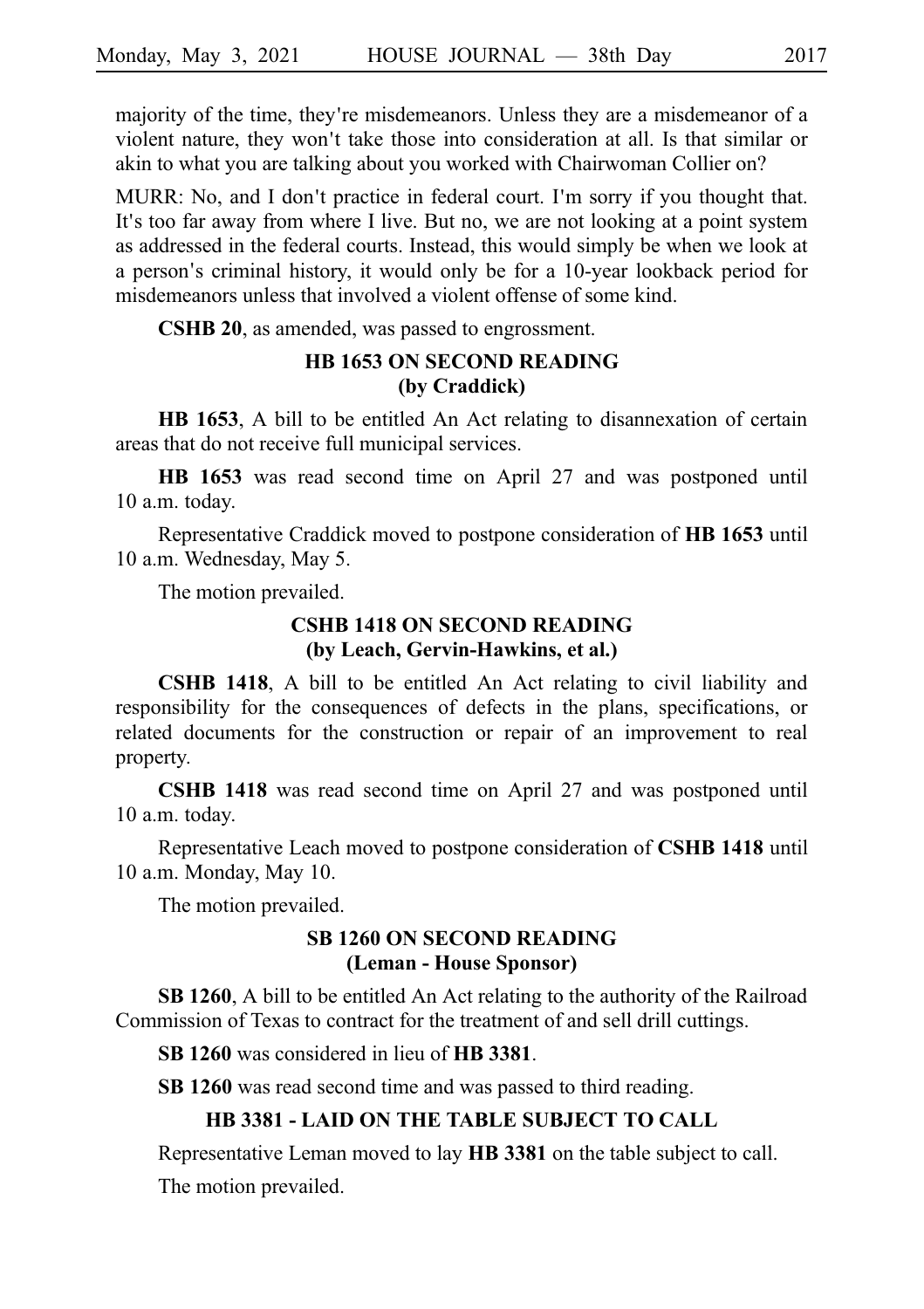## **CSHB 4492 ON SECOND READING (by Paddie)**

**CSHB 4492**, A bill to be entitled An Act relating to securitizing costs associated with electric markets; granting authority to issue bonds.

**CSHB 4492** was read second time on April 26, postponed until April 28, and was again postponed until 10 a.m. today.

Representative Paddie moved to postpone consideration of **CSHB 4492** until 10 a.m. Wednesday, May 5.

The motion prevailed.

## **CSHB 2000 ON SECOND READING (by Huberty)**

**CSHB 2000**, A bill to be entitled An Act relating to the funding of utility reliability and resiliency projects by the Texas Water Development Board; authorizing the issuance of revenue bonds.

**CSHB 2000** was read second time on April 26, postponed until April 28, and was again postponed until 10 a.m. today.

## **Amendment No. 1**

Representatives Huberty and Martinez Fischer offered the following amendment to **CSHB** 2000:

Amend **CSHB 2000** (house committee printing) as follows:

(1) On page 1, lines 8 and 12-13, strike "power generation resources" each place the phrase occurs and substitute "power generation companies".

(2)  $\overline{O}$ n page 1, strike lines 22 and 23 and substitute the following:

including market rate, low-interest, and no-interest loans, longer repayment terms for loans, deferral of loan payments, interest rate rebates and

(3) On page 2, line 2, between "of this Act" and the period, insert ", as provided by Sections 49-d-15 and 49-d-16, Article III, Texas Constitution"

(4) On page 2, line 18, and page 3, line 11, strike "equipment or" each place the phrase occurs.

(5) On page 2, line 23, between "31.002" and the underlined period, insert ", except that the term includes an electric cooperative organized under Chapter 161 and a municipally owned utility".

 $(6)$  On page 3, lines 2 and 3, strike "and intangible property owned, operated, leased, licensed," and substitute "property owned, operated, leased,".

(7) On page 4, lines 9 and 10, strike "or other trustee selected by the board".

- (8) On page 4, line  $27$ , strike "and".
- (9) Between page 4, line 27 and page 5, line 1, insert the following:  $(6)$  repayments of loans made from the fund; and

 $(10)$  On page 5, line 1, strike "(6)" and substitute "(7)".

(11) On page 5, strike line  $4$  and substitute "board or the trust company may".

 $(12)$  On page 5, line 14, strike "a trustee" and substitute "the trust company".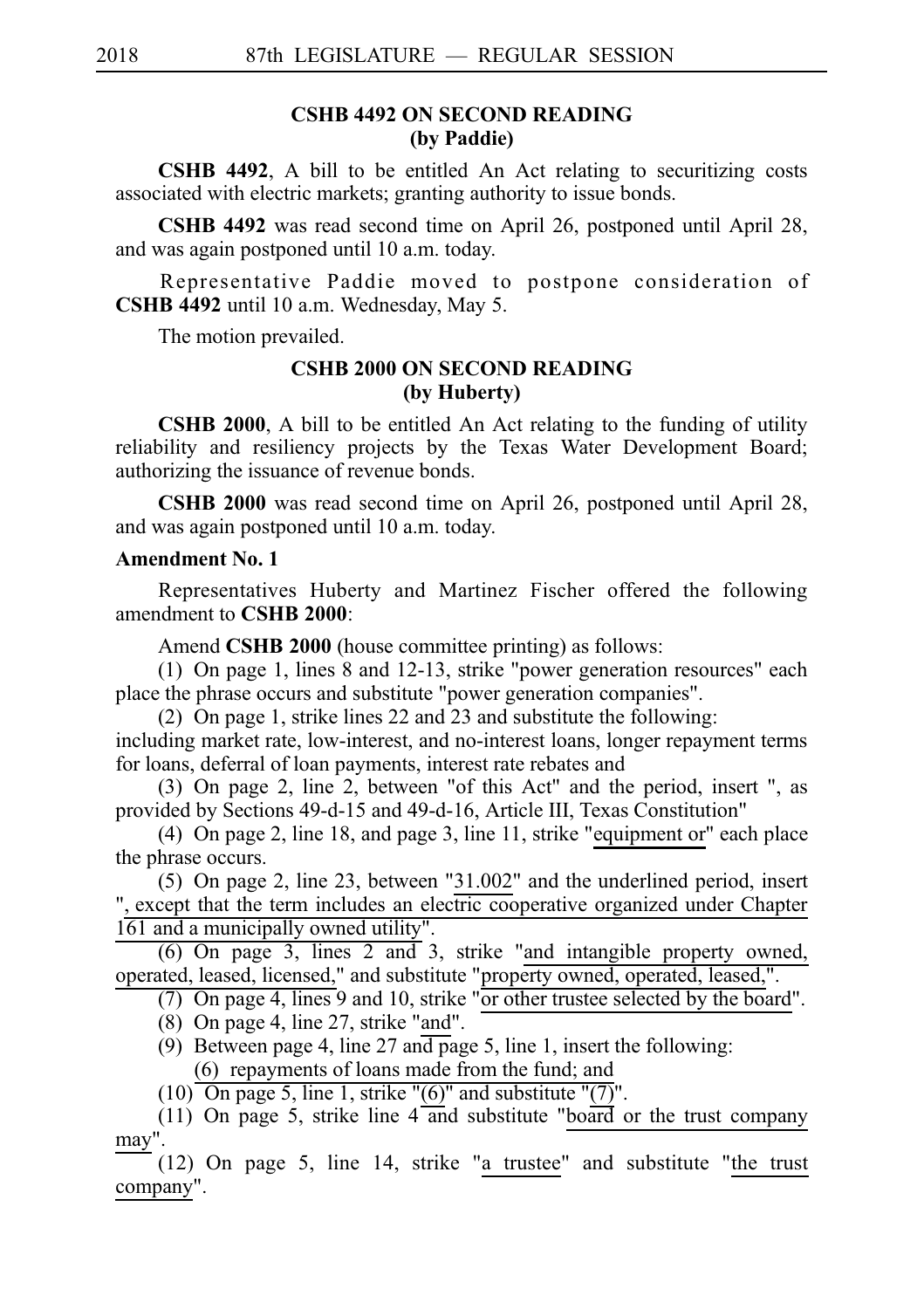$(13)$  On page 5, line 18, strike "trustee" each place the term occurs and substitute "the trust company".

(14)  $\overline{On}$  page 5, line 25, strike "The board or a trustee" and substitute "If the fund is managed by the trust company, the trust company".

 $(15)$  On page 5, line 27, and on page 6, lines 1, 2, and 3, strike "board or trustee" each place the phrase occurs and substitute "trust company".

 $(16)$  On page 6, strike line 5 and substitute the following:

(e) If the fund is managed by the trust company, the trust company

 $(17)$  On page 6, line 7, strike "trustee" and substitute "trust company".

(18) On page 6, strike lines  $14$  through 19 and substitute the following:

 $(f)$  The board or trust company shall adopt a written investment policy that is appropriate for the fund. If the fund is managed by the trust company:

 $(1)$  the trust company shall present the investment policy to the board and the investment advisory board established under Section 404.028, Government Code; and

 $(2)$  the board and investment advisory board shall submit to the trust company recommendations regarding the policy.

 $(19)$  On page 6, line 20, strike "a trustee" and substitute "the trust company".

 $\overline{(20)}$  On page 6, lines 21 and 23, strike "trustee" each place the phrase occurs and substitute "trust company".

(21) On page 6, strike lines  $25$  and 26 and substitute the following:

(h) If the fund is managed by the trust company, the company shall disburse money from the fund as directed by the board. The board shall direct disbursements from the fund on a schedule specified by the board. If any applicable revenue bonds are outstanding, the board shall direct disbursements from the fund not more frequently than twice in any state fiscal year.

(22) On page 7, line 3, strike "a trustee" and substitute "the trust company".

(23) On page 7, line 27, strike "or".

(24) Between page 7, line 27, and page 8, line 1, insert the following: (4) a power generation company project; or

(25) On page 8, line 1, strike " $(4)$ " and substitute " $(5)$ ".

 $(26)$  On page 8, line 5, between "including a" and "loan," insert "market" rate, low-interest, or no-interest".

 $(27)$  On page 8, strike lines 18 and 19 and substitute the following:

 $(g)$  The board may contract with and provide for the compensation of consultants and agents, including engineers, attorneys, management consultants, financial advisors, indexing agents, and other experts, as the business of the board under this chapter may require.

 $(h)$  The fund may not be used to subsidize or finance the construction of facilities that the board determines, in the board's sole discretion, will result in new electric generation capacity.

(28) On page 8, line 20, strike "(h)" and substitute "(i)".

 $(29)$  On page 9, strike lines  $\overline{14}$  and 15 and substitute "existing power generation companies and electric utilities to improve the reliability of those companies and utilities to provide continuous and adequate electric service".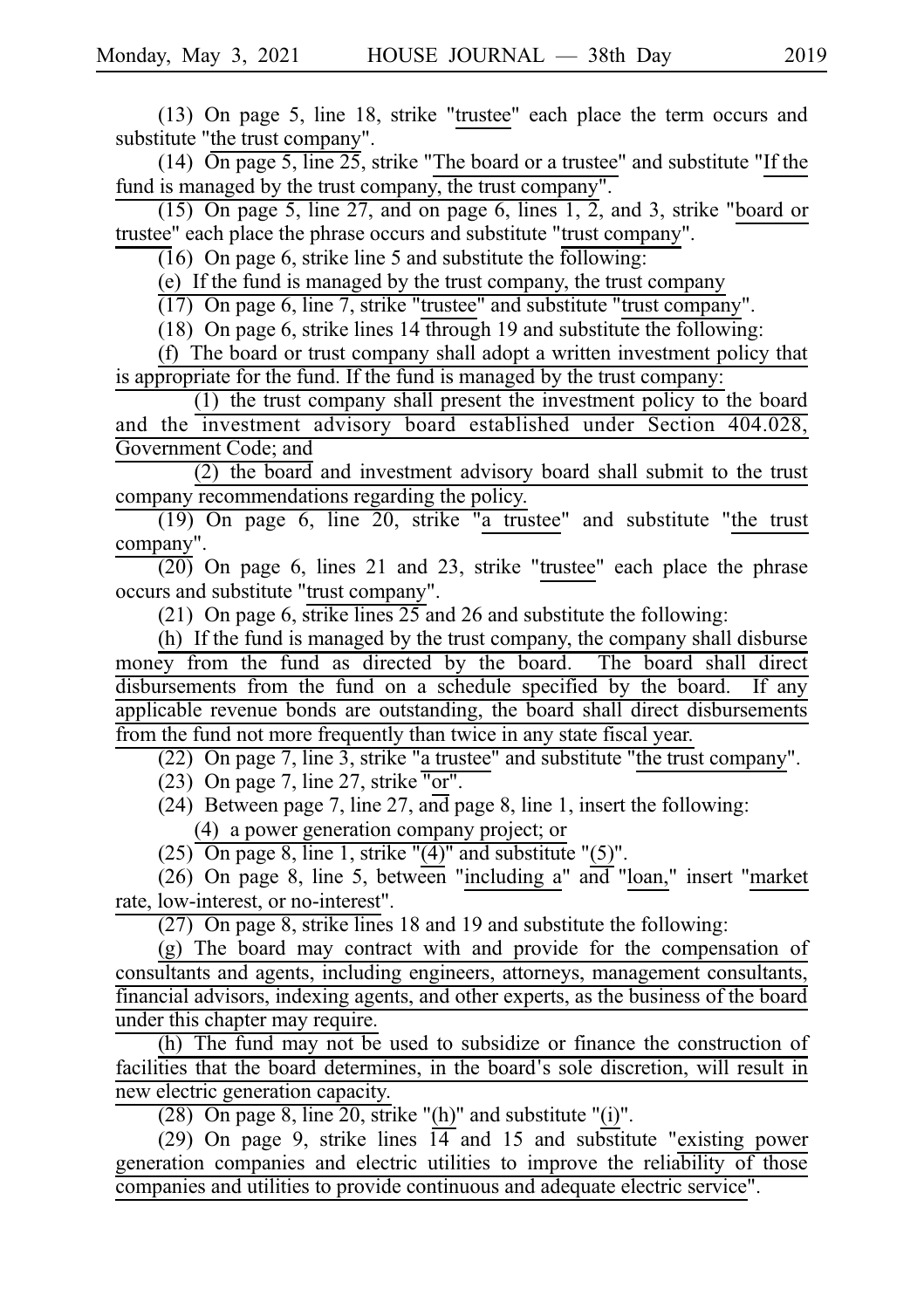$(30)$  On page 12, strike lines 14 through 17.

(31) On page 12, line 18, strike " $(7)$ " and substitute " $(6)$ ".

(32) On page 12, line 22, strike " $\overline{(8)}$ " and substitute " $\overline{(7)}$ ".

(33) On page 13, line 15, between "natural gas," and "or" insert "power generation,".

 $(34)$  On page 15, strike lines 9 through 11, and substitute "provide resources to the board that the board determines are necessary to carry out the board's duties and responsibilities under this chapter."

 $(35)$  On page 15, line 13, between "electric utility" and "and" insert ", power generation company,".

 $(36)$  On page 15, strike line 15 and substitute "electric utility, power generation company, and broadband provider projects after board financial".

(37) On page 15, line 18, between "gas utility" and "projects" insert "and power generation".

 $(38)$  On page 15, strike line 20 and substitute "and power generation company projects after board financial assistance.".

(39) On page 16, between lines 12 and 13, insert the following:

Sec. 202.013. METHODOLOGY AND STANDARDS FOR POWER GENERATION FACILITY WEATHERIZATION. (a) The Public Utility Commission of Texas shall develop a statistical methodology to determine the ambient conditions to which each power generation facility must be weatherized to comply with winter operations reliability standards.

(b) A methodology or standard developed under Subsection (a) may be used only to determine whether to provide financial assistance or support to a project to weatherize a power generation facility under this subtitle.

 $(40)$  On page 17, line 25, between "managed by" and "the" insert "the board,".

 $(41)$  On page 17, line 26, insert an underlined comma after "comptroller".

 $(42)$  On page 18, line 4, strike "comptroller or" and substitute "board, comptroller, or".

 $\overline{(43)}$  On page 18, lines 11, 14, and 15, strike "infrastructure" each place the term occurs and substitute "facilities".

(44) On page 18, line  $\overline{18}$ , between "including a" and "loan," insert "market rate, low-interest, or no-interest".

 $(45)$  On page 18, line  $\overline{21}$ , strike "a" and insert "an interest".

 $(46)$  On page 19, line 4, strike "and".

(47) On page 19, between lines  $\overline{4}$  and 5, insert the following:

(2) contract with and provide for the compensation of consultants and agents, including engineers, attorneys, management consultants, financial advisors, indexing agents, and other experts, as the business of the board may require; and

 $(48)$  On page 19, line 5, strike " $(2)$ " and substitute " $(3)$ ".

(49) On page 19, line 10, strike " $\overline{or}$ ".

(50) On page 19, strike line 14 and substitute the following:

fund; or

 $(3)$  to transfer money to the fund as necessary.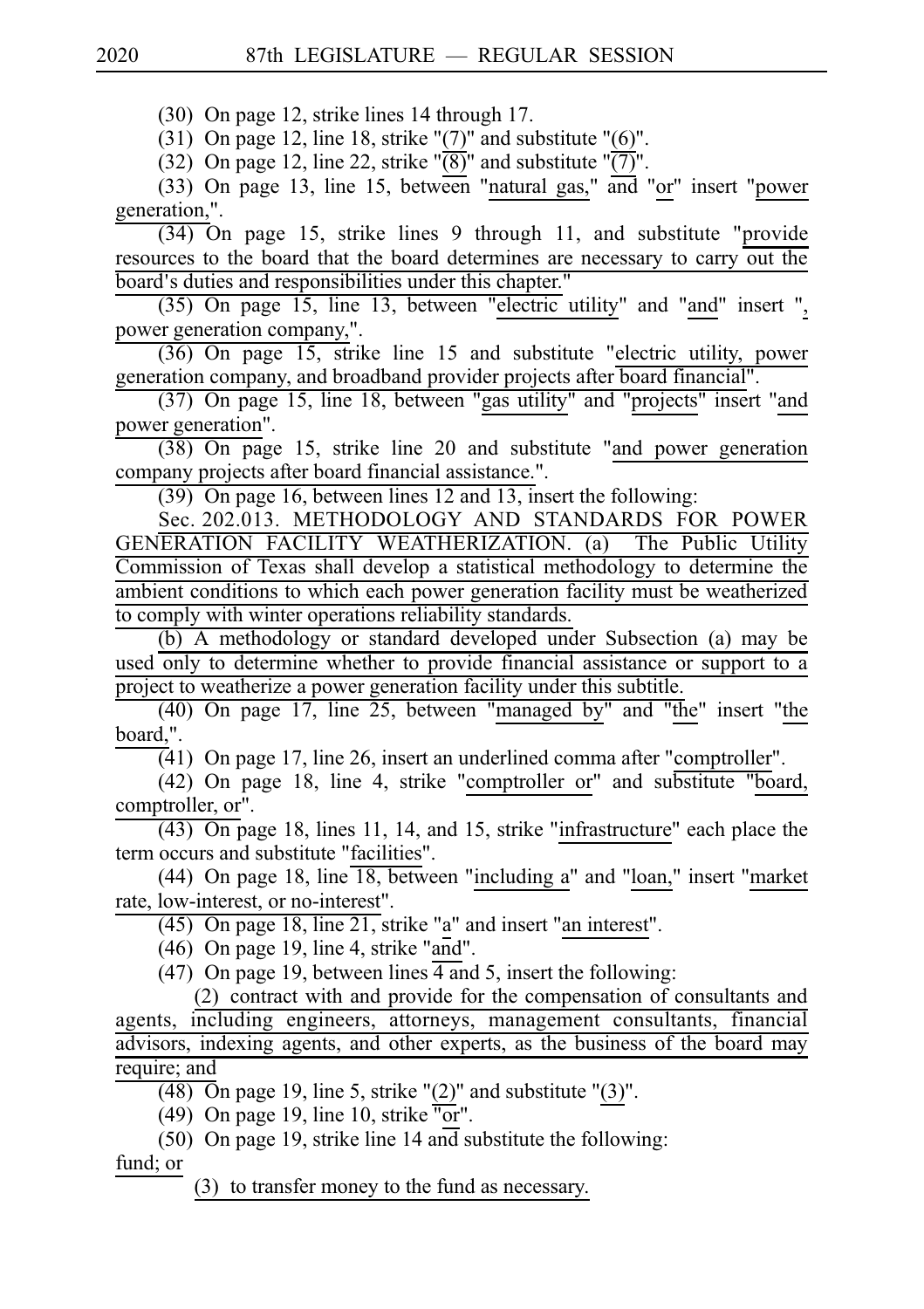$(51)$  Strike SECTION 4 of the substitute (page 23, lines 18 through 24).

(52) On page 23, line 25, strike "SECTION 5." and substitute "SECTION 4."

 $(53)$  On page 24, line 11, strike "and".

 $(54)$  On page 24, between lines 11 and 12, insert the following: (D) power generation companies; and

(55) On page 24, line 12, strike "(D)" and substitute "(E)".

 $(56)$  On page 24, line 25, strike "December 31, 2022" and substitute "March 1, 2023".

 $(57)$  On page 25, line 5, strike "September 1, 2022" and substitute "June 1, 2023".

 $(58)$  On page 25, line 10, strike "March 1, 2023" and insert "December 1, 2023".

(59) Strike SECTION 9 of the substitute (page 25, lines  $16-23$ ) and add the following appropriately numbered SECTION to the substitute:

 $SECTION \t (a) Except as provided by Subsection (b) of this section:$ 

 $(1)$  this Act takes effect on the date on which the constitutional amendment proposed by the 87th Legislature, Regular Session, 2021, creating the state utilities reliability fund and the state utilities reliability revenue fund to provide financial support for projects that enhance the reliability and resiliency of water, electric, and natural gas utilities, broadband providers, and power generation companies in this state takes effect; or

(2) if the amendment described by Subdivision  $(1)$  of this subsection is not approved by the voters, this Act has no effect.

(b) Regardless of whether the constitutional amendment described by Subsection (a) of this section is approved by the voters, SECTION 4 of this Act takes effect:

 $(1)$  immediately, if this Act receives a vote of two-thirds of all the members elected to each house, as provided by Section 39, Article III, Texas Constitution; or

(2) September 1, 2021, if this Act does not receive the vote necessary for immediate effect.

 $(60)$  Renumber the SECTIONS of the substitute and cross-references to those SECTIONS appropriately.

Amendment No. 1 was adopted.

## **Amendment No. 2**

Representative Zwiener offered the following amendment to **CSHB 2000**:

Amend **CSHB 2000** (house committee printing) as follows:

 $(1)$  On page 1, line 14, strike "facilities and provide resilience" and substitute "facilities, provide resilience, and reduce demand".

(2) On page 7, line 15, strike "facilities," and substitute "facilities and reduce demand,".

 $(3)$  On page 7, line 27, strike "or".

(4) Between page 7, line 27 and page 8, line 1, insert the following: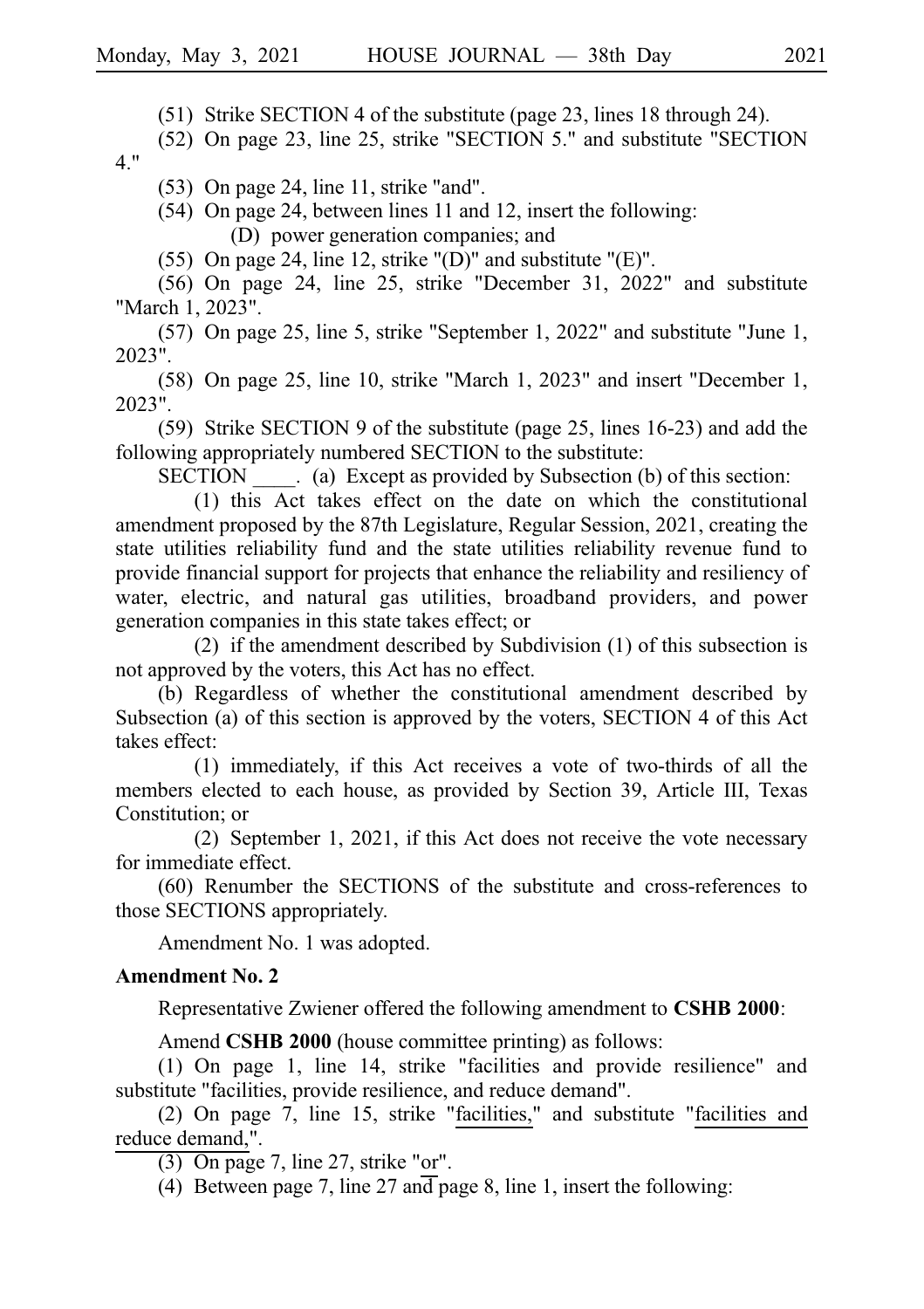(4) a water utility, electric utility, or natural gas utility project to reduce demand; or

 $\overline{(5)}$  On page 8, line 1, strike "(4)" and substitute "(5)".

- (6) On page 9, line 12, strike "and".
- (7) On page 9, line 16, strike the underlined period and substitute "; and".
- $(8)$  On page 9, between lines 16 and 17, insert:

(4) improve local resiliency by reducing demand through energy efficiency measures, advanced metering infrastructure deployment, and demand response technology deployment.

(9) On page  $18$ , line 14, strike "and".

(10) On page 18, between lines  $\overline{14}$  and 15, insert the following:

(2) projects that reduce demand during period of high demand; and

(11) On page 18, line 15, strike " $(2)$ " and substitute " $(3)$ ".

(12) On page 23, line 17, between "facilities" and the period insert "or reducing water demand through water conservation and water demand reduction efforts".

(13) On page 24, strike lines 14 through 16 and substitute the following: to provide adequate capacity during periods of high demand for electric utilities and natural gas utilities, including by reducing electric and natural gas demand; and

Amendment No. 2 was adopted.

# **Amendment No. 3**

Representative C. Turner offered the following amendment to **CSHB 2000**:

Amend **CSHB 2000** (house committee printing) as follows:

(1) On page 2, line 5, following the period, add the following:

The state utilities reliability fund and the state utilities reliability revenue fund are not intended to be used to pay for new, dispatchable sources of electricity to be built by private entities.

(2) On page 8, line 19, between "facilities" and the underscored period, insert "or other privately owned dispatchable sources of electricity or the weatherization of privately owned dispatchable sources of electricity constructed before September 1, 2022".

Amendment No. 3 was adopted.

# **Amendment No. 4**

Representative Reynolds offered the following amendment to **CSHB 2000**:

Amend **CSHB 2000** (house committee printing) as follows:

(1) On page 3, between lines 21 and 22, add the following Section  $(13)$  and renumber subsequent sections accordingly:

 $(13)$  "State Energy Conservation Office" means a unit of the Comptroller of Public Accounts.

(2) On page 15, line 8, between "commission," and "and", insert, "the State Energy Conservation Office".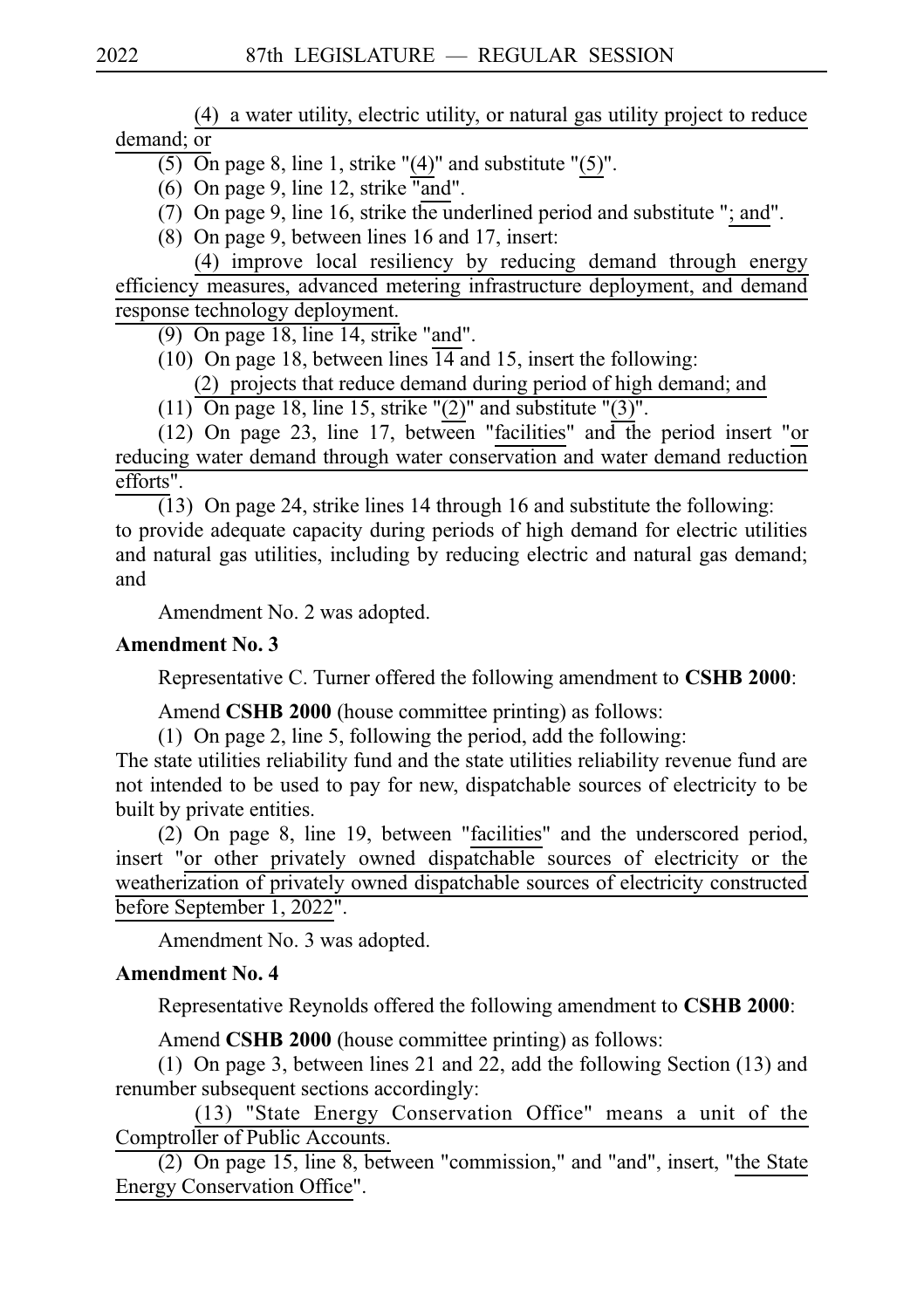(3) On page 24, line 4, between "Texas," and "and", insert "the State Energy Conservation Office".

Amendment No. 4 was adopted.

#### **Amendment No. 5**

Representative Rosenthal offered the following amendment to **CSHB 2000**:

Amend **CSHB 2000** (house committee printing) as follows:

(1) On page 8, between lines 21 and 22, insert the following:

 $(i)$  The board may not award a grant to a for-profit entity using money in the fund.

 $\overline{(2)}$  On page 19, between lines 25 and 26, insert the following:

 $(g)$  The board may not award a grant to a for-profit entity using money in the revenue fund.

A record vote was requested by Representative Rosenthal.

Amendment No. 5 failed of adoption by (Record 638): 61 Yeas, 83 Nays, 2 Present, not voting.

Yeas — Allen; Beckley; Bernal; Bowers; Bucy; Campos; Canales; Cole; Collier; Cortez; Crockett; Davis; Deshotel; Dominguez; Dutton; Fierro; Gervin-Hawkins; González, M.; Goodwin; Guerra; Guillen; Hernandez; Herrero; Hinojosa; Howard; Israel; Johnson, A.; Johnson, J.D.; Johnson, J.E.; Longoria; Lopez; Lucio; Martinez; Martinez Fischer; Meza; Minjarez; Moody; Morales, C.; Morales Shaw; Muñoz; Neave; Ortega; Pacheco; Perez; Ramos; Raymond; Reynolds; Rodriguez; Romero; Rose; Rosenthal; Sherman; Talarico; Thierry; Thompson, S.; Turner, C.; Turner, J.; Vo; Walle; Wu; Zwiener.

Nays — Allison; Anderson; Ashby; Bailes; Bell, C.; Bell, K.; Biedermann; Bonnen; Buckley; Burns; Burrows; Button; Cain; Cason; Clardy; Cook; Craddick; Cyrier; Darby; Dean; Ellzey; Frank; Frullo; Gates; Geren; Harless; Harris; Hefner; Holland; Huberty; Hull; Hunter; Jetton; Kacal; King, K.; King, P.; King, T.; Klick; Krause; Kuempel; Lambert; Landgraf; Larson; Leach; Leman; Lozano; Metcalf; Meyer; Middleton; Morales, E.; Morrison; Murphy; Murr; Noble; Oliverson; Ordaz Perez; Paddie; Parker; Patterson; Paul; Price; Raney; Rogers; Sanford; Schaefer; Schofield; Shaheen; Shine; Slaton; Slawson; Smith; Smithee; Spiller; Stephenson; Stucky; Swanson; Thompson, E.; Tinderholt; Toth; VanDeaver; Vasut; White; Wilson.

Present, not voting — Mr. Speaker; Goldman(C).

Absent, Excused — Anchia.

Absent, Excused, Committee Meeting — Capriglione.

Absent — Coleman; González, J.

## **STATEMENT OF VOTE**

When Record No. 638 was taken, I was shown voting no. I intended to vote yes.

Biedermann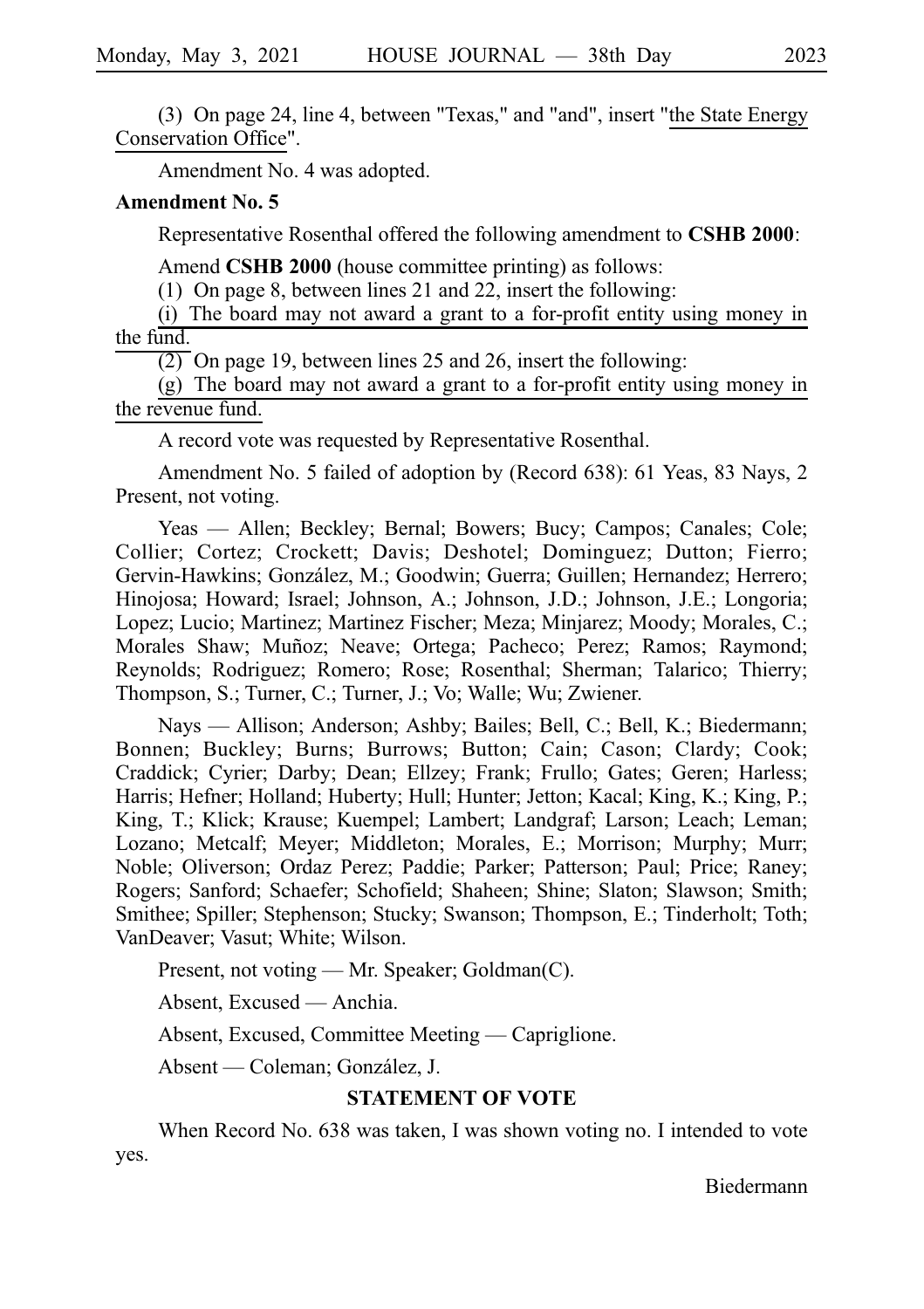## **Amendment No. 6**

Representative Morales Shaw offered the following amendment to **CSHB** 2000:

Amend **CSHB 2000** (house committee printing) on page 9 as follows:

- (1) On line 12, strike "and".
- (2) On line 16, strike the period and substitute "; and".
- (3) Between lines 16 and 17, insert the following: (4) provide broadband service in low-income and rural communities.

# **AMENDMENT NO. 6 - REMARKS**

REPRESENTATIVE ASHBY: As I understand it, your amendment will go a long way in helping many of the representatives on the floor here in terms of helping their constituents have access to funding for the broadband challenges that we face.

REPRESENTATIVE MORALES SHAW: Yes, that's true. That's the goal.

ASHBY: And in particular, the issue with adoption and subscription to our broadband, the funding can also be used for those services as well?

# MORALES SHAW: Yes.

Amendment No. 6 was adopted.

# **REMARKS ORDERED PRINTED**

Representative Raymond moved to print remarks between Representative Ashby and Representative Morales Shaw on Amendment No. 6 on **CSHB 2000**.

The motion prevailed.

# **Amendment No. 7**

Representative C. Turner offered the following amendment to **CSHB 2000**:

Amend **CSHB 2000** (house committee printing) as follows:

- (1) On page 10, line 3, strike "seven".
- (2) On page 10, line 11, strike  $\overline{\phantom{a} \text{and} \phantom{a}}$ .
- (3) On page 10, line 20, strike the underlined period and substitute " $;$ ".
- (4) On page 10, between lines 20 and 21, insert the following:

(4) the chief executive of the Office of Public Utility Counsel, or a person designated by the chief executive of the Office of Public Utility Counsel;

 $(5)$  the presiding officer of the commission, or a person designated by the presiding officer of the commission;

 $\overline{(6)}$  the chair of the Texas Reliability Entity board of directors, or a person designated by a public vote of the Texas Reliability Entity; and

 $(7)$  an unaffiliated board member of the Electric Reliability Council of Texas, appointed in a public meeting of the Electric Reliability Council of Texas.

(5) On page 11, strike lines 3 through 9 and substitute the following:

(e) The advisory committee shall hold public hearings, formal meetings, or work sessions in a location with audio and video capacity. The board shall broadcast over the Internet live video and audio of each public hearing, formal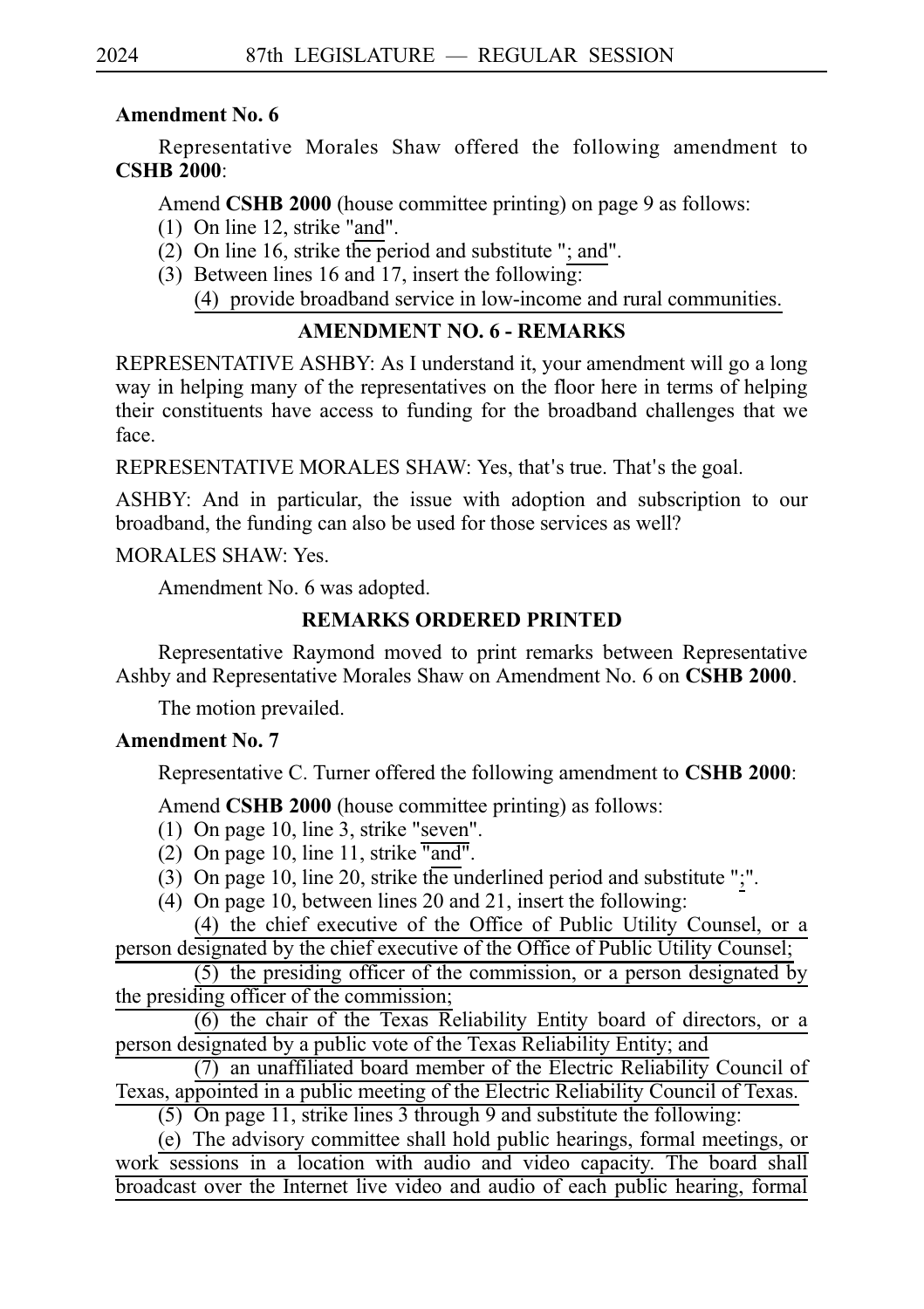meeting, or work session of the advisory committee and provide access to each broadcast on the board's Internet website. Either co-presiding officer of the advisory committee may call a public hearing, formal meeting, or work session of the advisory committee after issuing a public notice not later than the seventh day before the date of the public hearing, formal meeting, or work session. The public notice must include an agenda with formal actions included. The advisory committee may not take formal action at a public hearing, formal meeting, or work session unless a quorum of the committee is present. The board shall provide access on the board's Internet website to the public notices, recordings of the live broadcasts, and minutes of public hearings, formal meetings, and work sessions.

 $\overline{(6)}$  On page 14, line 7, strike "and".

(7) On page 14, between lines  $\overline{7}$  and 8, insert the following:

 $(2)$  providing for public access to information on financing assistance applications and providing for consideration of public comment before financing decisions are made; and

(8) On page 14, line 8, strike " $(2)$ " and substitute " $(3)$ ".

Amendment No. 7 was adopted.

#### **Amendment No. 8**

Representative Reynolds offered the following amendment to **CSHB 2000**:

Amend **CSHB 2000** (house committee report) as follows:

On page 14, between lines 2 and 3, insert the following:

Sec. 202.0051. ENVIRONMENTAL RESILIENCY AND JUSTICE REVIEW BOARD. (a) The Environmental Resiliency and Justice Review Board is established. The review board is composed of the following members appointed by the advisory committee:

 $(1)$  five members from grassroots or faith-based community organizations; and

 $(2)$  10 members from public health, environmental, and civil rights organizations, academia, large and small businesses, local government officials, and organized labor.

(b) The review board shall meet at least four times each year and select a presiding officer from its membership.

(c) The review board shall advise the advisory committee at a public hearing about issues related to environmental resiliency and justice as they relate to the uses of the fund authorized under Section 202.003 and any funding plans developed under Section 202.010.

 $(d)$  Not later than April 1, 2022, the advisory committee shall appoint the members of the Environmental Resiliency and Justice Review Board.

(Speaker in the chair)

A record vote was requested by Representative C. Turner.

Amendment No. 8 failed of adoption by (Record 639): 62 Yeas, 81 Nays, 1 Present, not voting.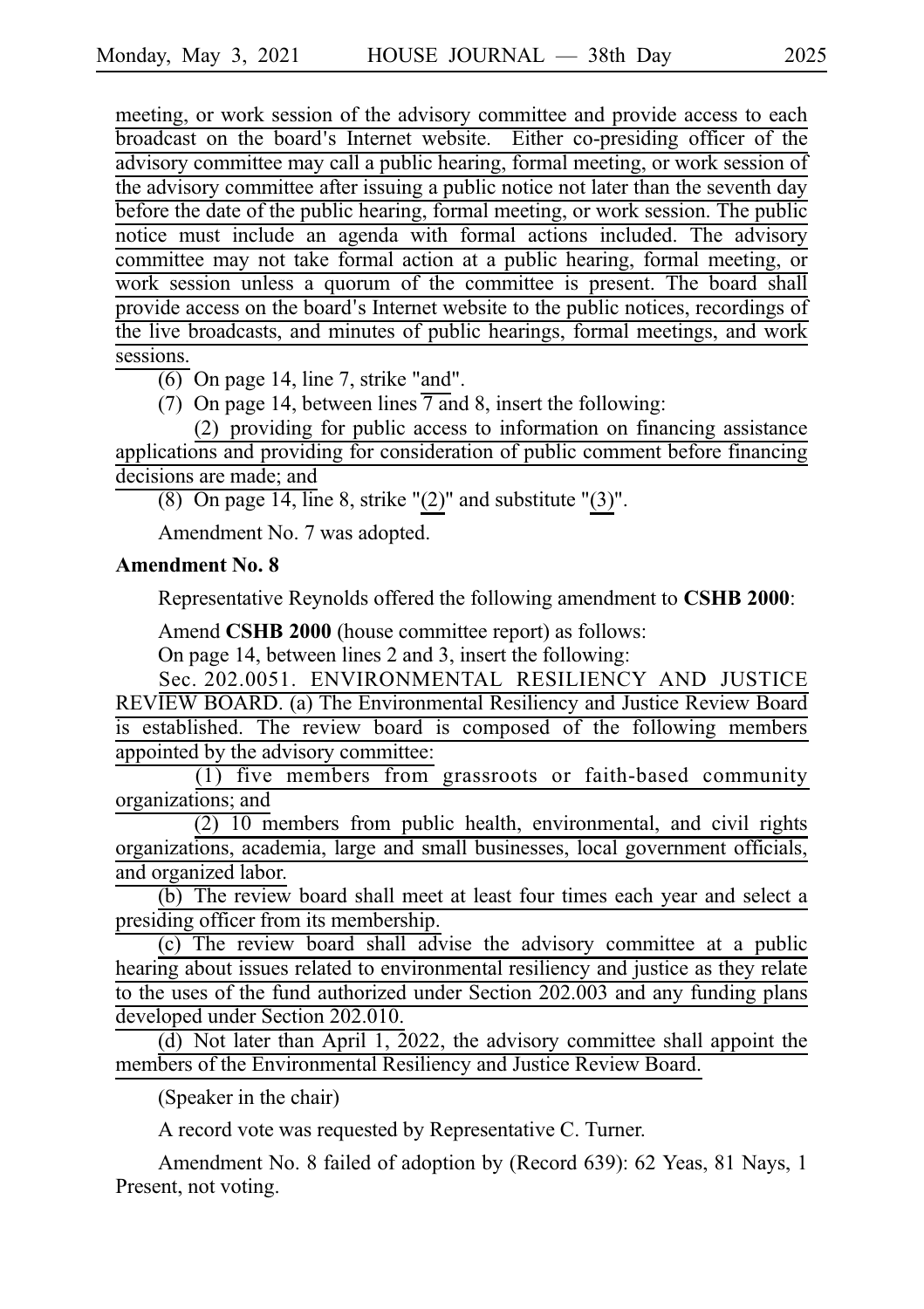Yeas — Allen; Beckley; Bernal; Bowers; Bucy; Campos; Canales; Cole; Collier; Cortez; Crockett; Davis; Deshotel; Dominguez; Dutton; Fierro; Gervin-Hawkins; González, J.; González, M.; Goodwin; Guerra; Guillen; Hernandez; Herrero; Hinojosa; Howard; Israel; Johnson, A.; Johnson, J.D.; Johnson, J.E.; King, T.; Longoria; Lopez; Lucio; Martinez; Martinez Fischer; Meza; Minjarez; Moody; Morales, C.; Morales Shaw; Muñoz; Neave; Ortega; Perez; Ramos; Raymond; Reynolds; Rodriguez; Romero; Rose; Rosenthal; Sherman; Talarico; Thierry; Thompson, S.; Turner, C.; Turner, J.; Vo; Walle; Wu; Zwiener.

Nays — Allison; Anderson; Ashby; Bailes; Bell, C.; Bell, K.; Biedermann; Bonnen; Buckley; Burns; Burrows; Button; Cain; Cason; Clardy; Cook; Craddick; Cyrier; Darby; Dean; Frank; Frullo; Gates; Geren; Goldman; Harless; Harris; Hefner; Holland; Huberty; Hull; Hunter; Jetton; Kacal; King, K.; King, P.; Klick; Krause; Kuempel; Lambert; Landgraf; Larson; Leach; Leman; Lozano; Metcalf; Meyer; Middleton; Morales, E.; Morrison; Murphy; Murr; Noble; Oliverson; Paddie; Parker; Patterson; Paul; Price; Raney; Rogers; Sanford; Schaefer; Schofield; Shaheen; Shine; Slaton; Slawson; Smith; Smithee; Spiller; Stephenson; Stucky; Swanson; Thompson, E.; Tinderholt; Toth; VanDeaver; Vasut; White; Wilson.

Present, not voting — Mr. Speaker(C).

Absent, Excused — Anchia.

Absent, Excused, Committee Meeting — Capriglione.

Absent — Coleman; Ellzey; Ordaz Perez; Pacheco.

#### **STATEMENT OF VOTE**

When Record No. 639 was taken, I was in the house but away from my desk. I would have voted no.

Ellzey

#### **Amendment No. 9**

Representative Beckley offered the following amendment to **CSHB 2000**:

Amend **CSHB 2000** (house committee printing) as follows:

(1) On page 15, line 25, strike "may, at any time," and substitute "shall".

(2) On page 16, between lines  $1 \text{ and } 2$ , insert the following:

 $(a-1)$  The study must include:

 $(1)$  an analysis of expected changes in and adverse effects on the services provided by the industries affected by this chapter from projected changes in weather, water availability, and climate variability; and

 $(2)$  a description of potential means and strategies for meeting affected industries' needs and managing the risks associated with projected changes in weather, water availability, and climate.

 $(a-2)$ . The board shall consult with the office of the state climatologist and any other appropriate entity to gather information to conduct the study under this section.

Amendment No. 9 was withdrawn.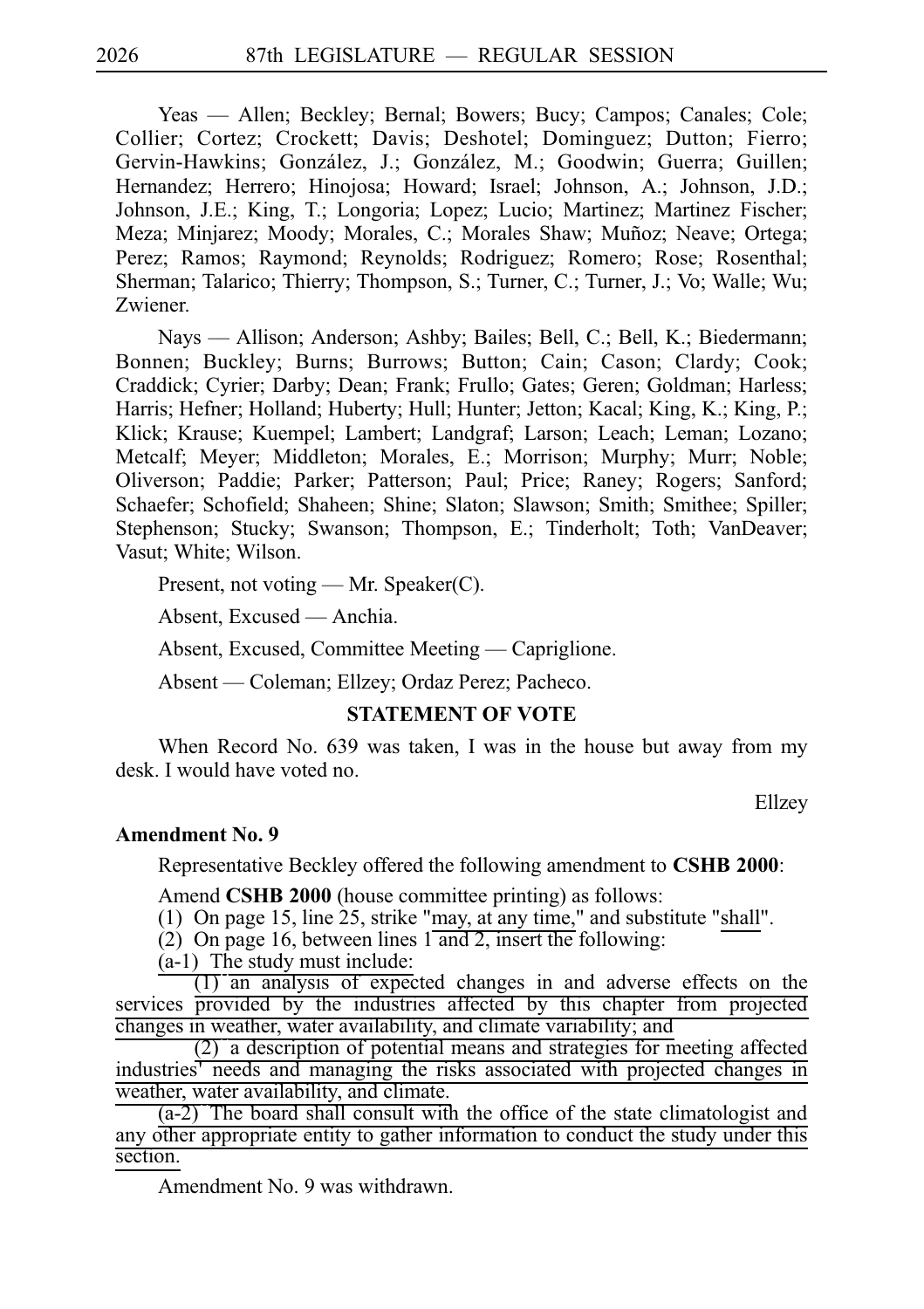#### **Amendment No. 10**

Representative T. King offered the following amendment to **CSHB 2000**:

Amend **CSHB 2000** (house committee printing) on page 23, line 17, between "facilities" and "." by inserting "or reducing water demand through water conservation and water demand reduction efforts"

Amendment No. 10 was withdrawn.

#### **Amendment No. 11**

Representative Reynolds offered the following amendment to **CSHB 2000**:

Amend **CSHB 2000** (house committee printing) by adding the following appropriately numbered SECTION to the bill and renumbering subsequent SECTIONS of the bill accordingly:

SECTION Chapter 447, Government Code, is amended by adding Section 447.014 to read as follows:

Sec. 447.014. ENERGY EFFICIENCY, NATURAL GAS CONSERVATION, AND WATER CONSERVATION LOAN PROGRAM. (a) Using money available from the state utilities reliability fund established under Chapter 202, Utilities Code, the comptroller and the State Energy Conservation Office jointly by rule shall establish and administer a program that issues or guarantees loans to be used for improvements that increase the energy efficiency of and promote conservation of natural gas and water by residences and businesses that are not newly constructed.

(b) The rules adopted under this section must establish eligibility requirements for receipt of a loan issued or guaranteed under the program, including emissions reduction cost-effectiveness criteria.

(c) The State Energy Conservation Office annually shall submit to the Public Utility Commission of Texas and the Energy Systems Laboratory of the Texas A&M Engineering Experiment Station a report that:

 $(1)$  evaluates the effectiveness of the program; and

 $(2)$  quantifies energy savings and emissions reductions that result from the program for consideration in the state implementation plan, as described by Section 382.0173, Health and Safety Code, for emissions reduction credits.

Amendment No. 11 was adopted.

A record vote was requested by Representative Slaton.

**CSHB 2000**, as amended, was passed to engrossment by (Record 640): 126 Yeas, 18 Nays, 1 Present, not voting.

Yeas — Allen; Allison; Anderson; Ashby; Bailes; Bell, K.; Bernal; Bonnen; Bowers; Buckley; Bucy; Burns; Burrows; Button; Campos; Canales; Clardy; Cole; Collier; Cook; Cortez; Craddick; Crockett; Cyrier; Darby; Davis; Dean; Deshotel; Dominguez; Dutton; Ellzey; Fierro; Frank; Frullo; Gates; Geren; Gervin-Hawkins; Goldman; González, J.; González, M.; Goodwin; Guerra; Guillen; Harless; Harris; Hefner; Hernandez; Herrero; Hinojosa; Holland; Howard; Huberty; Hull; Hunter; Israel; Jetton; Johnson, A.; Johnson, J.D.; Johnson, J.E.; Kacal; King, K.; King, P.; King, T.; Klick; Kuempel; Lambert;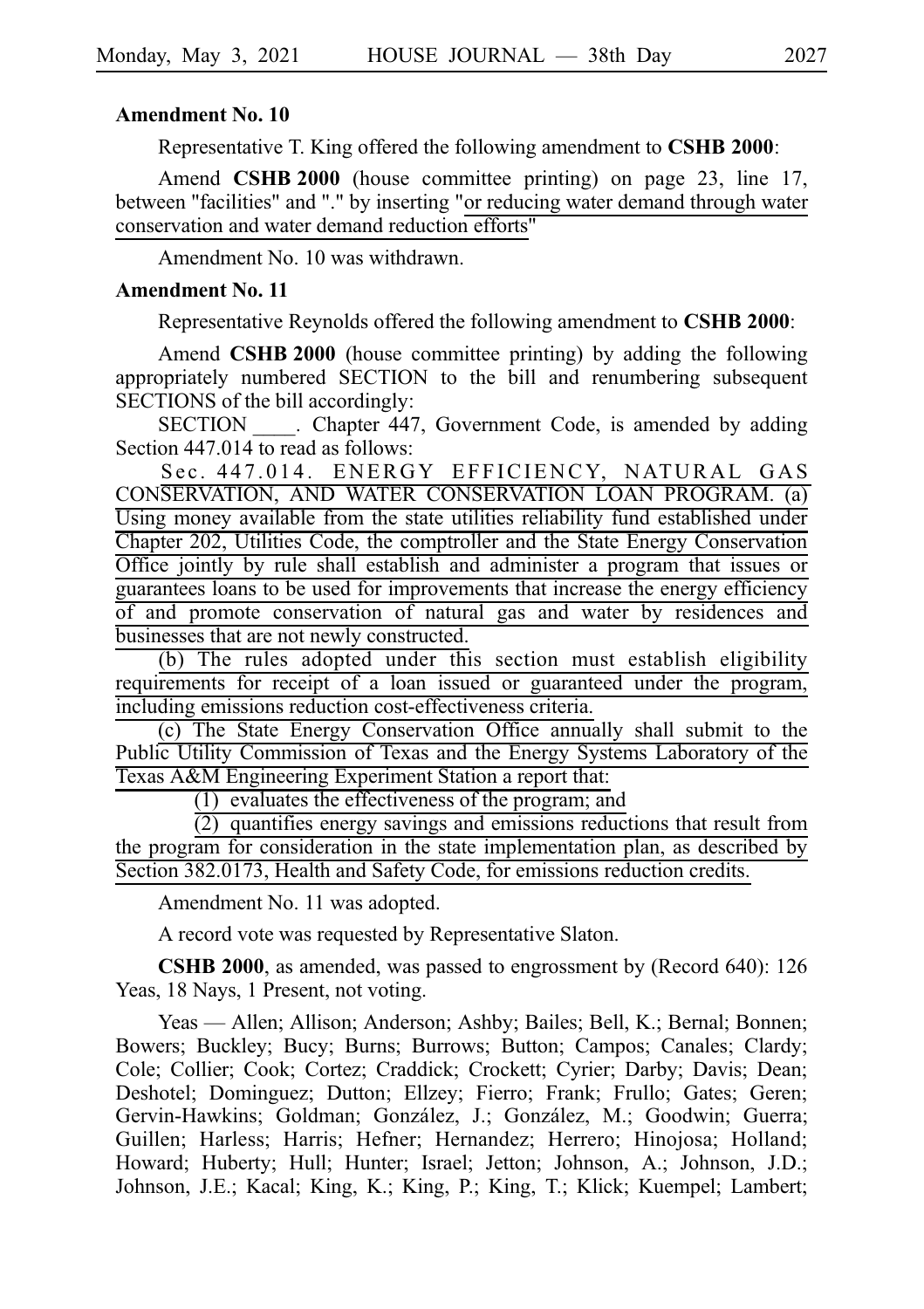Landgraf; Larson; Leach; Leman; Longoria; Lopez; Lozano; Lucio; Martinez; Martinez Fischer; Metcalf; Meyer; Meza; Minjarez; Moody; Morales, C.; Morales, E.; Morales Shaw; Morrison; Muñoz; Murphy; Murr; Neave; Oliverson; Ordaz Perez; Ortega; Paddie; Parker; Paul; Perez; Price; Ramos; Raney; Raymond; Reynolds; Rodriguez; Rogers; Romero; Rose; Rosenthal; Sanford; Schofield; Sherman; Shine; Smithee; Stephenson; Stucky; Swanson; Talarico; Thierry; Thompson, E.; Thompson, S.; Turner, C.; Turner, J.; VanDeaver; Vo; Walle; White; Wu; Zwiener.

Nays — Bell, C.; Biedermann; Cain; Cason; Krause; Middleton; Noble; Patterson; Schaefer; Shaheen; Slaton; Slawson; Smith; Spiller; Tinderholt; Toth; Vasut; Wilson.

Present, not voting — Mr. Speaker(C).

Absent, Excused — Anchia.

Absent, Excused, Committee Meeting — Capriglione.

Absent — Beckley; Coleman; Pacheco.

#### **STATEMENTS OF VOTE**

When Record No. 640 was taken, I was in the house but away from my desk. I would have voted yes.

Beckley

When Record No. 640 was taken, I was shown voting no. I intended to vote yes.

C. Bell

When Record No. 640 was taken, I was shown voting yes. I intended to vote no.

Hefner

When Record No. 640 was taken, I was shown voting yes. I intended to vote no.

Leach

When Record No. 640 was taken, I was shown voting yes. I intended to vote no.

Swanson

#### **FIVE-DAY POSTING RULE SUSPENDED**

Representative Bonnen moved to suspend the five-day posting rule to allow the Committee on Appropriations to consider **SBi321** at 7:30 a.m. tomorrow in E1.030.

The motion prevailed.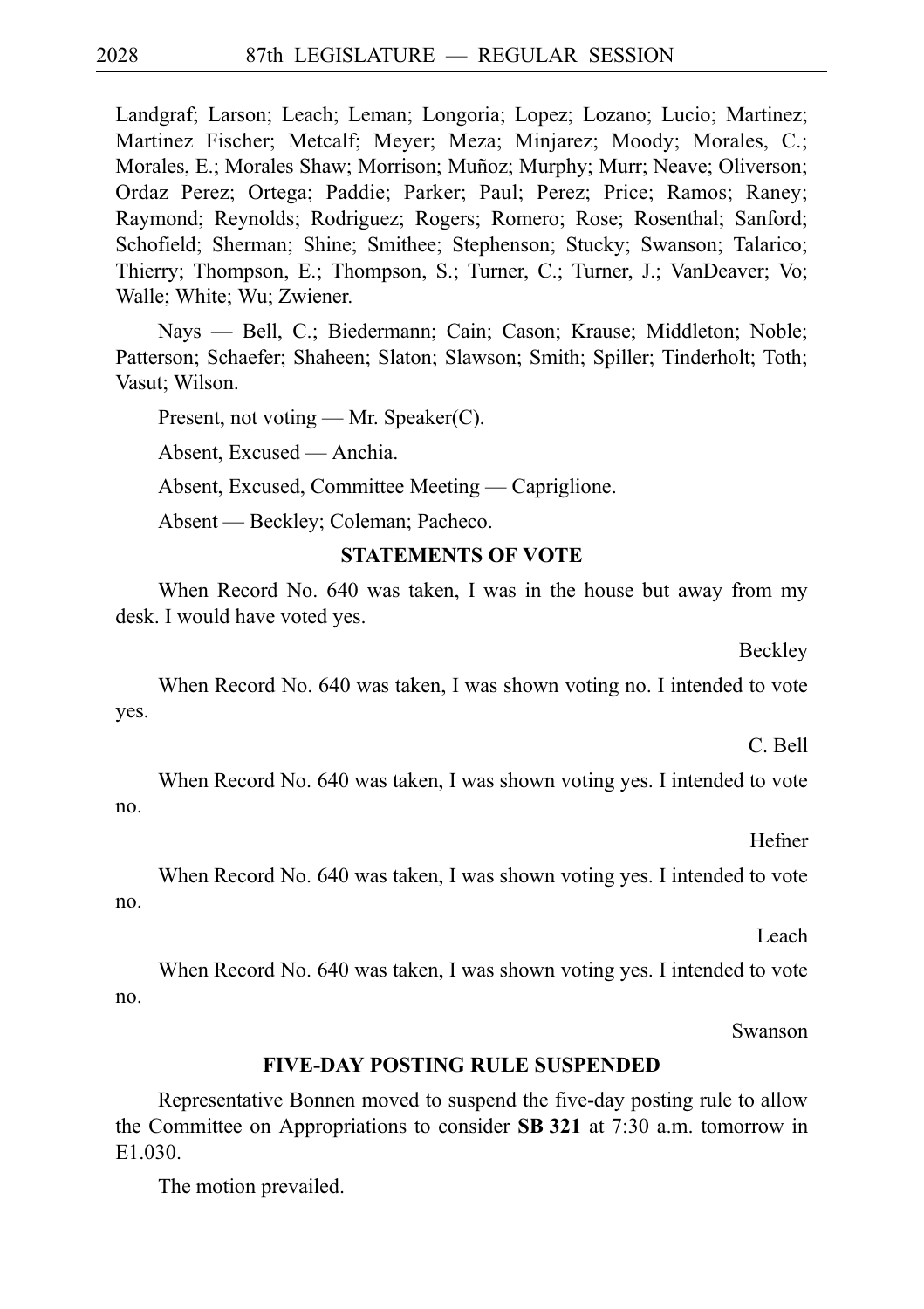Representative Paddie moved to suspend the five-day posting rule to allow the Committee on State Affairs to consider SB 23 and SB 507 at 8 a.m. Thursday, May 6 in E1.004.

The motion prevailed.

# **CSHJR 2 ON SECOND READING (by Huberty)**

**CSHJR 2**, A joint resolution proposing a constitutional amendment creating the State Utilities Reliability Fund and the State Utilities Reliability Revenue Fund to provide financial support for projects that enhance the reliability and resiliency of water, electric, and natural gas utilities, broadband providers, and power generation resources in this state.

**CSHJR 2** was read second time on April 26, postponed until April 28, and was again postponed until 10 a.m. today.

#### **Amendment No. 1**

Representative Huberty offered the following amendment to **CSHJR 2**:

Amend **CSHJR 2** (house committee printing) as follows:

 $(1)$  On page 1, line 18, strike "resources" and substitute "companies".

(2) On page 2, strike lines  $3 \overline{$  and  $4$ , and substitute "use the State Utilities" Reliability Fund to provide financial assistance, including by direct loan or grant, for projects that enhance the reliability of water,".

(3) On page 2, line 6, strike "resources" and substitute "companies".

(4) On page 2, strike lines 8 through 19, and substitute the following:

(c) In accordance with general law, the Texas Water Development Board or that board's successor in function may, at that entity's discretion, transfer money from the State Utilities Reliability Fund to other programs and funds of the board or that board's successor in function, including the State Utilities Reliability Revenue Fund.

(5) On page 4, line 9, strike "resources" and substitute "companies".

(6) On page 4, line 20, between "loans" and the underlined comma, insert "or grants".

(7) Strike page 4, line 23, through page 5, line 8, and substitute the following:

(c) In accordance with general law, the Texas Water Development Board or that board's successor in function may, at that entity's discretion, transfer money from the State Utilities Reliability Revenue Fund to the State Utilities Reliability Fund.

 $\overline{8}$ ) On page 5, line 13, strike "any source" and substitute "the State Utilities" Reliability Fund or any other source".

 $(9)$  On page 5, line 24, strike "bonds, including".

 $(10)$  On page 7, line 24, strike "resources" and substitute "companies".

Amendment No. 1 was adopted.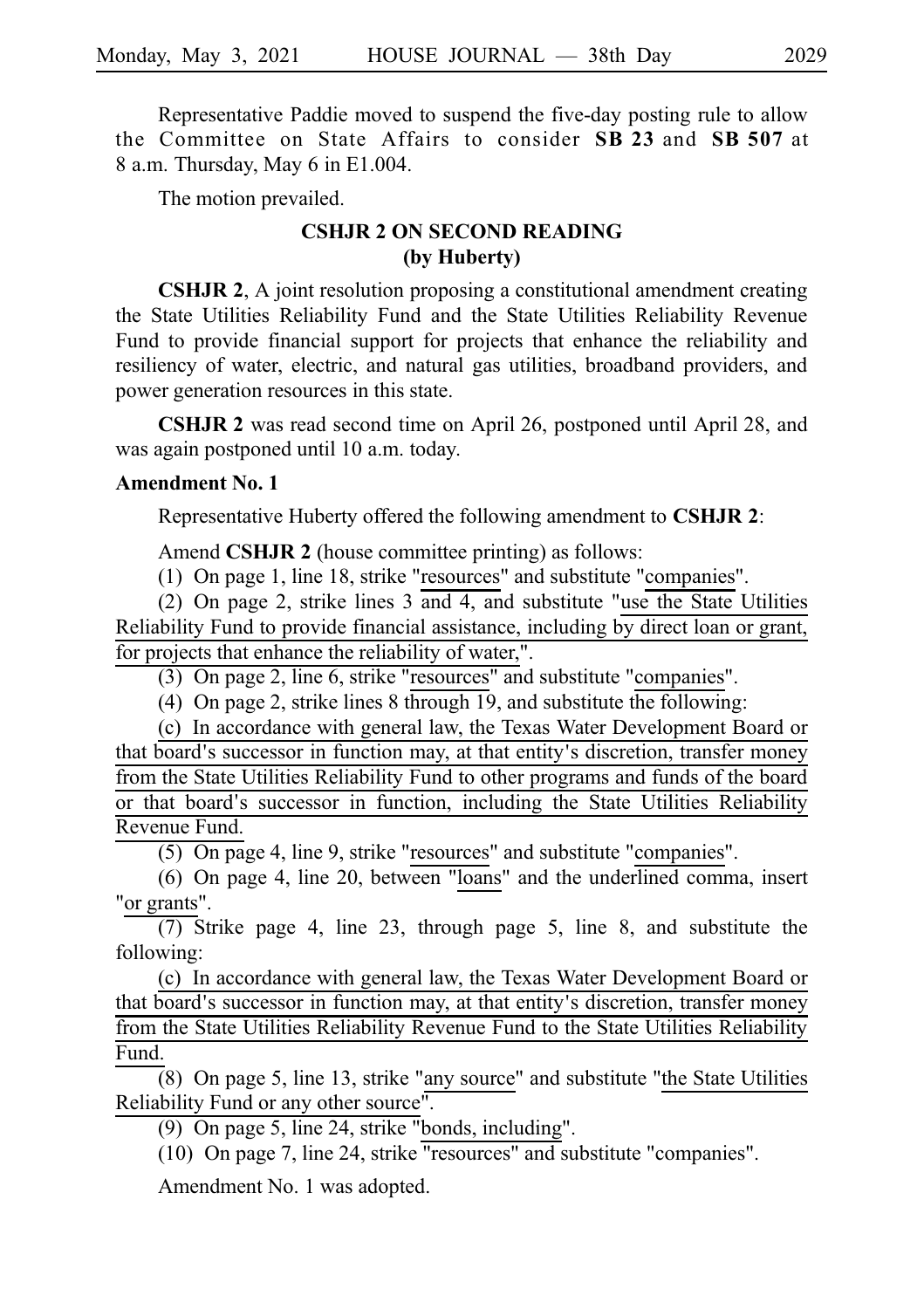#### **Amendment No. 2**

Representatives Zwiener, Hinojosa, and Reynolds offered the following amendment to **CSHJR 2**:

Amend **CSHJR 2** (house committee printing) as follows:

(1) On page 1, line 19, between "facilities" and the underlined period, insert "and reduce demand".

 $(2)$  On page 2, line 7, strike "entities" and substitute "entities, and projects that reduce demand".

 $(3)$  On page 4, line 10, between "facilities" and "in", insert "and reduce demand".

Amendment No. 2 was adopted.

**CSHJR 2**, as amended, was adopted by (Record 641): 125 Yeas, 21 Nays, 1 Present, not voting.

Yeas — Allen; Allison; Anderson; Ashby; Bailes; Beckley; Bell, K.; Bernal; Bonnen; Bowers; Buckley; Bucy; Burns; Burrows; Button; Campos; Canales; Cason; Clardy; Cole; Collier; Cook; Cortez; Craddick; Crockett; Cyrier; Darby; Davis; Dean; Deshotel; Dominguez; Dutton; Ellzey; Frank; Frullo; Gates; Geren; Gervin-Hawkins; Goldman; González, J.; González, M.; Goodwin; Guerra; Guillen; Harless; Harris; Hernandez; Herrero; Hinojosa; Holland; Howard; Huberty; Hull; Hunter; Israel; Jetton; Johnson, J.D.; Johnson, J.E.; Kacal; King, K.; King, P.; King, T.; Klick; Kuempel; Lambert; Landgraf; Larson; Leman; Longoria; Lopez; Lozano; Lucio; Martinez; Martinez Fischer; Metcalf; Meyer; Meza; Minjarez; Moody; Morales, C.; Morales, E.; Morales Shaw; Morrison; Muñoz; Murphy; Murr; Neave; Noble; Oliverson; Ordaz Perez; Ortega; Pacheco; Paddie; Parker; Paul; Perez; Price; Raney; Raymond; Reynolds; Rodriguez; Rogers; Romero; Rose; Rosenthal; Sanford; Schofield; Sherman; Shine; Smithee; Stephenson; Stucky; Swanson; Talarico; Thierry; Thompson, E.; Thompson, S.; Turner, C.; Turner, J.; VanDeaver; Vo; Walle; White; Wu; Zwiener.

Nays — Bell, C.; Biedermann; Cain; Fierro; Hefner; Johnson, A.; Krause; Leach; Middleton; Patterson; Ramos; Schaefer; Shaheen; Slaton; Slawson; Smith; Spiller; Tinderholt; Toth; Vasut; Wilson.

Present, not voting — Mr. Speaker(C).

Absent, Excused — Anchia.

Absent, Excused, Committee Meeting — Capriglione.

Absent — Coleman.

#### **STATEMENTS OF VOTE**

When Record No. 641 was taken, I was shown voting no. I intended to vote yes.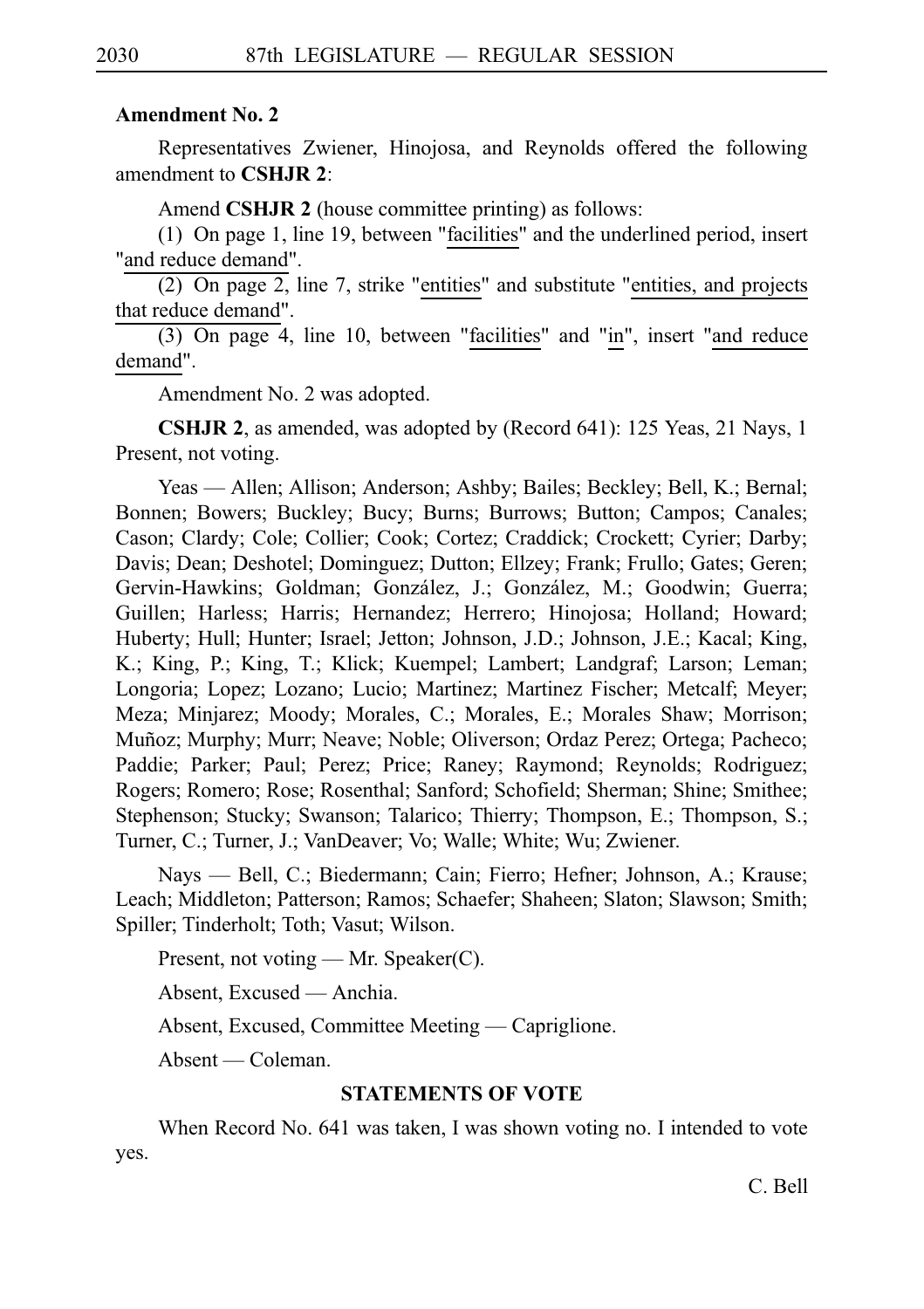When Record No. 641 was taken, I was shown voting yes. I intended to vote no.

Cason

When Record No. 641 was taken, I was shown voting no. I intended to vote yes.

Fierro

When Record No. 641 was taken, I was shown voting no. I intended to vote yes.

A. Johnson

When Record No. 641 was taken, I was shown voting yes. I intended to vote no.

Swanson

#### **SB 1809 ON SECOND READING (Vo - House Sponsor)**

**SB 1809**, A bill to be entitled An Act relating to the enforcement of insurance laws, including laws governing the unauthorized business of insurance; authorizing administrative penalties.

**SB 1809** was considered in lieu of **HB** 4313.

**SB 1809** was read second time and was passed to third reading.

# **HB 4313 - LAID ON THE TABLE SUBJECT TO CALL**

Representative Vo moved to lay **HB 4313** on the table subject to call.

The motion prevailed.

#### **SB 1338 ON SECOND READING (Sanford - House Sponsor)**

**SB 1338**, A bill to be entitled An Act relating to disclosure requirements for agreements consenting to municipal annexation.

**SB 1338** was considered in lieu of **HB 1897**.

A record vote was requested by Representative Slaton.

**SBi1338** was read second time and was passed to third reading by (Record 642): 145 Yeas, 0 Nays, 1 Present, not voting.

Yeas — Allen; Allison; Anderson; Ashby; Bailes; Beckley; Bell, C.; Bell, K.; Bernal; Biedermann; Bonnen; Bowers; Buckley; Bucy; Burns; Burrows; Button; Cain; Campos; Canales; Cason; Clardy; Cole; Collier; Cook; Cortez; Craddick; Crockett; Cyrier; Darby; Davis; Dean; Deshotel; Dominguez; Dutton; Ellzey; Fierro; Frank; Frullo; Gates; Geren; Gervin-Hawkins; Goldman; González, J.; González, M.; Goodwin; Guerra; Guillen; Harless; Harris; Hefner; Hernandez; Herrero; Hinojosa; Holland; Howard; Huberty; Hull; Hunter; Israel; Jetton; Johnson, A.; Johnson, J.D.; Johnson, J.E.; Kacal; King, K.; King, P.; King, T.; Klick; Krause; Kuempel; Lambert; Landgraf; Larson; Leach; Leman;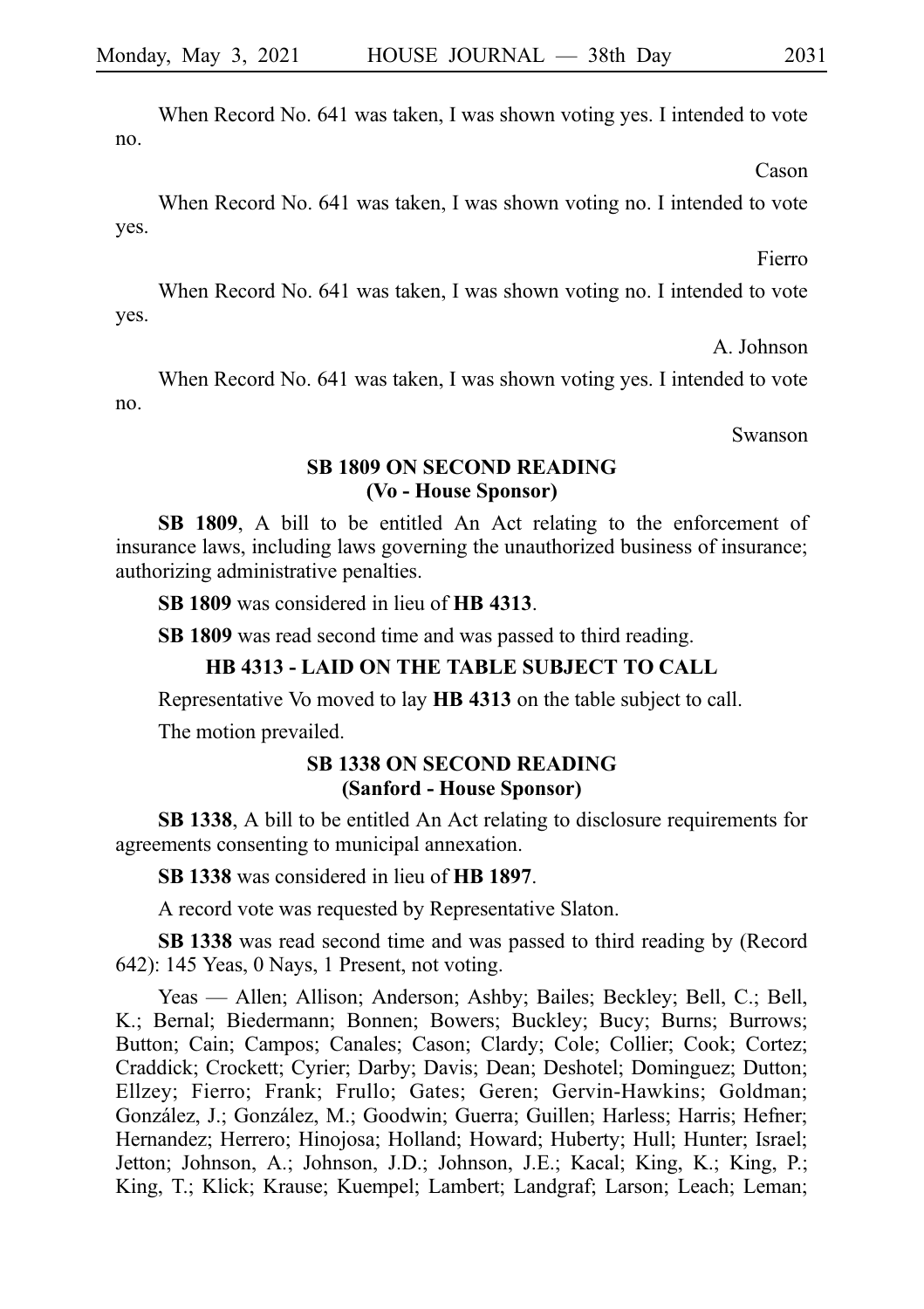Longoria; Lopez; Lozano; Lucio; Martinez; Martinez Fischer; Metcalf; Meyer; Meza; Minjarez; Moody; Morales, C.; Morales, E.; Morales Shaw; Morrison; Muñoz; Murphy; Murr; Neave; Noble; Oliverson; Ordaz Perez; Ortega; Pacheco; Paddie; Parker; Patterson; Paul; Perez; Price; Ramos; Raney; Raymond; Reynolds; Rodriguez; Rogers; Romero; Rose; Rosenthal; Sanford; Schaefer; Schofield; Shaheen; Sherman; Shine; Slaton; Slawson; Smith; Smithee; Spiller; Stephenson; Stucky; Swanson; Talarico; Thierry; Thompson, E.; Thompson, S.; Tinderholt; Toth; Turner, C.; Turner, J.; VanDeaver; Vasut; Vo; Walle; White; Wilson; Wu; Zwiener.

Present, not voting — Mr. Speaker(C).

Absent, Excused — Anchia.

Absent, Excused, Committee Meeting — Capriglione.

Absent — Coleman; Middleton.

### **HB 1897 - LAID ON THE TABLE SUBJECT TO CALL**

Representative Sanford moved to lay **HBi1897** on the table subject to call.

The motion prevailed.

### **SB 721 ON SECOND READING (Leman - House Sponsor)**

**SB 721**, A bill to be entitled An Act relating to the disclosure of appraisal reports in connection with the use of eminent domain authority.

**SB 721** was considered in lieu of **HB 2041**.

**SB** 721 was read second time and was passed to third reading.

### **HB 2041 - LAID ON THE TABLE SUBJECT TO CALL**

Representative Leman moved to lay **HB 2041** on the table subject to call.

The motion prevailed.

### **SB 567 ON SECOND READING (Neave - House Sponsor)**

**SB 567**, A bill to be entitled An Act relating to the powers and duties of a domestic relations office.

**SB 567** was considered in lieu of **CSHB 3962**.

**SB 567** was read second time and was passed to third reading.

#### **CSHB 3962 - LAID ON THE TABLE SUBJECT TO CALL**

Representative Neave moved to lay CSHB 3962 on the table subject to call.

The motion prevailed.

# **CSHB 2441 ON SECOND READING (by White)**

**CSHB 2441**, A bill to be entitled An Act relating to the imposition and collection of fines, fees, and court costs in criminal cases.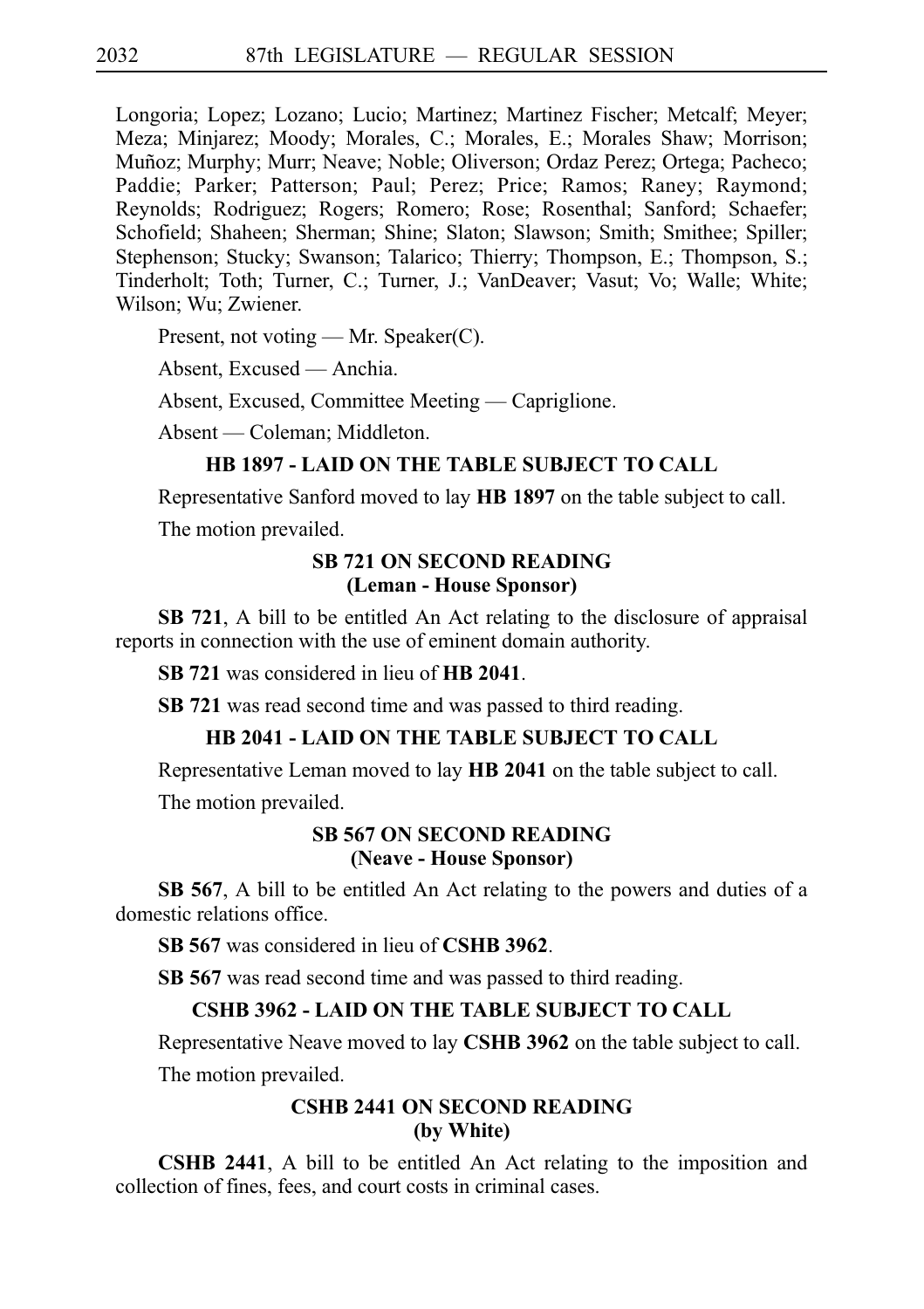**CSHB 2441** was read second time on April 28 and was postponed until 10 a.m. today.

Representative White moved to postpone consideration of **CSHB 2441** until 10 a.m. Friday, May 7.

The motion prevailed.

# **SB 725 ON SECOND READING (Leman - House Sponsor)**

**SB 725**, A bill to be entitled An Act relating to the qualification of land for appraisal for ad valorem tax purposes as agricultural land and the liability for the additional tax imposed on such land if the use of the land changes as a result of a condemnation.

**SB 725** was considered in lieu of **HB 2043**.

**SB** 725 was read second time and was passed to third reading.

## **HB 2043 - LAID ON THE TABLE SUBJECT TO CALL**

Representative Leman moved to lay **HB 2043** on the table subject to call.

The motion prevailed.

# **SB 1954 ON SECOND READING (Oliverson - House Sponsor)**

**SB 1954**, A bill to be entitled An Act relating to the pledge or encumbrance of an insurer's assets under the Asset Protection Act.

**SB 1954** was considered in lieu of **CSHB 3754**.

SB 1954 was read second time and was passed to third reading.

# **CSHB 3754 - LAID ON THE TABLE SUBJECT TO CALL**

Representative Oliverson moved to lay **CSHBi3754** on the table subject to call.

The motion prevailed.

# **CSHB 3915 ON SECOND READING (by Goldman)**

**CSHB 3915**, A bill to be entitled An Act relating to the designation of certain premises as critical load premises for electric service.

**CSHB 3915** was read second time on April 29 and was postponed until 10 a.m. today.

Representative Goldman moved to postpone consideration of **CSHB 3915** until 10 a.m. Wednesday, May 5.

The motion prevailed.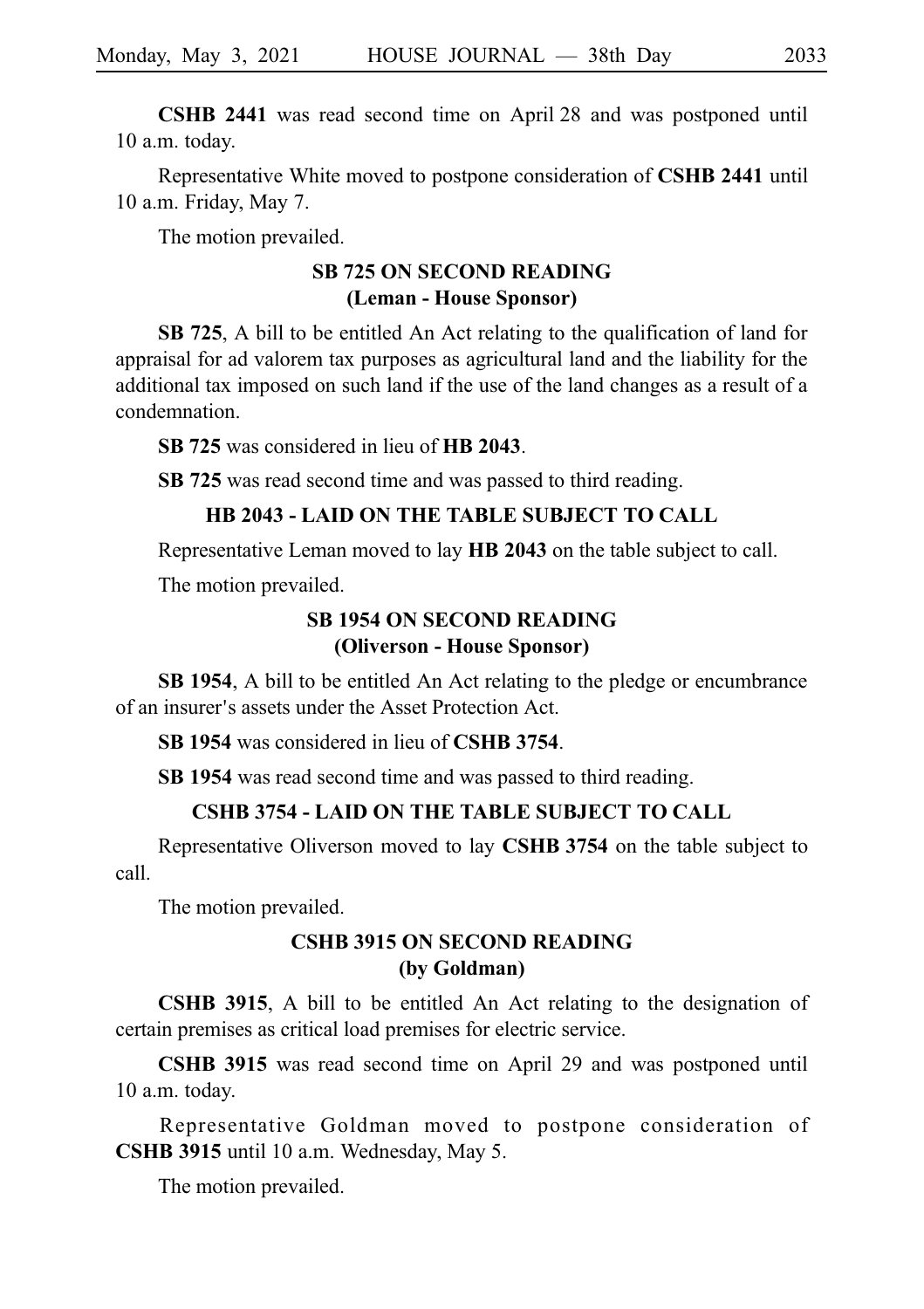# **CSHB 2579 ON SECOND READING (by Leach)**

**CSHB 2579**, A bill to be entitled An Act relating to shorthand reporting and depositions.

**CSHB 2579** was read second time on April 29 and was postponed until 10 a.m. today.

Representative Leach moved to postpone consideration of CSHB 2579 until 10 a.m. Monday, May 10.

The motion prevailed.

# **CONSTITUTIONAL AMENDMENTS CALENDAR HOUSE JOINT RESOLUTIONS SECOND READING**

The following resolutions were laid before the house and read second time:

# **HJR 143 ON SECOND READING (by Geren)**

**HJR 143**, A joint resolution proposing a constitutional amendment authorizing the professional sports team charitable foundations of organizations sanctioned by the Professional Rodeo Cowboys Association to conduct charitable raffles at rodeo venues.

#### **Amendment No. 1**

Representative S. Thompson offered the following amendment to **HJR 143**:

Amend HJR 143 (house committee printing) to read as follows:

(1) On page 2, line 14, between "Association" and ";" insert "or the Women's Professional Rodeo Association".

Amendment No. 1 was adopted.

**HJR 143**, as amended, was adopted by (Record 643): 123 Yeas, 17 Nays, 1 Present, not voting.

Yeas — Allen; Allison; Anderson; Ashby; Bailes; Beckley; Bell, C.; Bell, K.; Bernal; Bonnen; Bowers; Buckley; Bucy; Burns; Burrows; Button; Campos; Canales; Clardy; Cole; Collier; Cook; Cortez; Craddick; Crockett; Cyrier; Darby; Davis; Dean; Deshotel; Dominguez; Dutton; Ellzey; Fierro; Frullo; Gates; Geren; Gervin-Hawkins; Goldman; González, J.; González, M.; Goodwin; Guerra; Guillen; Harless; Harris; Hernandez; Herrero; Holland; Howard; Huberty; Hunter; Israel; Johnson, A.; Johnson, J.D.; Johnson, J.E.; Kacal; King, K.; King, P.; King, T.; Klick; Krause; Kuempel; Lambert; Landgraf; Larson; Leach; Leman; Longoria; Lopez; Lozano; Lucio; Martinez; Martinez Fischer; Metcalf; Meyer; Meza; Minjarez; Moody; Morales, C.; Morales, E.; Morales Shaw; Morrison; Muñoz; Murphy; Neave; Oliverson; Ordaz Perez; Ortega; Pacheco; Paddie; Parker; Paul; Perez; Price; Ramos; Raney; Raymond; Reynolds; Rodriguez;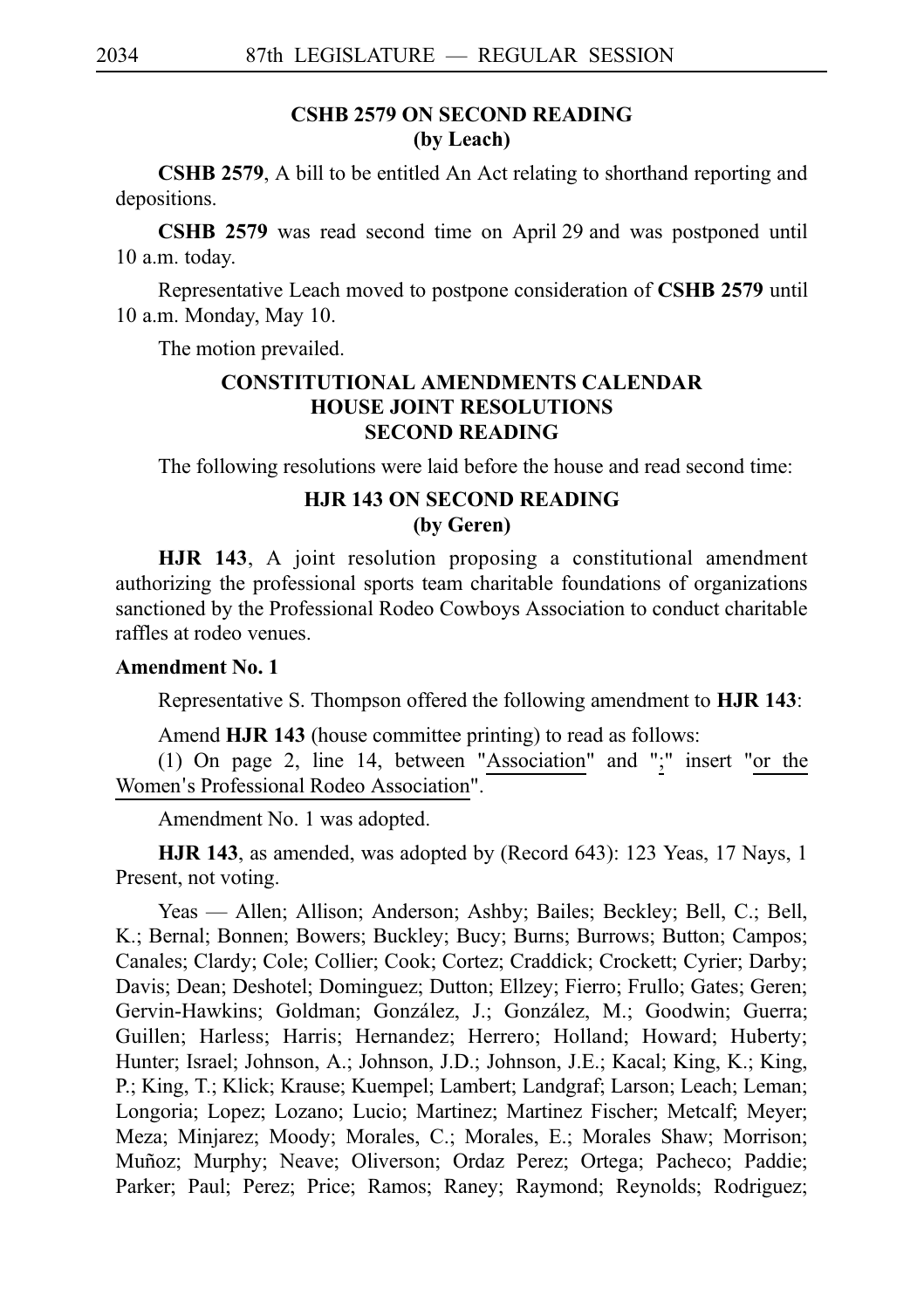Rogers; Romero; Rose; Rosenthal; Schofield; Sherman; Shine; Smith; Smithee; Spiller; Stucky; Talarico; Thierry; Thompson, E.; Thompson, S.; Turner, C.; Turner, J.; VanDeaver; Vo; Walle; White; Wu; Zwiener.

Nays — Cain; Cason; Frank; Hefner; Murr; Noble; Patterson; Sanford; Schaefer; Shaheen; Slaton; Slawson; Swanson; Tinderholt; Toth; Vasut; Wilson.

Present, not voting — Mr. Speaker(C).

Absent, Excused — Anchia.

Absent, Excused, Committee Meeting — Capriglione.

Absent — Biedermann; Coleman; Hinojosa; Hull; Jetton; Middleton; Stephenson.

#### **STATEMENTS OF VOTE**

When Record No. 643 was taken, I was in the house but away from my desk. I would have voted no.

When Record No. 643 was taken, I was in the house but away from my desk. I would have voted yes.

When Record No. 643 was taken, I was in the house but away from my desk. I would have voted yes.

When Record No. 643 was taken, I was shown voting yes. I intended to vote no.

When Record No. 643 was taken, I was shown voting yes. I intended to vote no.

When Record No. 643 was taken, I was in the house but away from my desk. I would have voted no.

Middleton

# **GENERAL STATE CALENDAR HOUSE BILLS SECOND READING**

The following bills were laid before the house and read second time:

Hull

Biedermann

Jetton

#### Landgraf

#### Leach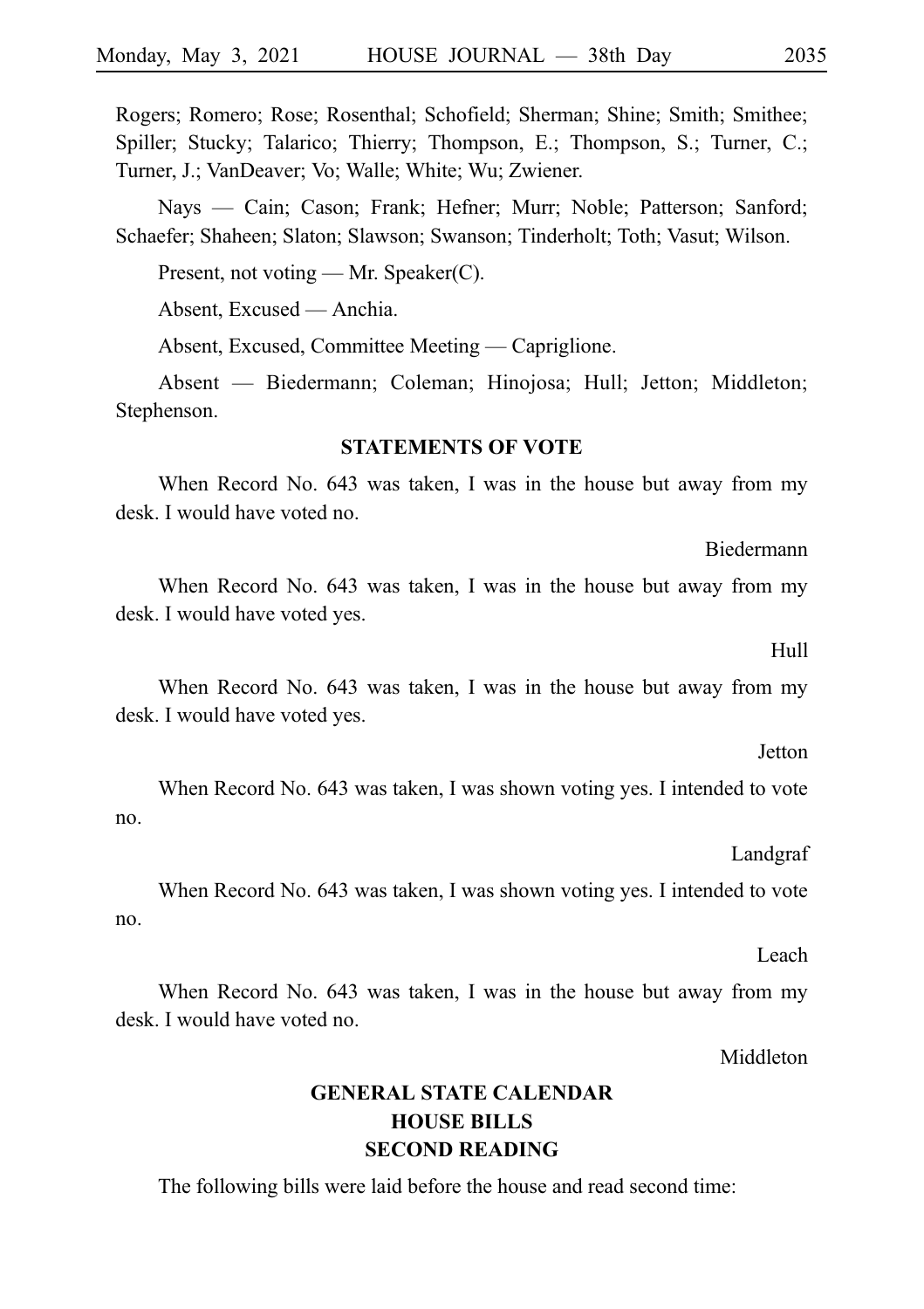# **CSHB 3012 ON SECOND READING (by Geren)**

**CSHB 3012**, A bill to be entitled An Act relating to charitable raffles conducted by the professional sports teams charitable foundations of organizations sanctioned by the Professional Rodeo Cowboys Association at rodeo venues.

#### **Amendment No. 1**

Representative S. Thompson offered the following amendment to **CSHBi3012**:

Amend **CSHB 3012** (house committee printing) to read as follows:

(1) On page 2, line 4, between "Association" and "." insert "or the Women's Professional Rodeo Association".

 $(2)$  On page 2, line 9, between "Association" and "at" insert "or the Women's Professional Rodeo Association".

(3) On page 3, line 20, between "Association" and "to" insert "or the Women's Professional Rodeo Association".

Amendment No. 1 was adopted.

A record vote was requested by Representative Biedermann.

**CSHB 3012**, as amended, was passed to engrossment by (Record 644): 121 Yeas, 21 Nays, 2 Present, not voting.

Yeas — Allen; Allison; Anderson; Ashby; Bailes; Beckley; Bell, C.; Bell, K.; Bernal; Bonnen; Bowers; Buckley; Bucy; Burns; Burrows; Button; Campos; Canales; Clardy; Cole; Collier; Cook; Cortez; Crockett; Darby; Davis; Dean; Deshotel; Dutton; Ellzey; Fierro; Frullo; Gates; Geren; Gervin-Hawkins; Goldman; González, J.; González, M.; Goodwin; Guerra; Guillen; Harless; Harris; Hernandez; Herrero; Hinojosa; Holland; Howard; Huberty; Hunter; Israel; Jetton; Johnson, A.; Johnson, J.D.; Johnson, J.E.; Kacal; King, K.; King, P.; King, T.; Klick; Krause; Kuempel; Lambert; Landgraf; Larson; Leman; Longoria; Lopez; Lozano; Lucio; Martinez; Martinez Fischer; Metcalf; Meyer; Meza; Minjarez; Moody; Morales, C.; Morales, E.; Morales Shaw; Morrison; Muñoz; Murphy; Neave; Oliverson; Ordaz Perez; Ortega; Pacheco; Paddie; Parker; Paul; Perez; Price; Ramos; Raney; Raymond; Reynolds; Rodriguez; Rogers; Romero; Rose; Rosenthal; Schofield; Sherman; Shine; Smith; Smithee; Spiller; Stephenson; Stucky; Talarico; Thierry; Thompson, E.; Thompson, S.; Turner, C.; Turner, J.; VanDeaver; Walle; White; Wu; Zwiener.

Nays — Biedermann; Cain; Cason; Craddick; Cyrier; Frank; Leach; Middleton; Murr; Noble; Patterson; Sanford; Schaefer; Shaheen; Slaton; Slawson; Swanson; Tinderholt; Toth; Vasut; Wilson.

Present, not voting — Mr. Speaker(C); Hull.

Absent, Excused — Anchia.

Absent, Excused, Committee Meeting — Capriglione.

Absent — Coleman; Dominguez; Hefner; Vo.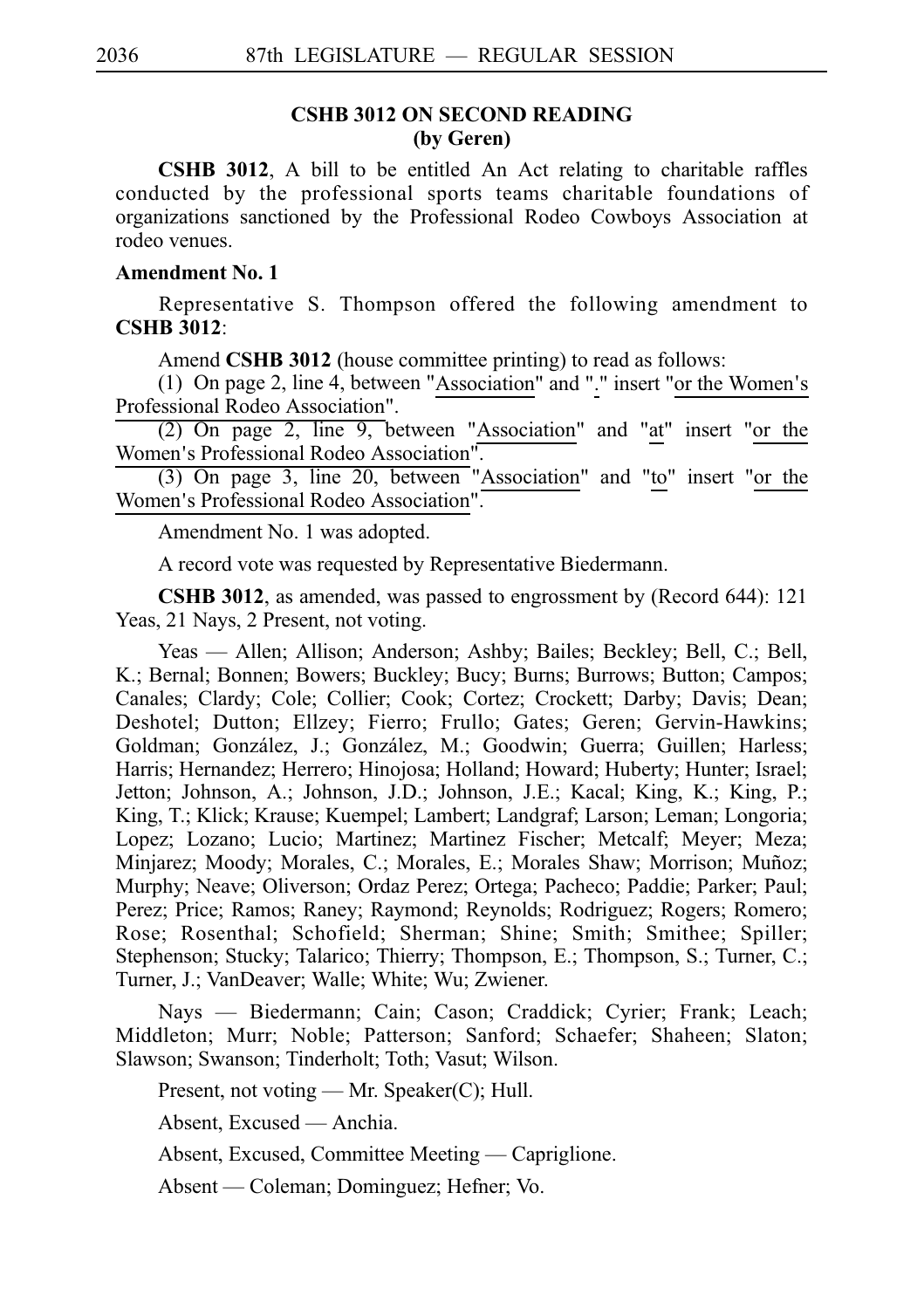#### **STATEMENTS OF VOTE**

When Record No. 644 was taken, I was in the house but away from my desk. I would have voted no.

Hefner

When Record No. 644 was taken, I was shown voting present, not voting. I intended to vote yes.

Hull

When Record No. 644 was taken, I was shown voting yes. I intended to vote no.

Landgraf

When Record No. 644 was taken, I was shown voting no. I intended to vote yes.

Wilson

#### **CSHB 818 ON SECOND READING**

#### **(by Cole, S. Thompson, K. Bell, Holland, Leman, et al.)**

**CSHB 818**, A bill to be entitled An Act relating to the prosecution and punishment of the criminal offense of harassment; creating a criminal offense.

Representative Cole moved to postpone consideration of **CSHB 818** until 10 a.m. Monday, May 10.

The motion prevailed.

(Murr in the chair)

### **HB 2025 ON SECOND READING (by Hunter)**

**HB 2025**, A bill to be entitled An Act relating to certain statutes and governmental actions that relate to the federal census.

**HB** 2025 was passed to engrossment.

# **SB 346 ON SECOND READING (Dutton - House Sponsor)**

**SB 346**, A bill to be entitled An Act relating to the participation of open-enrollment charter schools and eligible nonprofit organizations in the Jobs and Education for Texans (JET) Grant Program.

**SB 346** was considered in lieu of **HB 618**.

**SB 346** was passed to third reading. (Collier recorded voting no.)

#### **HB 618 - LAID ON THE TABLE SUBJECT TO CALL**

Representative Dutton moved to lay **HBi618** on the table subject to call.

The motion prevailed.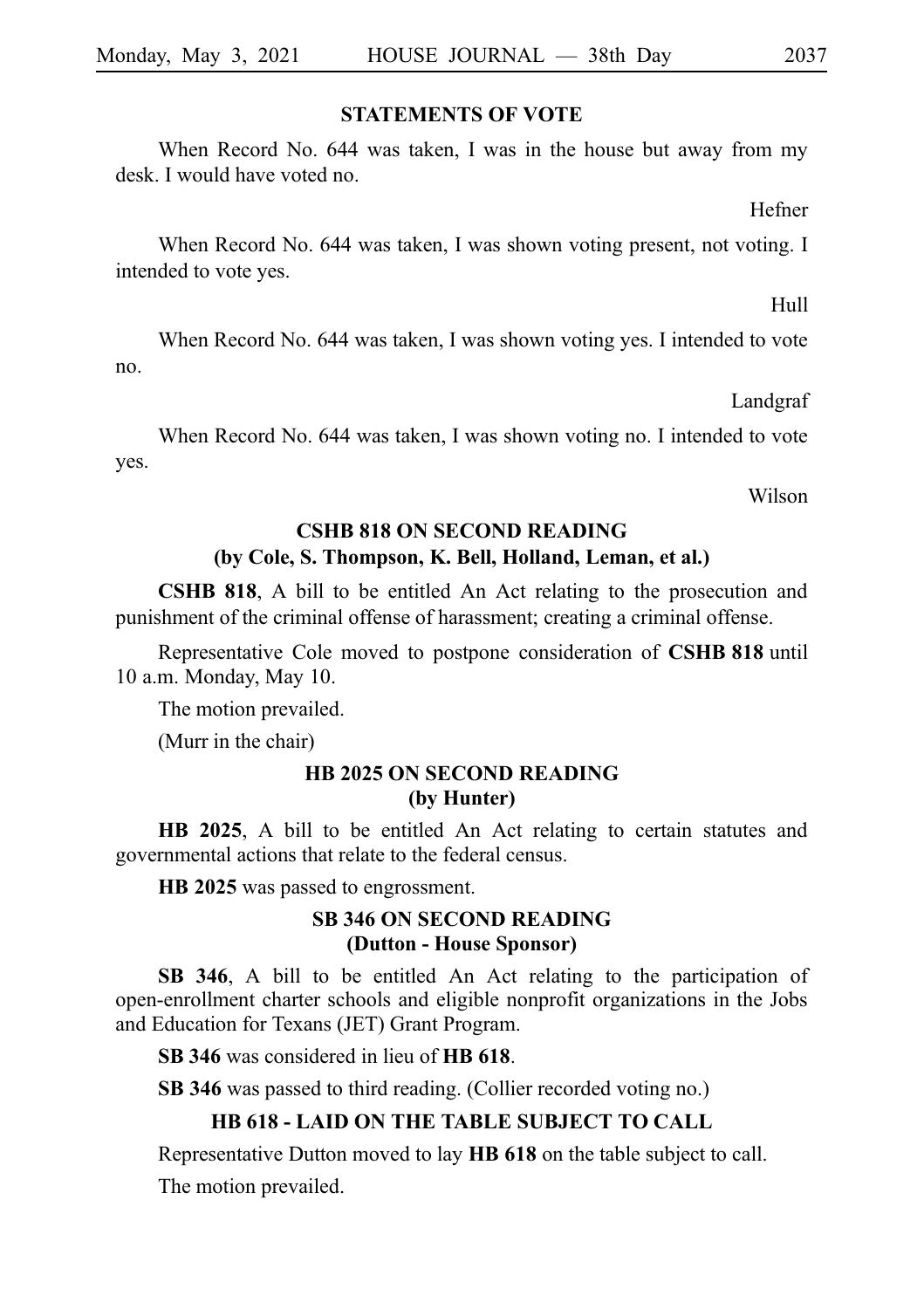#### **CSHB 1869 ON SECOND READING (by Burrows, Bonnen, Middleton, et al.)**

**CSHB 1869**, A bill to be entitled An Act relating to the definition of debt for the purposes of calculating certain ad valorem tax rates of a taxing unit.

Representative Burrows moved to postpone consideration of **CSHB** 1869 until 1 p.m. tomorrow.

The motion prevailed.

### **CSHB 2716 ON SECOND READING (by T. King)**

**CSHB 2716**, A bill to be entitled An Act relating to recommendations made by the Parks and Wildlife Department and intervention by the Parks and Wildlife Department in matters regarding certain permits.

**CSHB 2716** was passed to engrossment. (Dean, Herrero, Hunter, and Shine recorded voting no.)

#### **CSHB 1294 ON SECOND READING (by Guillen, E. Morales, et al.)**

**CSHB 1294**, A bill to be entitled An Act relating to an exemption from motor fuel taxes for certain fuel used by a rural transit district to provide public transportation.

**CSHB 1294** was passed to engrossment. (Dean recorded voting no.)

# **CSHB 2667 ON SECOND READING (by Smithee, Rodriguez, Ashby, T. King, Anderson, et al.)**

**CSHB 2667**, A bill to be entitled An Act relating to universal service fund assistance to high cost rural areas and the uniform charge that funds the universal service fund; authorizing a fee.

# **Amendment No. 1**

Representative Rodriguez offered the following amendment to **CSHB 2667**:

Amend **CSHB 2667** (house committee printing) on page 2 as follows:

(1) On lines  $7$  and  $8$ , strike "and may be in the form of a fee or an assessment on revenues".

 $(2)$  On line 16, after the semicolon, add "or".

(3) Strike lines 19 through 22 and substitute "on technology.".

Amendment No. 1 was adopted.

A record vote was requested by Representative Cason.

**CSHB 2667**, as amended, was passed to engrossment by (Record 645): 123 Yeas, 20 Nays, 2 Present, not voting.

Yeas — Allen; Allison; Anderson; Ashby; Bailes; Beckley; Bell, C.; Bell, K.; Bernal; Bonnen; Bowers; Buckley; Bucy; Burns; Burrows; Button; Campos; Canales; Clardy; Cole; Collier; Cook; Cortez; Craddick; Crockett; Cyrier; Darby; Davis; Dean; Deshotel; Dominguez; Dutton; Ellzey; Fierro; Frank; Frullo; Gates; Geren; Gervin-Hawkins; González, J.; González, M.; Goodwin; Guerra; Guillen; Harless; Harris; Hefner; Hernandez; Herrero; Hinojosa; Holland; Howard;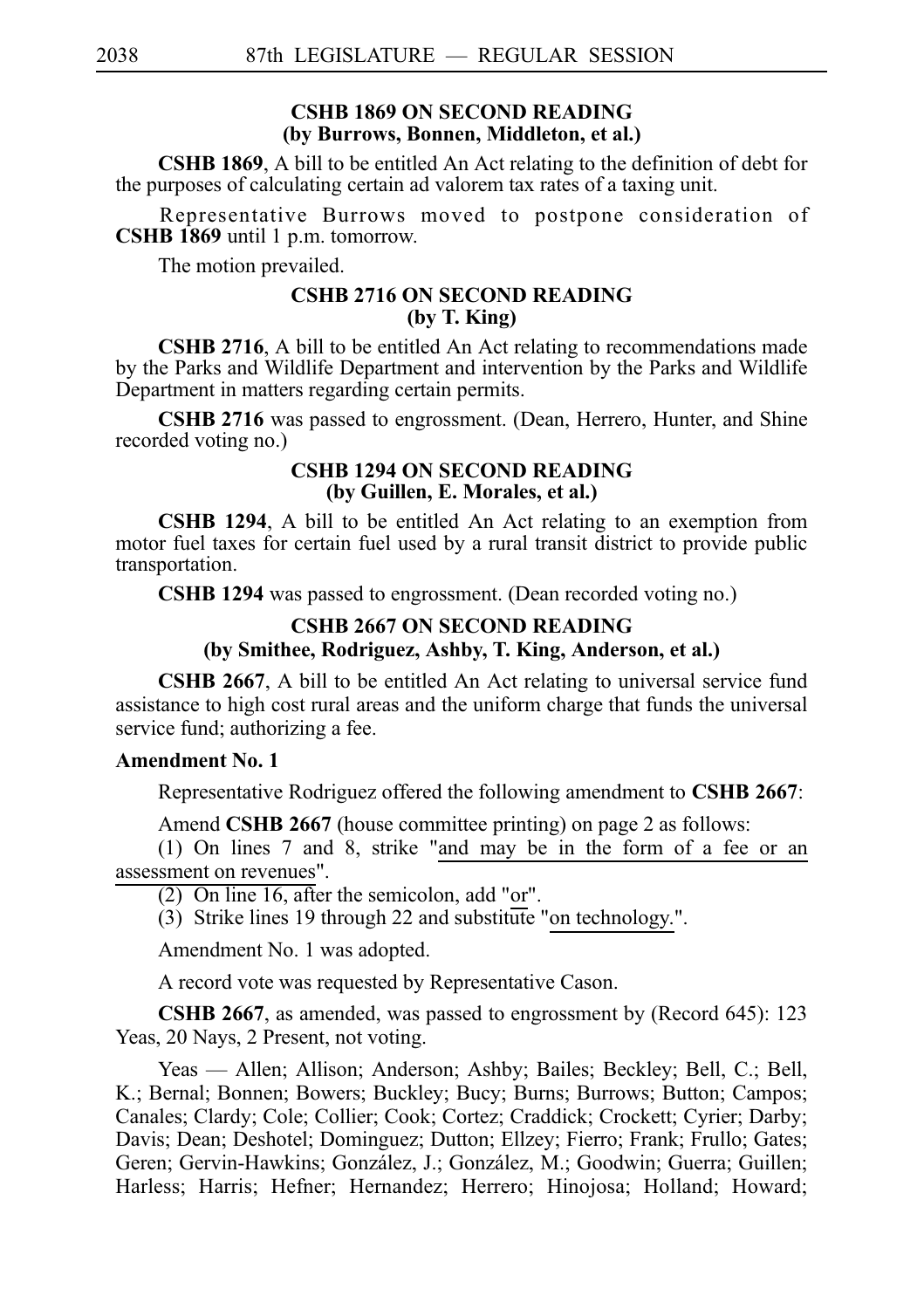Huberty; Hull; Hunter; Israel; Jetton; Johnson, A.; Johnson, J.D.; Johnson, J.E.; Kacal; King, K.; King, P.; Klick; Kuempel; Lambert; Landgraf; Larson; Leman; Longoria; Lopez; Lozano; Lucio; Martinez; Martinez Fischer; Meyer; Meza; Minjarez; Moody; Morales, C.; Morales, E.; Morales Shaw; Morrison; Muñoz; Murphy; Neave; Ordaz Perez; Ortega; Pacheco; Paddie; Parker; Paul; Perez; Price; Ramos; Raney; Raymond; Reynolds; Rodriguez; Rogers; Romero; Rose; Rosenthal; Sanford; Schofield; Sherman; Shine; Smithee; Spiller; Stephenson; Stucky; Talarico; Thierry; Thompson, E.; Thompson, S.; Turner, C.; Turner, J.; VanDeaver; Vo; Walle; White; Wu; Zwiener.

Nays — Biedermann; Cain; Cason; Goldman; Krause; Leach; Middleton; Noble; Oliverson; Patterson; Schaefer; Shaheen; Slaton; Slawson; Smith; Swanson; Tinderholt; Toth; Vasut; Wilson.

Present, not voting — Mr. Speaker; Murr(C).

Absent, Excused — Anchia.

Absent, Excused, Committee Meeting — Capriglione.

Absent — Coleman; King, T.; Metcalf.

#### **STATEMENTS OF VOTE**

When Record No. 645 was taken, I was in the house but away from my desk. I would have voted no.

Metcalf

When Record No. 645 was taken, I was shown voting no. I intended to vote yes.

Vasut

(Capriglione now present)

# **CSHB 3037 ON SECOND READING (by Raymond, Frank, Hinojosa, and Rose)**

**CSHB 3037**, A bill to be entitled An Act relating to the regulation of referral agencies for senior living communities; providing a civil penalty.

CSHB 3037 was passed to engrossment. (Dean and Hunter recorded voting no.)

# **HB 3697 ON SECOND READING (by Hernandez and Guillen)**

**HB 3697**, A bill to be entitled An Act relating to the eligibility for unemployment compensation of certain employees who leave the workplace to care for a minor child.

**HB** 3697 was passed to engrossment. (Dean recorded voting no.)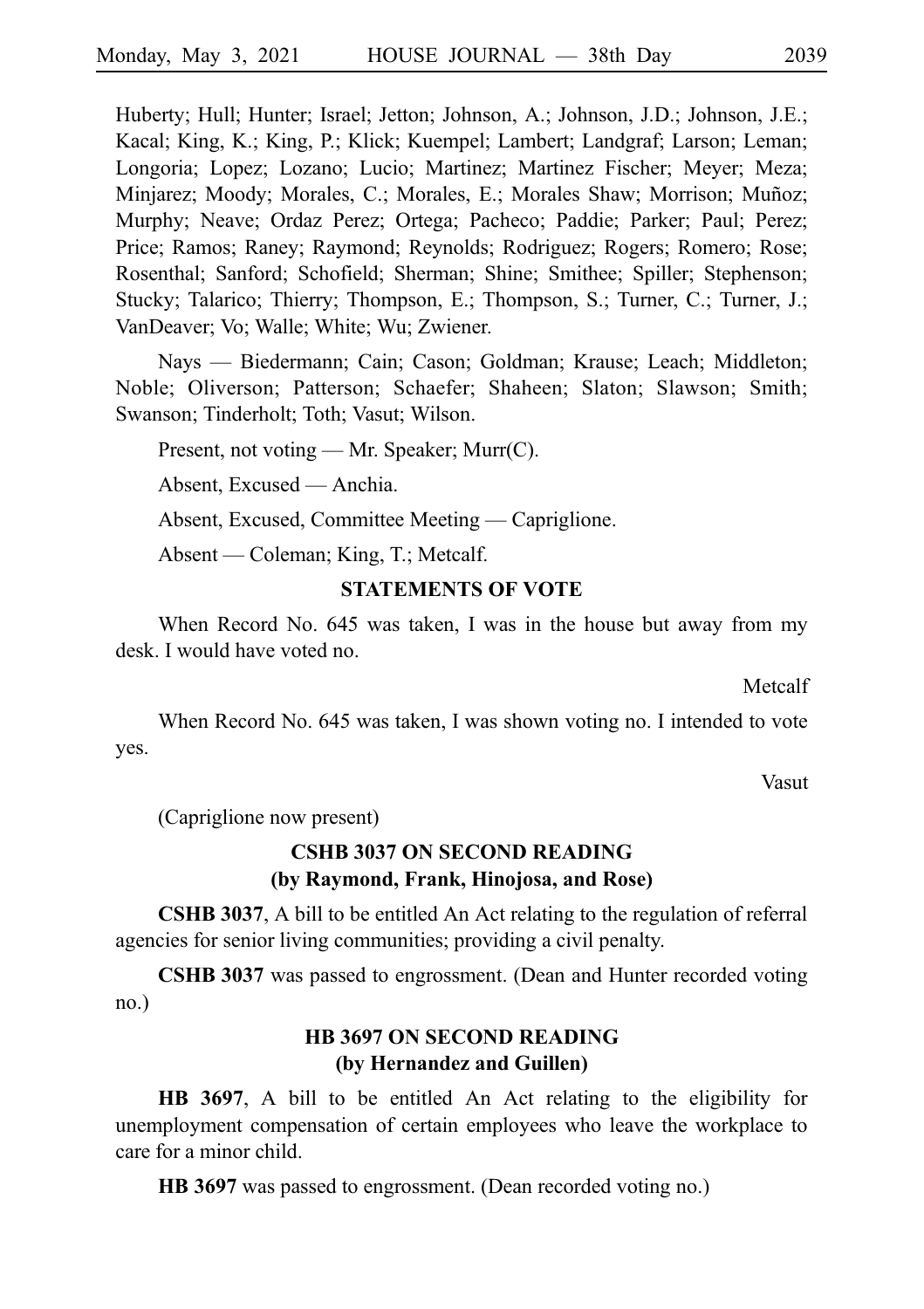# **HB 783 ON SECOND READING (by Cyrier, E. Morales, Bonnen, Parker, and Larson)**

**HB 783**, A bill to be entitled An Act relating to the powers and duties of the Parks and Wildlife Department regarding wind-powered energy devices; providing a civil penalty.

**HB** 783 was passed to engrossment.

# **HB 2406 ON SECOND READING (by Davis)**

**HB 2406**, A bill to be entitled An Act relating to the qualifications of experts in certain health care liability claims.

**HB 2406** was passed to engrossment.

# **CSHB 1698 ON SECOND READING (by Raney and Kacal)**

**CSHB 1698**, A bill to be entitled An Act relating to an optional county fee on vehicle registration in certain counties to be used for transportation projects.

# **Amendment No. 1**

Representative Canales offered the following amendment to **CSHB 1698**:

Amend **CSHB 1698** (house committee report) as follows:

(1) On page 1, strike lines 5 and 6 and substitute the following:

SECTION 1. Section 502.402, Transportation Code, is amended by amending Subsections (a), (b), (b-1), and (e) and adding Subsection (e-1) to read as follows:

(2) On page 1, line 12, strike "and".

(3) On page 1, line 15, between "authority" and the period, insert the following:

; and

 $(4)$  a county:

 $(A)$  that has a population of more than 320,000;

(B) that does not border the United Mexican States; and

 $(C)$  in which a port authority is authorized to issue permits for oversize or overweight vehicles under Chapter 623

 $(4)$  On page 2, line 7, strike "this subsection," and substitute "Subsection  $(e-1)$ ,".

(5) On page 2, line 8, between "be" and "sent", insert ":  $(1)$ ".

(6) On page 2, line 11, between "Constitution" and  $\overline{the}$  period, insert the following:

; or

 $(2)$  if there is no regional mobility authority located in the county, used by the county only to fund long-term transportation projects in the county that are consistent with the purposes specified by Section 7-a, Article VIII, Texas Constitution

(7) On page 2, line 11, between the period and "If", insert "(e-1)".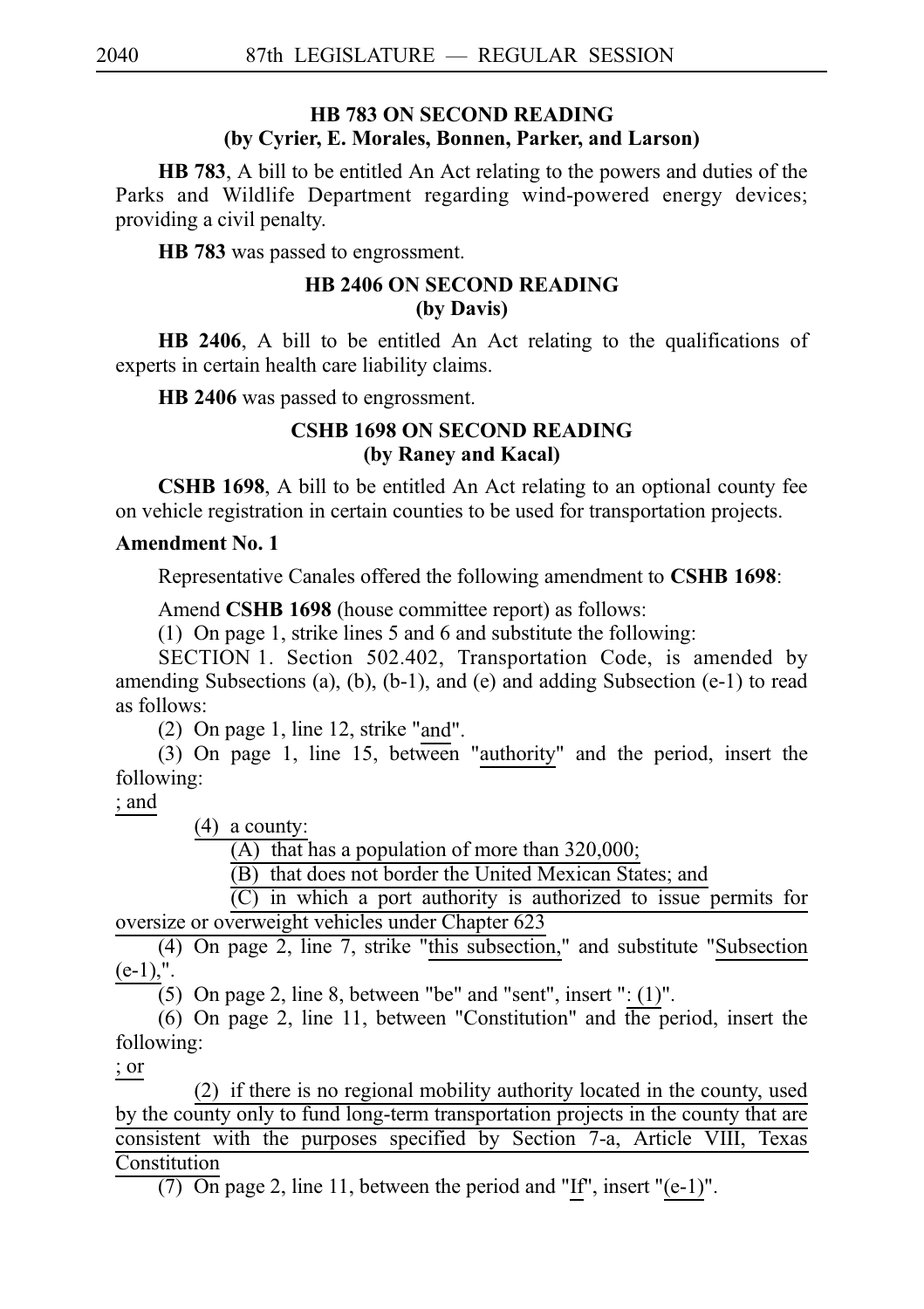Amendment No. 1 was adopted. (Herrero recorded voting no.)

**CSHB 1698**, as amended, was passed to engrossment. (Dean, Herrero, and Hunter recorded voting no.)

# **CSHB 3948 ON SECOND READING (by T. King and Guillen)**

**CSHB 3948**, A bill to be entitled An Act relating to the production and regulation of hemp and consumable hemp products; authorizing a fee.

#### **CSHB 3948 - STATEMENT OF LEGISLATIVE INTENT**

REPRESENTATIVE WHITE: Representative King, thank you so much for bringing this legislation to us again this year, and thank you for your work on this particular issue. Last session, this issue passed overwhelmingly with a 144 to 0 margin. Is it your intention to provide new economic opportunities for Texas growers in connection with the cultivation and production of hemp products?

REPRESENTATIVE T. KING: Can you repeat that, please?

WHITE: Yes. Was it your intent then to provide new economic opportunities for Texas growers in connection with the cultivation and production of hemp products?

T. KING: Yes, Mr. Chairman, that was my intent.

WHITE: That's right. And so this bill before us today, I'm correct in assuming that the legislative intent behind this bill is to continue to support Texas hemp growers while remaining consistent with the federal Agriculture Improvement Act of 2018 and the Texas Hemp Plan approved by the USDA regarding the commercial cultivation, processing, and production of hemp products, defined as "the plant Cannabis sativa L. and any part of that plant, including the seeds of the plant and all derivatives, extracts, cannabinoids, isomers, acids, salts, and salts of isomers, whether growing or not, with a delta-9 tetrahydrocannabinol concentration of not more than 0.3 percent on a dry weight basis."

T. KING: I couldn't have stated it any better, Mr. Chairman. That is my intent.

WHITE: Right, a lot of words, a lot of words. And again, as you stated in your layout, this is not about legalization of marihuana?

T. KING: No, this is not a marihuana bill. This is hemp, specifically industrial hemp.

#### **REMARKS ORDERED PRINTED**

Representative White moved to print remarks between Representative T. King and Representative White on **CSHB 3948**.

The motion prevailed.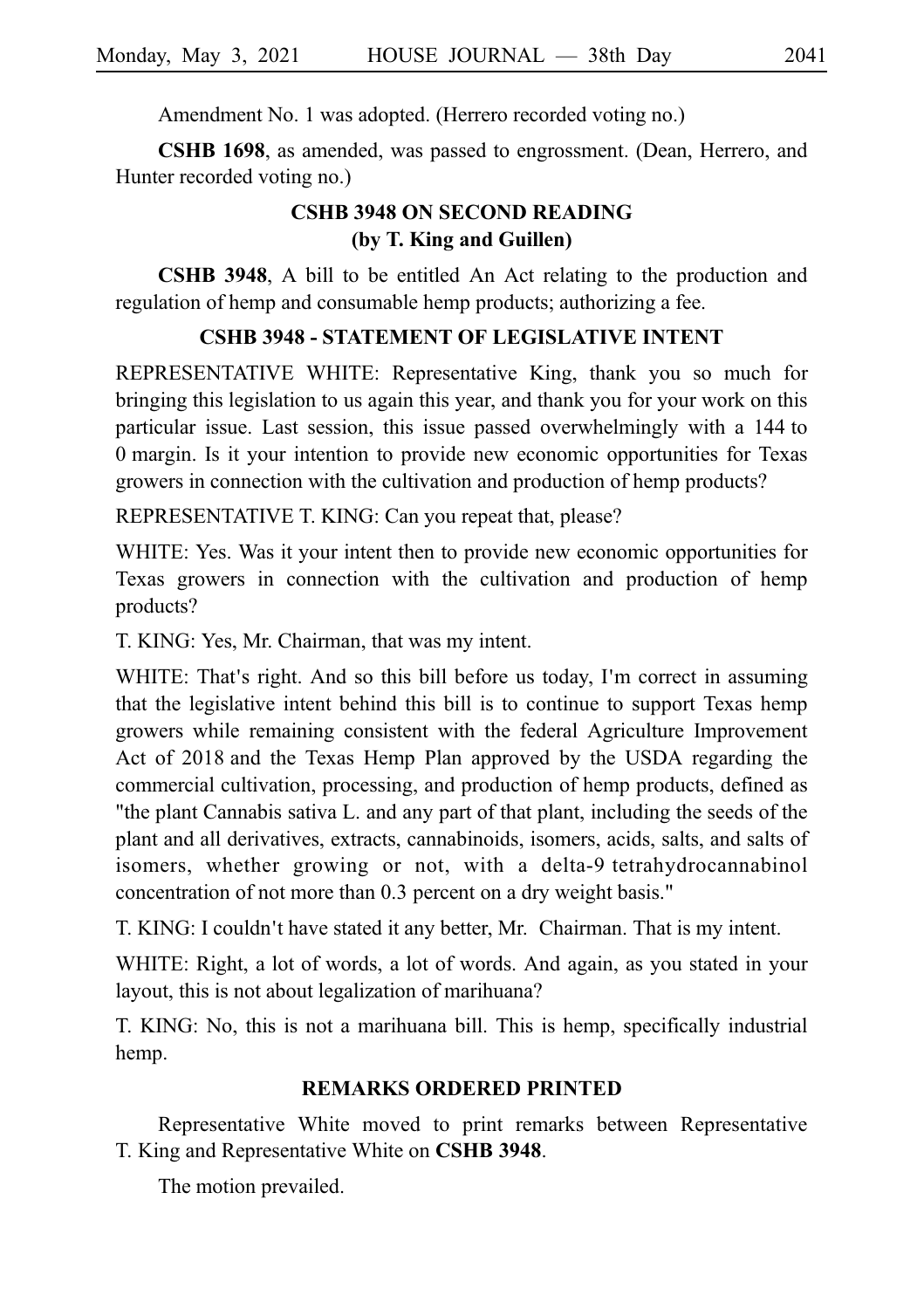#### **Amendment No. 1**

Representative Beckley offered the following amendment to **CSHB 3948**:

Amend **CSHB 3948** (house committee report) by adding the following appropriately numbered SECTIONS to the bill and renumbering the SECTIONS of the bill accordingly:

SECTION Section 122.301, Agriculture Code, is amended by adding Subsection (c) to read as follows:

(c) Notwithstanding Subsection (b), a person may manufacture products described by that subsection in this state if:

(1) the products are sold only to persons located outside this state; and

 $(2)$  the person was manufacturing or processing consumable hemp products, as those terms are defined by Section 443.001, Health and Safety Code, in this state on May 22, 2019.

SECTION . Section 443.204, Health and Safety Code, is amended to read as follows:

Sec. 443.204. RULES RELATED TO SALE OF CONSUMABLE HEMP PRODUCTS. (a) Rules adopted by the executive commissioner regulating the sale of consumable hemp products must to the extent allowable by federal law reflect the following principles:

(1) hemp-derived cannabinoids, including cannabidiol, are not considered controlled substances or adulterants;

(2) products containing one or more hemp-derived cannabinoids, such as cannabidiol, intended for ingestion are considered foods, not controlled substances or adulterated products;

(3) consumable hemp products must be packaged and labeled in the manner provided by Section 443.205; and

 $(4)$  the processing or manufacturing of a consumable hemp product for smoking is prohibited.

(b) Notwithstanding Subsection (a)(4), a person may manufacture products described by that subsection in this state if:

 $(1)$  the products are sold only to persons located outside this state; and

(2) the person was manufacturing or processing consumable hemp products in this state on May 22, 2019.

Amendment No. 1 was adopted.

**CSHB 3948**, as amended, was passed to engrossment. (Shine recorded voting no.)

# **CSHB 1416 ON SECOND READING (by Capriglione and Raymond)**

**CSHB 1416**, A bill to be entitled An Act relating to business days for purposes of the public information law.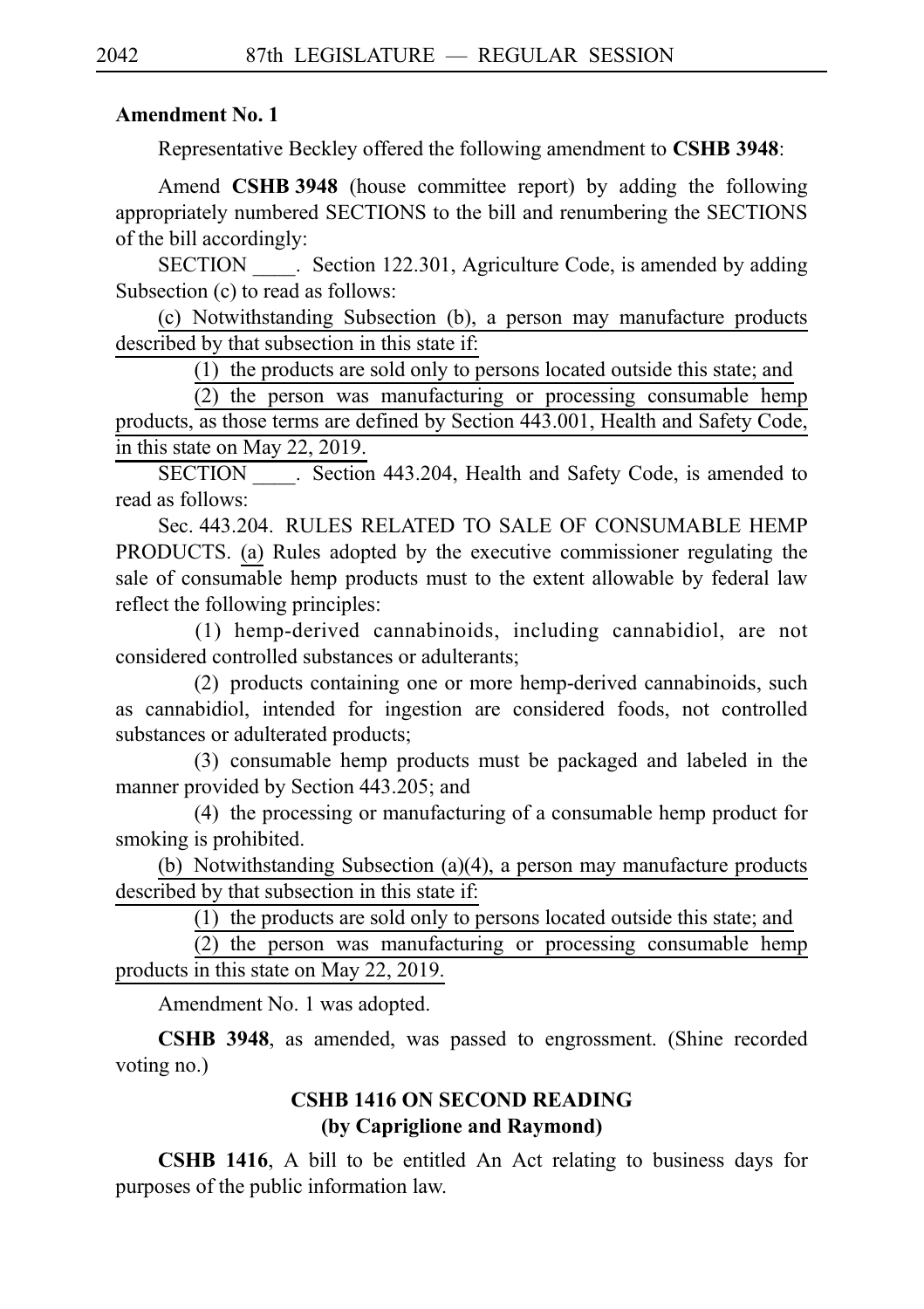#### **Amendment No. 1**

Representative Capriglione offered the following amendment to **CSHBi1416**:

Amend **CSHB 1416** (house committee report) by striking page 1, line 19, through page 2, line 4, and substituting the following:

(d) The Friday before or Monday after a holiday described by Subsection  $(a)(2)$  or  $(3)$  is not a business day of a governmental body if the holiday occurs on a Saturday or Sunday and the governmental body observes the holiday on that Friday or Monday.

(e) Subject to the requirements of this subsection, a governmental body may designate a day on which the governmental body's administrative offices are closed or operating with minimum staffing as a non-business day. The designation of a non-business day for an independent school district must be made by the board of trustees. The designation of a non-business day for a governmental body other than an independent school district must be made by the executive director or other chief administrative officer. A governmental body may designate not more than 10 non-business days under this subsection each calendar year. A governmental body shall make a good faith effort to post advance notice of the non-business days designated under this subsection on the governmental body's Internet website.

Amendment No. 1 was adopted.

#### **CSHB 1416 - REMARKS**

REPRESENTATIVE ROMERO: Great bill, Chairman Capriglione. Great bill.

REPRESENTATIVE CAPRIGLIONE: Okay, thank you.

**CSHB 1416**, as amended, was passed to engrossment.

#### **HB 3015 ON SECOND READING (by Hernandez)**

**HB 3015**, A bill to be entitled An Act relating to a governmental body's response to a request for public information.

#### **Amendment No. 1**

Representative Vasut offered the following amendment to **HB** 3015:

Amend **HB 3015** (house committee report) as follows:

(1) Add the following appropriately numbered sections to the bill and renumber the other sections of the bill accordingly:

SECTION Section 552.264, Government Code, is amended to read as follows:

Sec. 552.264. COPY OF PUBLIC INFORMATION REQUESTED BY MEMBER OF LEGISLATURE. One copy of public information that is requested from a political subdivision or a state agency by a member, agency, or committee of the legislature under Section 552.008 shall be provided without charge.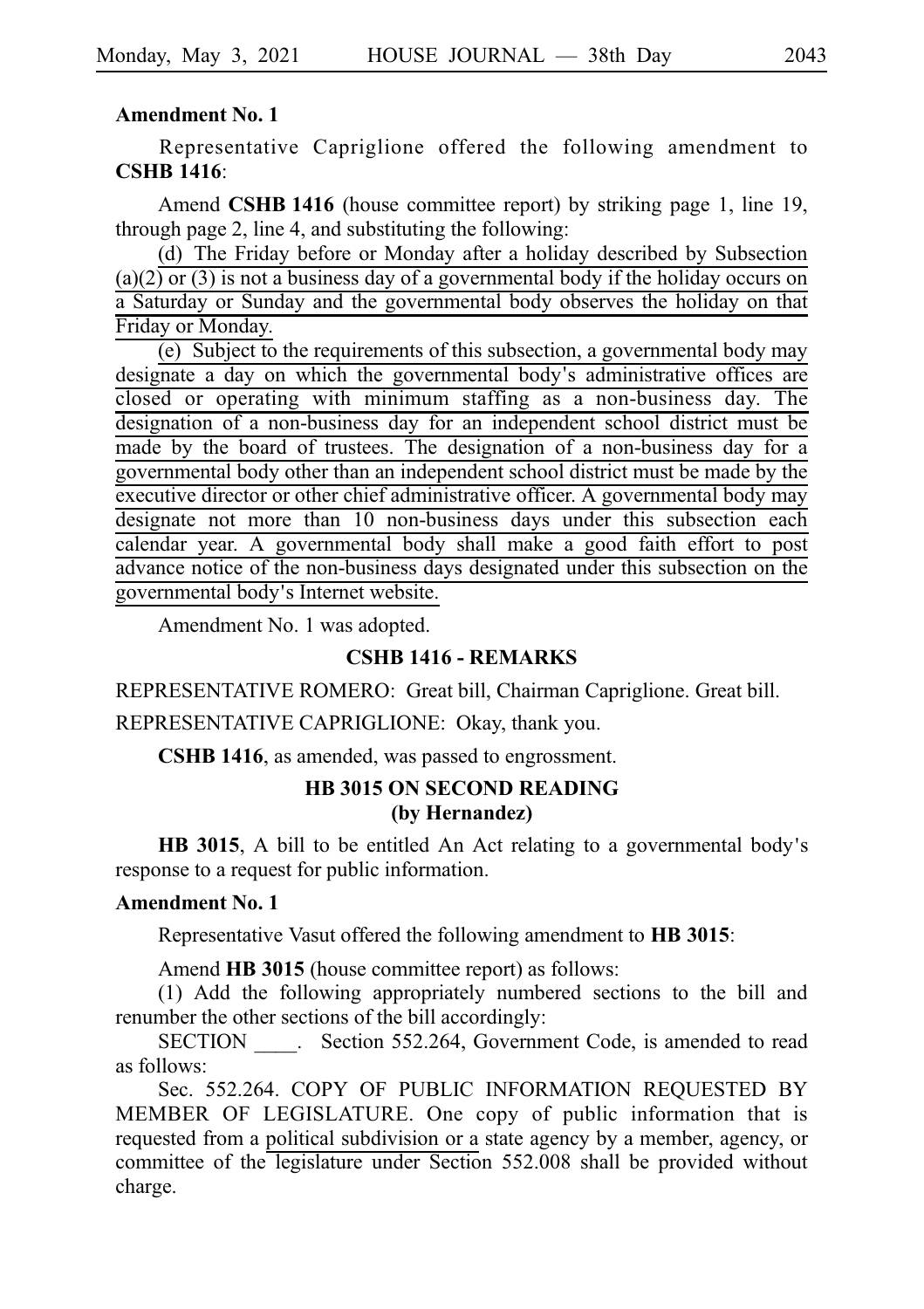SECTION . Section 552.261, Government Code, is amended by adding Subsection (f) to read as follows:

 $(f)$  A governmental body may not impose a charge under this subchapter for providing a copy of public information if the information is a report required to be filed with the governmental body under Subchapter C or D, Chapter 254, Election Code, unless all of those reports filed with the governmental body during the preceding year are available to the public on the governmental body's Internet website.

 $(2)$  Amend Section 6 of the bill as follows:

SECTION 6. Unless otherwise provided, this [This] Act takes effect September 1, 2021. The changes in this Act to Subsection 552.261(f), Government Code, take effect January 1, 2022.

Amendment No. 1 was adopted.

**HB 3015**, as amended, was passed to engrossment.

# **HB 157 ON SECOND READING**

## **(by Rodriguez)**

**HB 157**, A bill to be entitled An Act relating to requirements regarding an employee's normal weekly hours of work under the shared work unemployment compensation program.

**HB** 157 was passed to engrossment. (Dean recorded voting no.)

# **REMARKS ORDERED PRINTED**

Representative Leach moved to print remarks between Representative Capriglione and Representative Romero on **CSHBi1416**.

The motion prevailed.

# **HB 2169 ON SECOND READING (by Sanford and Guillen)**

**HB 2169**, A bill to be entitled An Act relating to the eligibility requirements for a license to carry a handgun.

HB 2169 was passed to engrossment.

# **CSHB 1739 ON SECOND READING (by Romero and Leman)**

**CSHB 1739**, A bill to be entitled An Act relating to certain contracts regarding airports and associated air navigation facilities operated by or on behalf of a local government.

#### **Amendment No. 1**

Representative Cyrier offered the following amendment to **CSHB 1739**:

Amend **CSHB 1739** (house committee printing) by adding the appropriately numbered SECTIONS to the bill and renumbering subsequent SECTIONS of the bill accordingly: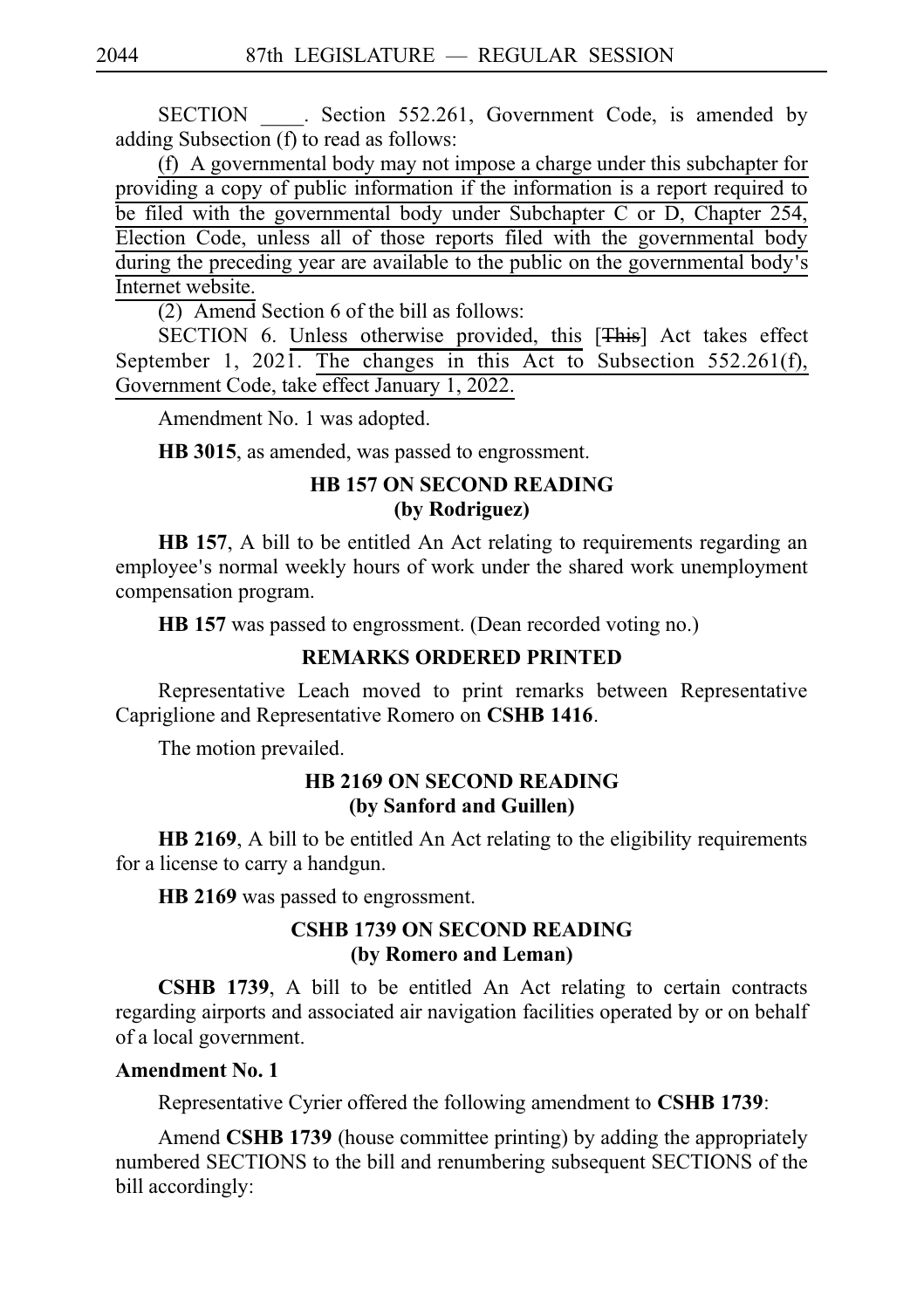SECTION . Section 22.020, Transportation Code, is amended by amending Subsection (a) to read as follows:

Sec. 22.020. OPERATION OF AIRPORT BY ANOTHER. (a) A local government, by contract, lease, or other arrangement, on a consideration fixed by the local government and for a term not to exceed 99 $[40]$  years, may authorize a qualified person to operate, as the agent of the local government or otherwise, an airport owned or controlled by the local government.

SECTION . Section 22.021, Transportation Code, is amended by amending Subsections (a) and (d) to read as follows:

Sec. 22.021. USE OF AIRPORT BY ANOTHER. (a) In operating an airport or air navigation facility that it owns, leases, or controls, a local government may enter into a contract, lease, or other arrangement for a term not exceeding 99 $[40]$  years with a person:

 $\overline{(1)}$  granting the privilege of using or improving the airport or air navigation facility, a portion or facility of the airport or air navigation facility, or space in the airport or air navigation facility for commercial purposes;

 $(2)$  conferring the privilege of supplying goods, services, or facilities at the airport or air navigation facility; or

 $(3)$  making available services to be furnished by the local government or its agents at the airport or air navigation facility.

(d) The 99  $[40]$ -year limit on the term of a contract, lease, or other arrangement provided by Subsection (a) does not apply to a contract, lease, or other arrangement under this section between a local government and this state, the United States, or an agency or instrumentality of this state or the United **States** 

SECTION . Section 22.022, Transportation Code, is amended by amending Subsections (a) and (b) to read as follows:

Sec. 22.022. DURATION OF CERTAIN LEASES. (a) A lease of real property may not exceed 99 $[40]$  years if:

(1) the lease is made under Section 22.011(c) or (d), Section 22.020, or Section 22.021; and

 $(2)$  at the time of the execution of the lease, the property is used as nonaereonautical property and is located on an airport on which there are active federal governmental aircraft operations on federal government property.

(b) A renewal or extension of a lease under Subsection (a) may not exceed 99 $[40]$  years. If the lease provides for more than one renewal or extension, the renewals or extensions may not in the aggregate exceed 99 $[40]$  years.

Amendment No. 1 was adopted.

**CSHB 1739**, as amended, was passed to engrossment.

#### **CSHB 3367 ON SECOND READING**

#### **(by C. Turner, Bonnen, S. Thompson, Shine, Hefner, et al.)**

**CSHB 3367**, A bill to be entitled An Act relating to the powers and duties of certain property owners' associations.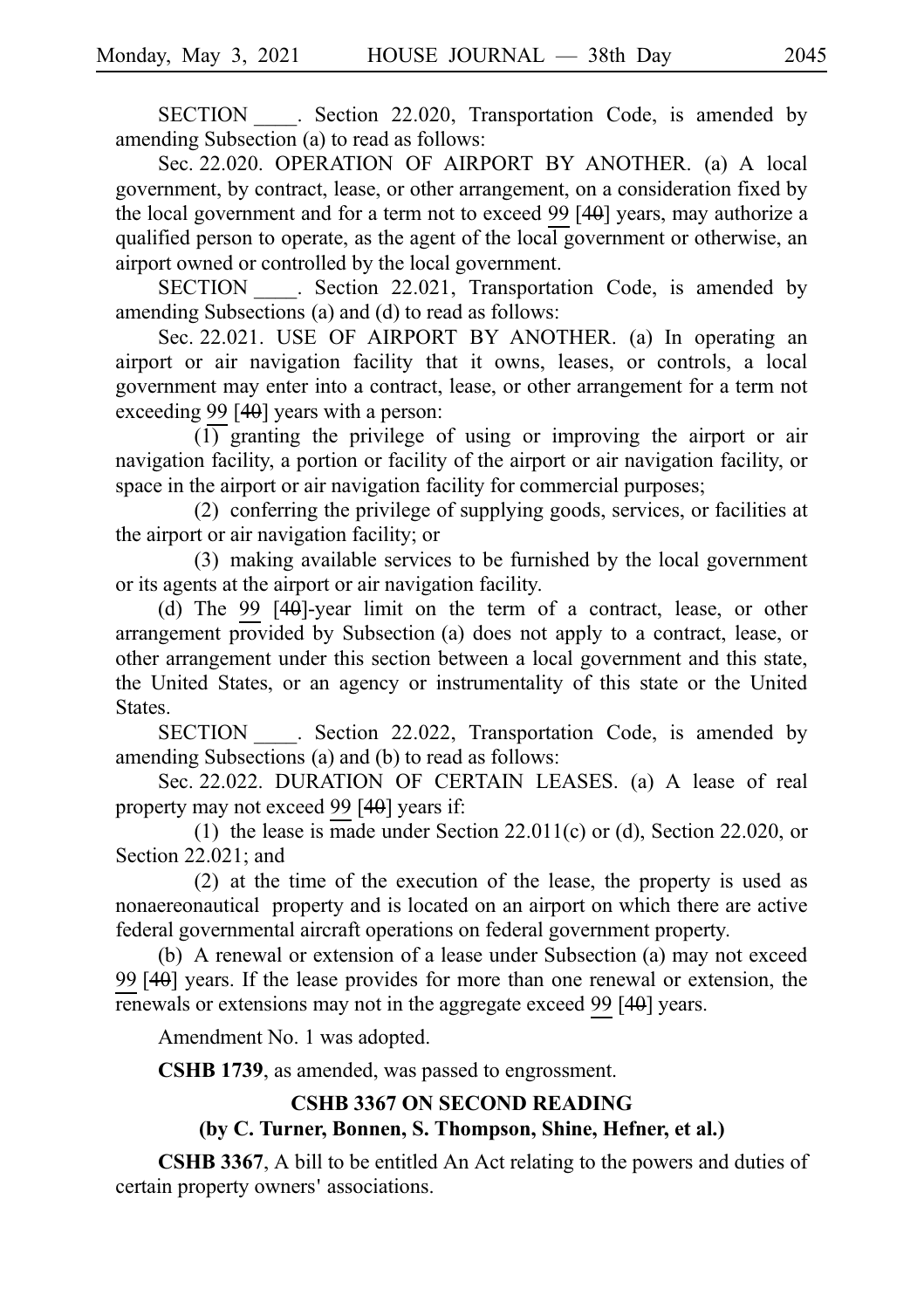Representative Wu moved to postpone consideration of **CSHB 3367** until 10 a.m. Friday, May 7.

The motion prevailed.

# **CSHB 448 ON SECOND READING (by Bailes, Burns, Ashby, Harris, Leman, et al.)**

**CSHB 448**, A bill to be entitled An Act relating to the right of landowners to file complaints with the Texas Real Estate Commission against certain entities regarding alleged misconduct by the entities while exercising eminent domain authority and to the creation of an ombudsman office for landowners.

# **Amendment No. 1**

Representative Bailes offered the following amendment to **CSHB 448**:

Amend **CSHB 448** (house committee report) as follows:

(1) On page 1, lines 22 and 23, strike "ombudsman office established by the".

(2) On page 1, line 24, strike "1101.207" and substitute "1101.205".

 $(3)$  On page 2, line 1, strike "representative" and substitute "registered easement or right-of-way agent acting on behalf".

(4) On page 2, line 1, strike "while exercising the entity's" and substitute "exercising".

 $\overline{(5)}$  Strike page 2, line 3, through page 3, line 22, and substitute the following:

SECTION 2. Section 21.0112(a), Property Code, is amended to read as follows:

(a) At or before the time that  $[**Not later than the seventh day before the date**]$ a governmental or private entity with eminent domain authority makes an initial  $\left[\frac{a \text{ final}}{c}\right]$  offer to a property owner to acquire real property, the entity must send by first-class mail or otherwise provide a landowner s bill of rights statement ' provided by Section 402.031, Government Code, to the last known address of the person in whose name the property is listed on the most recent tax roll of any appropriate taxing unit authorized by law to levy property taxes against the property. In addition to the other requirements of this subsection, an entity with eminent domain authority shall provide a copy of the landowner's bill of rights statement to a landowner before or at the same time as the entity first represents in any manner to the landowner that the entity possesses eminent domain authority.

SECTION 3. Section 21.0113(b), Property Code, is amended to read as follows:

(b) An entity with eminent domain authority has made a bona fide offer if:

 $(1)$  an initial offer is made in writing to a property owner;

 $(2)$  a landowner's bill of rights statement is provided to the property owner in accordance with Section 21.0112(a);

 $(3)$  a final offer is made in writing to the property owner;

 $\overline{(4)}$   $\overline{(3)}$ ] the final offer is made on or after the 30th day after the date on which the entity makes a written initial offer to the property owner;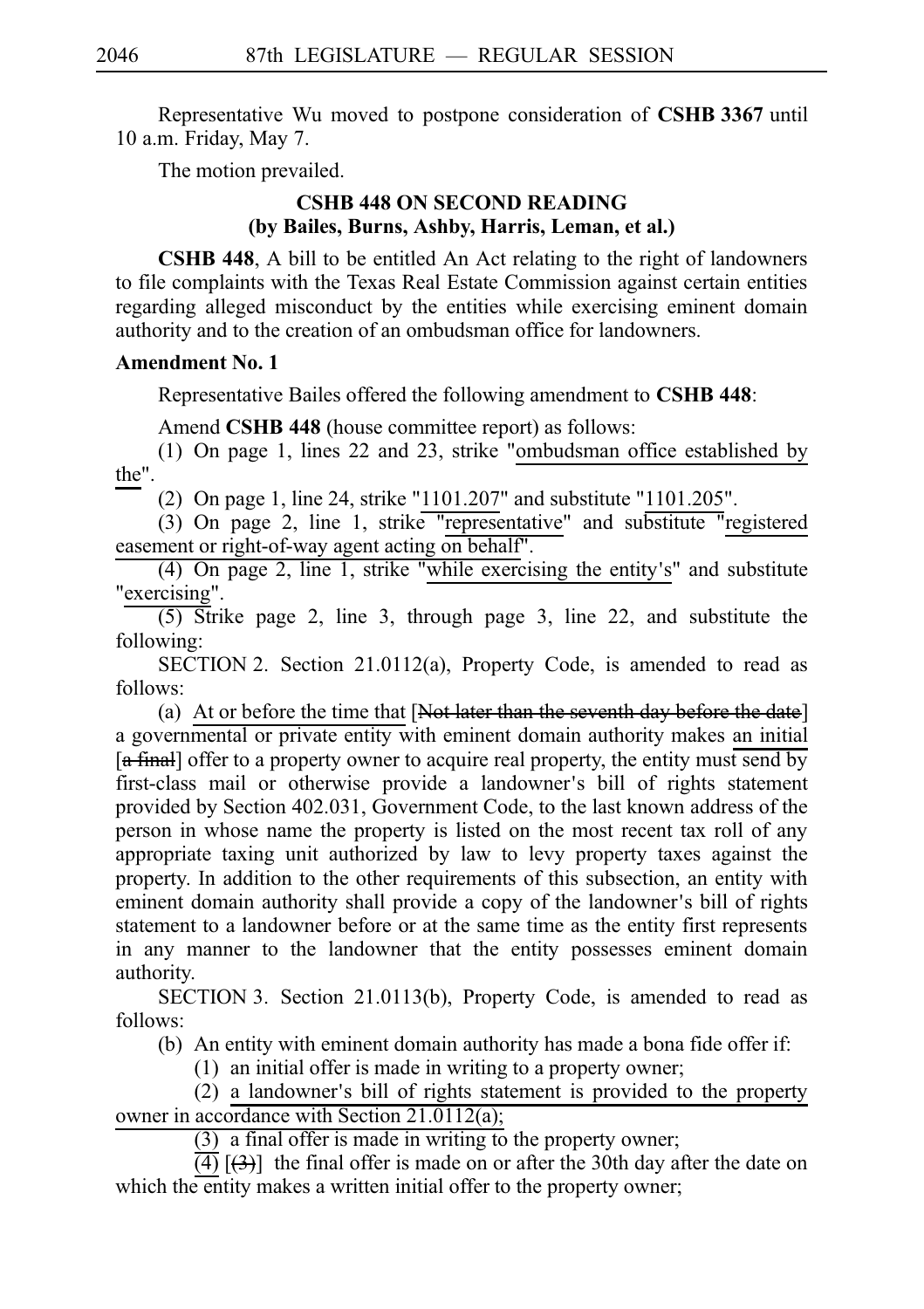$(5)$   $\overline{(4)}$ ] before making a final offer, the entity obtains a written appraisal from a certified appraiser of the value of the property being acquired and the damages, if any, to any of the property owner's remaining property;

 $(6)$   $\overline{(5)}$ ] the final offer is equal to or greater than the amount of the written appraisal obtained by the entity;

(7)  $[\left(6\right)]$  the following items are included with the final offer or have been previously provided to the owner by the entity:

 $(A)$  a copy of the written appraisal; and

 $(B)$  a copy of the deed, easement, or other instrument conveying the property sought to be acquired; and

 $[$ ( $C$ ) the landowner's bill of rights statement prescribed by Section 21.0112; and]

(8)  $\left[\frac{1}{2}\right]$  the entity provides the property owner with at least 14 days to respond to the final offer and the property owner does not agree to the terms of the final offer within that period.

(6) On page 3, line 23, strike " $(a)$ ".

(7) On page 4, strike lines 1 through 6.

(8) Add the following appropriately numbered SECTION to the bill and renumber SECTIONS and cross-references to SECTIONS appropriately:

SECTION Sections 21.0112(a) and 21.0113(b), Property Code, as amended by this Act, apply only to the acquisition of real property in connection with an initial offer made under Section 21.0113, Property Code, on or after January 1, 2022. The acquisition of real property in connection with an initial offer made under Section 21.0113, Property Code, before January 1, 2022, is governed by the law as it existed immediately before the effective date of this Act, and that law is continued in effect for that purpose.

Amendment No. 1 was adopted.

#### **Amendment No. 2**

Representative Burns offered the following amendment to **CSHB 448**:

Amend **CSHB 448** (house committee printing) by adding the following appropriately numbered SECTIONS to the bill and renumbering subsequent SECTIONS of the bill accordingly:

SECTION . Section 402.031, Government Code, is amended by adding Subsections (c-1), (e), and (f) to read as follows:

 $(c-1)$  The statement must also include an addendum containing model terms for instruments of conveyance under Chapter 21, Property Code, that substantially comply with Section 402.032 of this code.

(e) At least once every two years, the attorney general shall:

 $(1)$  evaluate the landowner's bill of rights statement, including the addendum required by Subsection (c-1), for compliance with the requirements of this section, including the requirement under Subsection (d) that the statement be written in plain language designed to be easily understood by the average property owner; and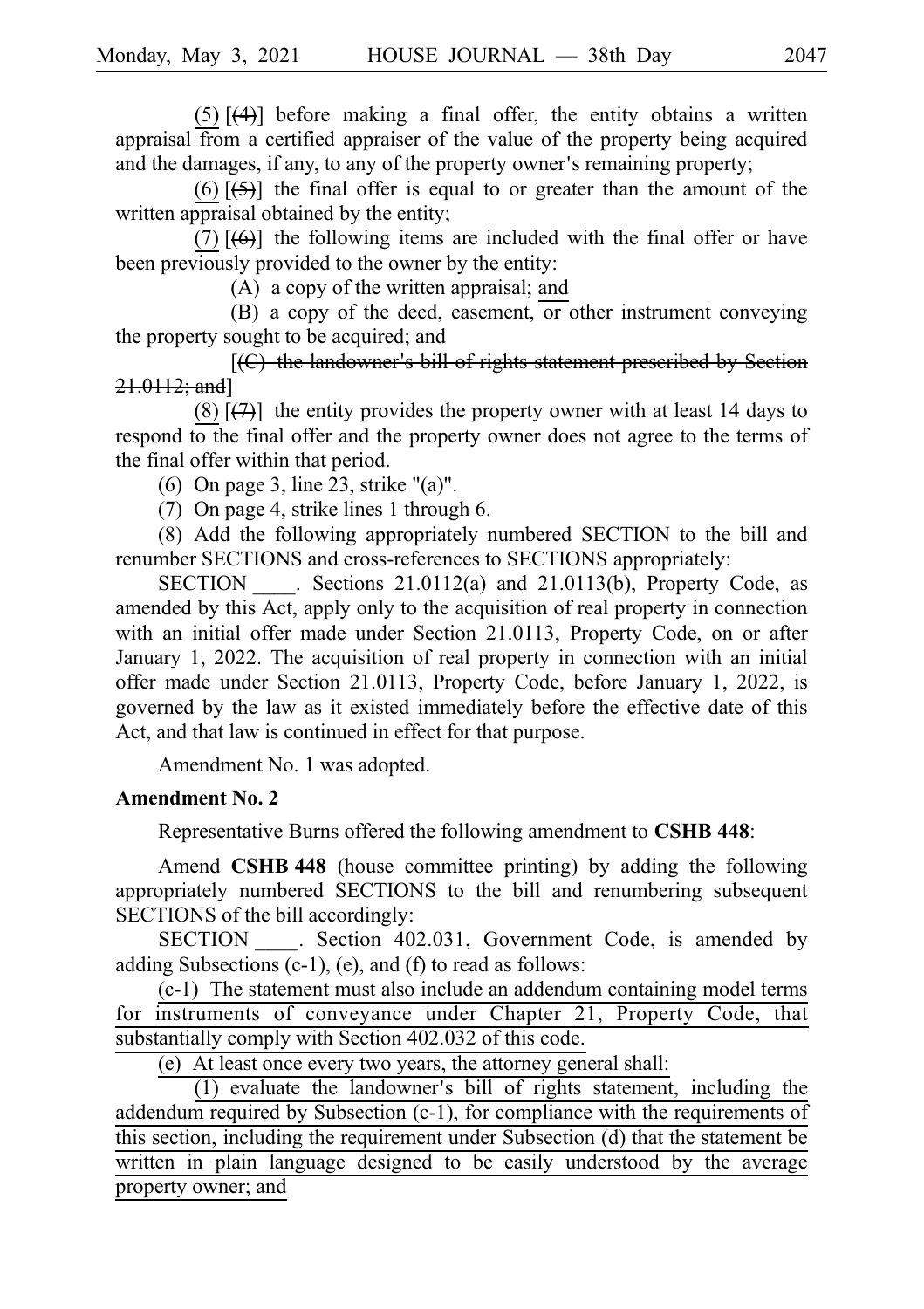(2) subject to Subsection (f), make any change to the landowner's bill of rights statement and addendum that the attorney general determines necessary to comply with the requirements of this section, including making a change to the writing style of the statement or addendum necessary to improve compliance with Subsection (d).

 $(f)$  Before making any changes to the landowner's bill of rights statement under Subsection (e), the office of the attorney general shall:

 $(1)$  publish the proposed changes in the Texas Register; and

 $\frac{1}{2}$  accept public comment regarding the proposed statement for a reasonable period after the date the proposed statement is published under Subdivision (1).

SECTION . Subchapter B, Chapter 402, Government Code, is amended by adding Section 402.032 to read as follows:

Sec. 402.032. ADDENDUM TO LANDOWNER'S BILL OF RIGHTS: MODEL INSTRUMENT OF CONVEYANCE. (a) The addendum required under Section  $402.031(c-1)$  must contain the following model instruments of conveyance:

 $\overline{(1)}$  a model instrument to convey a pipeline right-of-way easement or an easement related to pipeline appurtenances, to be provided to a property owner by a private entity as defined by Section 21.0114, Property Code, that addresses the following general terms:

 $(A)$  the maximum number of pipelines that may be installed under the instrument for a pipeline right-of-way;

(B) a description of the types of pipeline appurtenances that are authorized to be installed under the instrument for pipeline-related appurtenances, such as pipes, valves, compressors, pumps, meters, pigging stations, dehydration facilities, electric facilities, communication facilities, and any other appurtenances that may be necessary or desirable in connection with a pipeline;

 $(C)$  the maximum diameter, excluding any protective coating or wrapping, of each pipeline to be initially installed under the instrument for a pipeline right-of-way;

(D) the type or category of substances permitted to be transported through each pipeline to be installed under the instrument;

 $\overrightarrow{E}$ ) a general description of any aboveground equipment or facility the private entity intends to install, maintain, or operate under the instrument for a pipeline easement on the surface of the easement;

 $(F)$  a description or illustration of the location of the easement, including a metes and bounds or centerline description, plat, or aerial or other map-based depiction of the location of the easement on the property;

 $\overline{(\mathrm{G})}$  the maximum width of the easement under the instrument;

 $\overline{H}$ ) the minimum depth at which each pipeline to be installed under the instrument for a pipeline right-of-way will initially be installed;

 $\overline{I}$  (I) a provision identifying whether the private entity intends to double-ditch areas of the pipeline easement that are not installed by boring or horizontal directional drilling;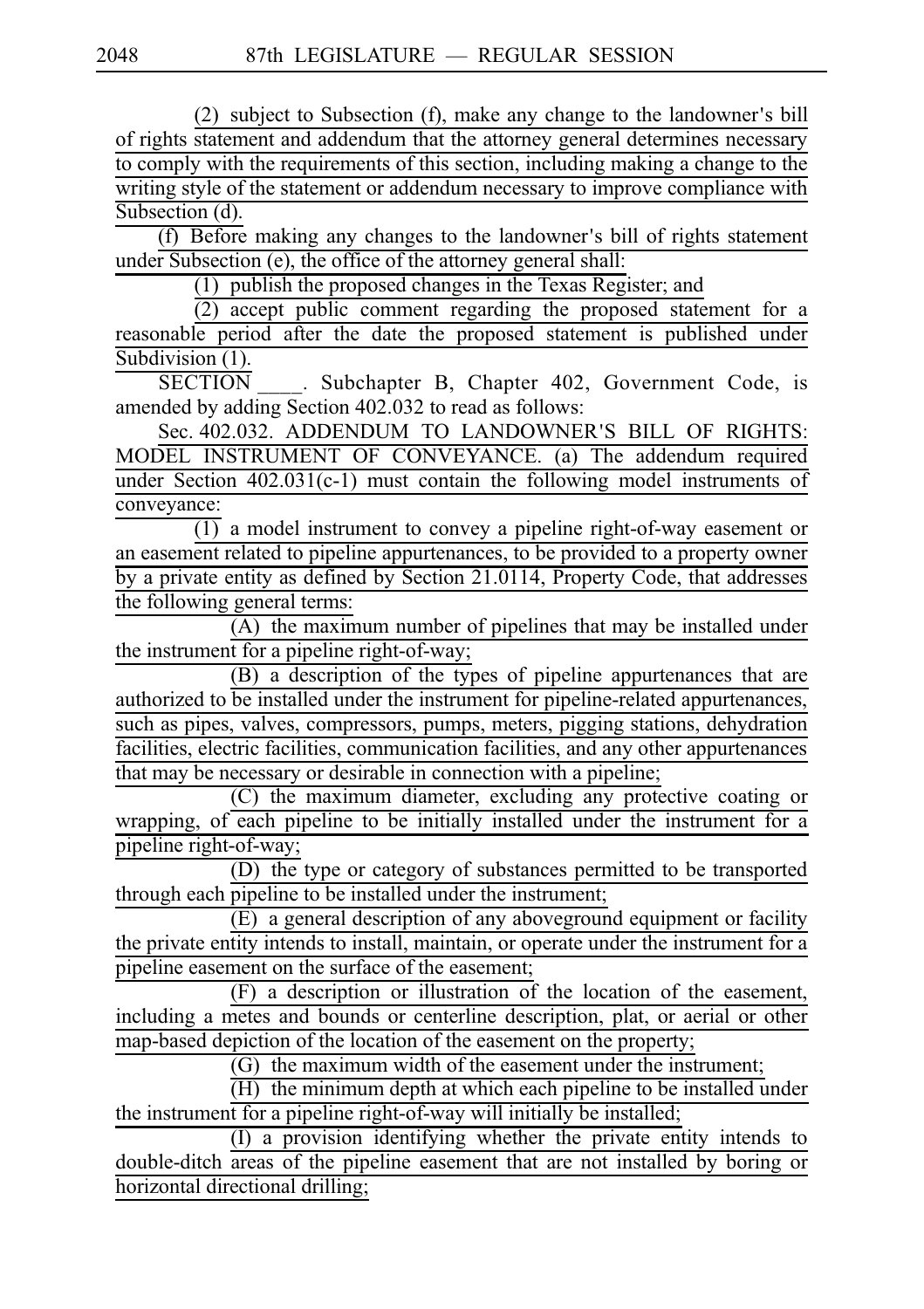$J$ ) a provision requiring the private entity to provide written notice to the property owner at the last known address of the person in whose name the property is listed on the most recent tax roll of any taxing unit authorized to levy property taxes against the property if and when the private entity assigns the interest under the instrument to another entity, provided that the provision does not require notice by the private entity for assignment to an affiliate or to a successor through merger, consolidation, or other sale or transfer of all or substantially all of its assets and businesses;

 $(K)$  a provision describing whether the easement rights are exclusive or nonexclusive;

 $(L)$  a provision limiting the private entity's right to grant a third party access to the easement area for a purpose that is not related to the construction, safety, repair, maintenance, inspection, replacement, operation, or removal of each pipeline to be installed under the instrument and of pipeline appurtenances to be installed under the instrument;

 $(M)$  a provision regarding the property owner's right to recover actual monetary damages arising from the construction and installation of each pipeline to be installed under the instrument, or a statement that the consideration for the instrument includes any monetary damages arising from the construction and installation of each pipeline to be installed under the instrument;

(N) a provision regarding the property owner's right after initial construction and installation of each pipeline to be installed under the instrument to actual monetary damages arising from the repair, maintenance, inspection, replacement, operation, or removal of each pipeline to be installed under the instrument, or a statement that consideration for the instrument includes any monetary damages arising from the repair, maintenance, inspection, replacement, operation, or removal of each pipeline to be installed under the instrument;

 $(0)$  a provision:

(i) regarding the removal, cutting, use, repair, and replacement of gates and fences that cross the easement or that will be used by the private entity under the instrument; or

(ii) providing for the payment for any damage caused by the private entity to gates and fences described by Subparagraph (i), if any, to the extent that the gates or fences are not restored or paid for as part of the consideration paid for the instrument;

 $(P)$  a provision:

 $(i)$  regarding the private entity's obligation to restore the pipeline easement area and the property owner's remaining property, if any, used by the private entity to as near to original condition as is reasonably practicable and to maintain the easement in a manner consistent with the purposes for which the easement will be used by the private entity under the instrument; or

(ii) providing for the private entity to reimburse the property owner for actual monetary damages incurred by the property owner that arise from damage to the pipeline easement area or the property owner's remaining property, if any, to the extent caused by the private entity and not restored or paid for as part of the consideration for the instrument; and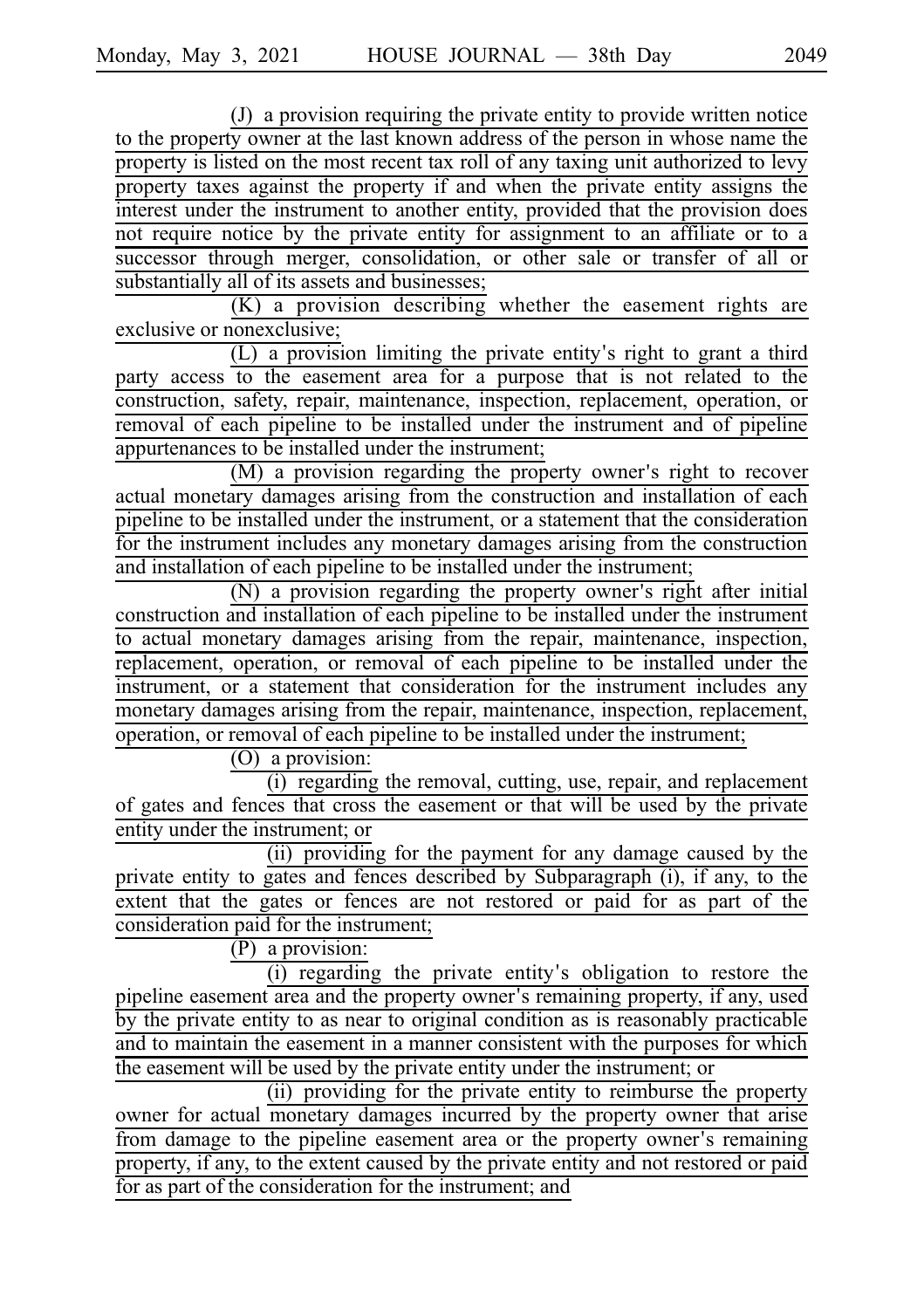$(Q)$  a provision describing the private entity's rights of ingress, egress, entry, and access on, to, over, and across the property owner's property under the instrument;

 $(2)$  a model instrument to convey an electric transmission line right-of-way easement, to be provided to a property owner by a private entity as defined by Section 21.0114, Property Code, that addresses the following general terms:

 $(A)$  a general description of the uses of the surface of the property to be encumbered by the easement the entity intends to acquire;

 $(B)$  a description or illustration of the location of the easement, including a metes and bounds or centerline description, plat, or aerial or other map-based depiction of the location of the easement on the property;

 $(C)$  the maximum width of the easement under the instrument;

 $(D)$  the manner in which the entity will access the easement under the instrument;

 $(E)$  a provision limiting the private entity's right to grant to a third party access to the easement area for a purpose that is not related to the construction, safety, repair, maintenance, inspection, replacement, operation, or removal of the electric and appurtenant facilities installed under the instrument;

 $(F)$  a provision regarding the property owner's right to recover actual monetary damages arising from the construction, operation, repair, maintenance, inspection, replacement, and future removal of lines and support facilities after initial construction in the easement, if any, or a statement that the initial consideration for the easement instrument includes such damages;

 $(G)$  a provision:

 $(i)$  regarding the removal, cutting, use, repair, and replacement of gates and fences that cross the easement or that will be used by the private entity under the instrument; or

(ii) providing for the payment for any damage caused by the private entity to gates and fences described by Subparagraph (i), if any, to the extent that the gates or fences are not restored or paid for as part of the consideration for the instrument;

(H) a provision regarding the private entity's obligation to restore the easement area and the property owner's remaining property to the easement area's and the remaining property's original contours and grades, to the extent reasonably practicable, unless the safety or operational needs of the private entity and the electric facilities would be impaired, and:

(i) a provision regarding the entity's obligation to restore the easement area and the property owner's remaining property following any future damages directly attributed to the use of the easement by the private entity, to the extent reasonably practicable unless the safety or operational needs of the private entity and the electric facilities would be impaired; or

(ii) a provision that the consideration for the easement instrument includes damages as described by Subparagraph (i) to the easement area and the property owner's remaining property;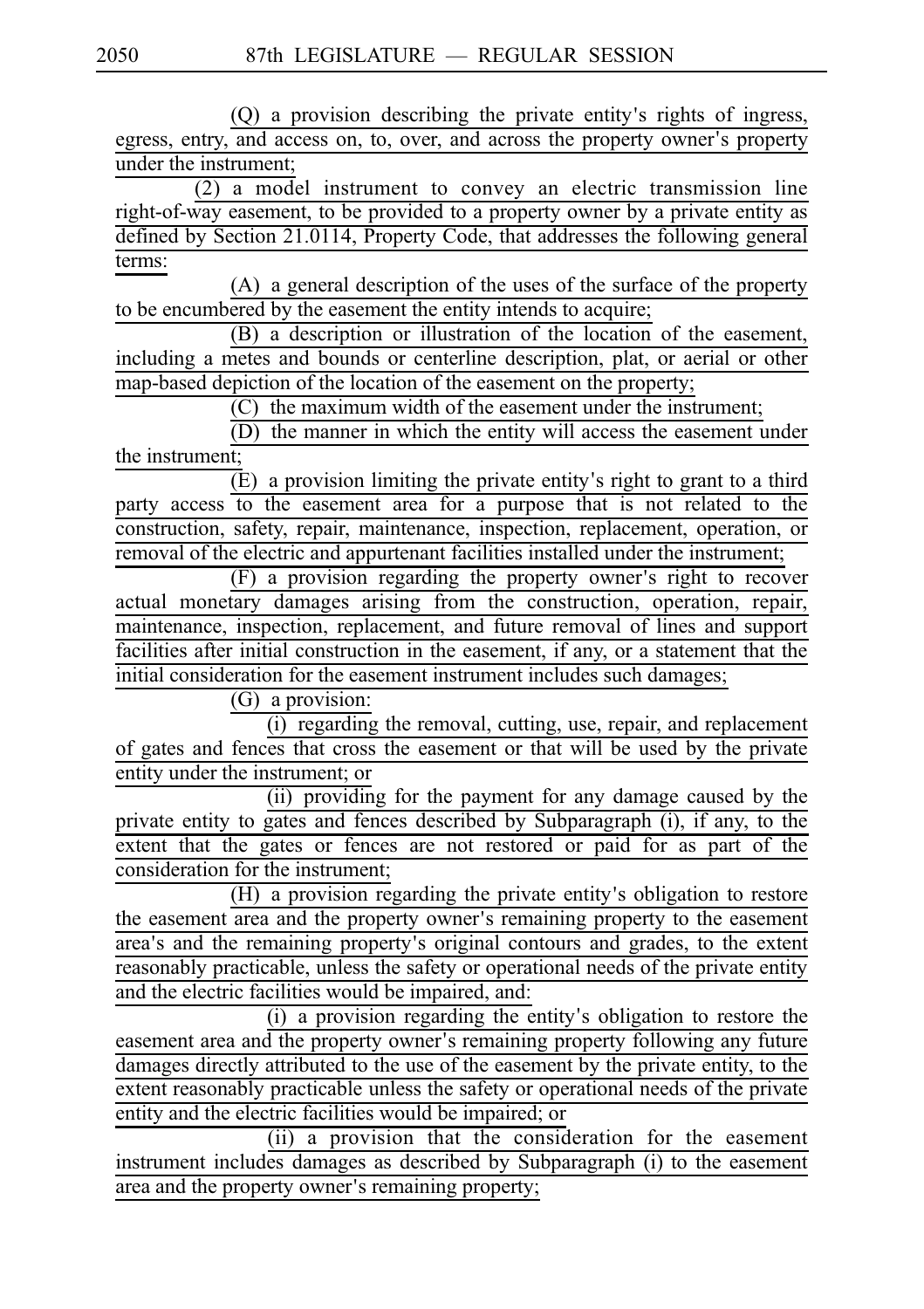(I) a provision describing whether the easement rights are exclusive, nonexclusive, or otherwise limited under the terms of the instrument; and

 $(J)$  a prohibition against the assignment of the entity's interest in the property to an assignee that will not operate as a utility subject to the jurisdiction of the Public Utility Commission of Texas or the Federal Energy Regulatory Commission without written notice to the property owner at the last known address of the person in whose name the property is listed on the most recent tax roll of any taxing unit authorized to levy property taxes against the property;

 $(3)$  a prohibition against any use by the private entity of the property rights being conveyed by the instrument, other than a use stated in the instrument, without the express written consent of the property owner; and

 $(4)$  a provision that the terms of the instrument will bind the successors and assigns of the property owner and private entity.

(b) Each model instrument of conveyance for the addendum required under Section 402.031(c-1) must include a provision that is substantially similar to the following:

NOTICE OF ADDITIONAL NEGOTIABLE TERMS

In addition to the terms of an instrument of conveyance under Chapter 21, Property Code, provided to a property owner by a private entity as defined by Section 21.0114, Property Code, the property owner may negotiate for the following terms to be included in the instrument of conveyance:

 $(1)$  a provision regarding the property owner's right to negotiate to recover damages, or a statement that the consideration for the instrument includes damages, for:

(A) damage to certain vegetation; and

 $(B)$  the income loss from disruption of existing agricultural production or existing leases based on verifiable loss or lease payments; and

 $(2)$  a provision:

 $(A)$  requiring the private entity to maintain at all times while the private entity uses the easement, including during construction and operations on the easement, commercial liability insurance or self-insurance:

 $(i)$  issued by an insurer authorized to issue liability insurance in this state, if maintaining commercial liability insurance; and

(ii) insuring the property owner against liability for personal injuries and property damage sustained by any person to the extent caused by the negligence of the private entity or the private entity's agents or contractors and to the extent allowed by law; or

(B) if the private entity is subject to the electric transmission cost-of-service rate jurisdiction of the Public Utility Commission of Texas or has a net worth of at least \$25 million, requiring the private entity to maintain self-insurance or commercial liability insurance at levels approved by the Public Utility Commission of Texas in the entity's most recent transmission cost-of-service base rate proceeding.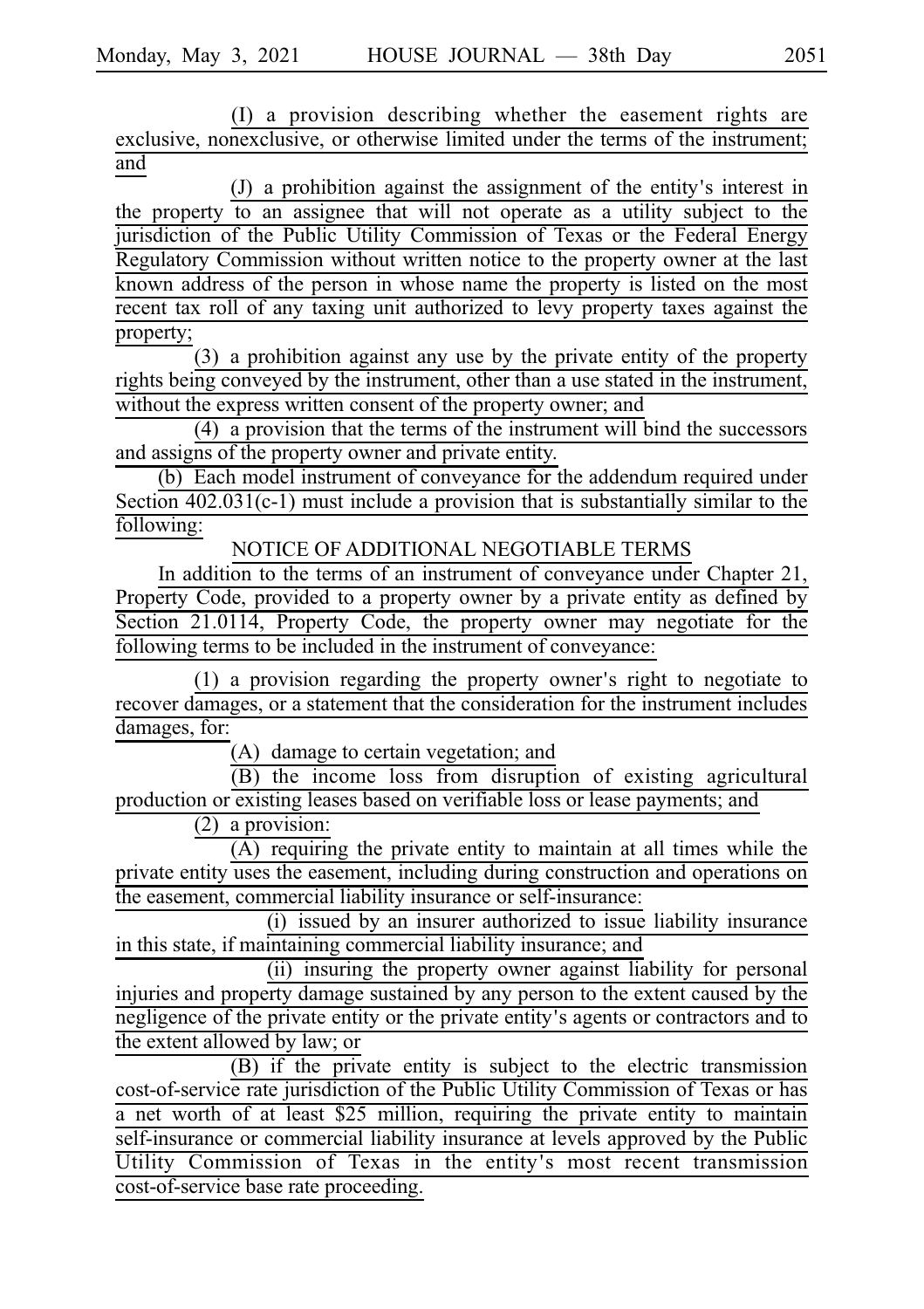(c) Each model instrument of conveyance for the addendum required under Section 402.031(c-1) must include a statement, in bold print and a larger font than the other portions of the offer, indicating whether the compensation being offered includes:

 $(1)$  damages to the remainder, if any, of the property owner's remaining property; or

 $\overline{(2)}$  an appraisal of the property, including damages to the remainder, if any, prepared by a certified appraiser certified to practice as a certified general appraiser under Chapter 1103, Occupations Code.

(d) Each model instrument of conveyance for the addendum required under Section  $402.031(c-1)$  must include a notice provision in which the condemning entity shall provide the name and telephone number of a representative of the entity who is:

 $\overline{(1)}$  an employee of the entity;

 $(2)$  an employee of an affiliate providing services on behalf of the entity;

 $(3)$  a legal representative of the entity; or

 $\overline{(4)}$  if the entity does not have employees, an individual designated to represent the day-to-day operations of the entity.

SECTION Section 21.0113(b), Property Code, is amended to read as follows:

(b) An entity with eminent domain authority has made a bona fide offer if:

 $(1)$  an initial offer is made in writing to a property owner that includes:

(A) a copy of the landowner's bill of rights statement prescribed by Section 402.031, Government Code, including the appropriate model instrument of conveyance from the addendum prescribed by Section  $402.031(c-1)$ , Government Code, if applicable; and

 $\overline{(B)}$  an instrument of conveyance, provided that if the entity is a private entity as defined by Section 21.0114(a), the instrument must comply with Section 21.0114, as applicable, unless the entity has previously provided an instrument complying with Section 21.0114;

 $(2)$  a final offer is made in writing to the property owner;

 $(3)$  the final offer is made on or after the 30th day after the date on which the entity makes a written initial offer to the property owner;

(4) before making a final offer, the entity obtains a written appraisal from a certified appraiser of the value of the property being acquired and the damages, if any, to any of the property owner's remaining property;

 $(5)$  the final offer is equal to or greater than the amount of the written appraisal obtained by the entity;

 $(6)$  the following items are included with the final offer or have been previously provided to the owner by the entity:

 $(A)$  a copy of the written appraisal;

(B) a copy of the deed, easement, or other instrument conveying the property sought to be acquired; and

 $(C)$  the landowner's bill of rights statement prescribed by Section 21.0112; and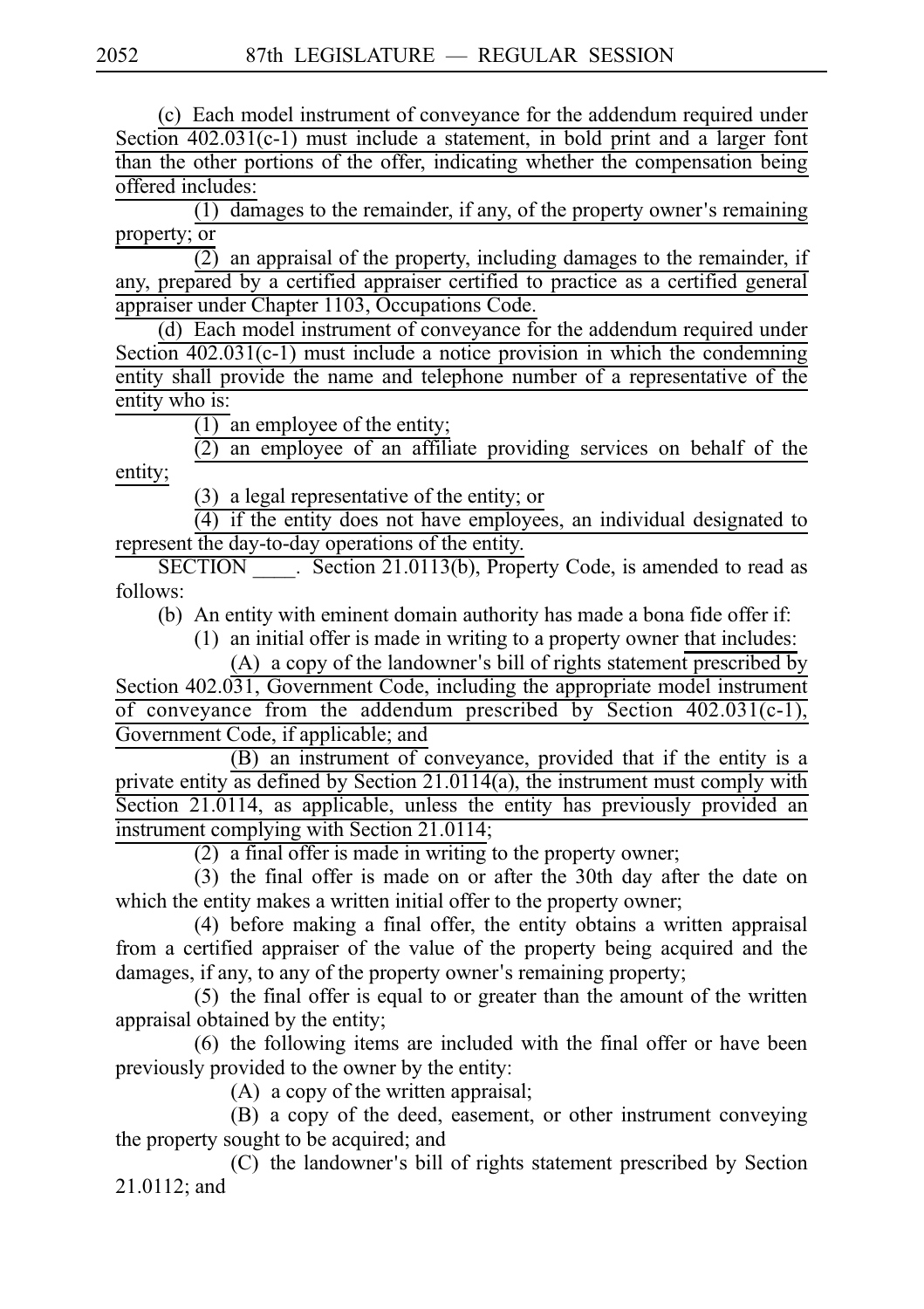$(7)$  the entity provides the property owner with at least 14 days to respond to the final offer and the property owner does not agree to the terms of the final offer within that period.

SECTION Subchapter B, Chapter 21, Property Code, is amended by adding Section  $21.0114$  to read as follows:

Sec. 21.0114. INSTRUMENTS OF CONVEYANCE OF CERTAIN EASEMENTS. (a) In this section, "private entity":

 $(1)$  means:

 $(A)$  a for-profit entity, as defined by Section 1.002, Business Organizations Code, however organized, including an affiliate or subsidiary, authorized to exercise the power of eminent domain to acquire private property for public use; or

 $\overline{(B)}$  a corporation organized under Chapter 67, Water Code, that has a for-profit entity, however organized, as the sole or majority member; and

 $(2)$  does not include an entity governed by the Natural Gas Act (15 U.S.C. Section 717 et seq.) unless the entity seeks to acquire property under this chapter.

 $(b)$  This section:

 $(1)$  applies only to a deed, agreement, or other instrument of conveyance for a pipeline right-of-way easement or an electric transmission line right-of-way easement that is included with an offer made under this chapter to acquire a property interest for a public use; and

 $\frac{1}{2}$  does not apply in relation to:

 $(A)$  a pipeline or appurtenance that is:

 $(i)$  downstream of the point where natural gas is measured and custody is transferred from a transmission pipeline to a gas local distribution company for distribution to end-use customers; or

 $(ii)$  at a location where a gas utility taps a transmission pipeline to a city gate, provided that the pipeline does not exceed 100 feet; or

 $(B)$  an electric power line that operates below 60 kilovolts.

 $(c)$  Except as otherwise provided by this section, a deed, agreement, or other instrument of conveyance provided to a property owner by a private entity with eminent domain authority to acquire the property interest to be conveyed must substantially conform to the appropriate model instrument of conveyance from the addendum prescribed by Section 402.032, Government Code.

(d) A private entity or the property owner may, after the entity provides an instrument in compliance with Subsection (c):

 $(1)$  negotiate for and agree to terms and conditions not required by Subsection (c), including terms and conditions that differ from or are not included in a subsequent condemnation petition; and

 $\overline{2}$ ) negotiate for and agree to a deed, agreement, or other instrument of conveyance that does not include or includes terms that differ from the terms required by Subsection (c).

 $(e)$  Except as provided by this subsection, this section does not prohibit a private entity or the property owner from negotiating for or agreeing to amend, alter, or omit the terms required by Subsection (c) at any time after the private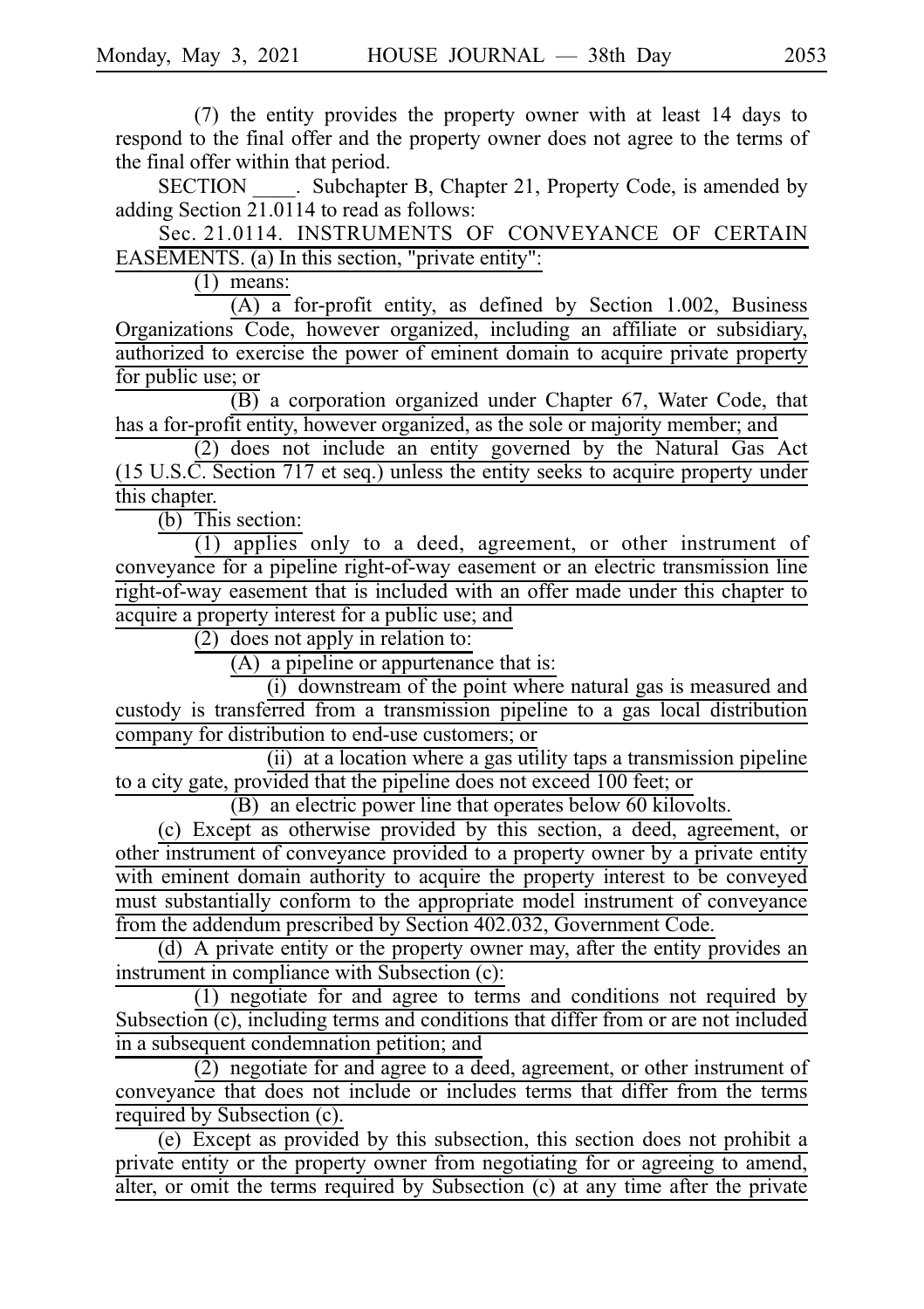entity first provides a deed, agreement, or other instrument containing the required general terms to the property owner, whether before or at the same time that the entity makes an initial offer to the property owner. A private entity that changes the terms required by Subsection (c) must provide a copy of the amended deed, agreement, or other instrument of conveyance to the property owner not later than the seventh day before the date the private entity files a condemnation petition relating to the property unless the parties agree in writing to waive the notice.

SECTION \_\_\_\_. (a) Except as provided by Subsection (b) of this section, the changes in law made by this Act to Chapter 21, Property Code, apply to the acquisition of real property in connection with an initial offer made under Chapter 21, Property Code, on or after January 1, 2022. An acquisition of real property in connection with an initial offer made under Chapter 21, Property Code, before January 1, 2022, is governed by the law applicable to the acquisition immediately before the effective date of this Act, and that law is continued in effect for that purpose.

(b) The changes in law made by this Act to Chapter 21, Property Code, do not apply to an electric transmission project for which the Public Utility Commission of Texas has issued a final and appealable order that amends a certificate of convenience and necessity before January 1, 2022.

Amendment No. 2 was withdrawn.

**CSHB 448**, as amended, was passed to engrossment.

# **HB 159 ON SECOND READING (by M. Gonza´lez and Harris)**

**HB 159**, A bill to be entitled An Act relating to improving training and staff development for primary and secondary educators to enable them to more effectively serve all students.

**HB** 159 was passed to engrossment. (Hunter recorded voting no.)

# **HB 2261 ON SECOND READING (by Wu)**

**HB 2261**, A bill to be entitled An Act relating to the authority of a municipal management district to provide public education facilities and public education-related supplemental services.

Representative Wu moved to postpone consideration of **HB 2261** until 10 a.m. Wednesday, May 5.

The motion prevailed.

# **HB 4240 ON SECOND READING (by Raymond, Middleton, Swanson, Ramos, and Talarico)**

**HB 4240**, A bill to be entitled An Act relating to local regulation to enforce child custody orders; authorizing a civil penalty.

**HB** 4240 was passed to engrossment.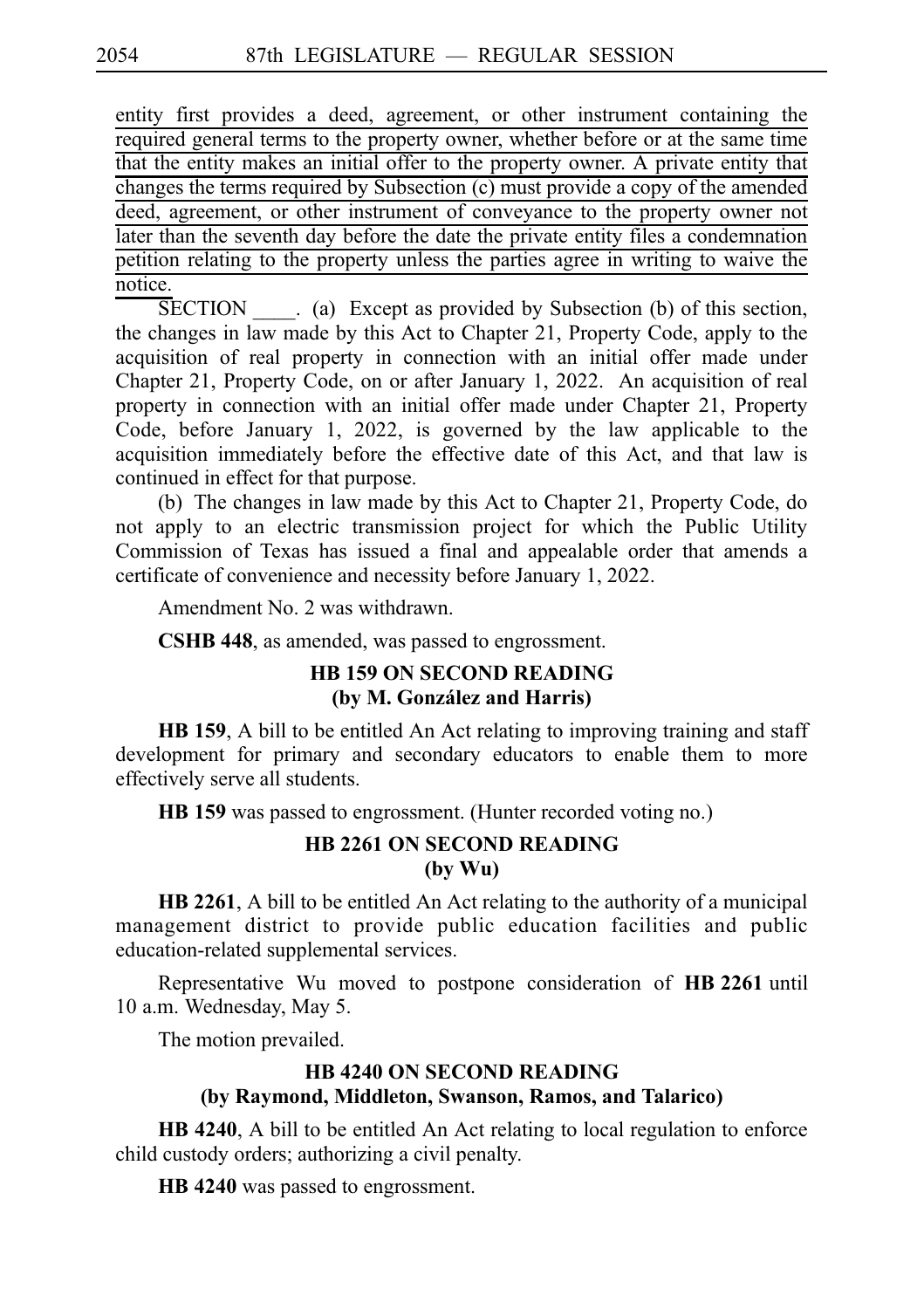## **CSHB 2468 ON SECOND READING (by E. Thompson)**

**CSHB 2468**, A bill to be entitled An Act relating to programs established and funded under the Texas emissions reduction plan.

**CSHB 2468** was passed to engrossment.

# **HB 1973 ON SECOND READING (by Canales)**

**HB 1973**, A bill to be entitled An Act relating to the investigation of municipal fire fighters.

#### **Amendment No. 1**

Representative Canales offered the following amendment to **HB 1973**:

Amend **HB 1973** (house committee report) as follows:

(1) On page 1, line 7, between "REQUIRED" and the underlined period, insert "IN CERTAIN MUNICIPALITIES".

 $\overline{(2)}$  On page 1, between lines 16 and 17, insert the following:

(b) This section applies only to a municipality with a population of  $10,000$  or more.

(3) On page 1, line 17, strike "(b)" and substitute "(c)".

(4) On page 1, between lines  $21$  and 22, insert the following:

 $(d)$  This section supersedes a conflicting provision in a meet and confer or collective bargaining agreement.

(e) A meet and confer or collective bargaining agreement under Chapter 143 or 174, Local Government Code, may impose requirements for investigations in addition to those provided in Section 143.123 or Sections 143.312(a)-(k), Local Government Code, that do not conflict with the requirements of those sections.

(5) On page 1, line 22, strike "(c)" and substitute "(f)".

(6) On page 1, line 24, strike "with" and substitute "with:"

(7) Strike page 2, lines 1 and 2, and substitute the following:

(1) Section 143.123 or Sections  $143.312(a)$ -(k), Local Government Code, or other applicable law, including the requirements adopted under Subsection (g), if applicable; and

 $(2)$  any additional requirements imposed by a meet and confer or collective bargaining agreement under Chapter 143 or 174, Local Government Code.

(8) On page 2, line 3, strike "(d)" and substitute "(g)".

(9) On page 2, strike lines 6 and 7, and substitute the following: with:

(1) procedures substantially identical to those required by Sections  $143.312(a)-(k)$ , Local Government Code; and

 $(2)$  any additional procedures or requirements imposed by a meet and confer or collective bargaining agreement under Chapter 143 or 174, Local Government Code.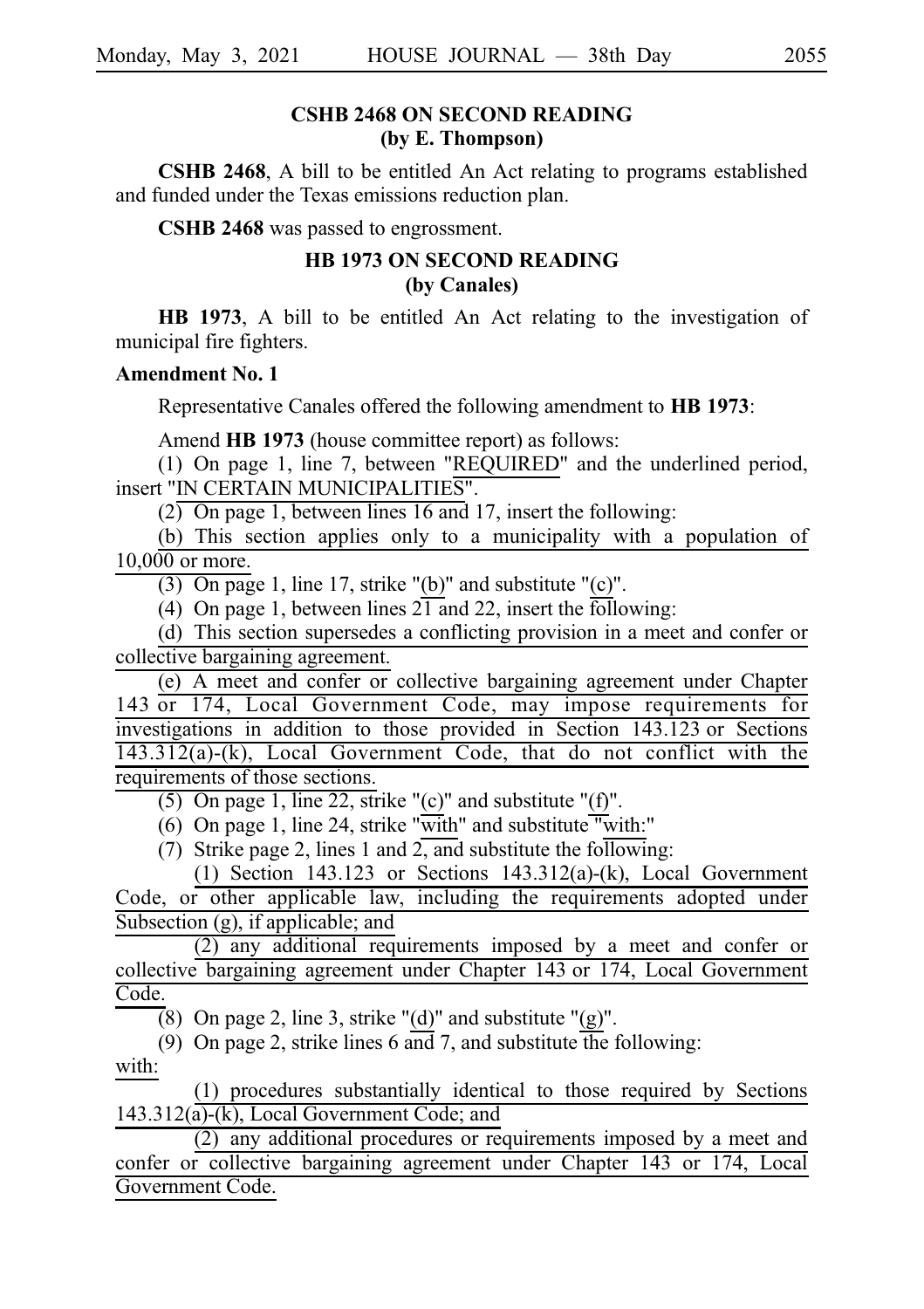(10) On page 2, line 17, strike "adopted under Section  $614.024(d)$ " and substitute "applicable under Section 614.024".

(11)  $\overline{On}$  page 2, line 18, between "SECTION 3." and "Section 614.024", insert "(a)".

(12) On page 2, between lines 21 and 22, insert the following:

(b) Section  $614.024(d)$ , Government Code, as added by this Act, applies only to an agreement entered into on or after the effective date of this Act.

Amendment No. 1 was adopted.

**HB 1973**, as amended, was passed to engrossment.

# **CSHB 2702 ON SECOND READING (by Landgraf)**

**CSHB 2702**, A bill to be entitled An Act relating to the protective order registry maintained by the Office of Court Administration of the Texas Judicial System and the removal of certain vacated protective orders from the registry.

CSHB 2702 was passed to engrossment.

# **HB 3287 ON SECOND READING (by M. Gonza´lez, Lozano, Anderson, and Frank)**

**HB 3287**, A bill to be entitled An Act relating to the provision of certain co-navigation services to persons who are deaf-blind.

**HB** 3287 was passed to engrossment. (Ashby and Shine recorded voting no.)

# **CSHB 2044 ON SECOND READING (by Leman, et al.)**

**CSHB 2044**, A bill to be entitled An Act relating to establishing actual progress for the purposes of determining the right to repurchase real property from a condemning entity.

Representative Leman moved to postpone consideration of **CSHB 2044** until 10 a.m. Wednesday, May 5.

The motion prevailed.

# **CSHB 2219 ON SECOND READING (by Canales, et al.)**

**CSHB 2219**, A bill to be entitled An Act relating to the issuance of Texas Mobility Fund obligations.

CSHB 2219 was passed to engrossment.

# **CSHB 1505 ON SECOND READING (by Paddie, et al.)**

**CSHB 1505**, A bill to be entitled An Act relating to attachments for broadband service on utility poles owned by an electric cooperative.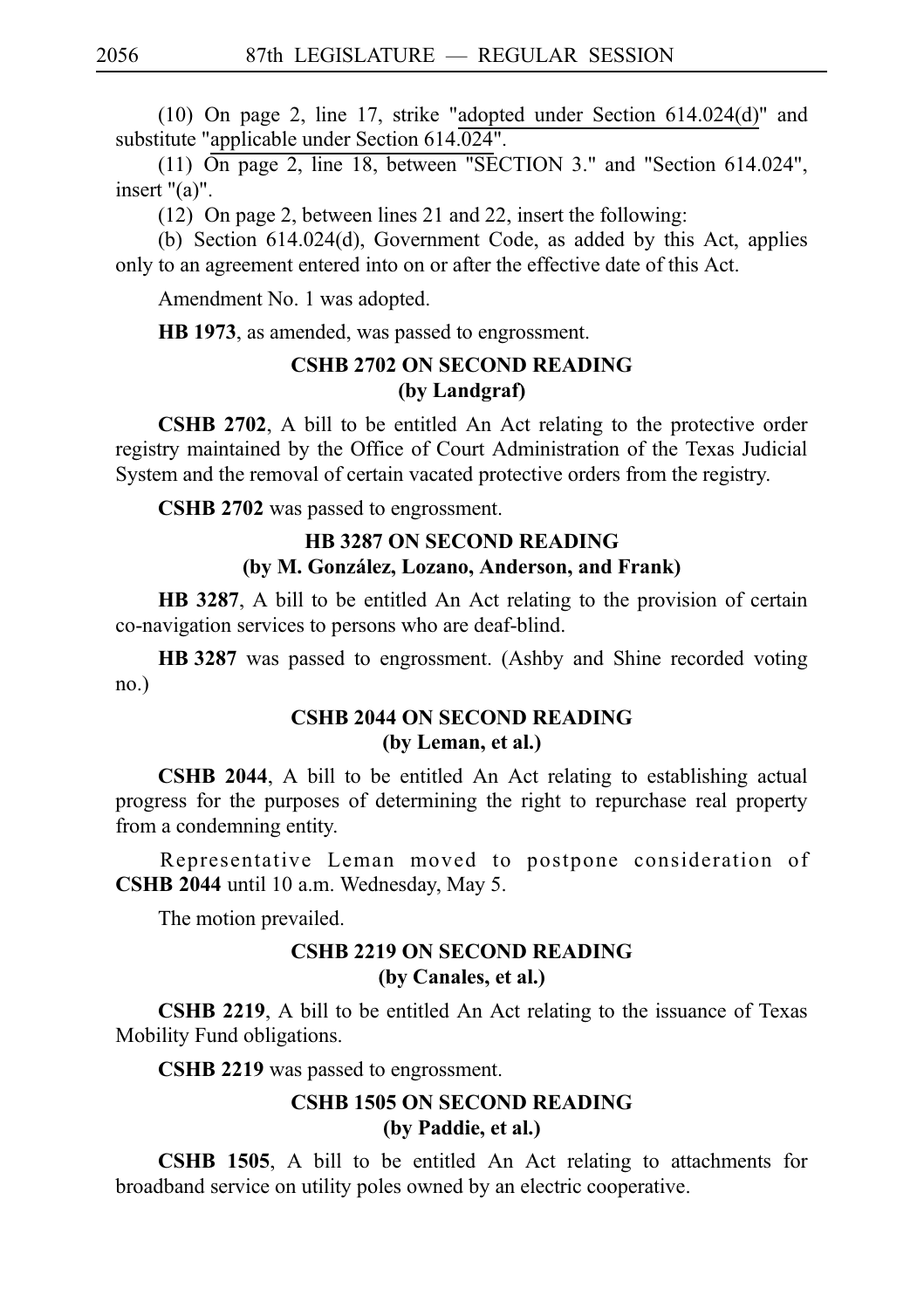Representative Price moved to postpone consideration of **CSHB 1505** until the end of today's calendar.

The motion prevailed.

# **CSHB 3069 ON SECOND READING (by Holland, Leach, Moody, J.E. Johnson, and Harris)**

**CSHB 3069**, A bill to be entitled An Act relating to statutes of limitation and repose for certain claims involving the construction or repair of an improvement to real property or equipment attached to real property.

CSHB 3069 was passed to engrossment.

# **CSHB 2199 ON SECOND READING (by Parker, Capriglione, Anchia, Stephenson, and Wilson)**

**CSHB 2199**, A bill to be entitled An Act relating to the establishment of the digital identity work group.

**CSHB 2199** was passed to engrossment.

# **HB 2705 ON SECOND READING**

# **(by Stucky, Crockett, A. Johnson, Parker, and Raney)**

**HB 2705**, A bill to be entitled An Act relating to the establishment and administration of the Texas Woman's University System.

Representative Stucky moved to postpone consideration of **HB 2705** until 10 a.m. Thursday, May 6.

The motion prevailed.

# **HB 1776 ON SECOND READING (by K. Bell, Allison, Harris, Toth, et al.)**

**HB 1776**, A bill to be entitled An Act relating to the inclusion of an elective course on the founding principles of the United States in the curriculum for public high school students and the posting of the founding documents of the United States in public school buildings.

Representative K. Bell moved to postpone consideration of **HB 1776** until 10 a.m. Monday, May 10.

The motion prevailed.

# **HB 3502 ON SECOND READING (by Lambert and Darby)**

**HB 3502**, A bill to be entitled An Act relating to organization of, meetings of, and voting by condominium unit owners' associations and property owners' associations.

**HB** 3502 was passed to engrossment.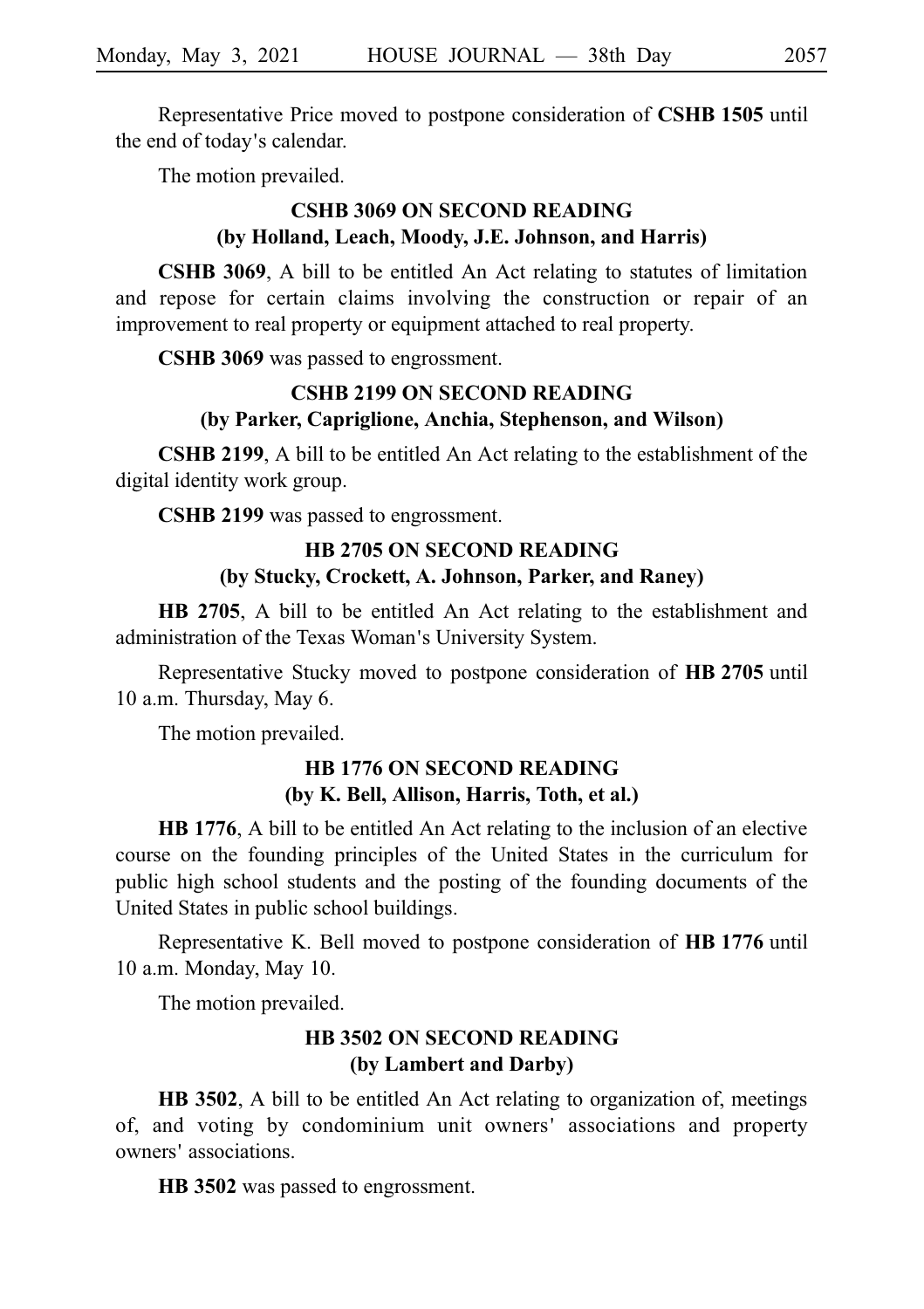# **HB 957 ON SECOND READING (by Oliverson, Hefner, White, Guillen, et al.)**

**HB 957**, A bill to be entitled An Act relating to local, state, and federal regulation of firearm suppressors.

**HB 957** was passed to engrossment.

### **COMMITTEE MEETING ANNOUNCEMENT**

At 3:30 p.m., the following committee meeting was announced:

Calendars, 5 p.m. today, 3W.9, for a formal meeting, to consider a calendar.

# **CSHB 158 ON SECOND READING (by Thierry, Hull, Neave, and Rose)**

**CSHB 158**, A bill to be entitled An Act relating to a pilot program to provide Medicaid coverage of doula services.

(Speaker in the chair)

**CSHB 158** was passed to engrossment.

# **CSHB 2505 ON SECOND READING (by Smith and Metcalf)**

**CSHB 2505**, A bill to be entitled An Act relating to creating the criminal offense of boating while intoxicated with a child passenger; changing the eligibility for deferred adjudication community supervision.

**CSHB 2505** was passed to engrossment.

# **HB 4055 ON SECOND READING (by Meza)**

**HB 4055**, A bill to be entitled An Act relating to reporting and investigating certain cases of child abuse or neglect involving a pregnant woman's use of a controlled substance.

Representative Meza moved to postpone consideration of **HB** 4055 until 10 a.m. Wednesday, May 5.

The motion prevailed.

# **HB 3306 ON SECOND READING (by Middleton and Rose)**

**HB 3306**, A bill to be entitled An Act relating to the disclosure of certain information regarding the occurrence of communicable diseases in residential facilities.

Representative Middleton moved to postpone consideration of **HB** 3306 until 10 a.m. Friday, May 7.

The motion prevailed.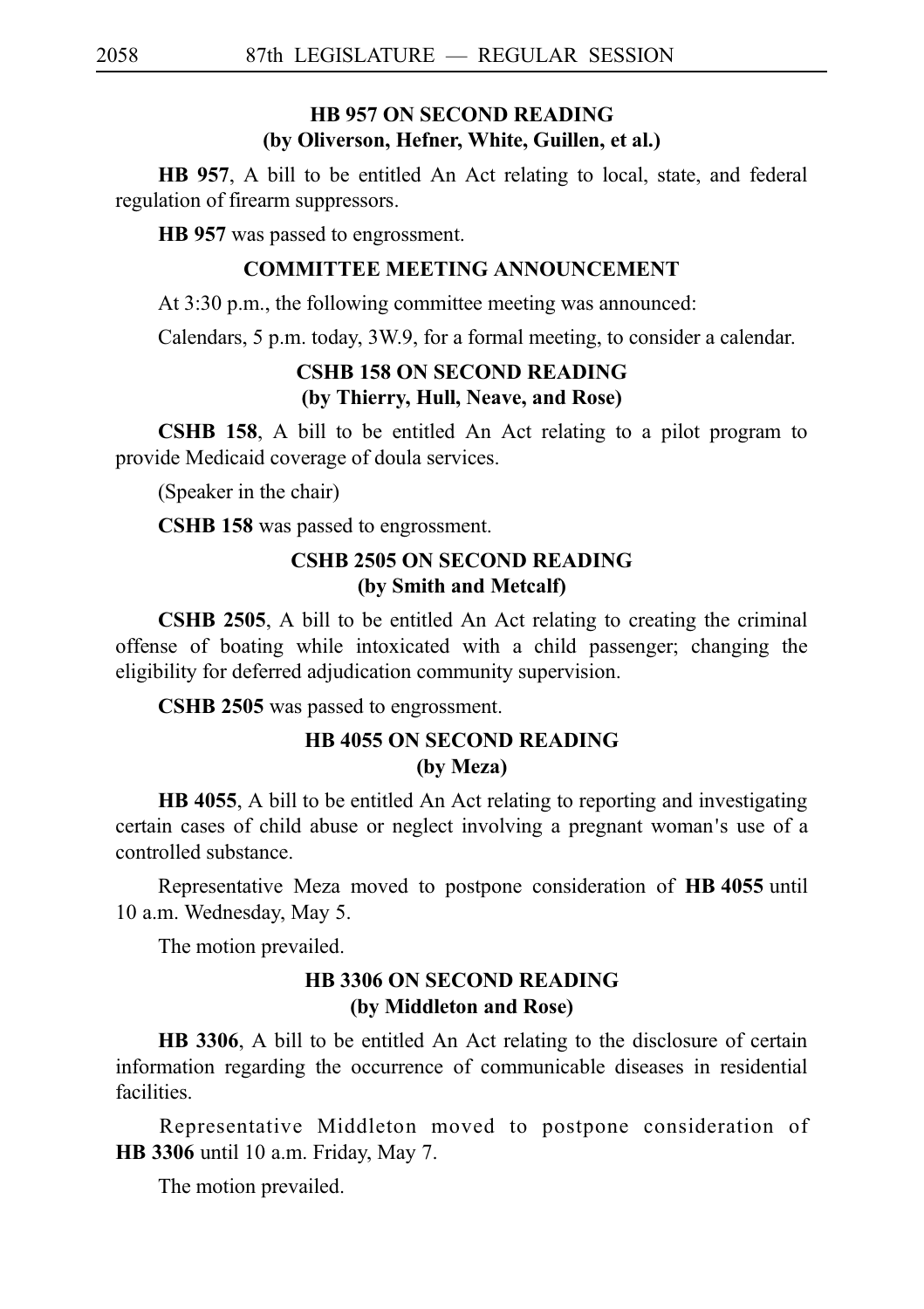# **CSHB 30 ON SECOND READING (by Talarico)**

**CSHB 30**, A bill to be entitled An Act relating to educational programs provided by the Windham School District in the Texas Department of Criminal Justice for certain inmates.

**CSHB 30** was passed to engrossment.

# **CSHB 1225 ON SECOND READING (by Campos)**

**CSHB 1225**, A bill to be entitled An Act relating to an evaluation by the housing and health services coordination council of the 2-1-1 services provided by the Texas Information and Referral Network.

CSHB 1225 was passed to engrossment.

# **CSHB 2990 ON SECOND READING (by Morales Shaw, Bowers, Reynolds, and Price)**

**CSHB 2990**, A bill to be entitled An Act relating to a requirement to make certain environmental and water use permit applications available online.

CSHB 2990 was passed to engrossment.

#### **POSTPONED BUSINESS**

The following bills were laid before the house as postponed business:

# **CSHB 1505 ON SECOND READING (by Paddie, et al.)**

**CSHB 1505**, A bill to be entitled An Act relating to attachments for broadband service on utility poles owned by an electric cooperative.

**CSHB 1505** was read second time earlier today and was postponed until this time.

#### **Amendment No. 1**

Representative Paddie offered the following amendment to **CSHB 1505**:

Amend **CSHB 1505** (house committee printing) as follows:

(1) On page 2, line 13, between "attachment" and "affixed", insert "that is used wholly or partly to provide broadband service and".

 $(2)$  Strike page 3, line 25, through page 4, line 13, and substitute the following:

Sec. 253.0103. NONDISCRIMINATORY ACCESS; MODIFICATION OR REPLACEMENT TO ACCOMMODATE ATTACHMENT. (a) Except as provided by this chapter, an electric cooperative shall provide a broadband provider with nondiscriminatory access to a pole that the cooperative owns or controls.

 $\overline{(b)}$  Except as provided by Subsection (c), an electric cooperative may deny a broadband provider access to a pole:

 $(1)$  if there is insufficient capacity; or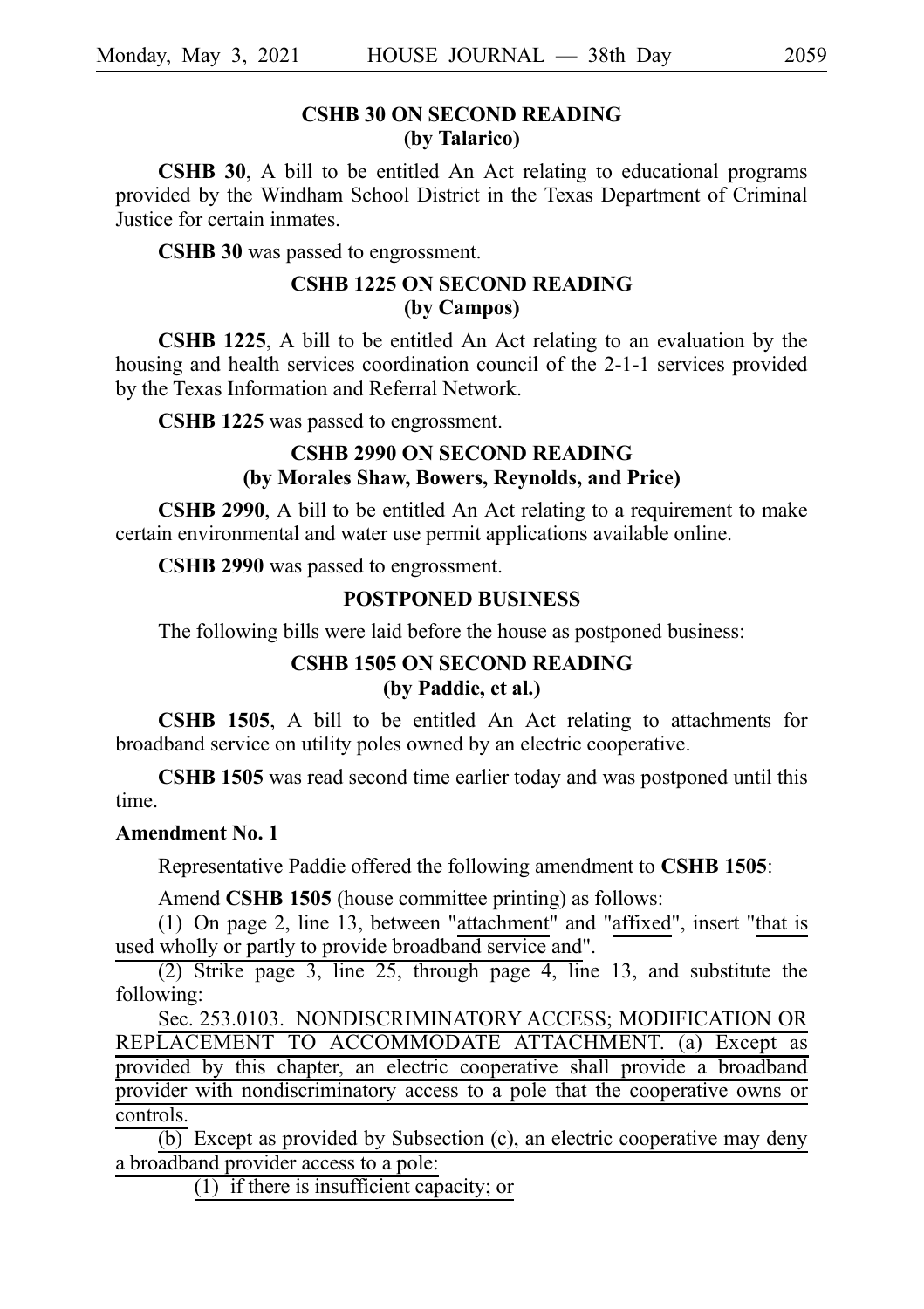(2) for reasons of safety, reliability, and generally applicable engineering purposes.

 $\overline{(c)}$  An electric cooperative may not deny a broadband provider access to a pole if the basis for denial may be remedied by rearranging facilities on the pole through reasonable make-ready activities.

(d) Except as provided by Subsection (e), if a pole must be replaced to accommodate a new pole attachment applied for by a broadband provider:

 $(1)$  the electric cooperative and broadband provider shall determine, through good faith negotiations, a reasonable date by which the pole replacement will occur; and

 $\overline{(2)}$  the broadband provider shall pay the actual costs of replacing the pole, including the cost to:

 $(A)$  remove and dispose of the existing pole;

 $(B)$  purchase and install a replacement pole; and

 $\overline{C}$  transfer any existing facilities to the new pole.

(e) An electric cooperative is responsible for the costs of removing and replacing under Subsection (d) a pole:

(1) with recorded conditions or defects that would reasonably be expected to endanger human life or property and which should be promptly corrected; or

 $\overline{(2)}$  that must be replaced for safety or reliability as a result of normal wear and tear or other natural causes and not on account of a pole attachment or the action of a broadband provider or third party.

(3) On page 5, strike lines 9 and 10, and substitute the following:

(b) The rates, terms, and conditions of a contract under this chapter must:

 $(1)$  be just, reasonable, and nondiscriminatory; and

 $(2)$  comply with this chapter.

(4) On page 5, strike lines 11 through 13 and substitute the following:

(c) In determining whether rates, terms, and conditions are just and

 $(5)$  On page 5, line 21, between "of" and "broadband", insert "electric services and".

 $\overline{(6)}$  On page 5, strike lines 23 through 27, and substitute the following: (4) compliance with applicable safety standards; and

(7)  $\overline{On}$  page 7, strike lines 12 through 18 and substitute the following:

(c) If the mediation process under Subsection (b) does not resolve the disagreement over the rates, terms, or conditions of a new pole attachment agreement, the broadband provider or electric cooperative may file suit in a district court to resolve the disagreement or dispute.

(8) Strike page 7, line 19, through page 9, line 3.

 $(9)$  On page 9, line 4, strike "SUBCHAPTER E" and substitute with "SUBCHAPTER D".

 $(10)$  Add the following appropriately numbered SECTIONS to the bill and renumber subsequent SECTIONS of the bill accordingly:

SECTION Chapter 403, Government Code, is amended by adding Subchapter R to read as follows: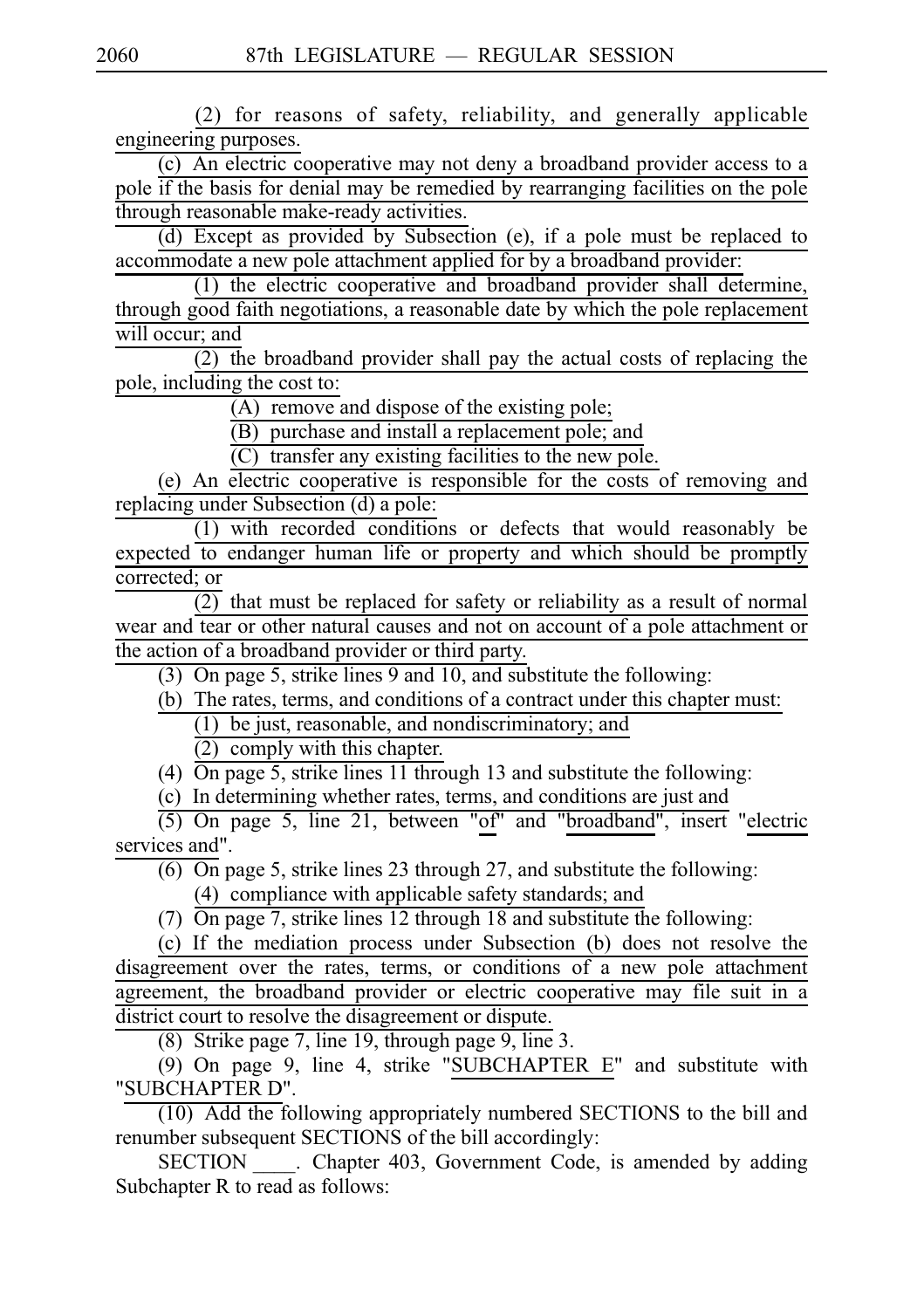SUBCHAPTER R. INFRASTRUCTURE AND BROADBAND FUNDING Sec. 403.501. DEFINITIONS. In this subchapter:

(1) "Capital fund" means the Texas broadband capital projects fund established under Section 403.502.

 $(2)$  "Pole replacement fund" means the broadband pole replacement fund established under Section 403.503.

(3) "Pole replacement program" means the Texas Broadband Pole Replacement Program established under Section 403.504.

Sec. 403.502. TEXAS BROADBAND CAPITAL PROJECTS FUND. (a) In this section, "American Rescue Plan Act" means the American Rescue Plan Act of 2021 (Pub. L. No. 117-2).

(b) The Texas broadband capital projects fund is created as a fund in the state treasury outside the general revenue fund.

(c) Notwithstanding any other state law and except as otherwise provided by federal law, a state agency that receives money from the federal government from the Coronavirus Capital Projects Fund established under Section 9901 of the American Rescue Plan Act shall deposit the money to the credit of the capital fund as the comptroller determines is necessary to hold and account for money received under the American Rescue Plan Act.

 $(d)$  Other money may be deposited to the credit of the capital fund if that deposit is:

 $(1)$  required by an appropriation made by the legislature;

 $(2)$  required by federal law; or

 $\overline{(3)}$  necessary to account for money related to the American Rescue Plan Act.

 $\overline{(e)}$  Money deposited to the credit of the capital fund may be used only for:

 $(1)$  the purposes identified in the American Rescue Plan Act to carry out critical capital projects directly enabling work, education, and health monitoring, including remote options; and

 $(2)$  a transfer to the pole replacement fund for use in the pole replacement program.

 $(f)$  State agencies shall transfer amounts between the capital fund and other accounts and funds in the treasury as necessary to properly account for money received under the American Rescue Plan Act as directed by the comptroller. This section does not affect the authority of the comptroller to establish and use accounts necessary to manage and account for revenues and expenditures.

 $(g)$  Interest earned on money deposited to the credit of the capital fund is exempt from Section 404.071 and shall be retained in the capital fund.

(h) The comptroller may issue guidelines for state agencies regarding the implementation of this section.

Sec. 403.503. BROADBAND POLE REPLACEMENT FUND. (a) The broadband pole replacement fund is created as a fund in the state treasury outside the general revenue fund.

(b) The pole replacement fund consists of a one-time transfer of  $$75$  million by the comptroller from the capital fund to the credit of the pole replacement fund.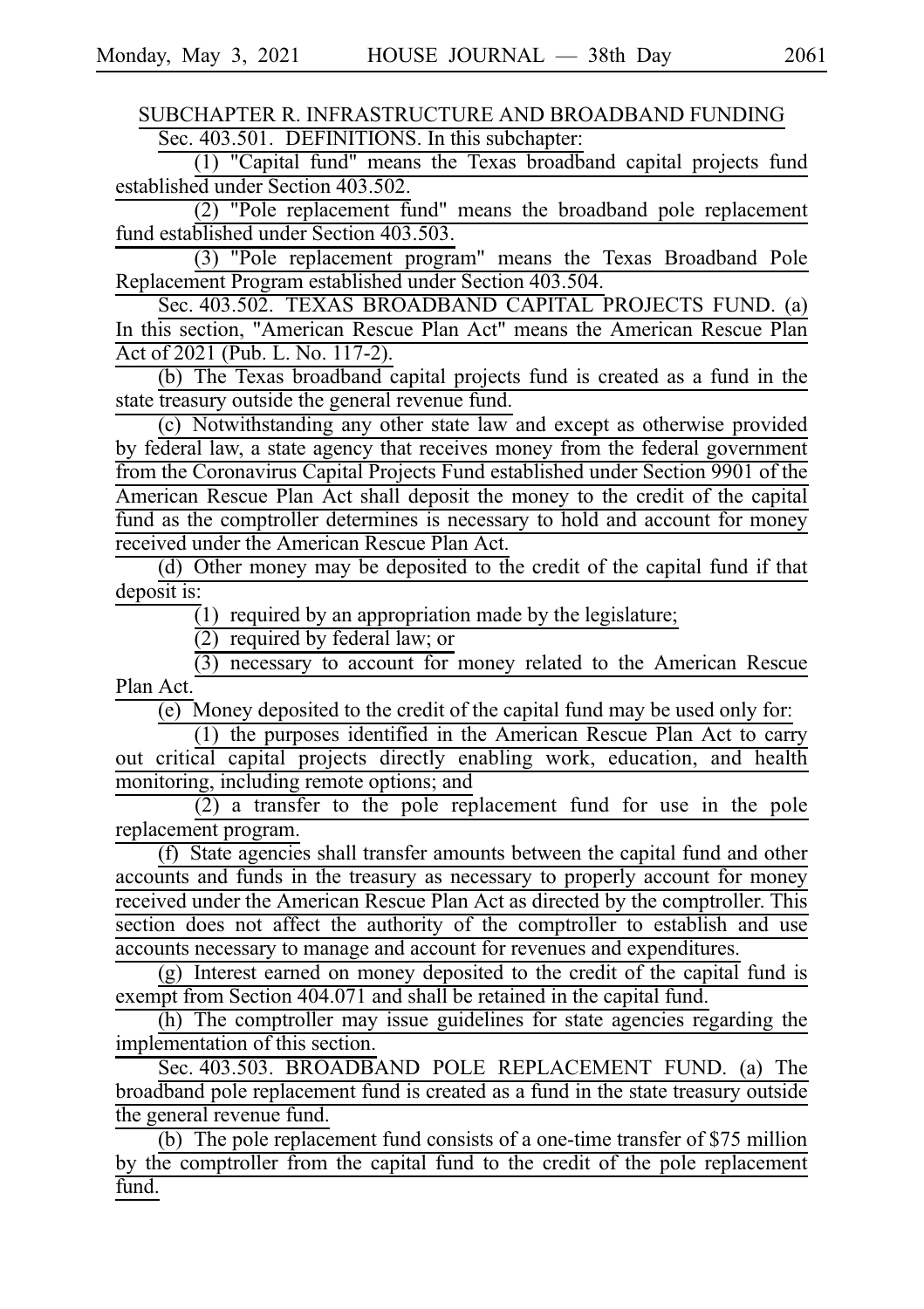(c) Money deposited to the credit of the pole replacement fund may be used only for the purpose of supporting the pole replacement program under Section 403.504.

Sec. 403.504. TEXAS BROADBAND POLE REPLACEMENT PROGRAM. (a) In this section:

 $\overline{(1)}$  "Eligible broadband facility" means a facility used by a retail broadband service provider to provide qualifying broadband service to residences or businesses in an unserved area, including a facility owned by an affiliate of the provider and used in the provision of service. The term does not include a facility used only for the provision of wholesale service and not used by the owner of the facility or the owner's affiliate to provide retail qualifying broadband service directly to residences or businesses.

 $(2)$  "Eligible pole replacement cost" means the actual and reasonable costs incurred by a party after August 31, 2021, to remove and replace a pole, including the amount of any expenditures to remove and dispose of the existing pole, purchase and install a replacement pole, and transfer any existing facilities to the new pole. The term does not include costs that the party incurs initially that have been reimbursed to the party by another party ultimately responsible for the costs.

(3) "Qualifying broadband service" means retail wireline or wireless broadband service capable of providing:

(A) a download speed of 25 megabits per second or faster; and

(B) an upload speed of 3 megabits per second or faster.

(4)  $\overline{''}$ Unserved area" means a location that lacks access to a retail fixed, terrestrial, wireline, or wireless Internet service capable of providing:

(A) a download speed of 25 megabits per second or faster; and

(B) an upload speed of three megabits per second or faster.

 $(5)$   $\overline{"Pole"$  means any pole used, wholly or partly, for any wire communications or electric distribution, irrespective of who owns or operates the pole.

 $(6)$  "Pole owner" means a person who owns or controls a pole.

(b) The Texas Broadband Pole Replacement Program is established for the purpose of speeding the deployment of broadband to individuals in rural areas by reimbursing a portion of eligible pole replacement costs incurred by certain persons.

 $\overline{(c)}$  The comptroller shall administer, prescribe rules for, and provide administrative support for the pole replacement program. The comptroller may take any action necessary or convenient to implement the pole replacement program.

 $\overline{(d)}$  A pole owner or a provider of qualifying broadband service who removes and replaces an existing pole in an unserved area for the purpose of accommodating the attachment of an eligible broadband facility may apply to the comptroller for a reimbursement award for an amount equal to:

 $(1)$  50 percent of the eligible pole replacement costs incurred by the applicant or \$5,000, whichever is less, for the pole replaced; and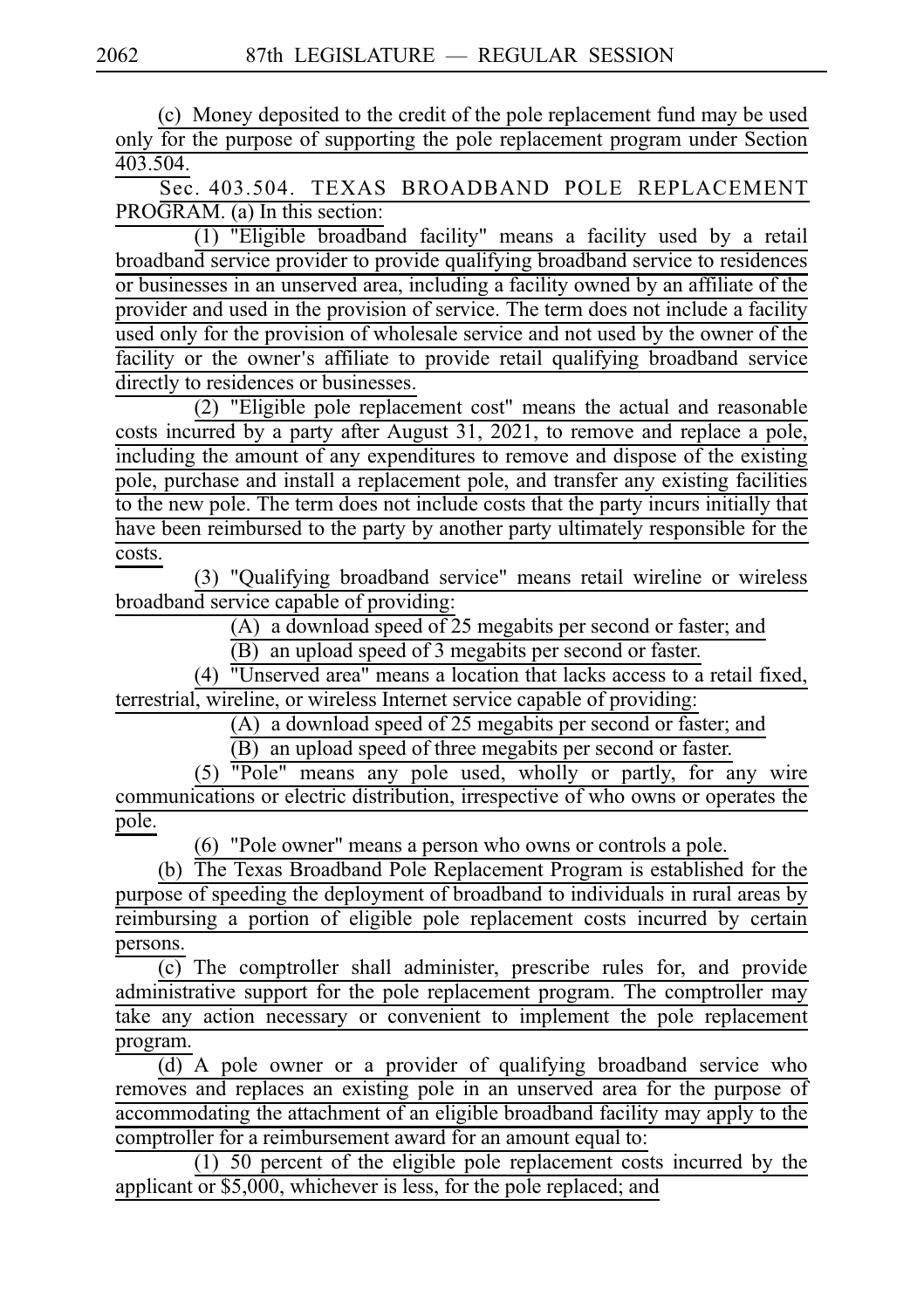$(2)$  the documented and reasonable administrative expenses incurred by the applicant in preparing and submitting the reimbursement application, including expenses charged by a pole owner under Subsection (m).

(e) The amount reimbursed under Subsection  $(d)(2)$  may not exceed five percent of the eligible pole replacement costs in the application.

(f) For purposes of Subsection (d), a pole is considered to be located in an unserved area if:

 $(1)$  at the time of the request by a retail broadband service provider to attach facilities to the pole, the pole is in a location that, according to the latest broadband availability data made available by the Federal Communications Commission, is in an unserved area; or

 $(2)$  the pole is located in an area that is the subject of a federal or state grant to deploy broadband service, the conditions of which limit the availability of a grant to unserved areas.

(g) The comptroller shall require each applicant for reimbursement to provide:

 $(1)$  information sufficient to establish the number, cost, and eligibility of pole replacements and the identity of the retail broadband service provider attaching the eligible broadband facilities;

 $(2)$  documentation sufficient to establish that the pole replacements have been completed or will be completed not later than the 90th day after the award of program reimbursement;

 $(3)$  the amount of reimbursement requested and any grant funding or accounting information required to justify the amount of the request;

 $(4)$  a notarized statement from an officer or agent of the applicant that the contents of the application are true and accurate and that the applicant accepts the requirements of Subsections  $(j)$ ,  $(k)$ , and  $(l)$  as a condition of receiving an award of program reimbursement; and

 $(5)$  any other information the comptroller considers necessary for final review, award, and payment of program reimbursements.

(h) Not later than the 60th day after the date that the comptroller receives a completed application for reimbursement, the comptroller shall review the application and, if the pole replacement fund includes enough money to pay the award amount, may issue a reimbursement award. The award must be paid not later than 30 days after the date of issuance.

(i) The comptroller must provide notice of a reimbursement award to the pole owner and the retail broadband service provider attaching the eligible broadband facility.

(j) As a condition of receiving an award of program reimbursement, an applicant must certify the applicant's compliance with the requirements of this section.

 $\overline{k}$  If a pole owner receives a reimbursement award under this section, the owner may not include in any rates or fees charged for the owner's services an eligible pole replacement cost:

 $(1)$  reimbursed by the program;

 $(2)$  paid for by a qualifying broadband provider; or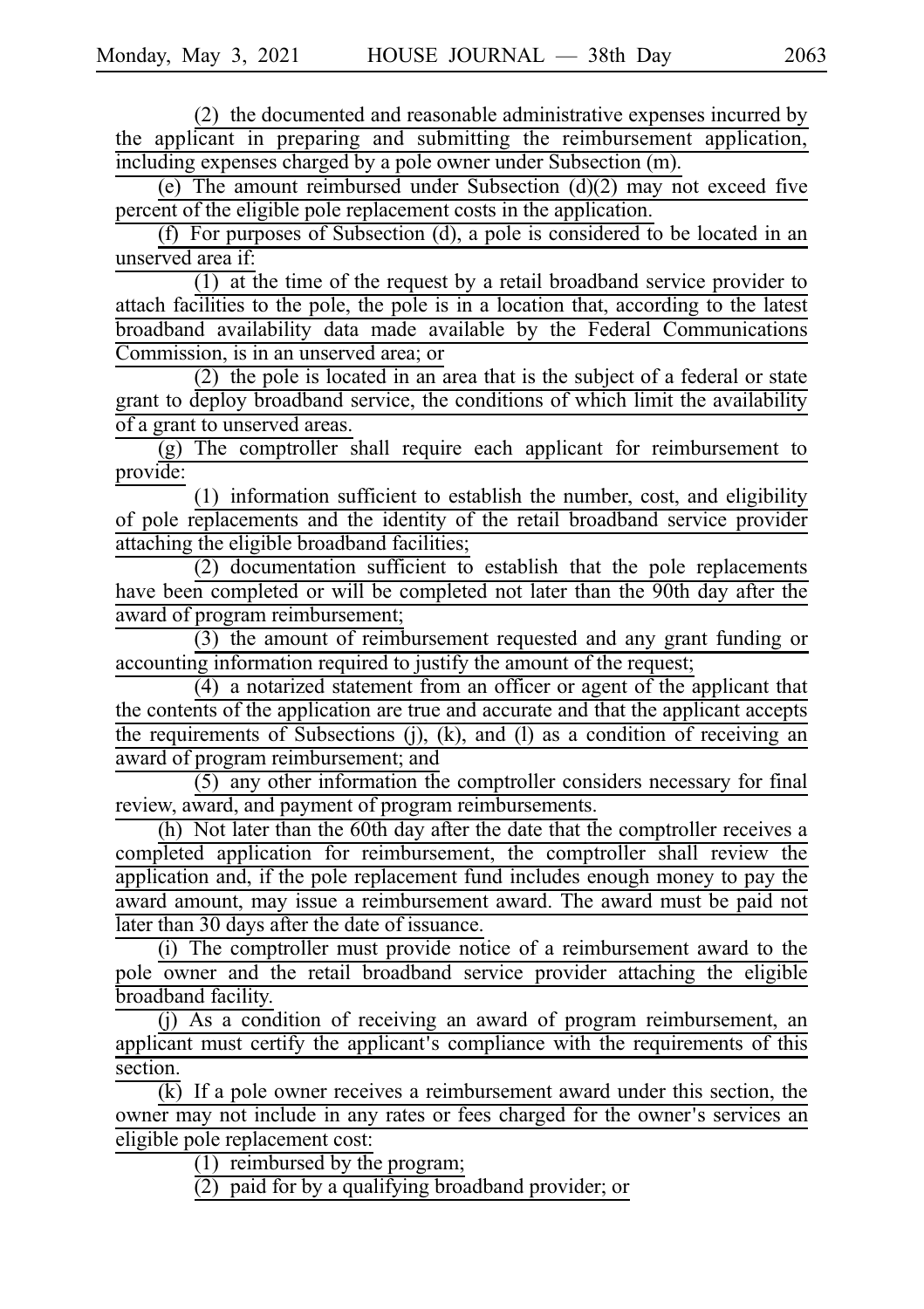(3) funded by another grant source.

(1) If the comptroller finds on substantial evidence after notice and opportunity to respond that a pole owner or broadband service provider has materially violated the requirements of this section with respect to reimbursements or portions of reimbursements, the comptroller may direct the owner or provider to refund the reimbursement or a portion of the reimbursement with interest at the applicable federal funds rate as specified by Section 4A.506(b), Business and Commerce Code, to the pole replacement fund or the state general fund.

(m) If a retail broadband service provider incurs eligible pole replacement costs relating to a pole replacement performed by the pole owner, the owner shall coordinate with the provider to supply all information necessary for the provider to promptly complete and submit an application under this section. A pole owner may charge the provider the documented and reasonable administrative expenses incurred by the pole owner for assistance, in an amount not to exceed five percent of eligible pole replacement costs. The provider may seek reimbursement of costs in accordance with Subsection (d)(2).

(n) If the pole replacement fund does not have money sufficient to pay an award, the application for the award is considered denied. The application may be refiled if sufficient funds are later made available in the pole replacement fund.

(o) Not later than the 60th day after the date the pole replacement fund receives money for the pole replacement program, the comptroller shall maintain and publish on the comptroller's Internet website:

 $\overline{(1)}$  statistics on the number of applications received, processed, and rejected by the program;

 $(2)$  statistics on the size, number, and status of reimbursements awarded by the program, including the retail broadband service providers and pole owners receiving reimbursements; and

(3) the estimated amount of money remaining in the pole replacement fund.

 $(p)$  Not later than the first anniversary after the pole replacement fund receives funds for the purpose of providing pole replacement reimbursements, the state auditor shall audit the fund and the administration of the pole replacement program.

(q) Not later than one year after the date that the amount transferred from the capital fund to the pole replacement fund under Section 403.503(b) is exhausted, the comptroller shall identify, examine, and report on the deployment of broadband infrastructure and technology facilitated by the pole reimbursements the comptroller has awarded.

SECTION . The comptroller of public accounts shall establish rules for the Texas Broadband Pole Replacement Program, as established by Section 403.504, Government Code, as added by this Act, not later than December 1, 2021.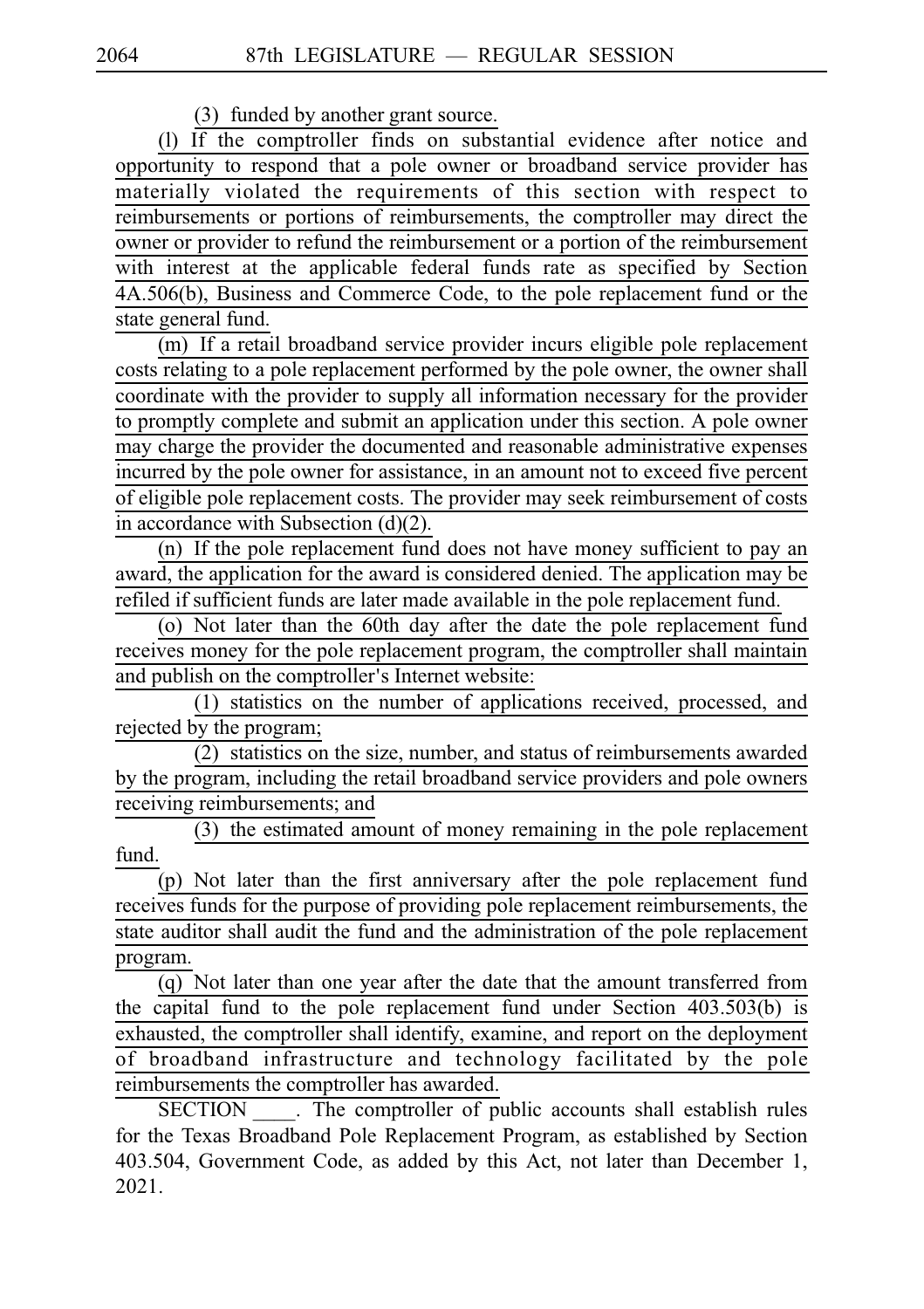#### **Amendment No. 2**

Representative Paddie offered the following amendment to Amendment No.  $1:$ 

Amend the Amendment by Paddie to **CSHBi1505** (house committee printing) as follows:

(1) On page 3, strike lines 14 through 20 and substitute the following:

 $(1)$  "Pole replacement fund" means the broadband pole replacement fund established under Section 403.502.

(2) "Pole replacement program" means the Texas Broadband Pole Replacement Program established under Section 403.503.

(2) Strike page 3, line 21 through page 4, line  $28$ .

(3) On page 4, line 29, strike "403.503" and substitute "403.502".

(4) On page 5, strike lines 1 through 6 and substitute the following:

(b) Notwithstanding any other law and except as provided by federal law, the comptroller shall make a one-time transfer of \$75 million from money received by this state from the federal government from the Coronavirus Capital Projects Fund established under Section 9901 of the American Rescue Plan Act of 2021 (Pub. L. No. 117-2) to the credit of the pole replacement fund. The comptroller shall make the transfer described by this subsection as soon as practicable following receipt by this state of a sufficient amount to make the transfer.

 $\overline{(c)}$  Money deposited to the credit of the pole replacement fund may be used only for the purpose of supporting the pole replacement program under Section 403.503. Money in the pole replacement fund must be used in a manner consistent with federal law.

 $(d)$  Interest earned on money deposited to the credit of the pole replacement fund is exempt from Section 404.071. Interest earned on money in the fund shall be retained in the pole replacement fund.

(e) The comptroller may issue guidelines for state agencies regarding the implementation of this section.

(5) On page 5, line 7, strike "403.504" and substitute "403.503".

(6) On page 5, strike lines  $17$  through 24, and substitute the following:

 $(2)$  "Eligible pole replacement cost" means the actual and reasonable costs paid or incurred by a party after August 31, 2021, to remove and replace a pole, including the amount of any expenditures to remove and dispose of the existing pole, purchase and install a replacement pole, and transfer any existing facilities to the new pole. The term includes costs paid or incurred by the party responsible for the costs of a pole replacement to reimburse the party that performs the pole replacement. The term does not include costs that the party incurs initially that have been reimbursed to the party by another party ultimately responsible for the costs.

(7) On page 6, line 21, strike "removes and replaces" and substitute "pays or incurs the costs of removing and replacing".

(8) On page 6, at the end of line  $25$ , add "paid or".

(9) On page 8, line 23 and 24, strike "pole owner or broadband service provider" and substitute "recipient of funds under this section".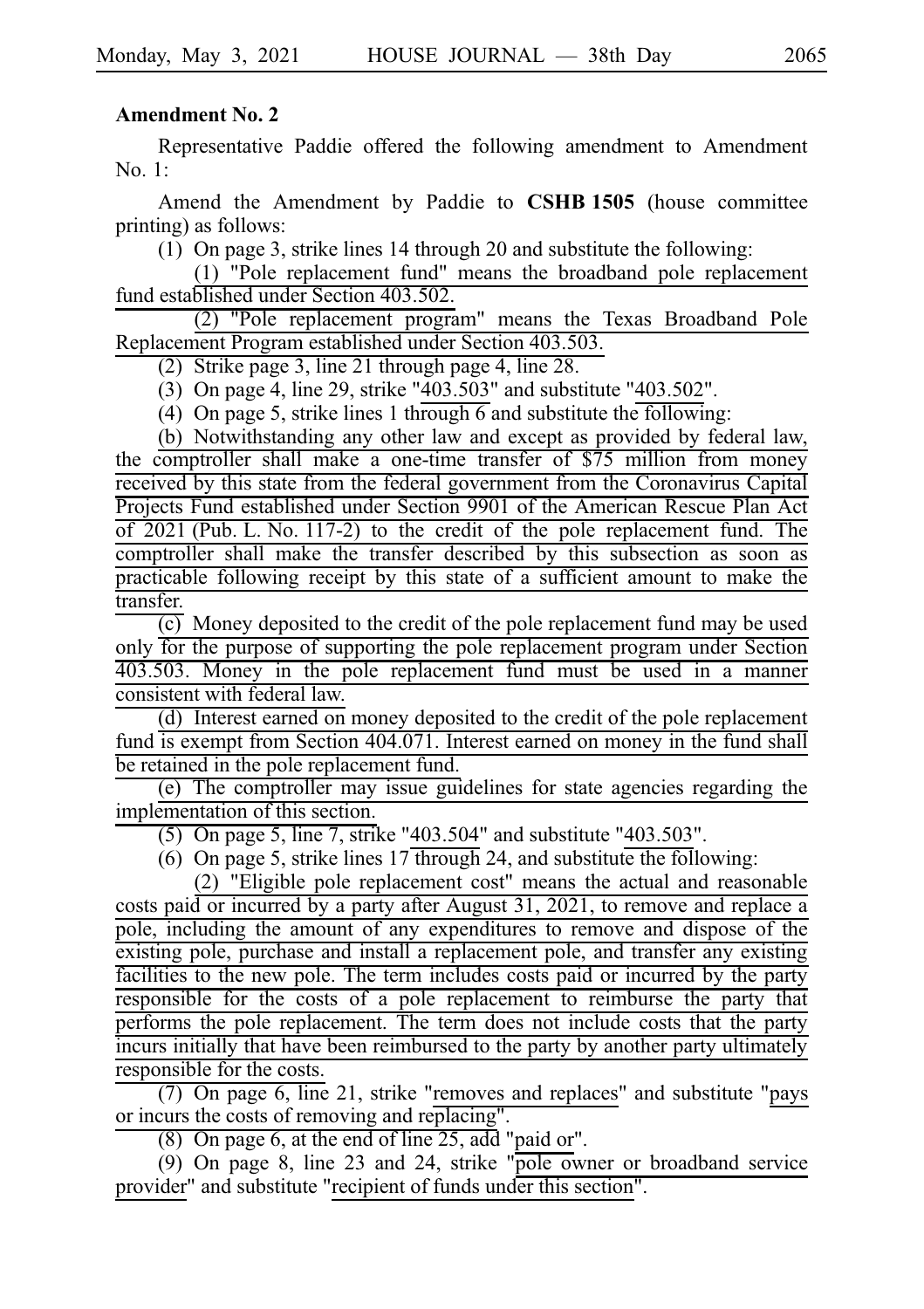$(10)$  On page 8, line 26, strike "owner or provider" and substitute "the recipient".

 $\overline{(11)}$  On page 9, line 31, strike "from the capital fund".

(12) On page 10, line 1, strike " $\overline{403.503(b)}$ " and substitute "403.502(b)".

(13) On page 10, line 7, strike " $\overline{403.504}$ " and substitute "403.503".

 $(14)$  Add the following appropriately numbered item to the amendment and renumber subsequent items of the amendment accordingly:

 $($   $)$  Strike page 4, line 19 through page 5, line 3, and substitute the following:

(b) The terms and conditions of a contract under Subsection (a) must be consistent with this chapter.

Amendment No. 2 was adopted.

Amendment No. 1, as amended, was adopted.

**CSHB 1505**, as amended, was passed to engrossment.

## **HB 119 - HOUSE CONCURS IN SENATE AMENDMENTS TEXT OF SENATE AMENDMENTS**

Representative Landgraf called up with senate amendments for consideration at this time,

**HB 119**, A bill to be entitled An Act relating to prohibiting organ transplant recipient discrimination on the basis of certain disabilities.

Representative Landgraf moved to concur in the senate amendments to **HBi119**.

The motion to concur in the senate amendments to **HB 119** prevailed by (Record 646): 144 Yeas, 0 Nays, 1 Present, not voting.

Yeas — Allen; Allison; Anderson; Ashby; Bailes; Beckley; Bell, C.; Bell, K.; Bernal; Biedermann; Bonnen; Bowers; Buckley; Bucy; Burns; Burrows; Button; Cain; Campos; Canales; Capriglione; Cason; Clardy; Cole; Collier; Cook; Cortez; Craddick; Crockett; Cyrier; Darby; Davis; Dean; Deshotel; Dominguez; Dutton; Ellzey; Fierro; Frank; Frullo; Gates; Geren; Gervin-Hawkins; Goldman; González, J.; González, M.; Goodwin; Guerra; Guillen; Harless; Harris; Hefner; Hernandez; Herrero; Hinojosa; Holland; Howard; Huberty; Hull; Hunter; Israel; Jetton; Johnson, A.; Johnson, J.D.; Johnson, J.E.; Kacal; King, K.; King, P.; King, T.; Klick; Krause; Kuempel; Lambert; Landgraf; Larson; Leach; Leman; Lopez; Lozano; Lucio; Martinez; Martinez Fischer; Meyer; Meza; Middleton; Minjarez; Moody; Morales, C.; Morales, E.; Morales Shaw; Morrison; Muñoz; Murphy; Murr; Neave; Noble; Oliverson; Ordaz Perez; Ortega; Pacheco; Paddie; Parker; Patterson; Paul; Perez; Price; Ramos; Raney; Raymond; Reynolds; Rodriguez; Rogers; Romero; Rose; Rosenthal; Sanford; Schaefer; Schofield; Shaheen; Sherman; Shine; Slaton; Slawson; Smith; Smithee; Spiller; Stephenson; Stucky; Swanson; Talarico; Thierry; Thompson, E.; Thompson, S.; Tinderholt; Toth; Turner, C.; Turner, J.; VanDeaver; Vasut; Walle; White; Wilson; Wu; Zwiener.

Present, not voting — Mr. Speaker(C).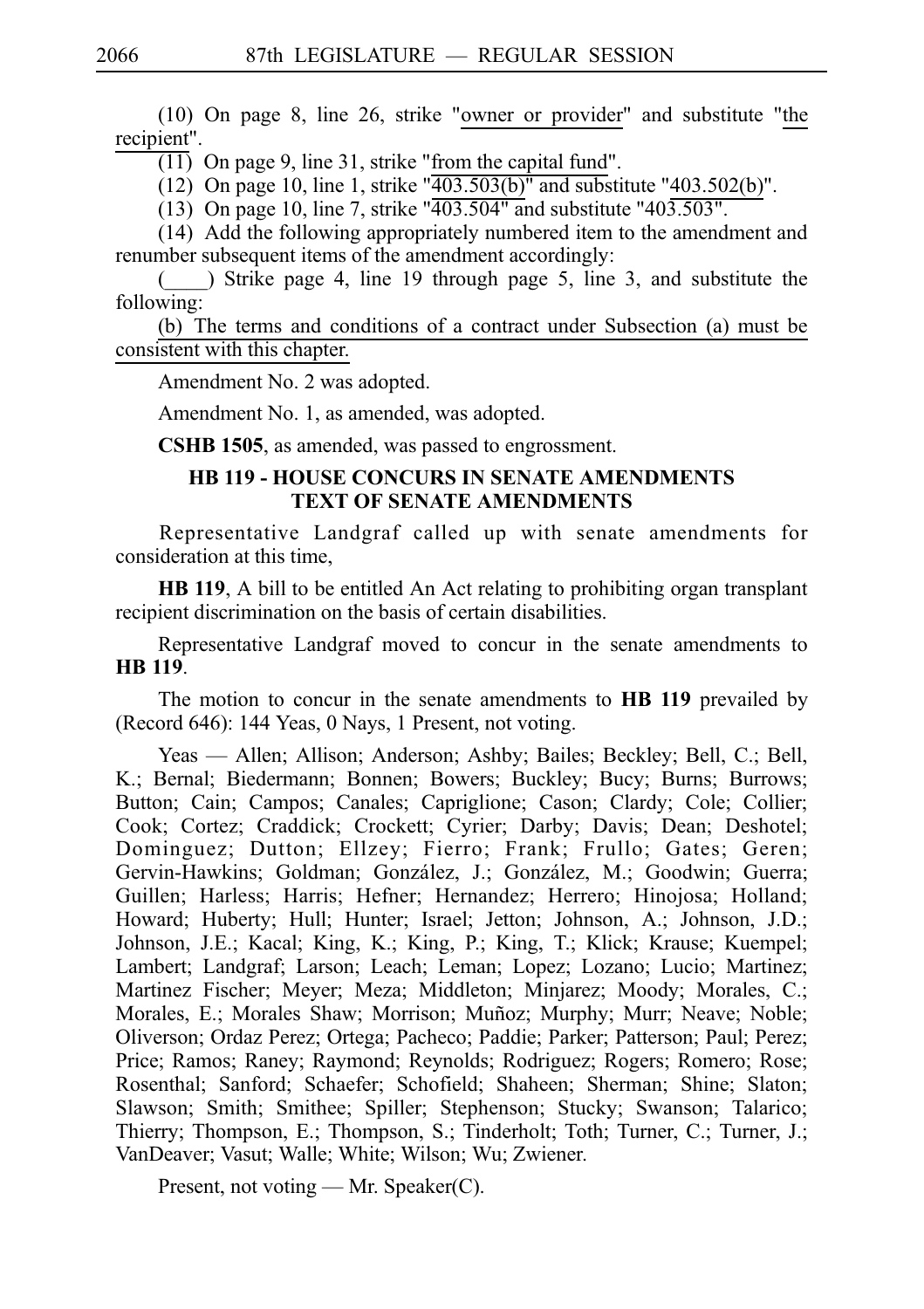Absent, Excused — Anchia.

Absent — Coleman; Longoria; Metcalf; Vo.

## **STATEMENT OF VOTE**

When Record No. 646 was taken, my vote failed to register. I would have voted yes.

Metcalf

# **Senate Committee Substitute**

**CSHB 119**, A bill to be entitled An Act relating to prohibiting organ transplant recipient discrimination on the basis of certain disabilities.

BE IT ENACTED BY THE LEGISLATURE OF THE STATE OF TEXAS:

SECTION 1. The heading to Subchapter S, Chapter 161, Health and Safety Code, is amended to read as follows:

SUBCHAPTER S. ALLOCATION OF KIDNEYS AND OTHER ORGANS AVAILABLE FOR TRANSPLANT

SECTION 2. Section 161.471, Health and Safety Code, is amended to read as follows:

Sec. 161.471. DEFINITIONS [<del>DEFINITION</del>]. In this subchapter:

 $(1)$  "Auxiliary aids and services" means:

 $(A)$  qualified interpreters or other effective methods of making aurally delivered materials available to individuals with hearing impairments;

(B) qualified readers, taped texts, or other effective methods of making visually delivered materials available to individuals with visual impairments;

(C) provision of information in a format readily accessible and understandable to individuals with cognitive, neurological, developmental, or intellectual disabilities;

 $(D)$  acquisition or modification of equipment or devices; and

 $(E)$  other services and actions similar to those described by Paragraphs  $(A)$ ,  $(B)$ ,  $(C)$ , and  $(D)$ .

 $(2)$  "Disability" has the meaning assigned by the Americans with Disabilities Act of 1990 (42 U.S.C. Section 12101 et seq.).

(3) "Health care facility" means a facility licensed, certified, or otherwise authorized to provide health care in the ordinary course of business, including a hospital, nursing facility, laboratory, intermediate care facility, mental health facility, transplant center, and any other facility for individuals with intellectual or developmental disabilities.

(4) "Health care provider" means an individual or facility licensed, certified, or otherwise authorized to provide health care in the ordinary course of business or professional practice, including a physician, hospital, nursing facility, laboratory, intermediate care facility, mental health facility, transplant center, and any other facility for individuals with intellectual or developmental disabilities.

 $(5)$  "Organ  $\left[\frac{1}{2}$ "organ] procurement organization" means an organization that is a qualified organ procurement organization under 42 U.S.C. Section 273 that is currently certified or recertified in accordance with that federal law.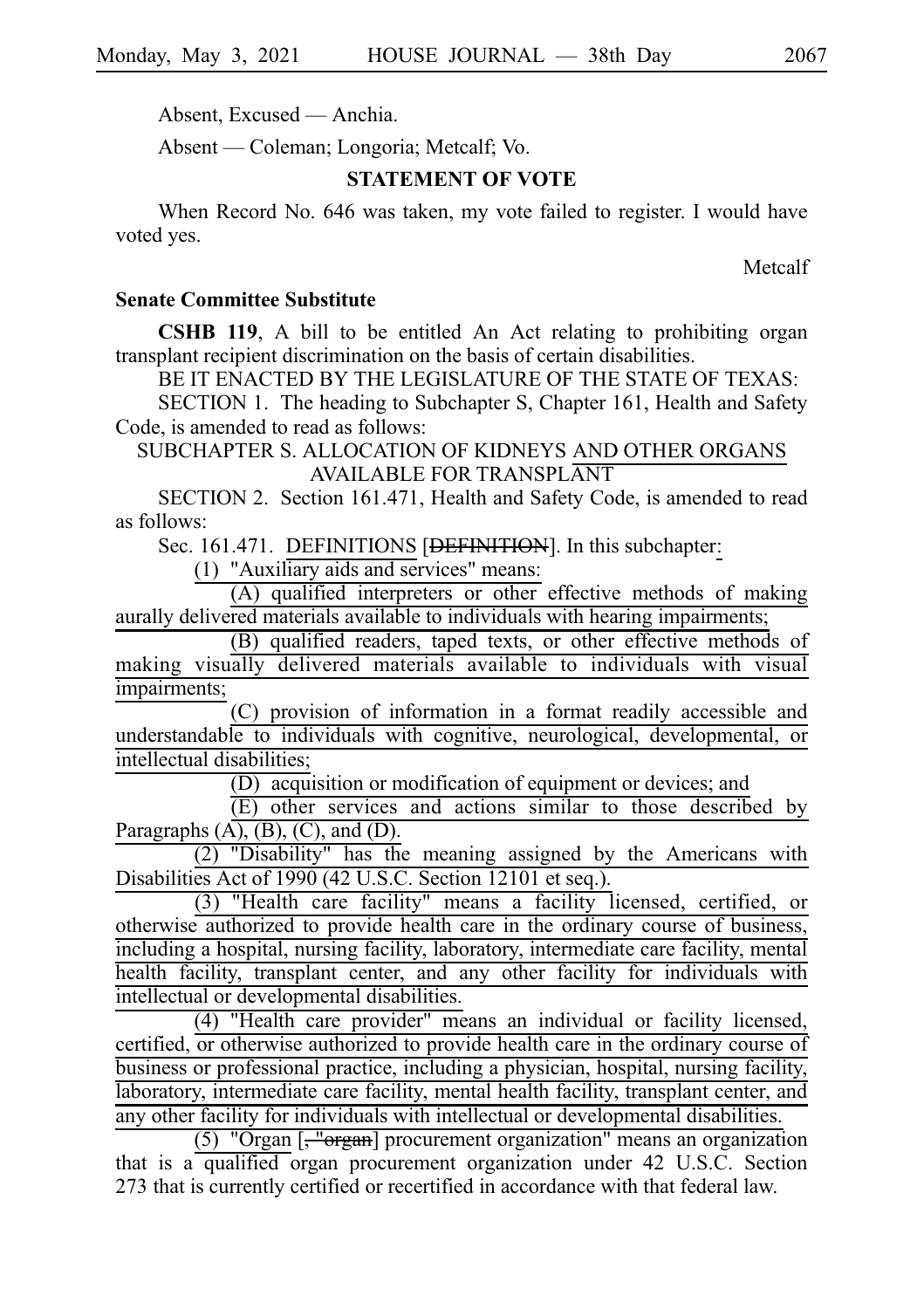SECTION 3. Subchapter S, Chapter 161, Health and Safety Code, is amended by adding Section 161.473 to read as follows:

Sec. 161.473. DISCRIMINATION ON BASIS OF DISABILITY PROHIBITED. (a) A health care provider may not, solely on the basis of an individual's disability:

 $(1)$  determine an individual is ineligible to receive an organ transplant;

 $\overline{2}$ ) deny medical or other services related to an organ transplant, including evaluation, surgery, counseling, and postoperative treatment;

 $(3)$  refuse to refer the individual to a transplant center or other related specialist for evaluation or receipt of an organ transplant; or

(4) refuse to place the individual on an organ transplant waiting list or place the individual at a position lower in priority on the list than the position the individual would have been placed if not for the individual's disability.

(b) Notwithstanding Subsection (a), a health care provider may consider an individual's disability when making a treatment recommendation or decision solely to the extent that a physician, following an individualized evaluation of the potential transplant recipient, determines the disability is medically significant to the organ transplant. This section does not require a referral or recommendation for, or the performance of, a medically inappropriate organ transplant.

 $(c)$  A health care provider may not consider an individual's inability to independently comply with post-transplant medical requirements as medically significant for the purposes of Subsection (b) if the individual has:

 $(1)$  a known disability; and

 $\overline{(2)}$  the necessary support system to assist the individual in reasonably complying with the requirements.

 $\overline{d}$ ) A health care facility shall make reasonable modifications in policies, practices, or procedures as necessary to allow individuals with a disability access to organ transplant-related services, including transplant-related counseling, information, or treatment, unless the health care facility can demonstrate that making the modifications would fundamentally alter the nature of the services or would impose an undue hardship on the facility. Reasonable modifications in policies, practices, and procedures may include:

(1) communicating with persons supporting or assisting with the individual's postsurgical and post-transplant care, including medication; and

 $(2)$  considering the support available to the individual in determining whether the individual is able to reasonably comply with post-transplant medical requirements, including support provided by:

 $(A)$  family;

 $(B)$  friends; or

 $(C)$  home and community-based services, including home and community-based services funded by:

(i) Medicaid;

(ii) Medicare;

 $(iii)$  a health plan in which the individual is enrolled; or

 $\frac{\overline{(ii)}}{\overline{(iv)}}$  any other program or source of funding available to the

individual.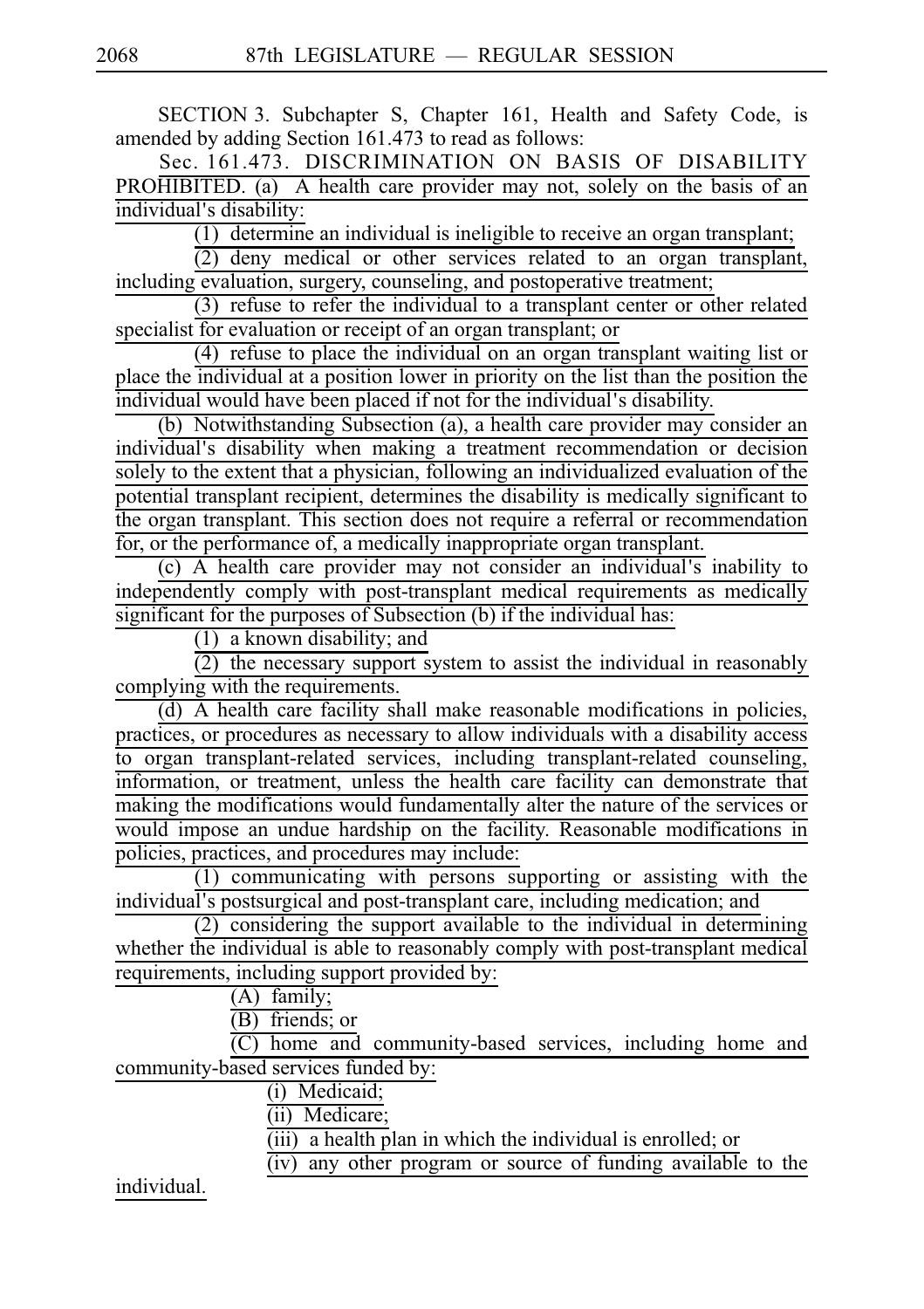(e) A health care provider shall make reasonable efforts to comply with the policies, practices, and procedures, as applicable, developed by a health care facility under Subsection (d), as necessary to allow an individual with a known disability access to organ transplant-related services, including transplant-related counseling, information, or treatment, unless the health care provider can demonstrate that compliance would fundamentally alter the nature of the services or would impose an undue hardship on the health care provider.

(f) A health care provider shall make reasonable efforts to provide auxiliary aids and services to an individual with a known disability seeking organ transplant-related services, including organ transplant-related counseling, information, or treatment, as necessary to allow the individual access to those services, unless the health care provider can demonstrate that providing the transplant-related services with auxiliary aids and services present would fundamentally alter the transplant-related services provided or would impose an undue hardship on the health care provider.

 $(g)$  A health care provider shall comply with the requirements of the Americans with Disabilities Act of 1990 (42 U.S.C. Section 12101 et seq.) to the extent that Act applies to a health care provider. This subsection may not be construed to require a health care provider to comply with that Act if the Act does not otherwise require compliance by the health care provider.

(h) This section applies to each stage of the organ transplant process.

 $(i)$  A violation of this section is grounds for disciplinary action by the regulatory agency that issued a license, certificate, or other authority to a health care provider who committed the violation. Before a regulatory agency may take disciplinary action against a health care provider for a violation, the applicable regulatory agency shall:

 $(1)$  notify the health care provider of the agency's finding that the health care provider has violated or is violating this section or a rule adopted under this section; and

 $(2)$  provide the health care provider with an opportunity to correct the violation without penalty or reprimand.

(j) A physician who in good faith makes a determination that an individual's disability is medically significant to the organ transplant, as described by Subsection (b), does not violate this section.

 $(k)$  A health care provider who in good faith makes a treatment recommendation or decision on the basis of a physician's determination that an individual's disability is medically significant to the organ transplant, as described by Subsection (b), does not violate this section.

SECTION 4. Not later than January 1, 2022, the executive commissioner of the Health and Human Services Commission shall adopt any rules necessary to implement Subchapter S, Chapter 161, Health and Safety Code, as amended by this Act.

SECTION 5. This Act takes effect September 1, 2021.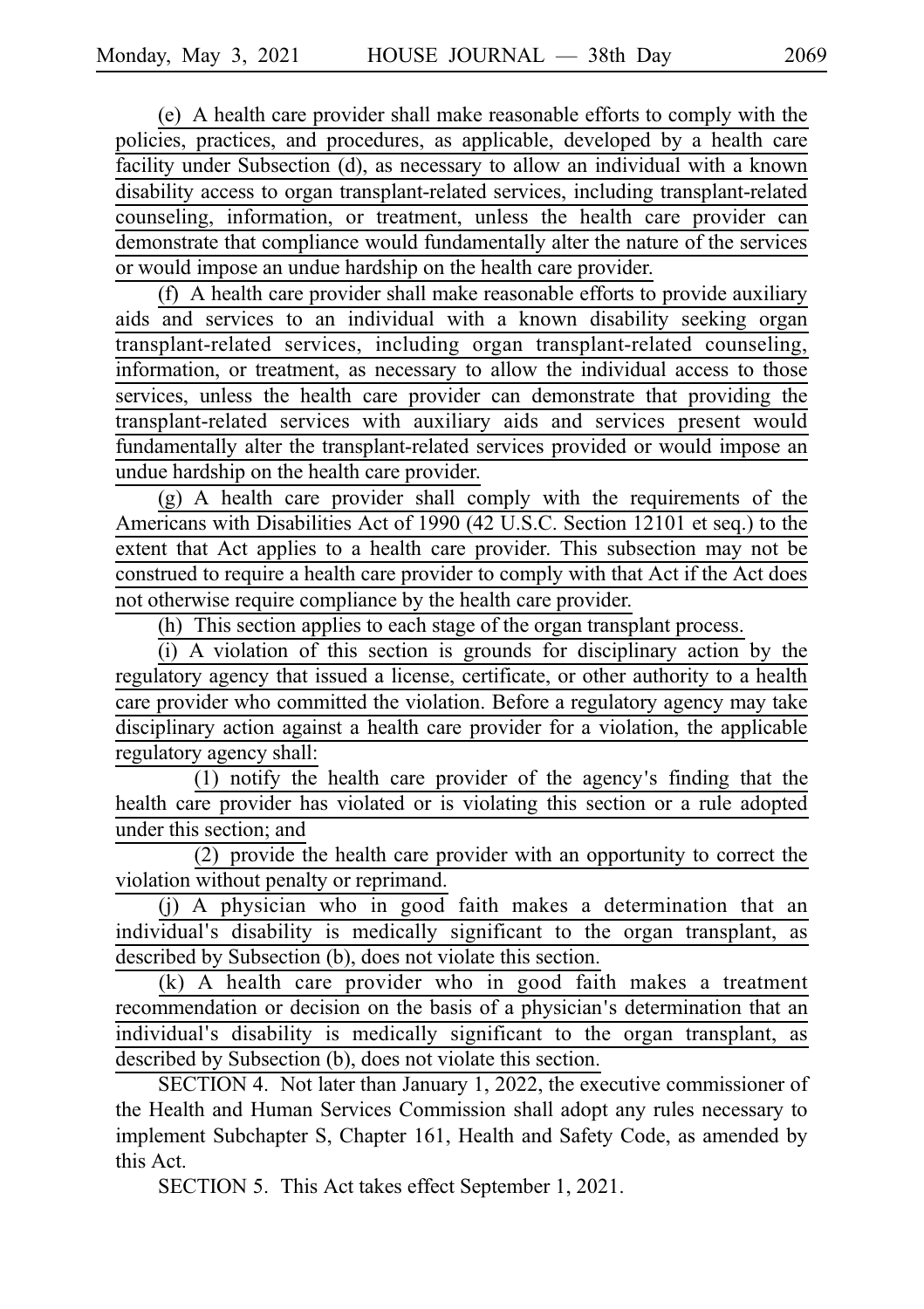### **HB 626 - HOUSE CONCURS IN SENATE AMENDMENTS TEXT OF SENATE AMENDMENTS**

Representative Rosenthal called up with senate amendments for consideration at this time,

**HB 626**, A bill to be entitled An Act relating to the expansion of the Texas Innovative Adult Career Education (ACE) Grant Program to include certain nonprofit organizations providing job training to veterans.

Representative Rosenthal moved to concur in the senate amendments to **HB** 626.

The motion to concur in the senate amendments to **HB 626** prevailed by (Record 647): 147 Yeas, 0 Nays, 1 Present, not voting.

Yeas — Allen; Allison; Anderson; Ashby; Bailes; Beckley; Bell, C.; Bell, K.; Bernal; Biedermann; Bonnen; Bowers; Buckley; Bucy; Burns; Burrows; Button; Cain; Campos; Canales; Capriglione; Cason; Clardy; Cole; Collier; Cook; Cortez; Craddick; Crockett; Cyrier; Darby; Davis; Dean; Deshotel; Dominguez; Dutton; Ellzey; Fierro; Frank; Frullo; Gates; Geren; Gervin-Hawkins; Goldman; González, J.; González, M.; Goodwin; Guerra; Guillen; Harless; Harris; Hefner; Hernandez; Herrero; Hinojosa; Holland; Howard; Huberty; Hull; Hunter; Israel; Jetton; Johnson, A.; Johnson, J.D.; Johnson, J.E.; Kacal; King, K.; King, P.; King, T.; Klick; Krause; Kuempel; Lambert; Landgraf; Larson; Leach; Leman; Longoria; Lopez; Lozano; Lucio; Martinez; Martinez Fischer; Metcalf; Meyer; Meza; Middleton; Minjarez; Moody; Morales, C.; Morales, E.; Morales Shaw; Morrison; Muñoz; Murphy; Murr; Neave; Noble; Oliverson; Ordaz Perez; Ortega; Pacheco; Paddie; Parker; Patterson; Paul; Perez; Price; Ramos; Raney; Raymond; Reynolds; Rodriguez; Rogers; Romero; Rose; Rosenthal; Sanford; Schaefer; Schofield; Shaheen; Sherman; Shine; Slaton; Slawson; Smith; Smithee; Spiller; Stephenson; Stucky; Swanson; Talarico; Thierry; Thompson, E.; Thompson, S.; Tinderholt; Toth; Turner, C.; Turner, J.; VanDeaver; Vasut; Vo; Walle; White; Wilson; Wu; Zwiener.

Present, not voting — Mr. Speaker(C).

Absent, Excused — Anchia.

Absent — Coleman.

## **Senate Committee Substitute**

**CSHB 626**, A bill to be entitled An Act relating to the expansion of the Texas Innovative Adult Career Education (ACE) Grant Program to include certain nonprofit organizations providing job training to veterans.

BE IT ENACTED BY THE LEGISLATURE OF THE STATE OF TEXAS:

SECTION 1. Section 136.001, Education Code, is amended by adding Subdivision (5) to read as follows:

 $(5)$  "Veteran" means a person who has served in:

(A) the army, navy, air force, coast guard, or marine corps of the United States;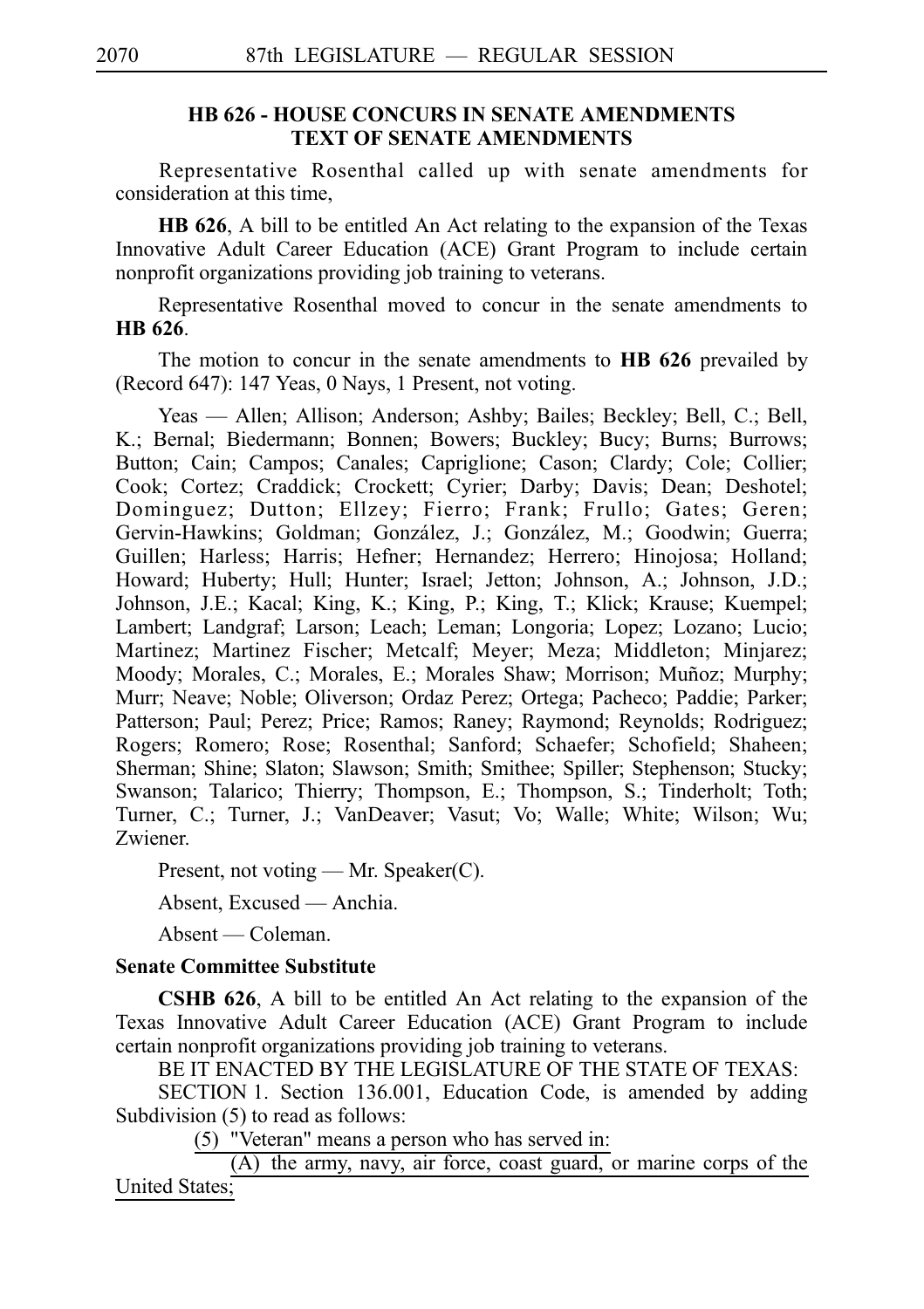(B) the state military forces as defined by Section 431.001, Government Code, other than the Texas State Guard; or

(C) an auxiliary service of one of those branches of the armed forces.

SECTION 2. Section 136.005, Education Code, is amended to read as follows:

Sec. 136.005. TEXAS INNOVATIVE ADULT CAREER EDUCATION (ACE) GRANT PROGRAM. (a) The grant administrator shall establish and administer the Texas Innovative Adult Career Education (ACE) Grant Program to provide grants to:

 $(1)$  eligible nonprofit workforce intermediary and job training organizations; and

(2)  $\overline{eligible}$  nonprofit organizations providing job training to veterans.

 $(a-1)$  In awarding grants under the program, the grant administrator shall take into consideration the recommendations of the program advisory board.

(b) Grants may be awarded under this chapter from the Texas Innovative Adult Career Education (ACE) Grant fund only to develop, support, or expand programs of eligible nonprofit workforce intermediary and job training organizations and of eligible nonprofit organizations providing job training to veterans to prepare low-income students or veterans, as applicable, to enter careers in high-demand and significantly higher-earning occupations.

SECTION 3. Section 136.006, Education Code, is amended by adding Subsection (a-1) and amending Subsection (b) to read as follows:

 $(a-1)$  To be eligible for a grant under the program, a nonprofit organization providing job training services to veterans must:

 $(1)$  apply to the grant administrator in the manner prescribed by the grant administrator;

 $(2)$  provide to veterans, in partnership with public junior colleges, public state colleges, or public technical institutes:

 $(A)$  job training; and

 $\overline{(B)}$  a continuum of services designed to move a program participant from application to employment, including outreach, assessment, case management, support services, and career placement;

 $(3)$  be governed by a board or other governing structure that includes recognized leaders of broad-based community organizations and executive-level or managerial-level members of the local business community;

 $(4)$  demonstrate to the satisfaction of the program advisory board that the organization's program has achieved or will achieve the following measures of success among program participants:

(A) the measures prescribed by Subsections (a)(4)(A)-(C);

(B) rapid attainment of civilian workforce credentials; and

 $(C)$  entry into careers with significantly higher earnings for program participants than previously achieved; and

 $(5)$  provide matching funds in accordance with rules adopted under this chapter.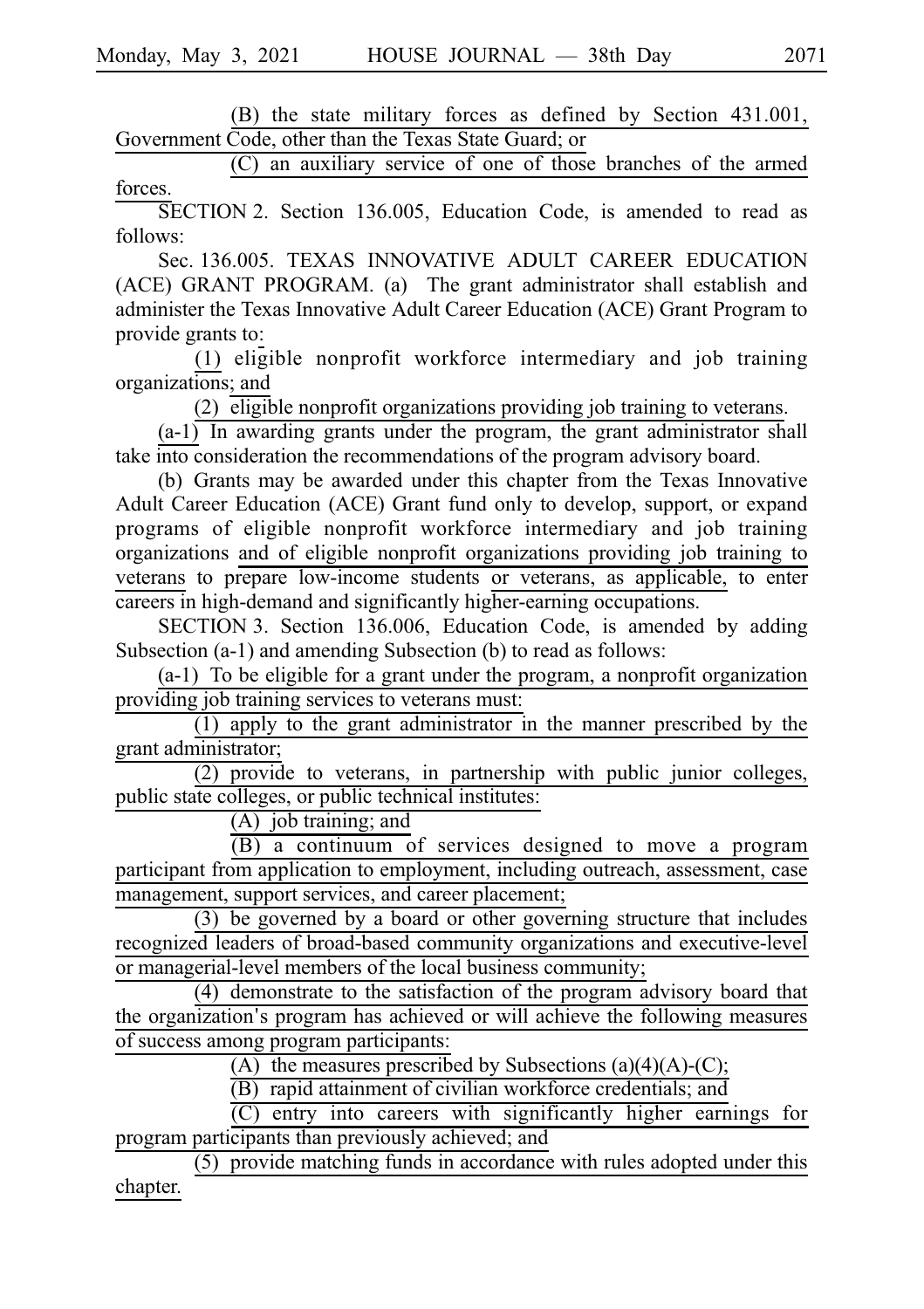(b) The matching funds required under Subsection (a)(5) or (a-1)(5) may be obtained from any source available to the organization, including in-kind contributions, community or foundation grants, individual contributions, and local governmental agency operating funds. The grant administrator may adopt rules requiring an organization to demonstrate compliance with the matching funds requirement before the payment of the next installment under an awarded grant.

SECTION 4. This Act takes effect September 1, 2021.

# **HB 1514 - HOUSE CONCURS IN SENATE AMENDMENTS TEXT OF SENATE AMENDMENTS**

Representative Landgraf called up with senate amendments for consideration at this time,

**HB 1514**, A bill to be entitled An Act relating to the administration of unclaimed property.

Representative Landgraf moved to concur in the senate amendments to **HB** 1514.

The motion to concur in the senate amendments to **HB 1514** prevailed by (Record 648): 145 Yeas, 0 Nays, 1 Present, not voting.

Yeas — Allen; Allison; Anderson; Ashby; Bailes; Beckley; Bell, C.; Bell, K.; Bernal; Biedermann; Bonnen; Bowers; Buckley; Bucy; Burns; Burrows; Button; Cain; Campos; Canales; Capriglione; Cason; Clardy; Cole; Collier; Cook; Cortez; Craddick; Crockett; Cyrier; Darby; Davis; Dean; Deshotel; Dominguez; Dutton; Ellzey; Fierro; Frank; Frullo; Gates; Geren; Gervin-Hawkins; Goldman; González, J.; González, M.; Goodwin; Guerra; Guillen; Harless; Harris; Hefner; Hernandez; Herrero; Hinojosa; Holland; Howard; Huberty; Hull; Hunter; Israel; Jetton; Johnson, A.; Johnson, J.D.; Johnson, J.E.; Kacal; King, K.; King, P.; King, T.; Klick; Krause; Kuempel; Lambert; Landgraf; Larson; Leach; Leman; Longoria; Lopez; Lozano; Lucio; Martinez; Martinez Fischer; Metcalf; Meyer; Meza; Middleton; Minjarez; Moody; Morales, C.; Morales, E.; Morales Shaw; Morrison; Muñoz; Murphy; Murr; Neave; Noble; Oliverson; Ordaz Perez; Ortega; Pacheco; Paddie; Parker; Patterson; Paul; Perez; Price; Ramos; Raney; Raymond; Reynolds; Rodriguez; Rogers; Romero; Rose; Rosenthal; Sanford; Schaefer; Schofield; Shaheen; Sherman; Shine; Slaton; Smith; Smithee; Spiller; Stephenson; Stucky; Swanson; Talarico; Thierry; Thompson, E.; Tinderholt; Toth; Turner, C.; Turner, J.; VanDeaver; Vasut; Vo; Walle; White; Wilson; Wu; Zwiener.

Present, not voting — Mr. Speaker(C).

Absent, Excused — Anchia.

Absent — Coleman; Slawson; Thompson, S.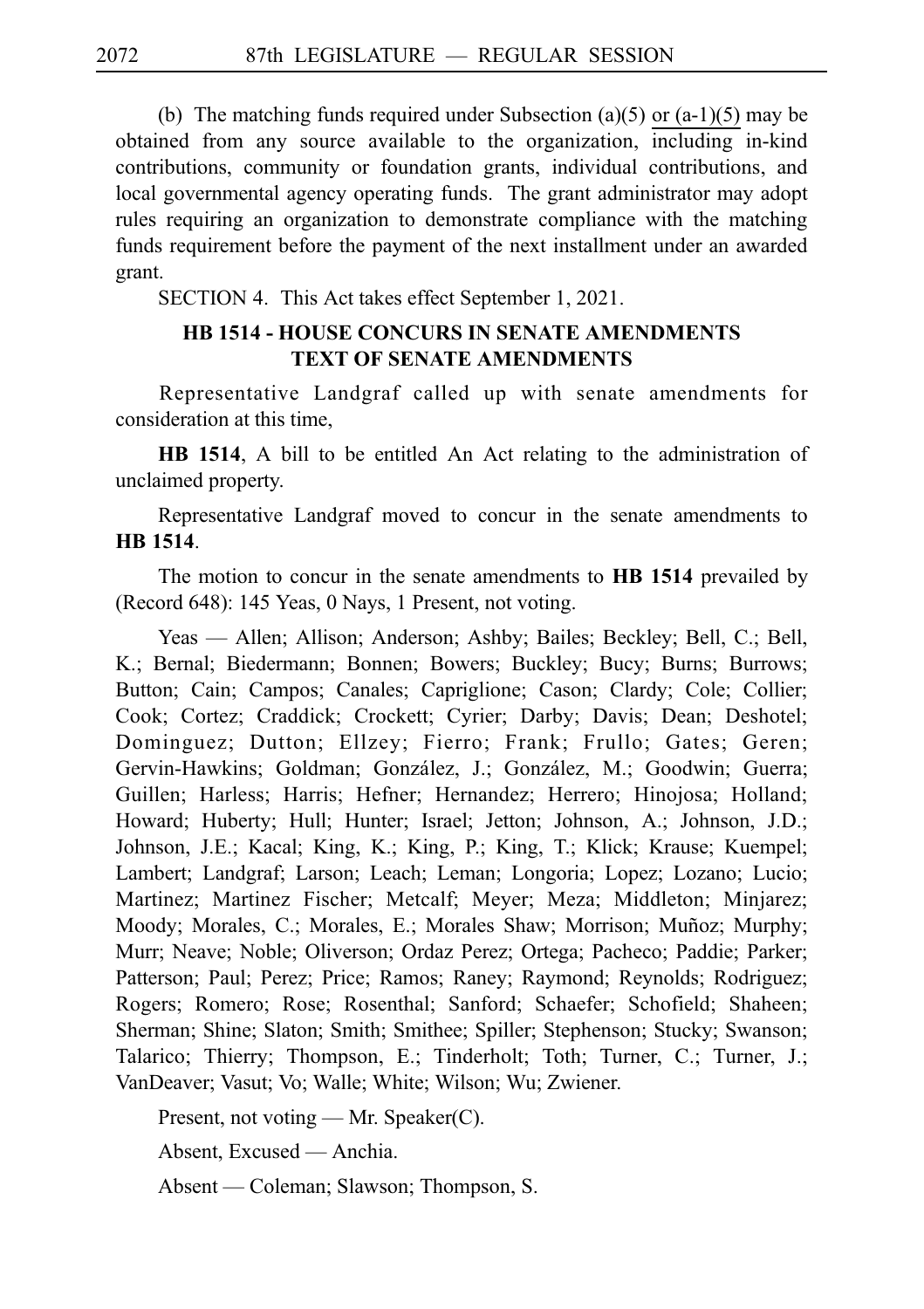### **STATEMENT OF VOTE**

When Record No. 648 was taken, I was in the house but away from my desk. I would have voted yes.

Slawson

#### **Senate Committee Substitute**

**CSHB 1514**, A bill to be entitled An Act relating to the administration of unclaimed property.

BE IT ENACTED BY THE LEGISLATURE OF THE STATE OF TEXAS:

SECTION 1. Section 551.005(b), Estates Code, is amended to read as follows:

(b) The clerk of a court that orders an executor or administrator to pay funds to the comptroller under Section  $551.001$  shall provide to  $[**serve on**]$  the comptroller, by certified mail or e-mail [personal service of citation], a certified copy of the court order not later than the fifth day after the date the order is issued.

SECTION 2. Section  $1109.013(c)$ , Insurance Code, is amended to read as follows:

(c) An insurer shall report and deliver unclaimed proceeds to the comptroller as required by Chapter 74, Property Code [Section 1109.051].

SECTION 3. Section 72.001, Property Code, is amended by adding Subsection (a-1) to read as follows:

(a-1) Tangible or intangible personal property is not subject to this chapter if it is a worthless or non-freely transferable security.

SECTION 4. Section 74.001(a), Property Code, is amended to read as follows:

(a) Except as provided by this section  $[Subsection (b)]$ , this chapter applies to:

(1) property that is presumed abandoned under Chapter 72, Chapter 73, or Chapter 75;

(2) property that is presumed abandoned under Chapter 154, Finance Code;

(3) unclaimed proceeds under Chapter 1109, Insurance Code; or

 $\overline{(4)}$  any other law requiring a person to report and deliver property to the comptroller under this chapter.

SECTION 5. Section  $74.101(a)$ , Property Code, is amended to read as follows:

(a) Each holder who on March 1 holds property to which this chapter applies [that is presumed abandoned under Chapter  $72$ ,  $73$ , or  $75$  of this code or under Chapter 154, Finance Code, shall file a report of that property on or before the following July 1. The comptroller may require the report to be in a particular format, including a format that can be read by a computer.

SECTION 6. Sections  $74.1011(a)$ , (b), and (b-1), Property Code, are amended to read as follows: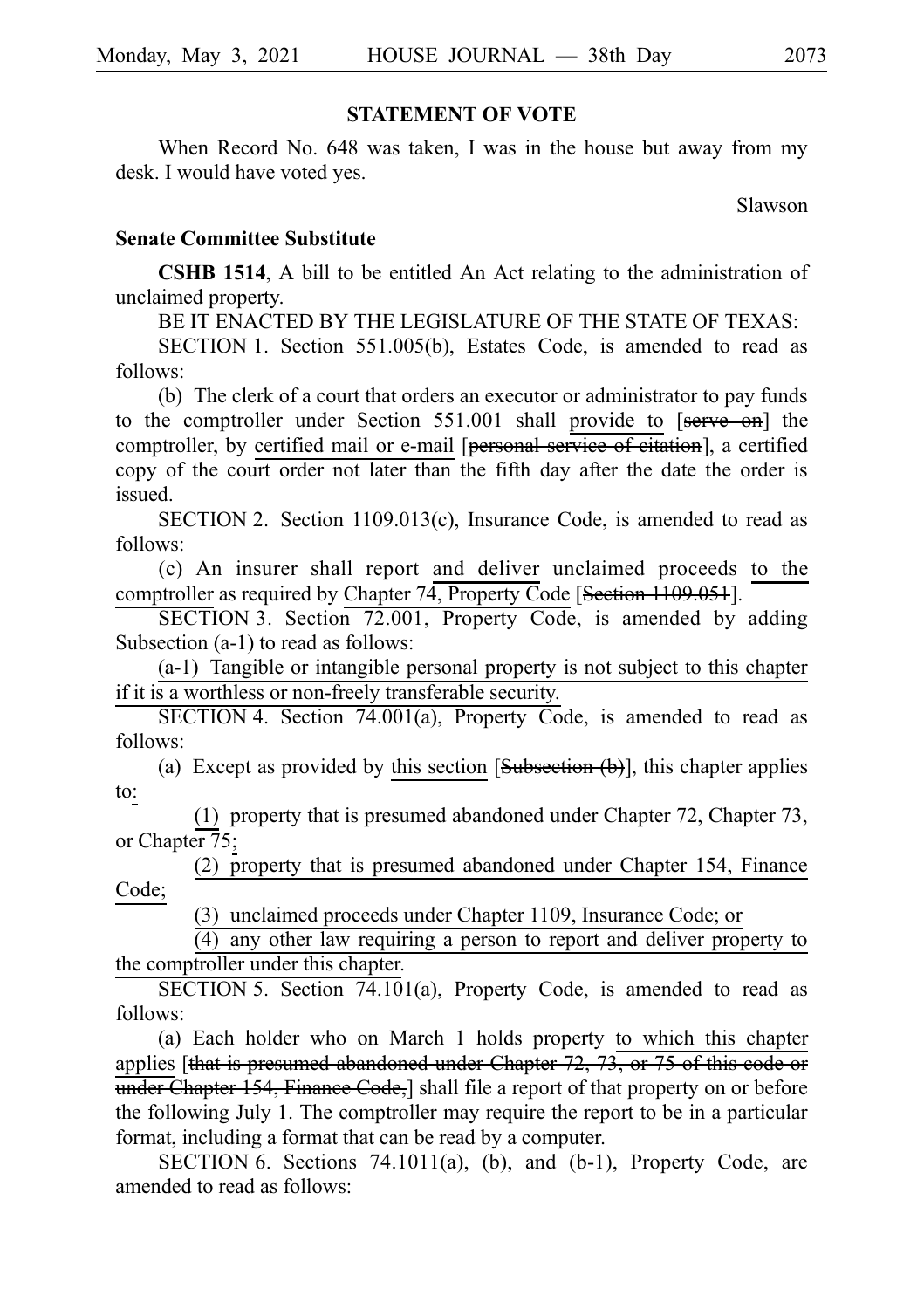(a) Except as provided by Subsection (b), a holder who on March 1 holds property to which this chapter applies that is valued at more than \$250 [that is presumed abandoned under Chapter 72, 73, or 75 of this code or Chapter 154, Finance Code, shall, not later than the 60th day before the date the property is delivered to the comptroller, provide to the owner by [on or before the following  $\overline{\text{May 1}}$ , mail to the last known address of the [known] owner or by e-mail written notice stating that:

 $(1)$  the holder is holding the property; and

 $(2)$  the holder may be required to deliver the property to the comptroller on or before July 1 if the property is not claimed.

(b) The notice required under Subsection (a) does not apply to a holder who:

 $(1)$  has already provided such notice to the owner of the property or a person entitled to the property under existing federal law, rules, and regulations or state law within the time specified under Subsection (a); or

(2) does not have a record of a physical or e-mail  $[**an**]$  address for the property owner or any other person entitled to the property.

 $(b-1)$  If an owner has designated a representative for notice under Section 72.1021 or 73.103, the holder shall mail or e-mail the written notice required under Subsection (a) to the representative in addition to providing written [mailing the] notice to the owner.

SECTION 7. Section 74.301(a), Property Code, is amended to read as follows:

(a) Except as provided by Subsection (c), each holder who on March 1 holds property to which this chapter applies [that is presumed abandoned under Chapter 72, 73, or 75] shall deliver the property to the comptroller on or before the following July 1 accompanied by the report required to be filed under Section 74.101.

SECTION 8. Section 74.401(d), Property Code, is amended to read as follows:

(d) If after investigation the comptroller determines that property delivered under this chapter is not marketable or [from a safe deposit box or other repository] has insubstantial commercial value, the comptroller may destroy or otherwise dispose of the property at any time.

SECTION 9. Subchapter E, Chapter 74, Property Code, is amended by adding Section 74.405 to read as follows:

Sec. 74.405. DISPOSITION OF SECURITIES. (a) The comptroller may sell or otherwise liquidate a security delivered to the comptroller under this chapter.

(b) The comptroller may not sell a security listed on an established stock exchange for less than the price prevailing on the exchange at the time of sale. The comptroller may sell a security not listed on an established exchange by any commercially reasonable method.

SECTION 10. Sections  $74.501(c)$ , (d), and (f), Property Code, are amended to read as follows:

(c) All claims to which this subchapter  $[*section*]$  applies must: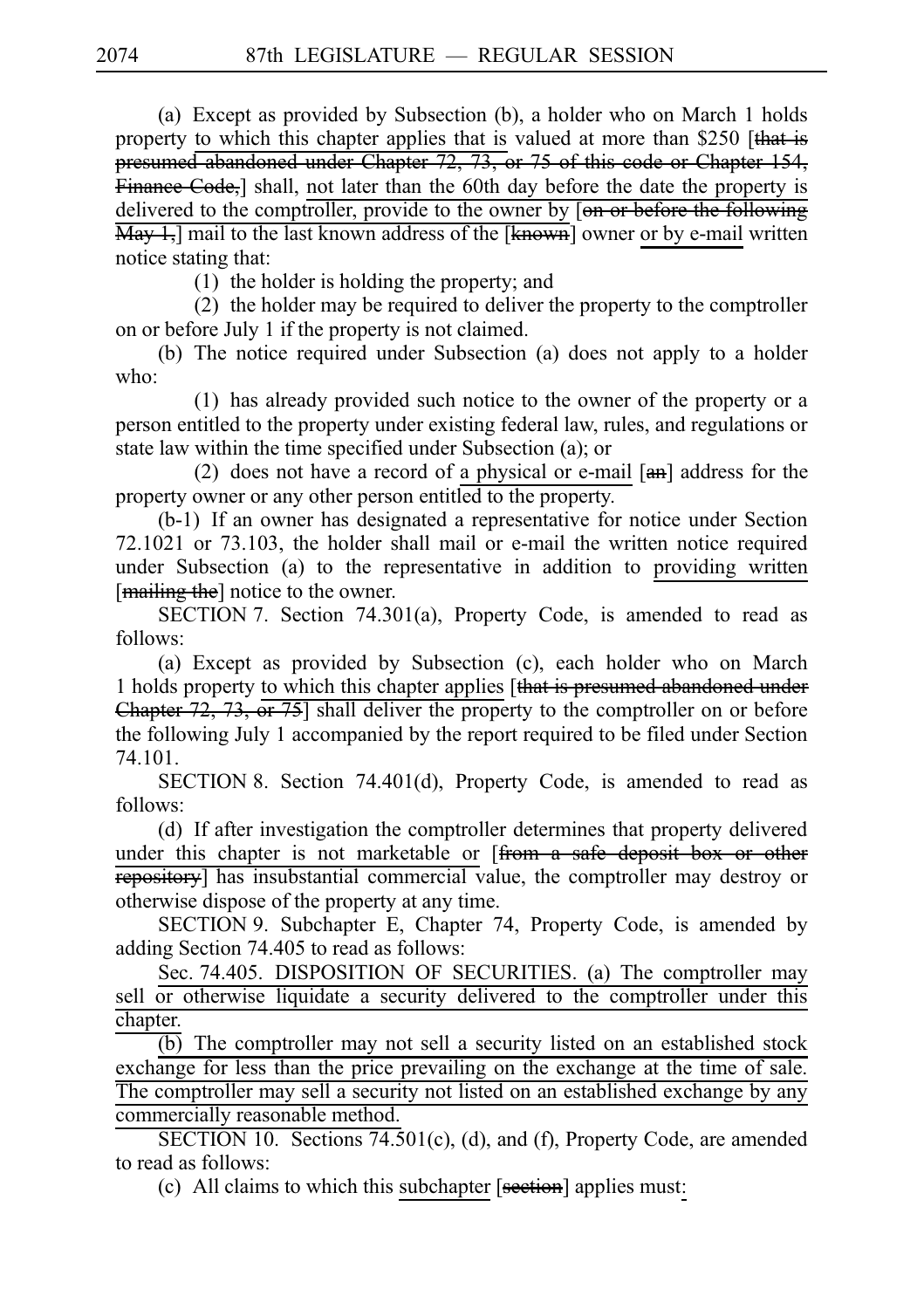$(1)$  identify the specific property in the possession of the comptroller that is being claimed;

 $(2)$  include all necessary documentation the comptroller may require; and

(3) except as provided by Section 74.503, be filed in accordance with procedures, contain the information, and be on forms prescribed by the comptroller.

(d) On receipt of a claim form and all necessary documentation the comptroller may require, or [and] as may be appropriate under the circumstances, the comptroller may approve the claim of:

(1) the reported owner of the property;

 $(2)$  if the reported owner died testate:

(A) the appropriate legal beneficiaries of the owner as provided by the last will and testament of the owner that has been accepted into probate or filed as a muniment of title;  $[**or**]$ 

(B) the executor of the owner's last will and testament who holds current letters testamentary; or

(C) the appropriate legal beneficiaries of the owner as provided by a valid last will and testament of the owner that has not been accepted into probate or filed as a muniment of title, if:

(i) the amount of the property being claimed is less than \$10,000; and

(ii) the beneficiaries named in the will are the same persons who would inherit the property if the owner had died intestate;

 $(3)$  if the reported owner died intestate:

(A) the legal heirs of the owner as provided by Sections 201.001, [and] 201.002, and 201.003, Estates Code; [or]

(B) the court-appointed independent administrator of the owner's estate, if the administrator was appointed before the fourth anniversary of the date of the death of the owner; or

 $(C)$  the court-appointed dependent administrator of the owner's estate;

(4) the legal heirs of the reported owner as established by a determination  $\left[\frac{a_n}{a_n} + \frac{a_n}{b_n}\right]$  of heirship order signed by a judge of the county probate court or by a county judge;

 $(5)$  if the reported owner is a minor child or an adult who has been adjudged incompetent by a court of law, the parent or legal guardian of the child or adult;

 $(6)$  if the reported owner is a corporation:

 $(A)$  the president or chair of the board of directors of the corporation, on behalf of the corporation; or

(B) any person who has legal authority to act on behalf of the corporation;

(7) if the reported owner is a corporation that has been dissolved or liquidated: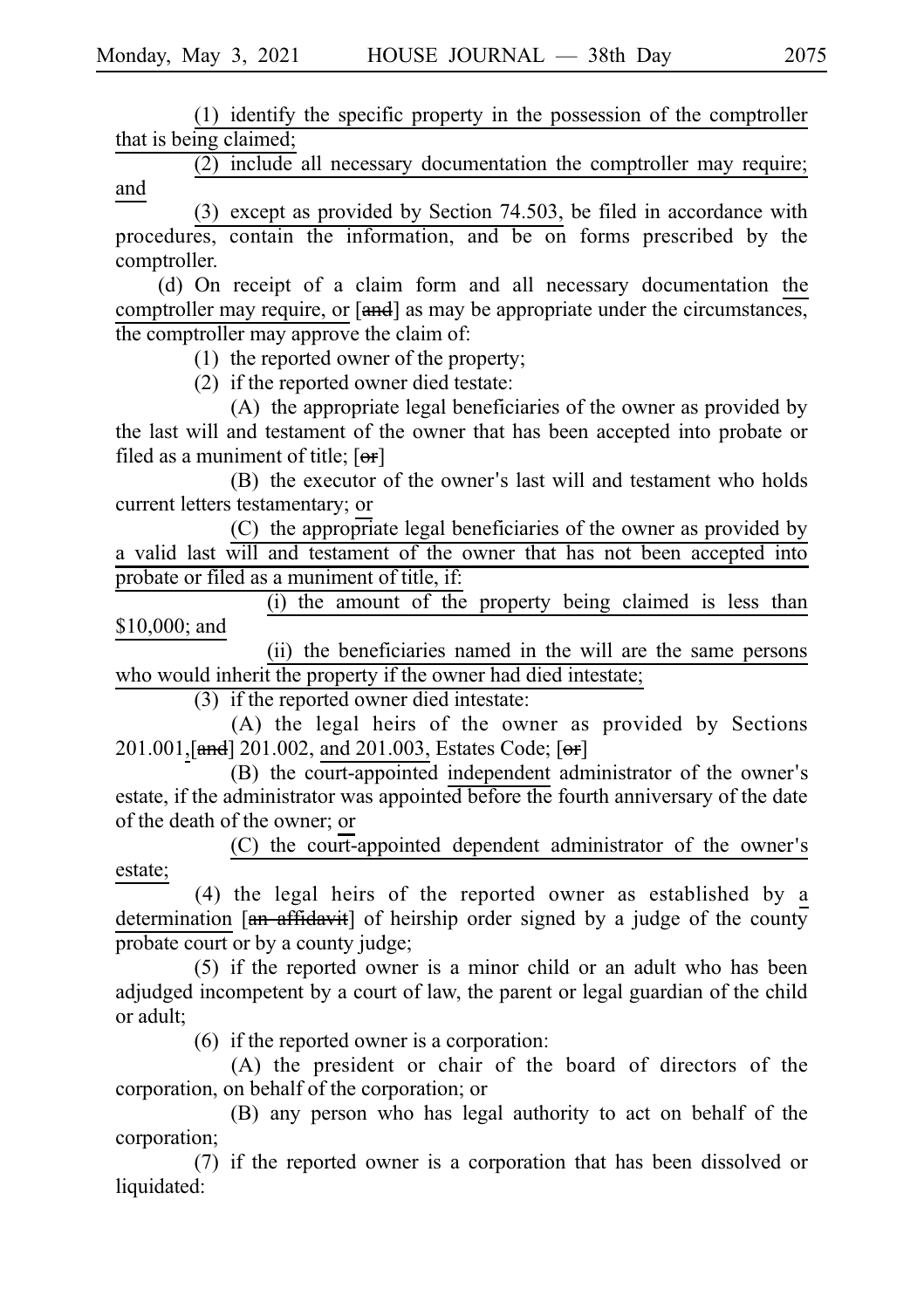$(A)$  the sole surviving shareholder of the corporation, if there is only one surviving shareholder;

(B) the surviving shareholders of the corporation in proportion to their ownership of the corporation, if there is more than one surviving shareholder;

(C) the corporation's bankruptcy trustee, bankruptcy estate representative, or other person authorized pursuant to Title 11, United States Code, or an order of a bankruptcy court to act on behalf of or for the benefit of the corporation's bankruptcy estate, or any assignee of any such person; or

(D) the court-ordered receiver for the corporation; or

 $(8)$  any other person that is entitled to receive the unclaimed property under other law or comptroller policy.

(f) Notwithstanding Subsection (e), the  $[**The**]$  comptroller may approve the  $[a]$  claim of  $[**for**]$ :

 $\overline{(1)}$  the attorney general or other Title IV-D agency, as defined by Section 101.033, Family Code, for child support arrearages owed by the reported owner of the property that are  $\overline{[and]}$  reflected in a child support lien notice that complies with Section 157.313, Family Code; or

(2) a person holding a durable power of attorney of a person who is medically incapacitated. [A claim under this subsection may be submitted by the lienholder or the attorney general on behalf of the lienholder.]

SECTION 11. Section 74.501(e), Property Code, as amended by Chapters 267 (SB 1420) and 897 (HB 3598), Acts of the 86th Legislature, Regular Session, 2019, is reenacted and amended to read as follows:

(e) Except as provided by Subsection (d)(7) or (f) or Section 551.051, Estates Code, the comptroller may not pay to the following persons a claim to which this section applies:

 $(1)$  a creditor, a judgment creditor, a lienholder, or an assignee of the reported owner or of the owner's heirs;

 $(2)$  a person holding a power of attorney from the reported owner or the owner's heirs; or

 $(3)$  a person attempting to make a claim on behalf of a corporation that was previously forfeited, dissolved, or terminated, if the comptroller finds that:

 $(A)$  the corporation was revived for the purpose of making a claim under this section; and

(B) the person submitting the claim was not an authorized representative of the corporation at the time of the corporation's forfeiture, dissolution, or termination.

SECTION 12. Subchapter F, Chapter 74, Property Code, is amended by adding Section 74.503 to read as follows:

Sec. 74.503. WAIVER OF CLAIM REQUIREMENT. The comptroller may waive the requirement of filing a claim and pay or deliver property directly to a person who does not file a claim if:

 $(1)$  the person receiving the property is the reported owner of the property;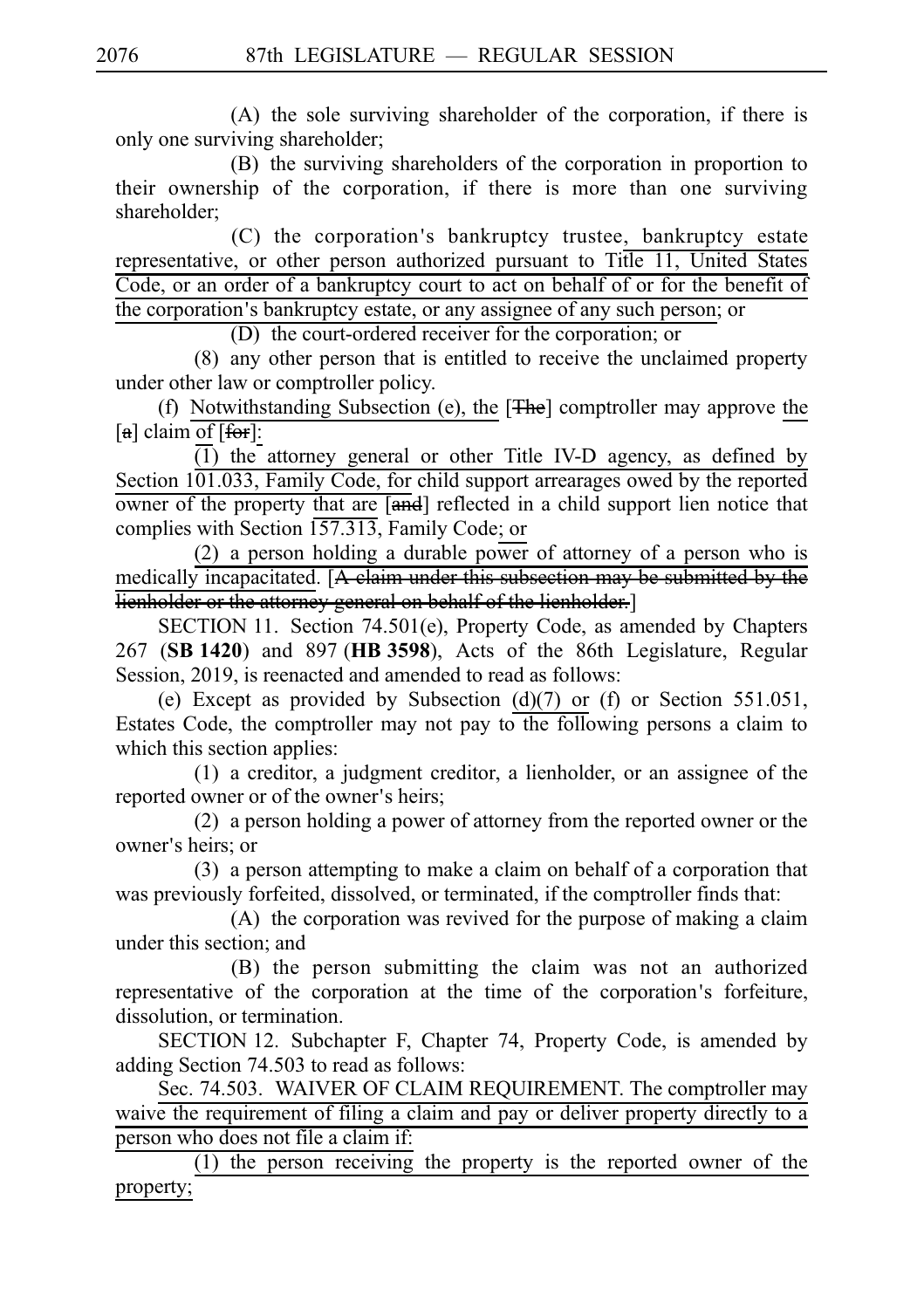$(2)$  the comptroller reasonably believes the person is entitled to receive the property or payment; and

(3) the property has a value of less than  $$5,000$ .

SECTION 13. Sections 74.506(a) and (b), Property Code, are amended to read as follows:

(a) A person who has filed a claim that complies with Section  $74.501(c)$ may appeal  $\left[\frac{1}{2} + \frac{1}{2} + \frac{1}{2} + \frac{1}{2} + \frac{1}{2} + \frac{1}{2} + \frac{1}{2} + \frac{1}{2} + \frac{1}{2} + \frac{1}{2} + \frac{1}{2} + \frac{1}{2} + \frac{1}{2} + \frac{1}{2} + \frac{1}{2} + \frac{1}{2} + \frac{1}{2} + \frac{1}{2} + \frac{1}{2} + \frac{1}{2} + \frac{1}{2} + \frac{1}{2} + \frac{1}{2} + \frac{1}{2} + \frac{1}{2} + \frac{1}{2}$ under this subchapter may appeal the decision] before the 61st day after the day on which it was rendered.

(b) If a claim that complies with Section  $74.501(c)$  has not been decided before the 91st day after the day on which it was filed, the claimant may file an appeal if, after the claimant provides notice by certified mail to the comptroller of the intent to file an appeal, the comptroller does not reach a decision on the claim on or before the 60th day after the date the notice is delivered to the comptroller. An appeal under this section must be made within one year of the date the claim was filed [the 60-day period beginning on the 91st day after the day of filing].

SECTION 14. The heading to Section 74.507, Property Code, is amended to read as follows:

Sec. 74.507. ASSISTANCE OF CLAIMANT; FEE FOR RECOVERY.

SECTION 15. Section 74.507, Property Code, is amended by amending Subsection (a) and adding Subsection (c) to read as follows:

(a) A person who informs a potential claimant that the claimant may be entitled to claim property that is reportable to the comptroller under this chapter, that has been reported to the comptroller, or that is in the possession of the comptroller may not contract for or receive from the claimant for services an amount that exceeds 10 percent of the value of the property recovered, plus reasonable attorney's fees necessary to pursue the claim. If the property involved is mineral proceeds, the amount for services may not include a portion of the underlying minerals or any production payment, overriding royalty, or similar payment.

 $(c)$  An agreement to assist a claimant in the recovery of property that is reportable to the comptroller, that has been reported to the comptroller, or that is in the possession of the comptroller under this chapter is enforceable only if the agreement:

 $\overline{1}$ ) clearly states the nature of the property and the services to be provided;

 $(2)$  is signed by or on behalf of the claimant; and

 $(3)$  states the amount or value of the property reasonably expected to be recovered, computed before and after a fee or other compensation has been deducted.

 $\overline{\text{SECTION 16}}$ . Section 74.601(e), Property Code, is amended to read as follows:

(e) The comptroller may  $\left[ \text{on } \frac{1}{\text{receipt}} \right]$  from time to time may sell securities, including stocks, bonds, and mutual funds, received under this chapter or any other statute requiring the delivery of unclaimed property to the comptroller and] use the proceeds from the sale of securities delivered under this chapter to buy,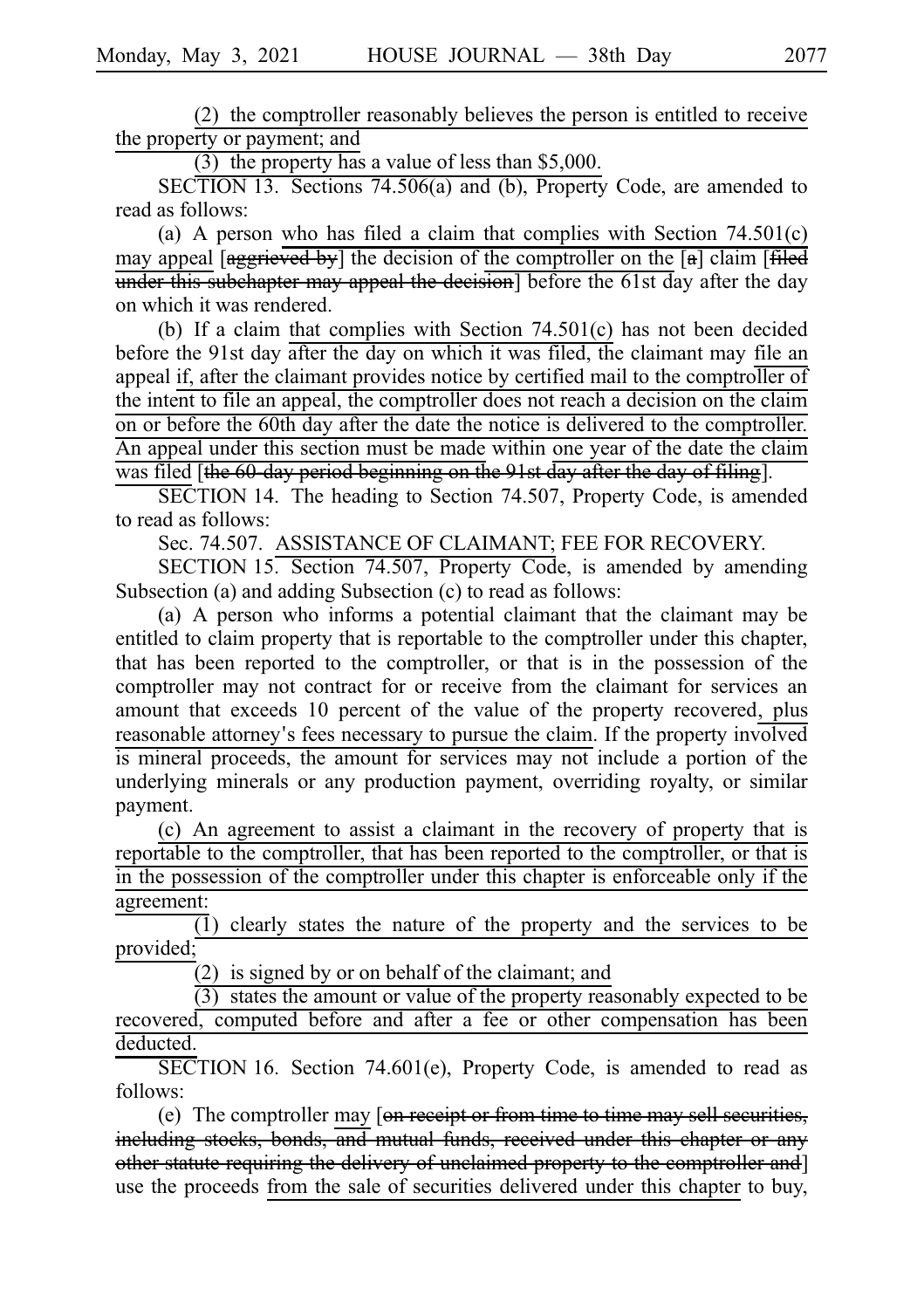exchange, invest, or reinvest in marketable securities. When making or selling the investments, the comptroller shall exercise the judgment and care of a prudent person.

SECTION 17. Section 74.707(a), Property Code, is amended to read as follows:

(a) The comptroller may waive penalty or interest, in whole or in part, imposed on delinquent property if the comptroller determines that the holder has made a good faith effort to comply with Chapters 72-75, or for other good cause.

SECTION 18. The following provisions of the Insurance Code are repealed:

- (1) Section  $1109.013(d)$ ;
- $(2)$  Section 1109.101; and

(3) Subchapters B and D, Chapter 1109.

SECTION 19. Section 1109.013(c), Insurance Code, as amended by this Act, applies only to a report that is due under Chapter 74, Property Code, on or after September 1, 2021.

SECTION 20. To the extent of any conflict, this Act prevails over another Act of the 87th Legislature, Regular Session, 2021, relating to nonsubstantive additions to and corrections in enacted codes.

SECTION 21. This Act takes effect immediately if it receives a vote of two-thirds of all the members elected to each house, as provided by Section 39, Article III, Texas Constitution. If this Act does not receive the vote necessary for immediate effect, this Act takes effect September 1, 2021.

# **HB 5 - HOUSE REFUSES TO CONCUR IN SENATE AMENDMENTS CONFERENCE COMMITTEE APPOINTED**

Representative Ashby called up with senate amendments for consideration at this time,

**HB 5**, A bill to be entitled An Act relating to the expansion of broadband services to certain areas.

Representative Ashby moved that the house not concur in the senate amendments and that a conference committee be requested to adjust the differences between the two houses on **HB 5**.

The motion prevailed.

The chair announced the appointment of the following conference committee, on the part of the house, on **HB 5**: Ashby, chair; Anderson, C. Morales, Paddie, and Rose.

# **HB 4667 - PERMISSION TO INTRODUCE**

Representative E. Morales requested permission to introduce and have placed on first reading **HBi4667**.

Permission to introduce was granted by (Record 649): 144 Yeas, 0 Nays, 1 Present, not voting.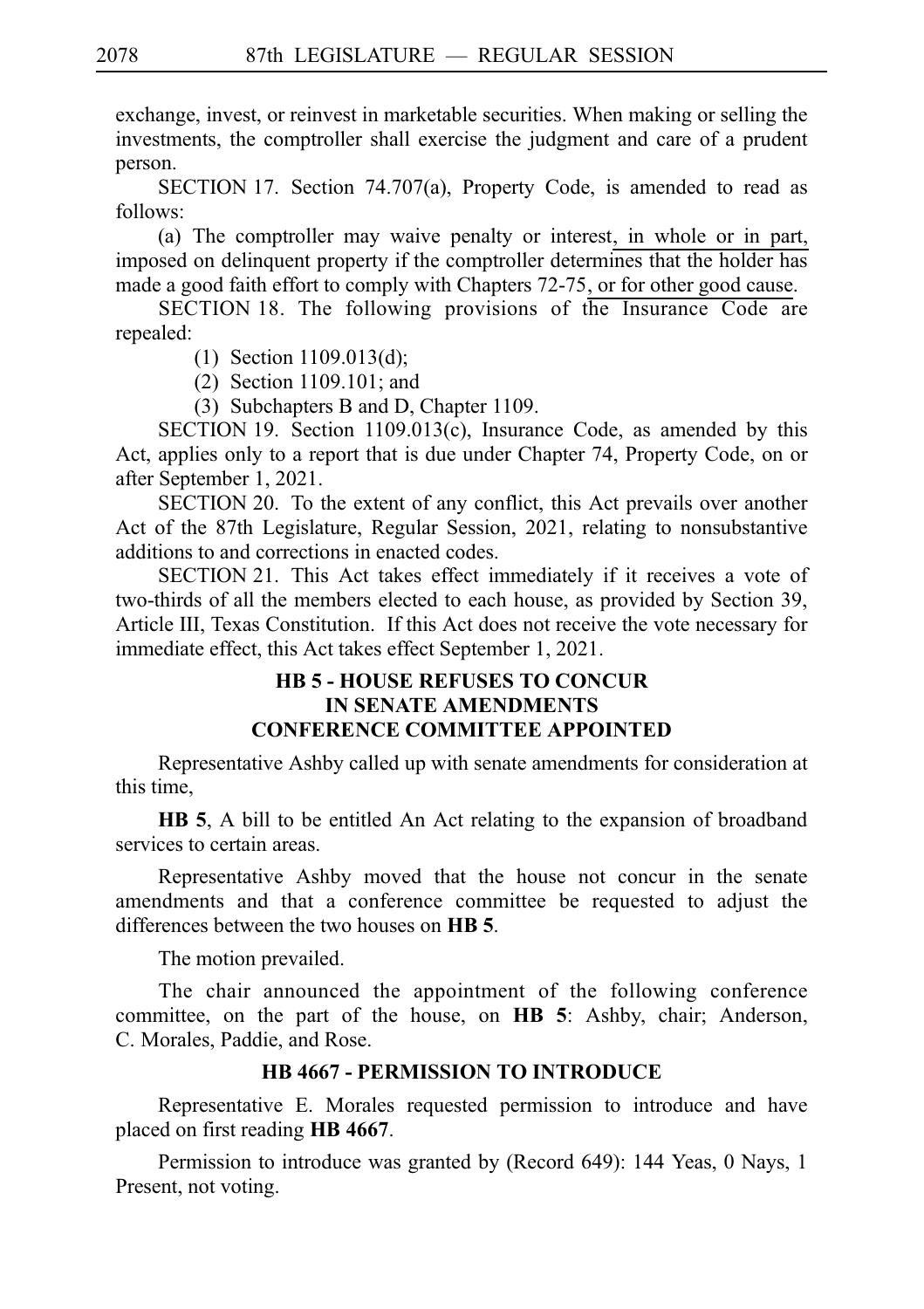Yeas — Allen; Allison; Anderson; Ashby; Bailes; Beckley; Bell, C.; Bell, K.; Bernal; Biedermann; Bonnen; Bowers; Buckley; Bucy; Burns; Burrows; Button; Cain; Campos; Canales; Capriglione; Cason; Clardy; Cole; Collier; Cook; Cortez; Craddick; Crockett; Cyrier; Darby; Davis; Dean; Deshotel; Dominguez; Dutton; Ellzey; Fierro; Frank; Frullo; Gates; Gervin-Hawkins; Goldman; González, J.; González, M.; Goodwin; Guerra; Guillen; Harless; Harris; Hefner; Hernandez; Herrero; Hinojosa; Holland; Howard; Huberty; Hull; Hunter; Israel; Jetton; Johnson, A.; Johnson, J.D.; Kacal; King, K.; King, P.; Klick; Krause; Kuempel; Lambert; Landgraf; Larson; Leach; Leman; Longoria; Lopez; Lozano; Lucio; Martinez; Martinez Fischer; Metcalf; Meyer; Meza; Middleton; Minjarez; Moody; Morales, C.; Morales, E.; Morales Shaw; Morrison; Muñoz; Murphy; Murr; Neave; Noble; Oliverson; Ordaz Perez; Ortega; Pacheco; Paddie; Parker; Patterson; Paul; Perez; Price; Ramos; Raney; Raymond; Reynolds; Rodriguez; Rogers; Romero; Rose; Rosenthal; Sanford; Schaefer; Schofield; Shaheen; Sherman; Shine; Slaton; Slawson; Smith; Smithee; Spiller; Stephenson; Stucky; Swanson; Talarico; Thierry; Thompson, E.; Thompson, S.; Tinderholt; Toth; Turner, C.; Turner, J.; VanDeaver; Vasut; Vo; Walle; White; Wilson; Wu; Zwiener.

Present, not voting — Mr. Speaker(C).

Absent, Excused — Anchia.

Absent — Coleman; Geren; Johnson, J.E.; King, T.

## **COMMITTEES GRANTED PERMISSION TO MEET**

Representative White moved that the house grant permission for all committees and subcommittees to meet while the house is in session, during bill referral today, pursuant to their committee postings or recess motions.

Permission to meet was granted.

# **FIVE-DAY POSTING RULE SUSPENDED**

Representative White moved to suspend the five-day posting rule to allow the Committee on Homeland Security and Public Safety to consider **SB 922** at 8 a.m. Wednesday, May 5 in E2.012.

The motion prevailed.

#### **PROVIDING FOR ADJOURNMENT**

At 4:06 p.m., Representative White moved that, at the conclusion of the reading of bills and resolutions on first reading and referral to committees, the house adjourn until 10 a.m. tomorrow.

The motion prevailed.

### **BILLS AND JOINT RESOLUTIONS ON FIRST READING AND REFERRAL TO COMMITTEES**

Bills and joint resolutions were at this time laid before the house, read first time, and referred to committees. (See the addendum to the daily journal, Referred to Committees, List No. 2.)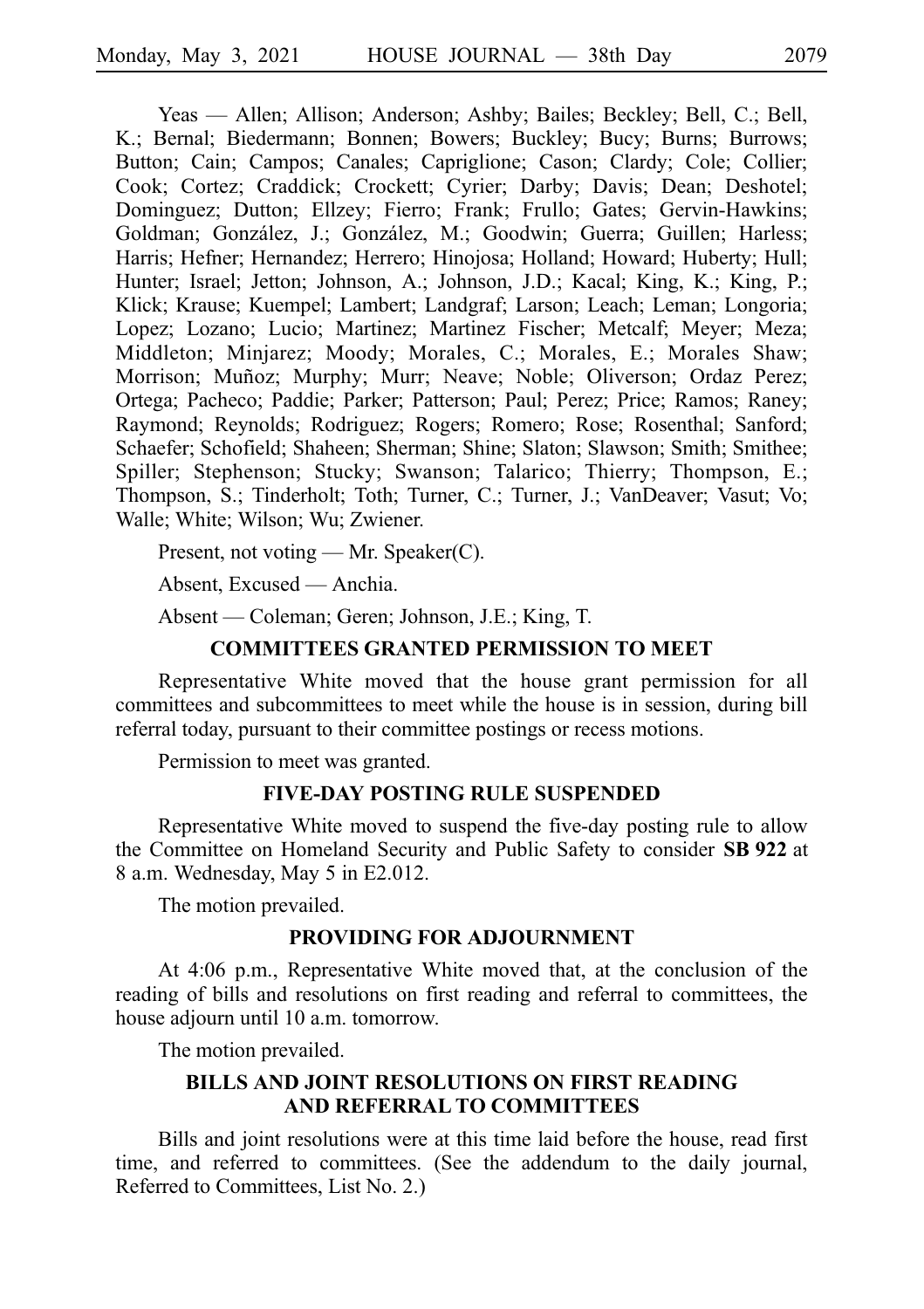(Perez in the chair)

#### **ADJOURNMENT**

In accordance with a previous motion, the house, at 4:14 p.m., adjourned until 10 a.m. tomorrow.

## ADDENDUM

### **REFERRED TO COMMITTEES**

The following bills and joint resolutions were today laid before the house, read first time, and referred to committees, and the following resolutions were today laid before the house and referred to committees. If indicated, the chair today corrected the referral of the following measures:

**List No. 1**

**SB 321** to Appropriations.

**SB 770** to International Relations and Economic Development.

**SB 1265** to Culture, Recreation, and Tourism.

**SB 1373** to Judiciary and Civil Jurisprudence.

**SB 1555** to International Relations and Economic Development.

**SB 1588** to Business and Industry.

**SB 1776** to Public Education.

**SB 2093** to Elections.

**SB 2202** to Public Education.

**SCR 29** to State Affairs.

# **List No. 2**

**SB 69** to Homeland Security and Public Safety.

**SB 279** to Public Education.

**SB 282** to State Affairs.

**SB 285** to Juvenile Justice and Family Issues.

**SB 315** to Licensing and Administrative Procedures.

**SB 337** to Defense and Veterans' Affairs.

**SB 437** to Public Health.

**SB 500** to Human Services.

**SB 513** to State Affairs.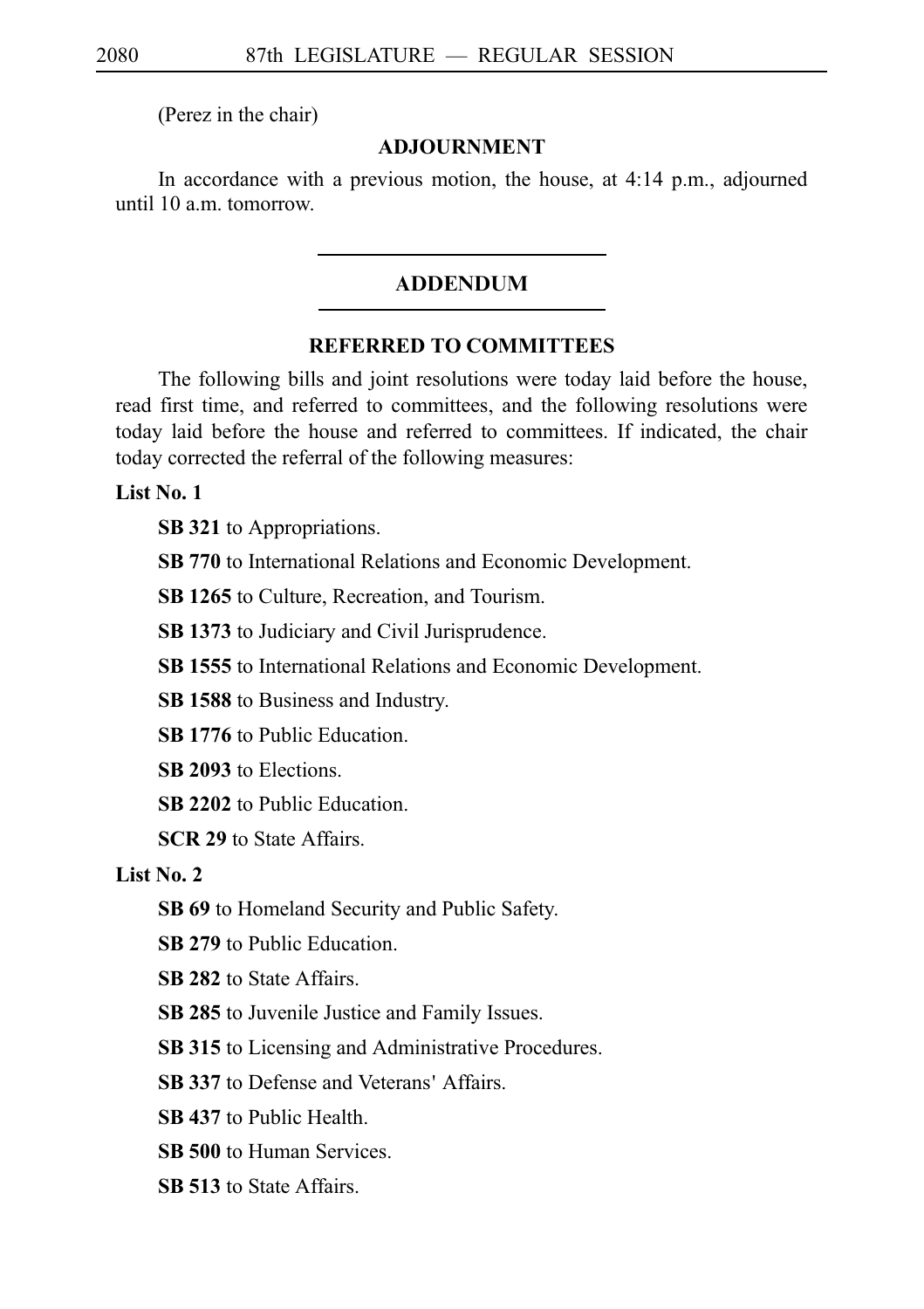- **SB 560** to Public Education.
- **SB 566** to State Affairs.
- **SB 617** to Public Health.
- **SB 640** to Public Health.
- **SB 696** to Ways and Means.
- **SB 699** to House Administration.
- **SB 776** to Public Education.
- **SB 804** to Urban Affairs.
- **SB 828** to Ways and Means.
- **SB 900** to Environmental Regulation.
- **SB 1072** to Land and Resource Management.
- **SB 1088** to Ways and Means.
- **SB 1092** to Higher Education.
- **SB 1111** to Elections.
- **SB 1185** to Defense and Veterans' Affairs.
- **SB 1225** to State Affairs.
- **SB 1244** to Human Services.
- **SB 1263** to Appropriations.
- **SB 1266** to House Administration.
- **SB 1270** to Transportation.
- **SB 1277** to Higher Education.
- **SB 1339** to Judiciary and Civil Jurisprudence.
- **SB 1349** to Human Services.
- **SB 1351** to Public Education.
- **SB 1582** to Energy Resources.
- **SB 1646** to Public Health.
- **SB 1827** to Appropriations.
- **SB 1860** to Higher Education.
- **SB 1889** to Higher Education.
- **SB 1907** to Transportation.
- **SB 1911** to Human Services.
- **SB 1997** to Agriculture and Livestock.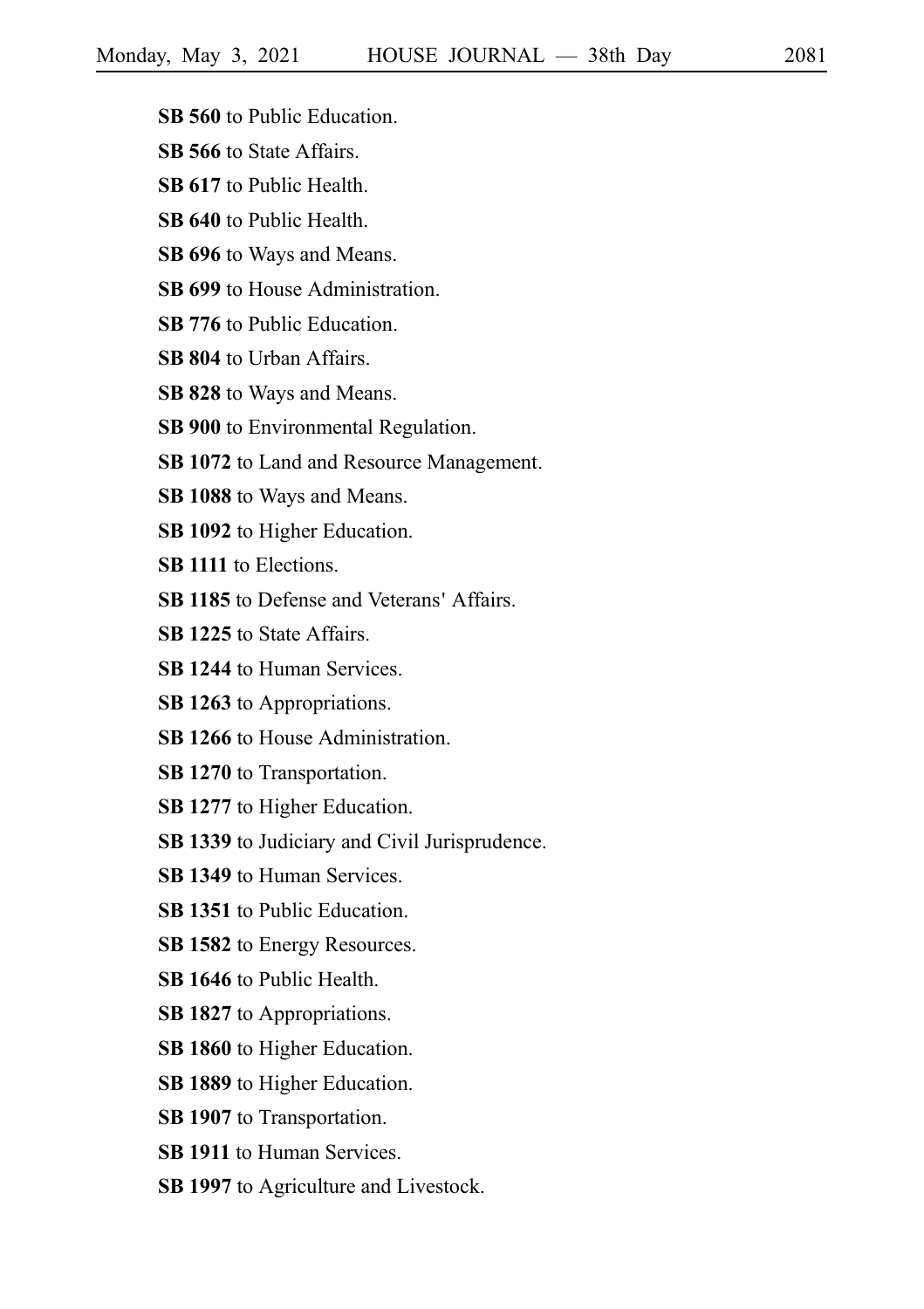**SB 2049** to Juvenile Justice and Family Issues.

**SB 2054** to Human Services.

**SB 2124** to Insurance.

**SB 2145** to Land and Resource Management.

**SB 2146** to Land and Resource Management.

**SB 2147** to Land and Resource Management.

**SB 2162** to Land and Resource Management.

**SB 2164** to Land and Resource Management.

**SB 2171** to Land and Resource Management.

**SB 2173** to Land and Resource Management.

**SB 2180** to Land and Resource Management.

**SB 2182** to Natural Resources.

**SB 2197** to Land and Resource Management.

### **SIGNED BY THE SPEAKER**

The following bills and resolutions were today signed in the presence of the house by the speaker:

#### **House List No. 14**

**HB**i**7**, **HB**i**362**, **HB**i**723**, **HB**i**735**, **HB**i**780**, **HB**i**786**, **HB**i**917**, **HB**i**1070**, **HB**i**1081**, **HB**i**1116**, **HB**i**1325**, **HB**i**1428**, **HB**i**1472**, **HB**i**1658**, **HB**i**1689**, **HB**i**1755**, **HB**i**1787**, **HB**i**1831**, **HB**i**2005**, **HB**i**2089**, **HB**i**2429**, **HB**i**2536**, **HB**i**2660**, **HB**i**2677**, **HB**i**2678**

#### **APPENDIX**

### **STANDING COMMITTEE REPORTS**

Favorable reports have been filed by committees as follows:

**April 30**

Business and Industry - **HB**i**3374**

Corrections - **HB**i**2754**, **HB**i**2793**, **HB**i**3598**

County Affairs - **HB**i**4140**, **HB**i**4354**

Criminal Jurisprudence - **HB**i**9**

Defense and Veterans 'Affairs - **HB**i**2701**, **HB**i**2825**, **HB**i**3426**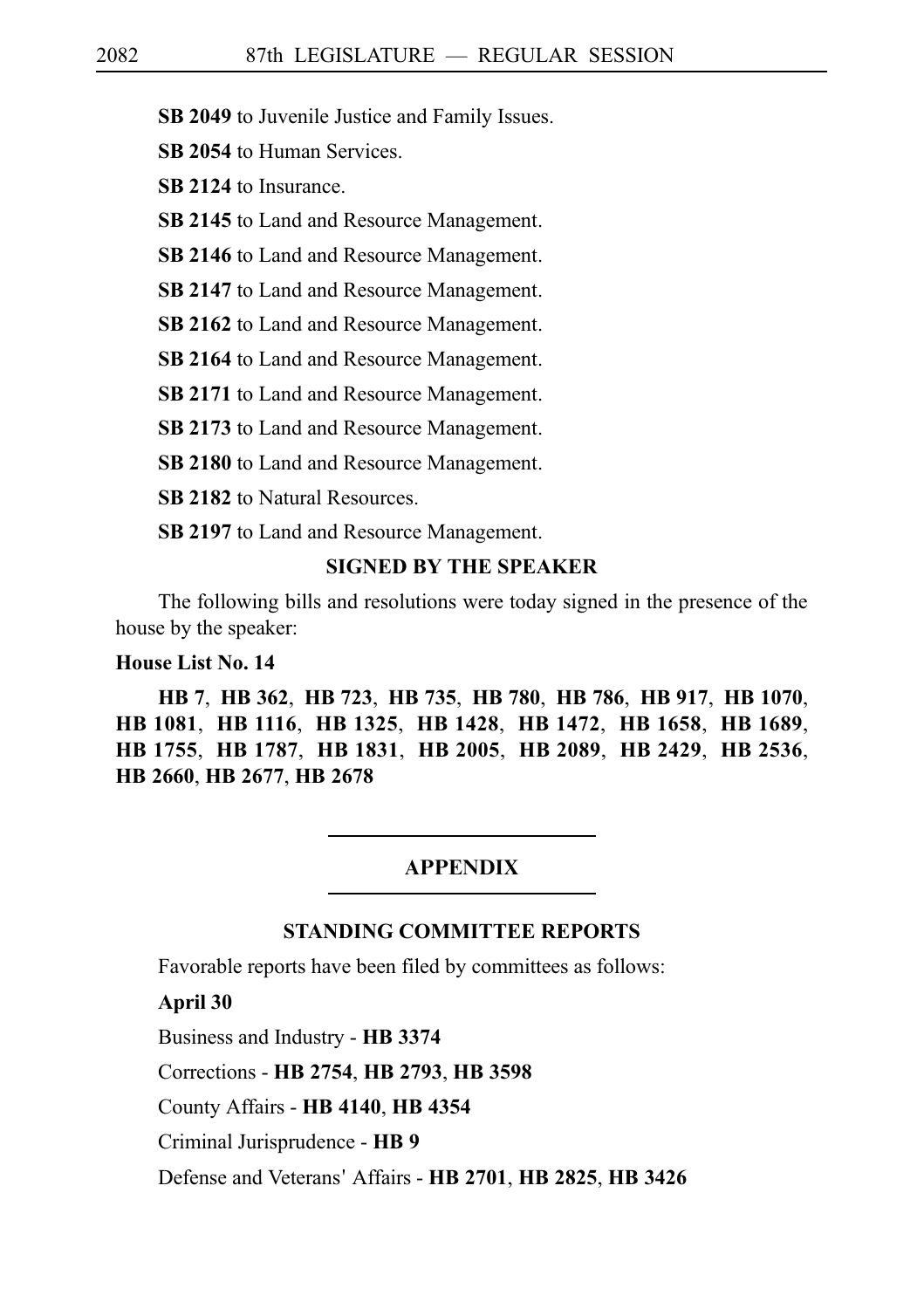Elections - **HB**i**3999**, **HB**i**4251**, **HB**i**4369**, **SB**i**231**

Energy Resources - **HB**i**4442**, **SB**i**1260**

Higher Education - **HB**i**3931**, **SB**i**783**

Homeland Security and Public Safety - **HB**i**1379**

House Administration - **HB**i**4294**, **HR**i**885**, **HR**i**886**

Human Services - **HB**i**1237**, **HB**i**2552**, **HB**i**2633**, **SB**i**25**, **SB**i**672**

Insurance - **HB**i**359**, **HB**i**843**, **HB**i**2276**, **HB**i**2988**, **HB**i**3922**, **HB**i**4203**

Judiciary and Civil Jurisprudence - **HB**i**610**, **HB**i**1106**, **HB**i**1875**, **HB**i**2064**,

#### **HB**i**2950**, **HB**i**3469**, **HB**i**3774**, **HB**i**4293**

Juvenile Justice and Family Issues - **HB**i**162**, **HB**i**4568**

Land and Resource Management - **HB**i**4589**, **HB**i**4591**, **SB**i**374**, **SB**i**659**, **SB**i**721**, **SB**i**725**, **SB**i**1338**

Licensing and Administrative Procedures - **HB**i**1655**, **HB**i**3897**

Pensions, Investments, and Financial Services - **HB**i**3898**, **HB**i**4108**, **HB**i**4131**, **HB**i**4474**

Public Education - **HB**i**144**, **HB**i**220**, **HB**i**244**, **HB**i**547**, **HB**i**764**, **HB**i**1568**, **HB**i**2193**, **HB**i**2230**, **HB**i**2344**, **HB**i**2465**, **HB**i**2664**, **HB**i**2756**, **HB**i**2769**, **HB**i**2800**, **HB**i**3449**, **HB**i**4124**

Public Health - **HB**i**4074**, **SB**i**1647**

State Affairs - **HB**i**4507**, **SB**i**398**, **SB**i**415**, **SB**i**518**, **SB**i**650**, **SB**i**1821**, **SCR**i**3**

Transportation - **SB**i**901**, **SB**i**1064**, **SB**i**1334**

Urban Affairs - **HB**i**3135**, **HB**i**4065**, **HB**i**4245**

Ways and Means - **HB**i**2403**, **HB**i**2711**, **HB**i**3322**, **HB**i**3833**, **HB**i**4269**

#### **ENGROSSED**

**April 30** - **HB**i**19**, **HB**i**21**, **HB**i**72**, **HB**i**385**, **HB**i**440**, **HB**i**441**, **HB**i**505**, **HB**i**542**, **HB**i**663**, **HB**i**721**, **HB**i**827**, **HB**i**829**, **HB**i**830**, **HB**i**834**, **HB**i**842**, **HB**i**1002**, **HB**i**1068**, **HB**i**1092**, **HB**i**1097**, **HB**i**1110**, **HB**i**1133**, **HB**i**1202**, **HB**i**1208**, **HB**i**1278**, **HB**i**1301**, **HB**i**1308**, **HB**i**1456**, **HB**i**1526**, **HB**i**1588**, **HB**i**1607**, **HB**i**1659**, **HB**i**1706**, **HB**i**1717**, **HB**i**1756**, **HB**i**1758**, **HB**i**1910**, **HB**i**1932**, **HB**i**1998**, **HB**i**2036**, **HB**i**2048**, **HB**i**2091**, **HB**i**2094**, **HB**i**2203**, **HB**i**2238**, **HB**i**2361**, **HB**i**2366**, **HB**i**2367**, **HB**i**2622**, **HB**i**2627**, **HB**i**2706**, **HB**i**2827**, **HB**i**2847**, **HB**i**2857**, **HB**i**2885**, **HB**i**2929**, **HB**i**3002**, **HB**i**3045**, **HB**i**3078**, **HB**i**3097**, **HB**i**3130**, **HB**i**3158**, **HB**i**3207**, **HB**i**3217**, **HB**i**3289**, **HB**i**3338**, **HB**i**3373**, **HB**i**3415**, **HB**i**3452**, **HB**i**3486**, **HB**i**3510**, **HB**i**3522**,